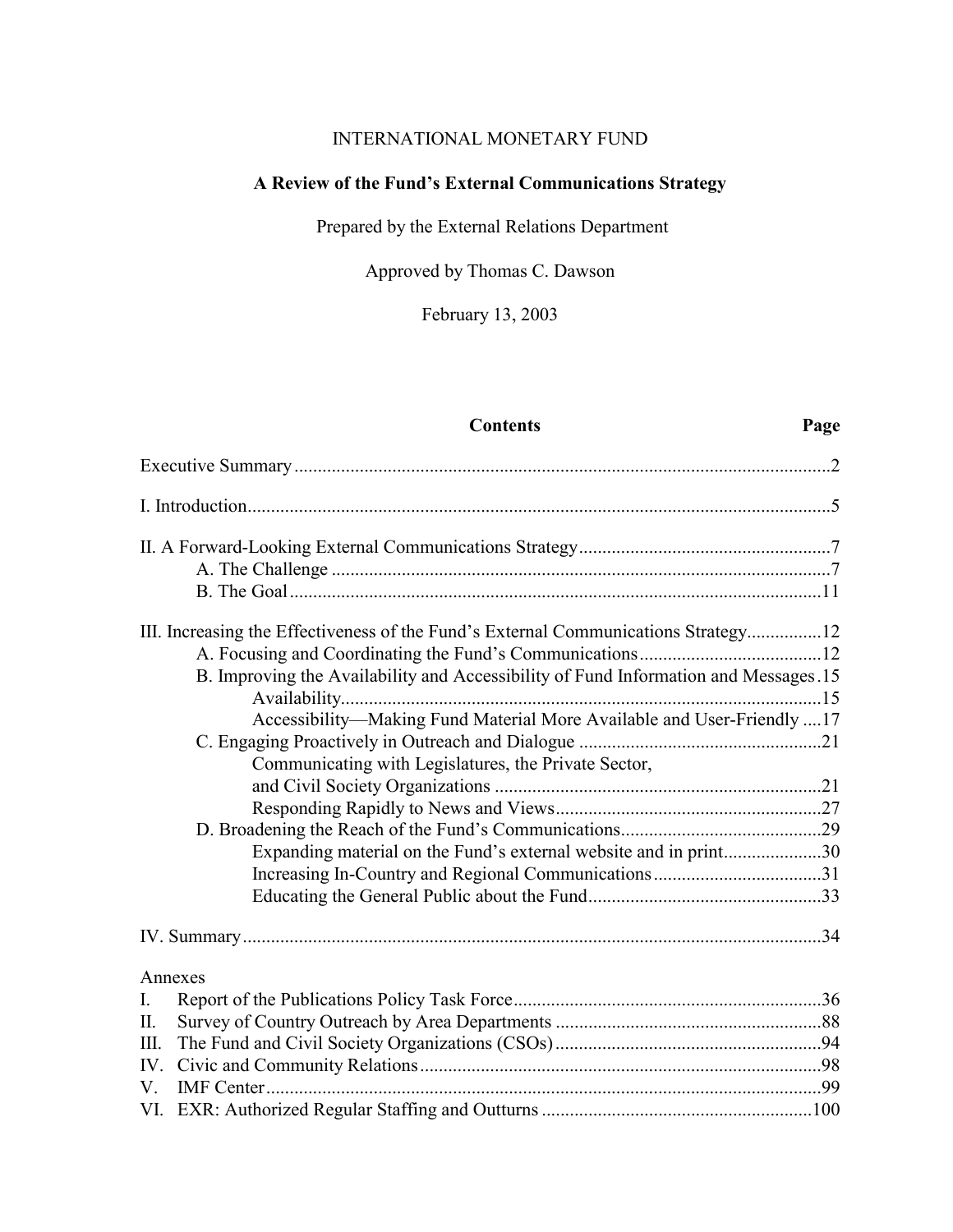#### **EXECUTIVE SUMMARY**

**I. Introduction** (paragraphs 1–5). This paper reviews implementation of the Fund's external communications strategy and suggests issues that the Board may wish to discuss at its third meeting since 1998 on the subject. The strategy has been shaped by the previous Board discussions and more recent decisions and discussions on transparency, conditionality (national ownership of programs), PRSP/PRGF, the Independent Evaluation Office, and other issues. This paper represents more of a stocktaking than a fundamental reconsideration of the Fund's approach to external communications. It examines the progress made in recent years and steps that might be taken with current resources to increase the effectiveness of the strategy.

#### **II. Setting Goals for a Forward-Looking External Communications Strategy**

**A. The Challenge** (paragraphs 6–10) the Fund faces is long-standing and deep-rooted. Although the Fund is now seen as less secretive, its public image continues to be slightly less favorable than the World Bank's, and both trail the United Nations in polls of elites and of the general public. The Fund's media visibility varies but is near peak levels, especially in non-English language media. The Fund should seize this opportunity to build on its greater transparency through a continuous, well-coordinated communications effort aimed at improving understanding of and support for the Fund and its activities.

**B. The Goal** (paragraph 11) is increasing understanding of and support for the Fund's work, especially in its core functions. Two-way communication with nonofficials is increasingly important, as the Fund continues to engage in self-assessment and reform, and seeks to learn from its interlocutors.

#### **III. Increasing the Effectiveness of the Fund's External Communications Strategy**

**A. Focusing and Coordinating the Fund's Communications** (paragraphs 13-19). The Fund should focus upon a few key issues and messages at a time, using internal communications to help staff keep up-to-date on the themes. Training for staff who interact with the media is also important. Op-eds and public speeches should be coordinated through the External Relations Department (EXR) to support the main themes.

#### **B. Improving the Availability and Accessibility of Fund Information and Messages**

**1. Availability** (paragraphs 20-24). Major advances have been made in publishing policy and country papers and summaries of Board papers under the transparency policy, and also in publishing data on the Fund's finances, its staff's research, and economic statistics. Two areas where more could be done are: (a) coordinating the release of country-related material to the media; and (b) increasing posting by authorities of translations of their policy intention documents on their official websites (to which the Fund could then link).

**2. Accessibility—Making Fund Material More Available and User-Friendly** (paragraphs 25-32). Clear summaries and supplementary explanatory material should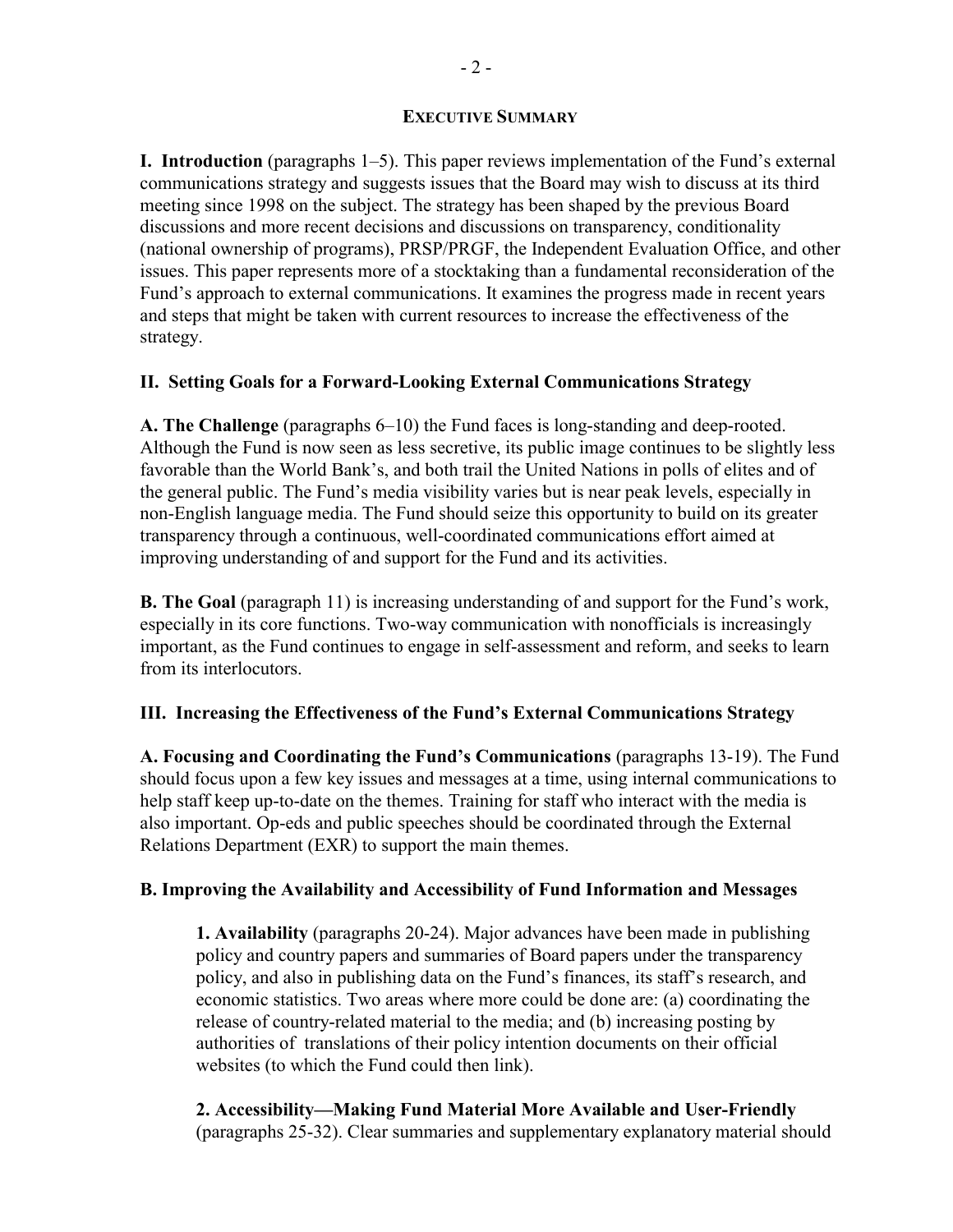be provided for Fund documents and papers destined for publication, and briefings, interviews, and public speeches should be used more systematically to emphasize main messages. Distribution of pamphlets and other explanatory material on key issues, which are already available in several languages, should be increased, especially in developing countries.

#### **C. Engaging Proactively in Outreach and Dialogue**

**1. Communicating with Legislatures, the Private Sector, and Civil Society Organizations** (paragraphs 33-50). The Fund engages in outreach and dialogue to *listen* and *learn* as well as to *inform* and *persuade*. The Fund takes into account the views of its critics as well as supporters in revising and improving Fund policies, practices, and advice. Given limited resources, outreach and dialogue with nonofficials must be selective. The Fund has increased contacts with legislators but more sustained and systematic interaction could be beneficial. Fund staff often meet with the private sector at the country level and maintain informal contacts with market participants globally. The Fund's outreach and dialogue with civil society organizations (CSOs) has also increased and is wide-ranging: a current priority is to compile best practices and guidelines for Fund staff outreach to CSOs. Fund missions have fairly frequent and useful contact with national labor unions, and the Fund has a constructive dialogue with the international labor movement. Dialogue with NGOs has been rather frequent at the international level and at Fund headquarters but more could be done on outreach to NGOs in developing countries that play important roles in the PRSP process and in contributing to consensus on economic policies.

**2. Responding Rapidly to News and Views** (paragraphs 51-52). The Fund now responds quickly and forcefully to unbalanced or inaccurate stories and to its critics through letters to the editor, op-ed articles, media interviews, and public speeches. Sustained effort to correct false or misleading information is often required, as in the case of recent charges against the Fund on Malawi (Box 1).

#### **D. Broadening the Reach of the Fund's Communications**

**1. Expanding Material on the Fund's External Website and in Print** (paragraphs 53-57). The Fund's external website is deliberately designed for easy access by users in developing countries and elsewhere who have relatively slow connections. The costs of adding more webcasts, online discussion sessions, and other features need to be weighed against benefits and demand, which has been limited compared with the interest in expanding textual information. Extranets offer opportunities for selective (password-protected) communication, and an extranet for journalists is planned for 2003. The distribution of print publications could be increased, including through expansion of the Fund's depository library program, which aims to include 400 locations by 2005.

**2. Increasing In-Country and Regional Communications** (paragraphs 58-61). Area departments and EXR have been collaborating on regional external communications strategies and activities, especially in conjunction with missions, regional offices, and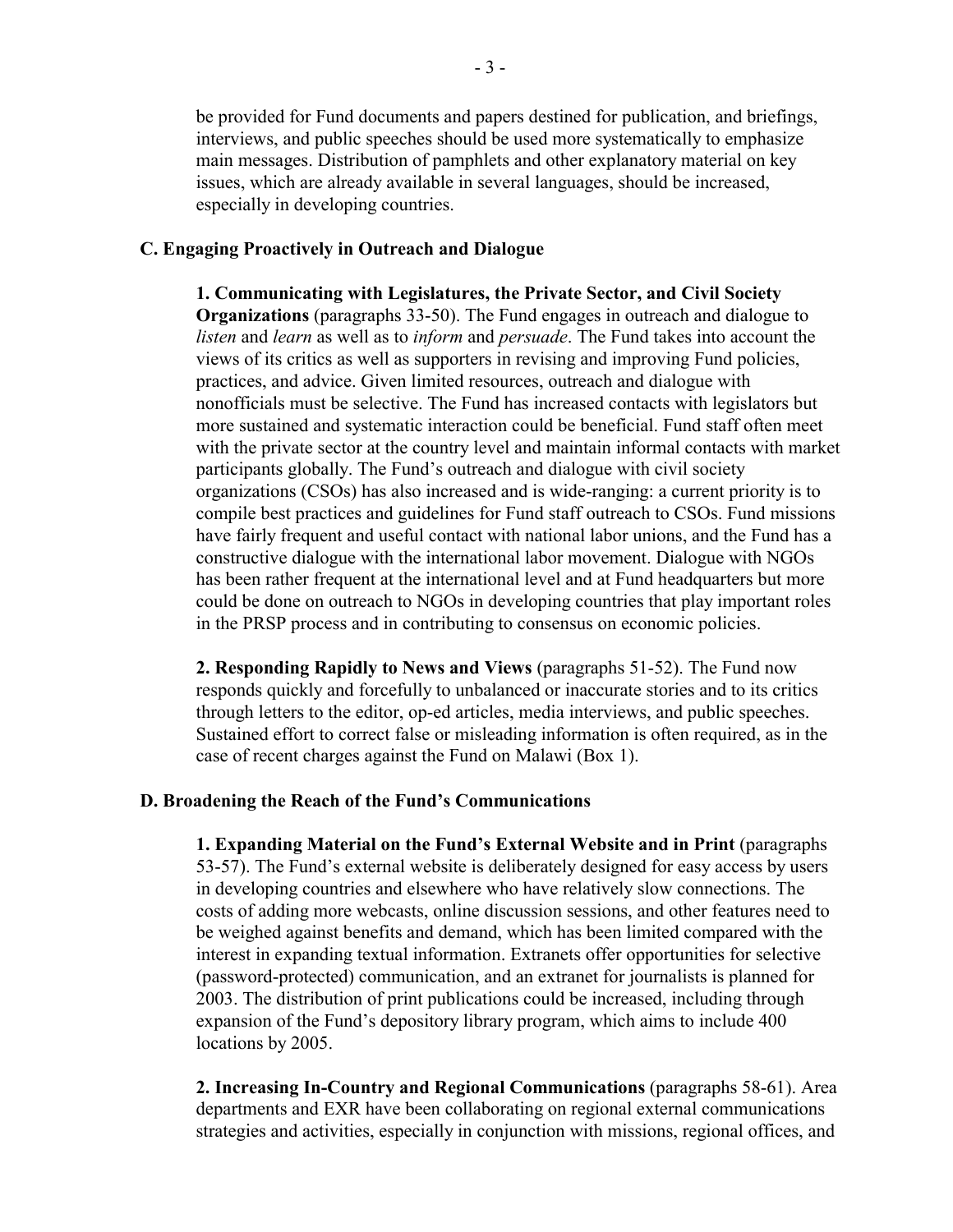resident representatives. During 2003 three regions warrant particular focus within the Fund's external communications strategy: (a) Africa, owing to the large number of PRGF/HIPC countries; (b) Latin America, where special economic challenges face several economies; and (c) the Middle East, with the Annual Meetings in Dubai in September.

**3. Educating the General Public About the Fund** (paragraphs 62-63). The Fund is responding in cost-effective ways to growing demand from the general public, students, and educators for basic information and material, especially for classroom use. The IMF Center has developed and posted educational material in several languages on its website.

**IV. Summary** (paragraph 64). The Fund's external communications work has evolved rapidly and made progress in a number of areas, but there is still much room for improvement.

**Annex I. Report of the Publications Policy Task Force**. The report reviews the Fund's current publications policies and practices and provides comparisons with those of other international organizations, especially with respect to publications in languages other than English. The Fund, like the World Bank but in contrast to many international organizations, does not have a formal mandate to publish in languages other than English. Publishing decisions in most international organizations (and in the Fund), where they have discretion and are not mandated to publish, are made on the basis of judgments by management and staff of perceived utility, demand, and cost factors. Most international organizations have found costs and low demand to be serious barriers to increasing their translations and publications in languages other than their official or working languages. Although there has been some increase in requests by Executive Directors and staff for non-English publications, both sales and requests for complimentary copies of the Fund's existing non-English publications remain very low. Any significant expansion of the translation and publication in non-English languages of material by the Fund, on the website and/or in print, would entail large costs that could only be included within the Fund's administrative budget targets by making corresponding cuts in expenditures in other areas.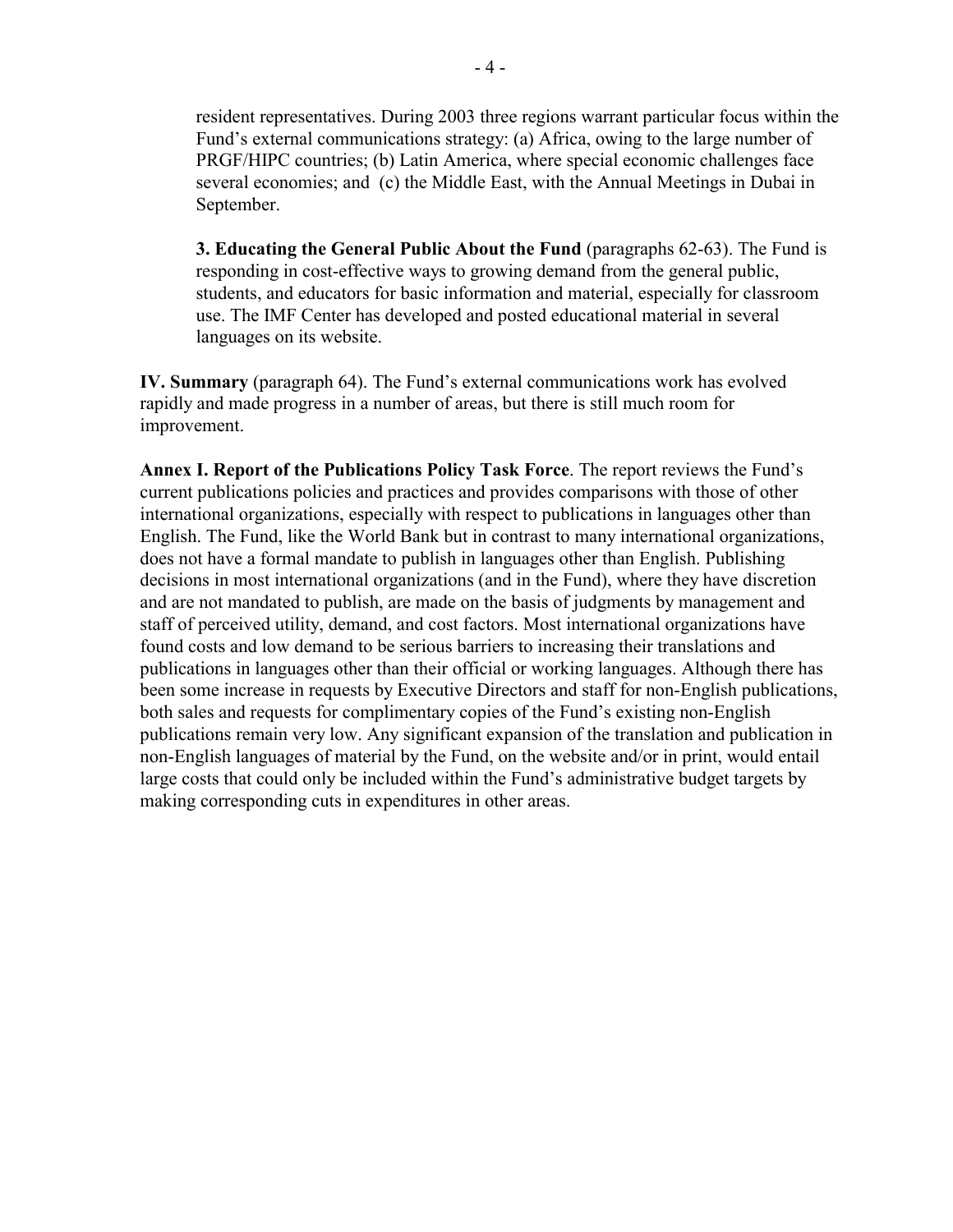#### **I. INTRODUCTION**

1. This paper updates information on the Fund's external communications strategy and suggests issues for the Board's third discussion of external relations in five years.<sup>1</sup> The first **Board discussion, in July 1998, called for a more proactive external communications approach to help preserve and enhance the credibility of the Fund**. Directors noted that a strengthened communications effort "would entail providing more information to diverse target audiences, extending the reach of our communications, and engaging critics more effectively." Directors also observed that "external relations must be a genuine dialogue, and the Fund should be open to suggestions and criticisms by informed parties outside the Fund, and take into account such feedback in our policy discussions" (Buff 98/65, July 16, 1998; see also: "The Fund's Approach to External Communications—Next Steps," SM/98/153, June 22, 1998).

2. **A second Board discussion, in February 2000, considered plans to strengthen the Fund's external communications and the implications for staff resource requirements in the medium-term** (see "Strengthening the Fund's External Communications: Plans and Resource Implications" SM/00/14, January 27, 2000, and Buff/00/20, the Acting Chairman's Concluding Remarks on the Executive Board meeting held February 4, 2002). The staff paper prepared for the discussion included summaries of findings and recommendations by outside consultants submitted to EXR during 1999.2 **The principal report**, by Edelman Public Relations, drew upon a global survey conducted by Wirthlin Worldwide and **recommended that the Fund develop a communications strategy comprising a clearer message, sharper focus and improved coordination of the Fund's public output, and more proactive external communications**, including efforts to draw attention to the successes of the Fund's work and to respond more effectively to critics. The consultants' reports recommended, in particular, that the Fund increase its outreach to and dialogue with national legislatures and influential civil society organizations (CSOs), including the private financial sector, labor unions, nongovernmental organizations (NGOs), and the media.

3. **Directors "generally agreed with the consultants' findings that the Fund's external communications problems can be addressed through broader, deeper, and more proactive efforts."** They welcomed many of the initiatives proposed in the staff report: "In particular, there was agreement on the immense public communications value of the Fund's external website, and on the need to increase the output of material for the print media and the public explaining and defending the Fund's work, and to sharpen 'the voice of the Fund." Directors "referred to the need for greater outreach to civil society in conjunction with the national authorities concerned, a strengthening of the Fund's publications program,

<u>.</u>

<sup>&</sup>lt;sup>1</sup> The term "external communications" as used in the Fund does not include the Fund's extensive communications with the authorities and officials of member countries.

<sup>&</sup>lt;sup>2</sup> The main report was "Moving the IMF Forward: A Plan for Improving the Fund's Communications with Critical Audiences Around the Globe" by Edelman Public Relations Worldwide, June 1999. All of the consultants' reports are listed in footnote 2 to SM/00/14.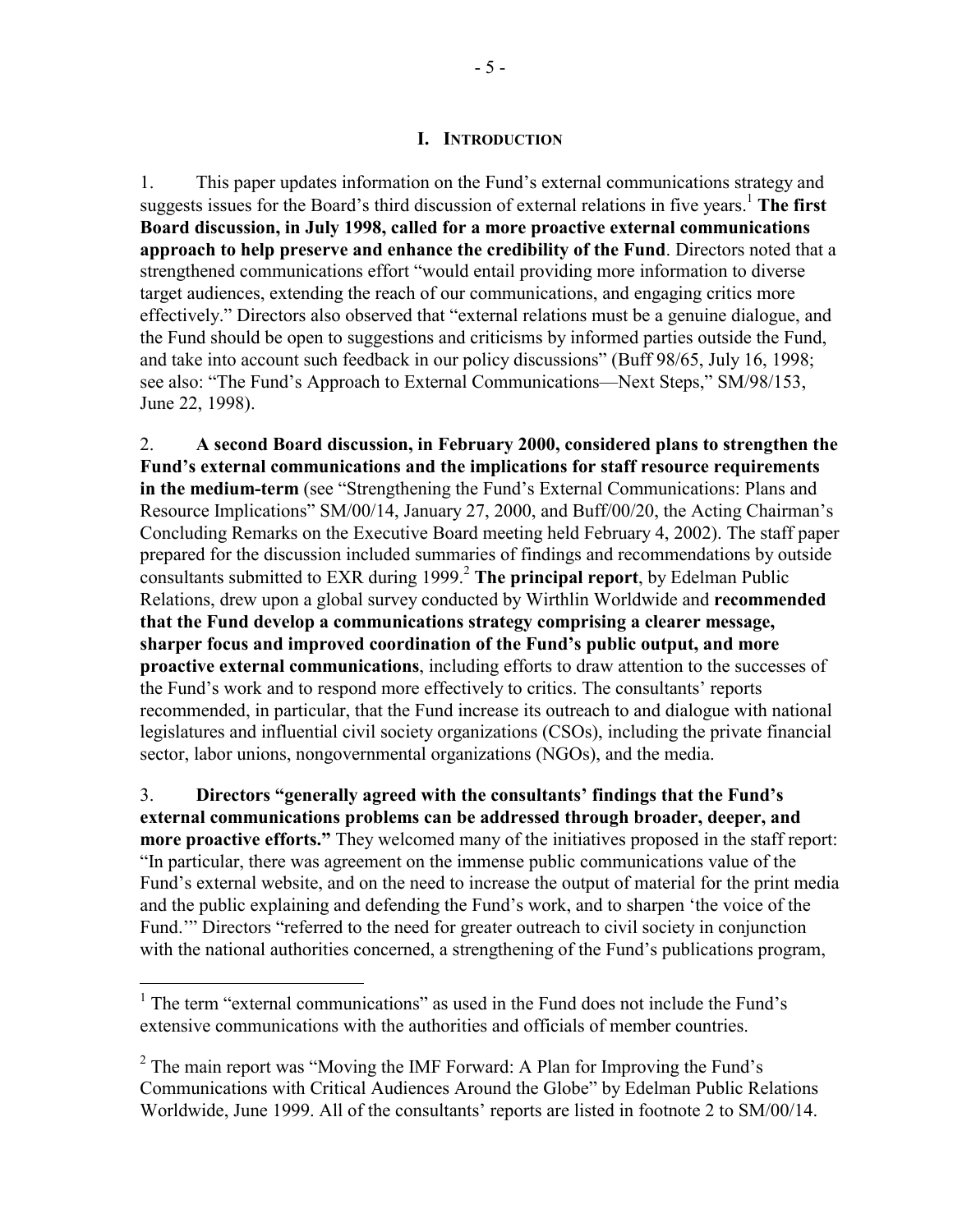engagement of member countries' legislatures in coordination with the Executive Board, and improvement of relations with the private financial sector." Directors also "underscored that the Fund's efforts should have as broad-based and wide-ranging an outreach as possible, especially in view of its near universal membership." Directors agreed to an increase in staff positions for EXR in FY 2001 in order to "strengthen Fund communications, and in particular the various measures proposed by EXR."<sup>3</sup>

4. Other Board discussions and decisions have also significantly affected the direction and scope of the Fund's external communications strategy and related activities.

- **Transparency policy**. External web posting and print distribution of staff country reports and many other Board documents under the transparency policy decision of January 2001 have greatly increased public information about the Fund and its activities.<sup>4</sup> They have also naturally gone a long way to repair the Fund's former reputation of being an inordinately secretive organization. While the transparency policy has made a crucial contribution to improving the Fund's external communications, it has also increased work in many Fund departments, not only to implement the transparency policy itself but also to explain Fund decisions and policies and respond to related inquiries from the press and public. The material being released under the transparency policy has become so voluminous that the Fund's core messages may not be conveyed clearly unless they are deliberately highlighted, and unless the material is effectively summarized and explained.
- **Poverty Reduction Strategy Papers (PRSPs)/Poverty Reduction and Growth Facility (PRGF)**. In the latest PRSP review, Directors noted that the PRSP participatory process, which is designed and implemented country-by-country by the authorities concerned, needs to be strengthened by encouraging and broadening the systematic participation of stakeholders and partners in developing and monitoring PRSPs: specifically—besides government leaders and officials—parliaments, the business community, trade unions, and groups representing the poor.<sup>5</sup> Directors observed that there is also scope for more openness and transparency in decisionmaking and in the dialogue among government, stakeholders, and their partners. The policy of encouraging and facilitating wide consultation in PRGF countries as part of the PRSP process, together with the Fund's increased emphasis on national ownership of Fund-supported programs, has stimulated requests for in-

<sup>&</sup>lt;sup>3</sup> See Annex VI for EXR staffing levels over the past decade.

<sup>&</sup>lt;sup>4</sup> "The Fund's Transparency Policy—Review of the Experience and Next Steps," May 24, 2002, at http://www.imf.org/external/np/pdr/trans/2002/eng/052402.htm, and Public Information Notice (PIN) No. 02/111, September 27, 2002, at http://www.imf.org/external/np/sec/pn/2002/pn02111.htm.

<sup>5</sup> See IMF *Annual Report 2002*, pp. 47-49, and "*Poverty Reduction Strategy Papers— Progress in Implementation"* (SM/02/250 Revision 1, 9/11/02).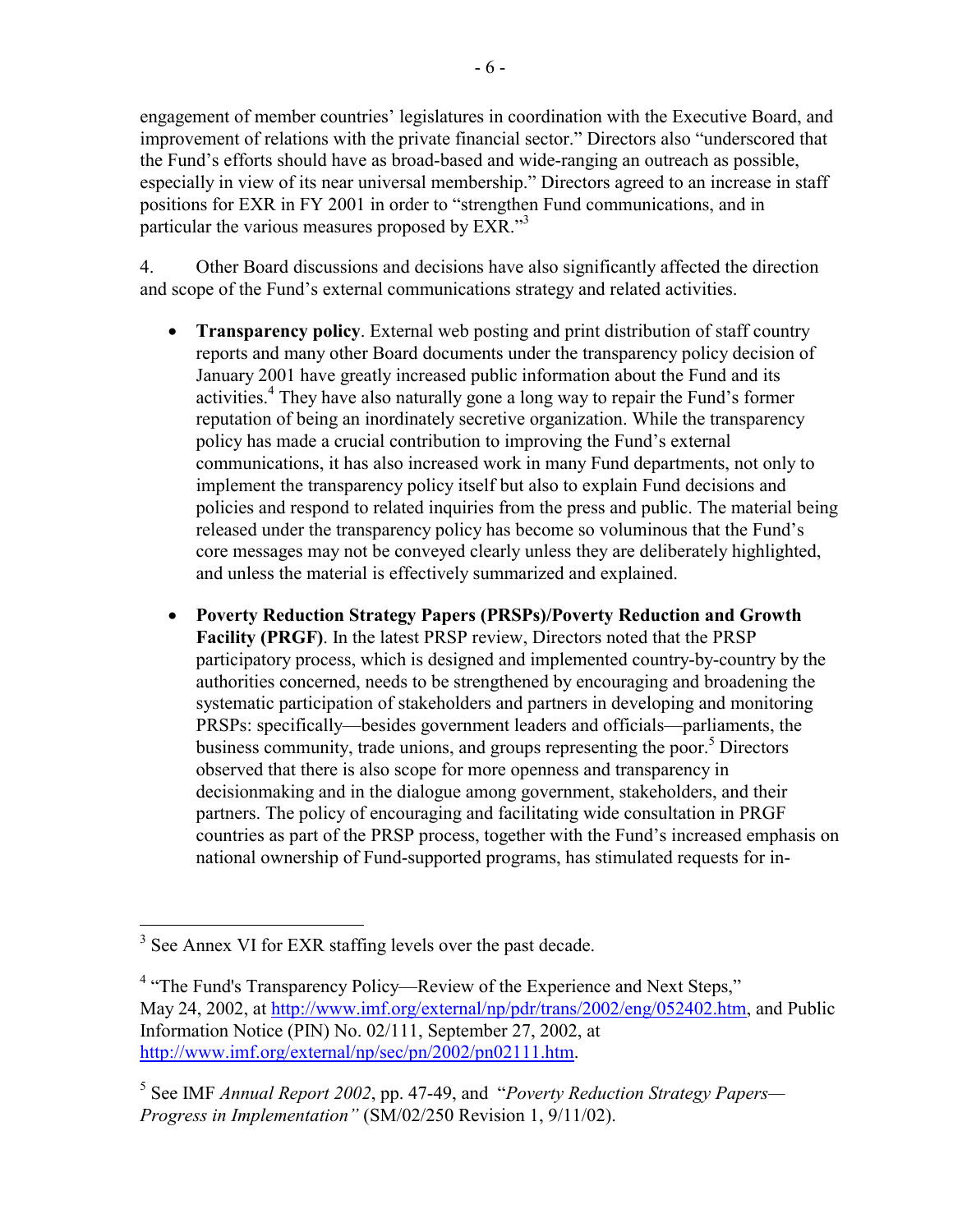country briefings by Fund staff and for translation and publication of Fund materials in local languages and in formats accessible to a wide range of users.<sup>6</sup>

• Other recent decisions and discussions that have involved and affected the Fund's external communications include: (1) the review of Fund conditionality and adoption of new conditionality guidelines, which involved numerous outreach efforts and external consultations; (2) the establishment and operations of the Independent Evaluation Office (IEO); (3) the Fund's work on standards and codes, especially the effort to disseminate related material widely throughout the Fund's membership; (4) the 2002 biennial review of surveillance; and (5) the ongoing work on reform of the international financial system, notably the wide-ranging dialogue on a Sovereign Debt Restructuring Mechanism (SDRM) and on collective action clauses (CACs).

5. This paper represents a stocktaking rather than a fundamental reconsideration of the Fund's approach to external communications. It examines the progress made in recent years and steps that might be taken, essentially with current resources, to increase the effectiveness of the strategy.

# **II. A FORWARD-LOOKING EXTERNAL COMMUNICATIONS STRATEGY**

# **A. The Challenge**

6. **The Fund continues to face a long-standing external communications challenge despite the increase in the Fund's openness in recent years and its greater responsiveness to concerns and criticism**. Perhaps less because of the wide dissemination of the views of critics than because of the particular mandate of the IMF to safeguard the macroeconomic and monetary foundations of economic growth—which may appear to many to have less beneficial impact than the work of some other international organizations—**the Fund's public image appears to remain similar to what it was in 1998 relative to those of the World Bank, United Nations (UN), and Red Cross/Crescent.** A recent survey indicates that the Fund's image with the general public remains slightly less favorable than the World Bank's, and both institutions received significantly less favorable ratings than did the UN, which is consistent with earlier surveys.

- **1998**—a survey of 500 *opinion leaders* commissioned by the Fund in 1998 found higher levels of "confidence" in the World Bank than in the Fund and that the "job favorability" of the UN and World Bank were both higher than that of the Fund (4.4 versus 4.1 on a 7-point scale). The Red Cross/Crescent came out ahead in the poll of "job favorability" by a wide margin.
- **2000**—an Ipsos-Reid poll of 20,000 people in 39 countries rated the UN higher than the World Bank, the Fund, World Trade Organization (WTO), and multinational companies in terms of respondents' "confidence" that the institution could help to

 $\overline{a}$ 

<sup>&</sup>lt;sup>6</sup> Questions regarding language versions of Fund publications are addressed in the attached report of the Publications Policy Task Force (Annex I)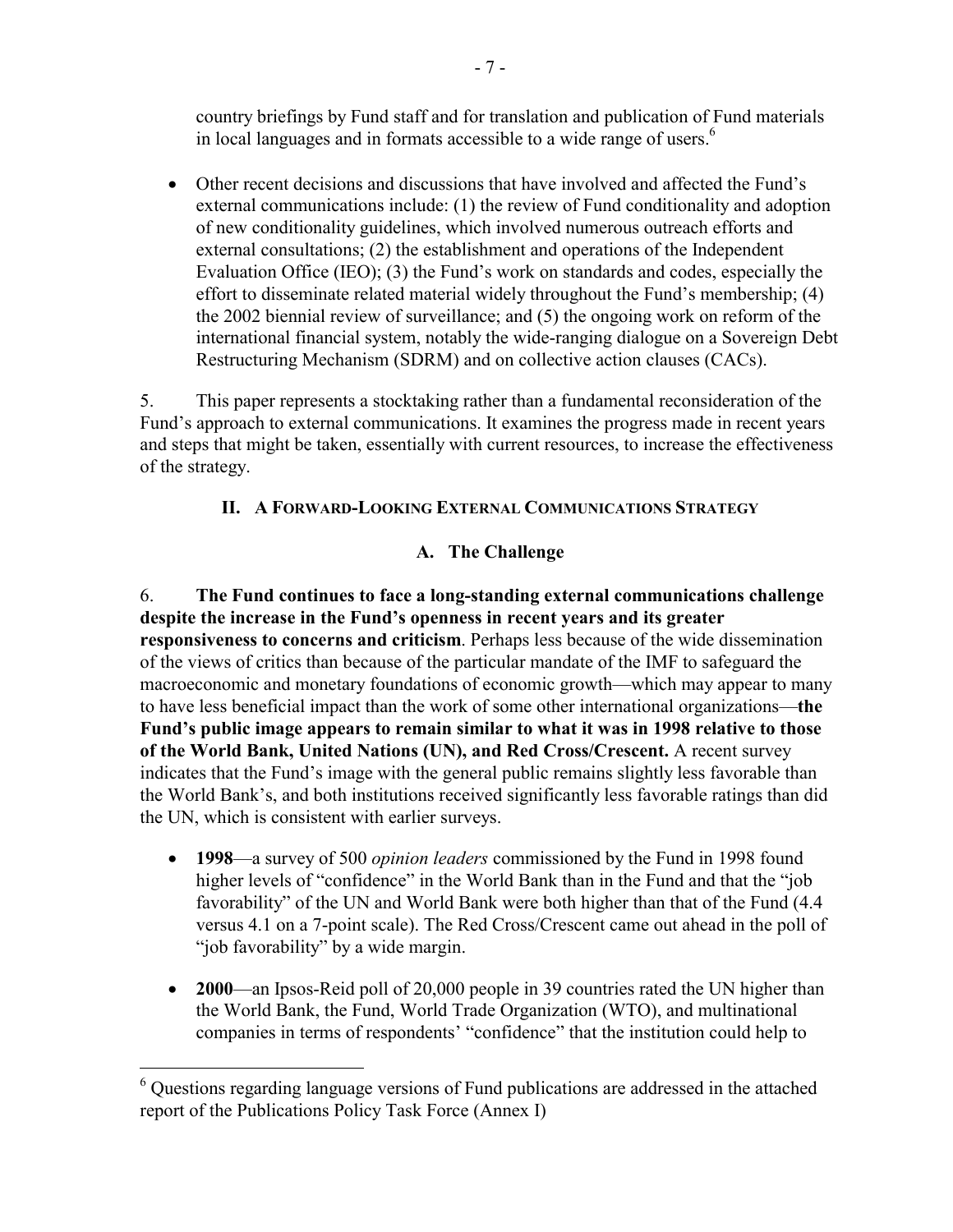ameliorate economic problems—the UN held the confidence of 45 percent of respondents; the World Bank and the Fund trailed considerably, at 35 and 32 percent respectively.

• **2002—a** Gallup International/Environics International poll of 36,000 people for the World Economic Forum found that respondents to a question about "trust in institutions to operate in society's best interests" rated the UN higher than either the World Bank or the Fund. The Bank and Fund each had 41 percent of respondents expressing "little or no trust" although 43 percent expressed "a lot or some trust" in the Bank versus 39 percent for the Fund. The UN received 34 percent negative and 55 percent positive on the same question.

7. **The Fund's visibility in the media has been highly variable, depending partly on global economic circumstances, although in recent months—late 2002—the Fund appears to have received as much media attention as at the height of the Asian crisis**, following a dip in media attention in 2000-01 (See Figure 1). There are important national and regional differences, however. Coverage of the Fund in U.S. and other English-language publications has remained well below the peaks of 1997-99, which means that the recent rise in coverage has been almost entirely in non-U.S. publications and in languages other than English. During periods of low media interest in the Fund, as in the U.S. media recently, the need for defensive communication may be less but the challenge of communicating positively about the Fund's work remains. Indeed it may become greater as high visibility generally makes it easier for the Fund to deliver its messages and deepen its external communications work. The current period may offer an opportunity to intensify implementation of the Fund's external communications strategy, especially through non-English media in developing countries.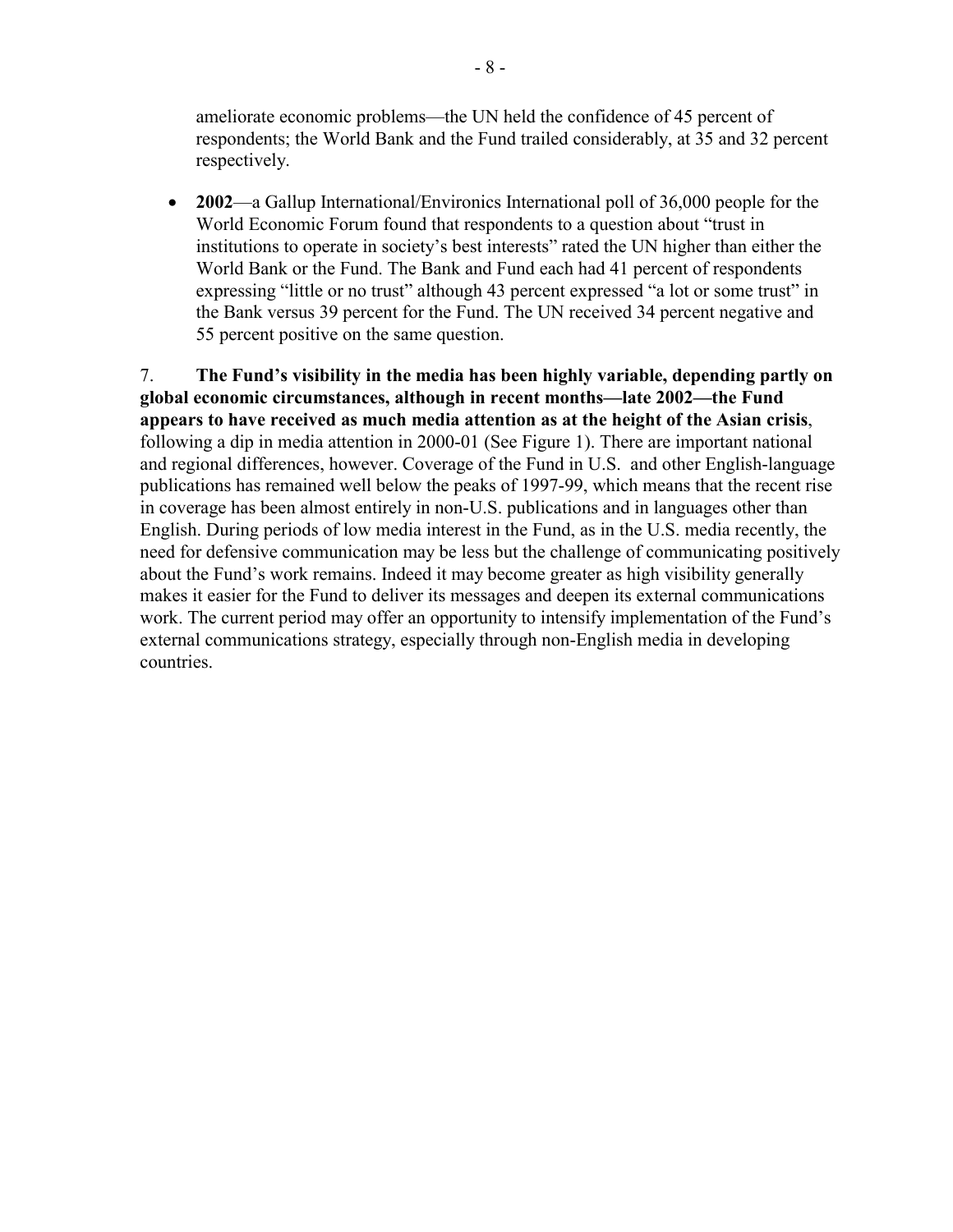

**Figure 1. References to the IMF in the Press (Publications), 1992-2002** 

Source: Factiva.com database.

1/Excludes republished news, market data, and calendars.

2/ Search conducted in AP, *The Washington Post*, *The Wall Street Journal*, and *The New York Times*. *The New York Times* was available in the database since 1996.

3/ *The Financial Times* and *The New York Times* were available in the database since 1995 and 1996 respectively.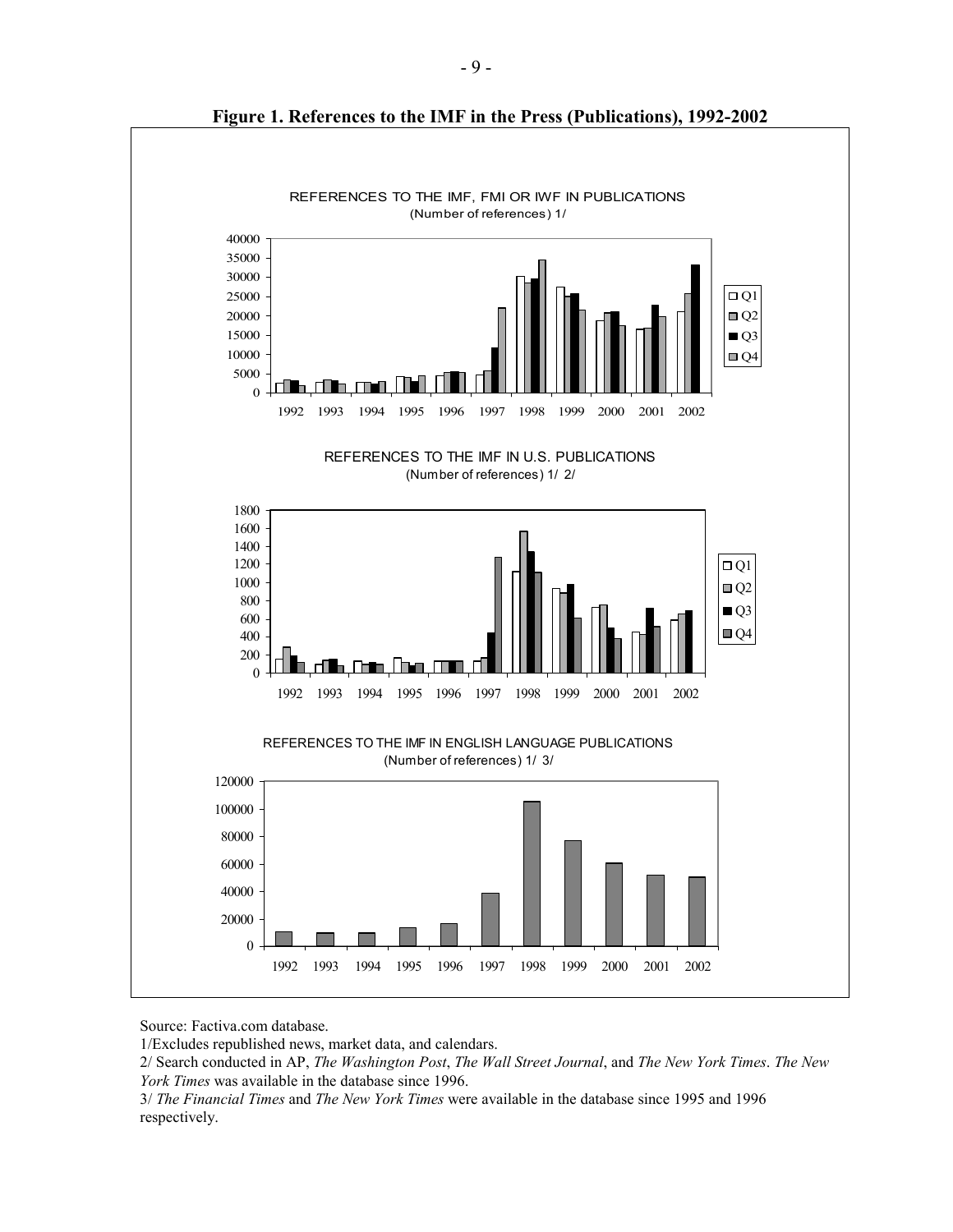8. **The Fund's transparency policy has largely overcome past perceptions that the Fund was "secretive" about its surveillance and policy advice, including in the context of Fund-supported programs. The Fund is now much less often referred to in the media as secretive** than it was just a few years ago (See Figure 2). The transparency policy, together with other elements of increased openness, has also benefited the Fund by making it more receptive and accountable to outside views and analysis. Although further advances in Fund openness may well occur—for example, given the potential for increases in the number of countries agreeing to the release of their respective staff reports—there are limits to how fully the Fund can satisfy calls for additional transparency. Some information must be kept confidential for a period because it is market-sensitive or to allow the authorities time to prepare appropriate responses. Moreover, greater transparency should not come at the expense of candor in the Fund's dialogue with members.

#### **Figure 2. References to the IMF and the Word "Secretive" in English-Language Publications**



**1992-2002** (proximity of five words)

Source: Factiva database

9. **Building on** *transparency* **to achieve effective—well understood and** 

**persuasive—***communication* **is a major part of the current challenge for the Fund**. The large volume and technical complexity of the material now made publicly available under the transparency policy risks obscuring key messages. **Transparency increases the importance to the Fund of implementing a communications strategy that ensures that the material the Fund publishes presents, among other things, prominent, clear, coherent, and persuasive messages that promote understanding of, and support for, the Fund, its work, and its policies.**

10. **Finally, while the Fund's public image is important because it affects how receptive people are to the Fund's messages and information, and because the credibility of the Fund's policies helps to determine their success, expectations should be realistic regarding the extent to which the Fund's image can be improved relative to other international organizations**. As Directors have often pointed out, much of the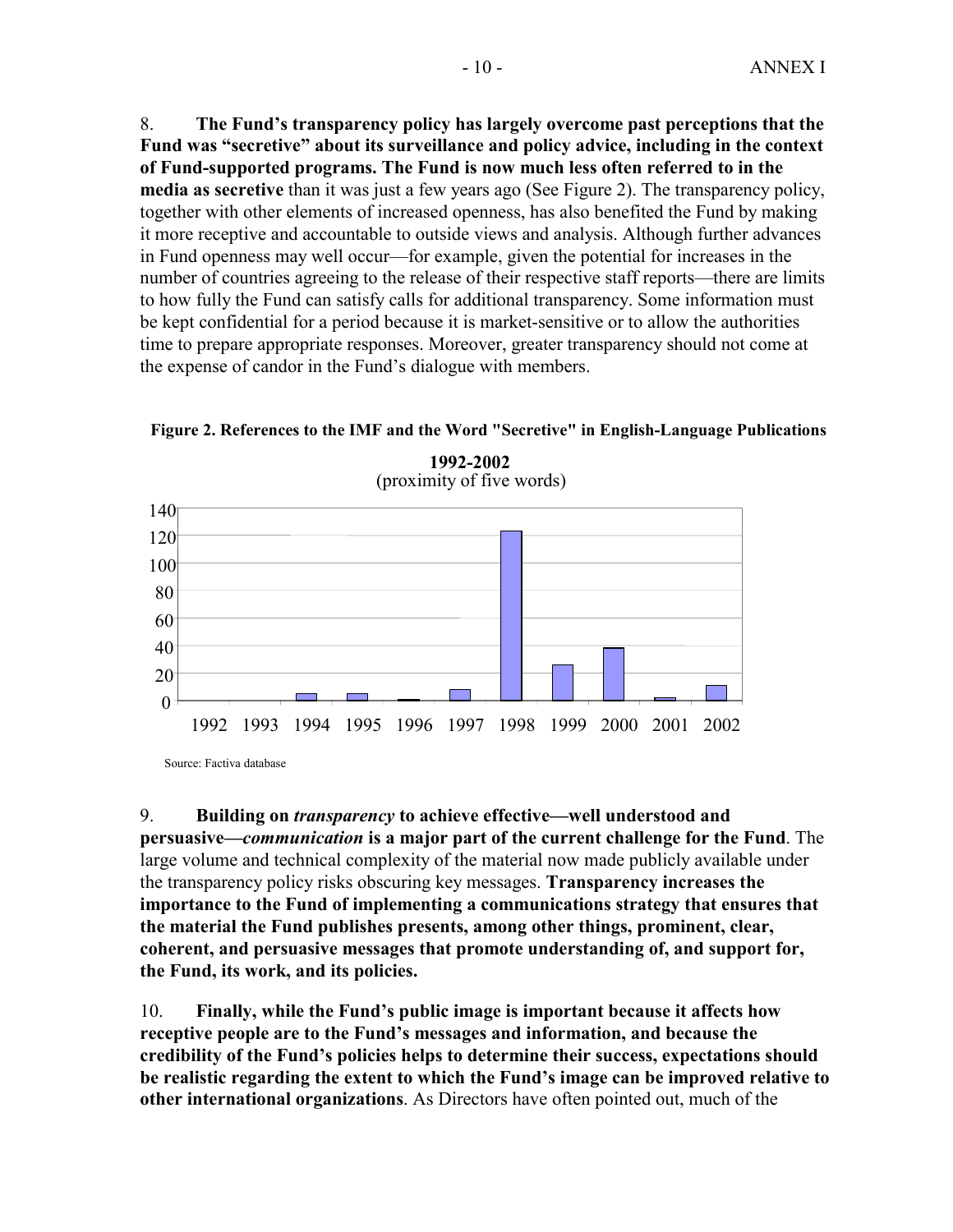Fund's work is inherently controversial, not least because of the conditional nature of its financial support to countries with balance of payments problems and, in most cases, deteriorating economic and social conditions. Indeed, the Fund tends to be most visible during the negotiation of programs, which often occur in difficult circumstances. Countries must adopt credible economic policies aimed at the achievement of external viability as a condition for borrowing from the Fund, and those policies are sometimes perceived as an arbitrary imposition rather than a necessary adjustment made easier by the Fund's support. And there continue to be cases in which governments unwilling to take responsibility for pursuing the necessary policies use the Fund as a scapegoat. Directors at the Board's meeting in 2000 on external communications "recognized that the Fund's mandate inevitably places limits on its popularity." **The fact that the Fund's external communications challenge is deep-rooted in this way implies (1) that only a continuous, concentrated effort to improve understanding of and support for the Fund can succeed; (2) that improving understanding of the Fund's work, respect for its competence, and the credibility of its policies may be more realistic and important objectives than increasing the Fund's popularity; and (3) that success may well be incremental and modest, especially relative to international organizations providing humanitarian aid and financial assistance with little or no conditionality**.

#### **B. The Goal**

11. As a center of competence for the stability of the international financial system, the Fund has an obligation to disseminate its data, research, and analysis. **But the goal of the Fund's external communications strategy is, of course, broader: it is to increase understanding of and support for the Fund's work in each of its core functions:** (1) conducting surveillance of member countries' economic policies at the country, regional, and global levels, as well as of the international monetary system; (2) providing financial resources to support members' efforts to resolve balance of payments problems through adjustment and reform; (3) delivering capacity-building services (training and technical assistance) to member countries; (4) setting standards and providing standardized information; and (5) research and policy development. To be effective the Fund's external communications must: (1) go beyond transparency to establish effective two-way communication with its interlocutors; (2) adjust its outreach to the peaks and valleys of public attention; and (3) use the limited resources it can afford for external communications efficiently in order to increase awareness and *understanding* throughout the membership of the Fund's mission, functions, policies, and performance. **Two-way communication is especially important as the Fund continues to engage in self-assessment and reform**; the Fund in recent years has been giving more attention to listening and learning by eliciting, considering, and responding to public comments and views on its policies and practices. **This paper summarizes the Fund's current external communications activities and output and suggests for discussion steps that might be taken by Fund management, Executive Directors, Governors, the External Relations Department (EXR), and other Fund staff to raise further the effectiveness of the external communications strategy.** This paper assumes that nearly all the steps mentioned can be accomplished through departments and offices reprioritizing their activities within existing staffing levels and budgets. If there are any steps that cannot be accommodated in this way,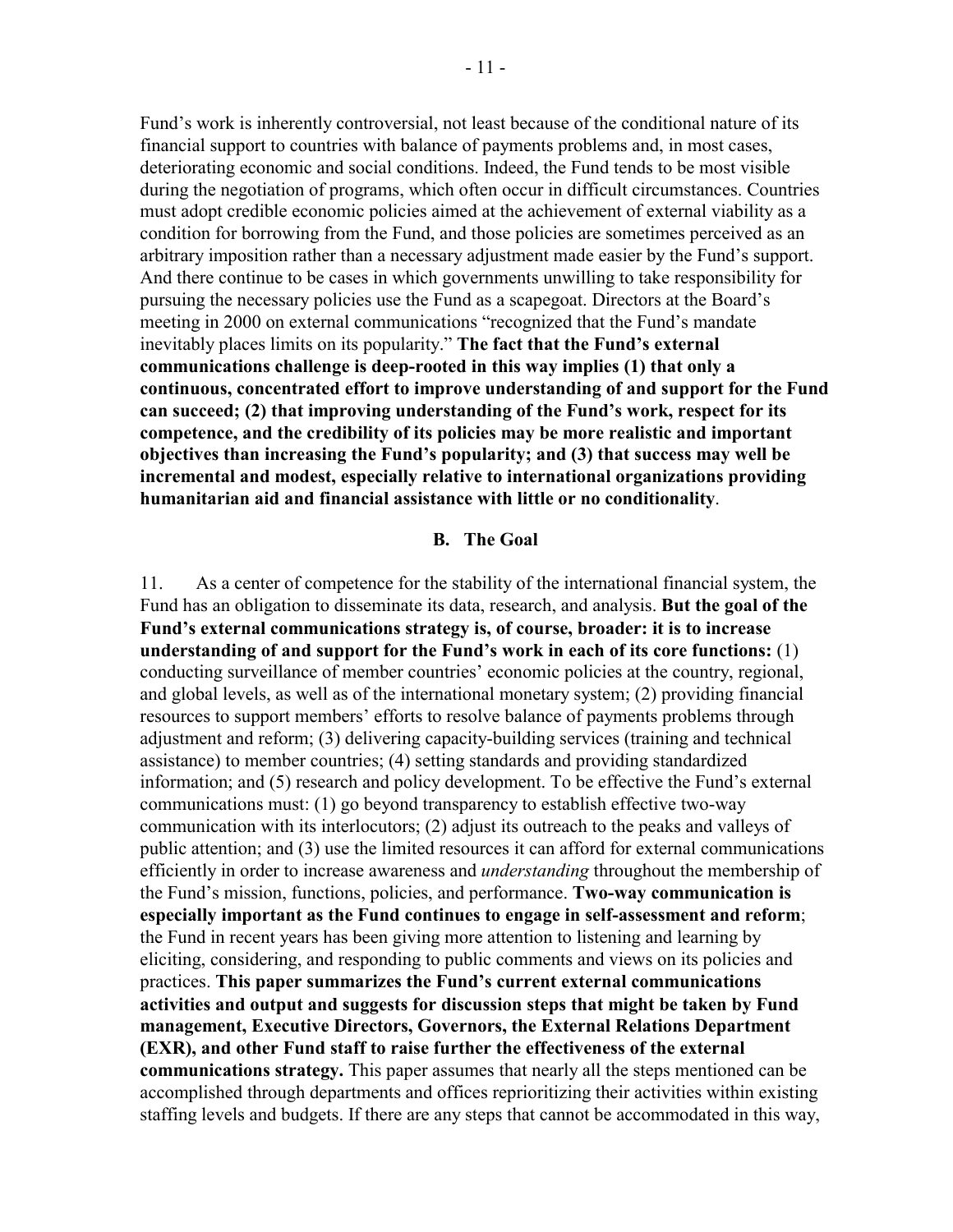departments and offices would need to raise them for consideration in the administrative budget process.

#### **III. INCREASING THE EFFECTIVENESS OF THE FUND'S EXTERNAL COMMUNICATIONS STRATEGY**

12. Many of the ingredients of a more effective external communications strategy directed toward the above goal were already identified in earlier Board discussions as the need to (1) coordinate more effectively the Fund's external communications and focus on a few main messages; (2) improve message delivery through the prompt dissemination of information while remaining consistent with the Fund's mandate, and explain more clearly and simply what the Fund is doing and why; (3) engage proactively in dialogue with legislatures, the private financial sector, CSOs, and prominent critics; and (4) broaden the reach of the Fund's communications to better encompass, directly or indirectly, in costeffective ways, not only key organizations and groups but the general public in all member countries. This section considers these ingredients in turn.

# **A. Focusing and Coordinating the Fund's Communications**

13. **One of the central recommendations of the 1999 Edelman report was that the Fund needed sharper focus and better coordination of its messages** to achieve more positive results in the media and with other groups. The consultants recommended that the Fund's external communications be more carefully planned and coordinated with priority to developing and delivering the right messages at the right time, in the right way, and to targeted audiences.

14. **The first requirement is to select, and maintain focus on, one or a few key messages at a time instead of trying to address too many issues at the same time.** The process of deciding on the near-term focus of the external communications strategy includes periodic discussions with management by the Director of the External Relations Department and other department heads, drawing upon the guidance provided by Governors through the International Monetary and Financial Committee (IMFC) and the priorities agreed by the Executive Board in the context of the work program. It is a task of Management to take the lead in highlighting the chosen messages through coordinated preparation and delivery of public speeches and media interviews, but Executive Directors might also do more in this regard, especially on points that they have supported strongly within the Board or that have been agreed at IMFC meetings. EXR's role has been to advise management on appropriate messages and communications opportunities and to assist in planning and drafting management speeches and talking points. EXR is also charged by management to (1) ensure that the staff at large knows what the central messages and focus currently are; (2) provide staff with advice, training, and supportive material, which may include draft speeches, op-ed articles, Issues Briefs, pamphlets, and other items; and (3) arrange suitable opportunities for message delivery by senior staff as well as management, and in some cases by Executive **Directors**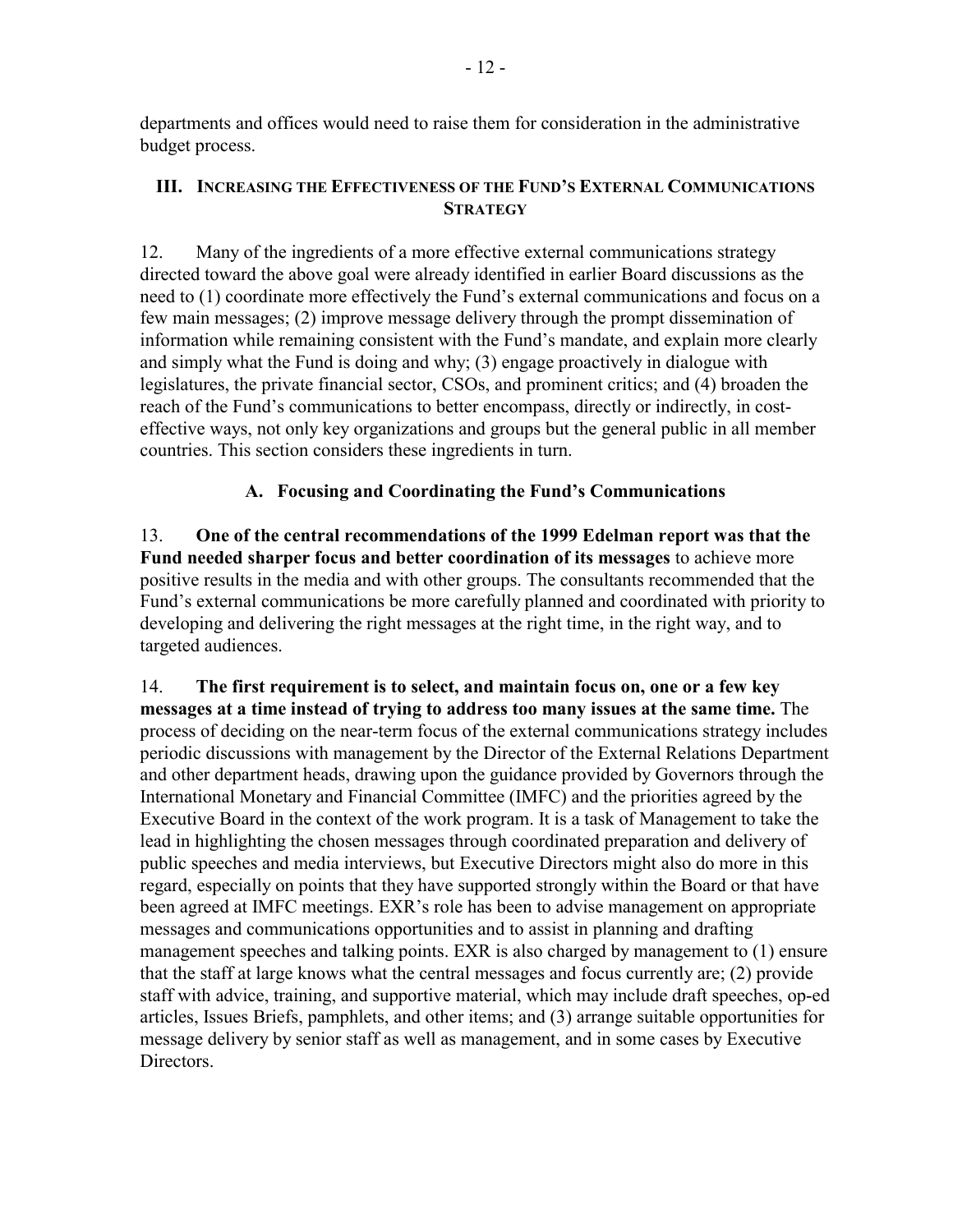15. **Effective** *internal* **communication about the Fund's key policy issues and messages is needed to foster effective** *external* **communication**. 7 In addition to drafting material for publication or public use, EXR is responsible for reviewing draft speeches and articles prepared by staff in other departments, and often makes suggestions for modifications to put forward the Fund's main messages more effectively. A more proactive approach, however, has been developed in recent years to convey continuously to staff the information they need in order to speak and write effectively about the Fund's main themes. This is done by posting items on the Fund's Intranet where staff, including staff overseas who give public presentations or speak with journalists, can readily turn when they need such information. (The Intranet is also accessible by Executive Directors and their offices.) EXR began posting in June 2001 *Current Account*, an electronic newsletter for staff covering key Fund policy developments; this now usually appears on a weekly basis. One of *Current Account*'s purposes is to help staff prepare to be ambassadors for the Fund, and to this end EXR hopes in 2003 to increase the newsletter's coverage of Fund events and management activities. Also relevant for Fund staff who have contact with journalists is *Headline Issues*, which, also via the Intranet, presents questions about IMF policies and country operations raised by journalists and others, together with edited excerpts of the public responses and statements of IMF officials. The Intranet also carries the most recent media "briefing books" prepared for the Managing Director as well as background material used for other public appearances. For more general presentations, EXR can provide generic texts and slide presentations for staff, although they will generally need to be tailored for presentations to particular audiences.

16. **Management, staff, and Executive Directors need to be well prepared for media interviews and press conferences**. EXR staff is available to advise staff and Executive Directors on their interactions with the media; and there is a set of "Media Guidelines" prepared for staff that includes a special section for resident representatives. EXR has also worked with other departments and external consultants to develop a training course for staff on how to communicate effectively with journalists. This training, which has been positively received, is now mandatory for new mission chiefs and resident representatives. (According to a recent survey, a majority of resident representatives and mission chiefs have been quoted in the press in the past year: see Annex II). Executive Directors, and their alternates and advisors, might consider taking the course, or a version thereof.

17. **"Op-eds" (articles that appears opposite a newspaper's editorials) form a key vehicle for proactive and focused message delivery and for the explanation of Fund policies, to wide audiences, and have been used with increasing frequency**. EXR proposes, drafts or edits, and helps to place op-eds on core Fund issues as well as more

1

 $<sup>7</sup>$  As reported in the Board paper in 2000, "Edelman/Wirthlin emphasized that strengthening</sup> external communication would require a Fund-wide effort and improvements in internal communications, especially EXR's communications with other departments, but also its communications with resident representatives and regional offices."(p. 5 of SM/00/14).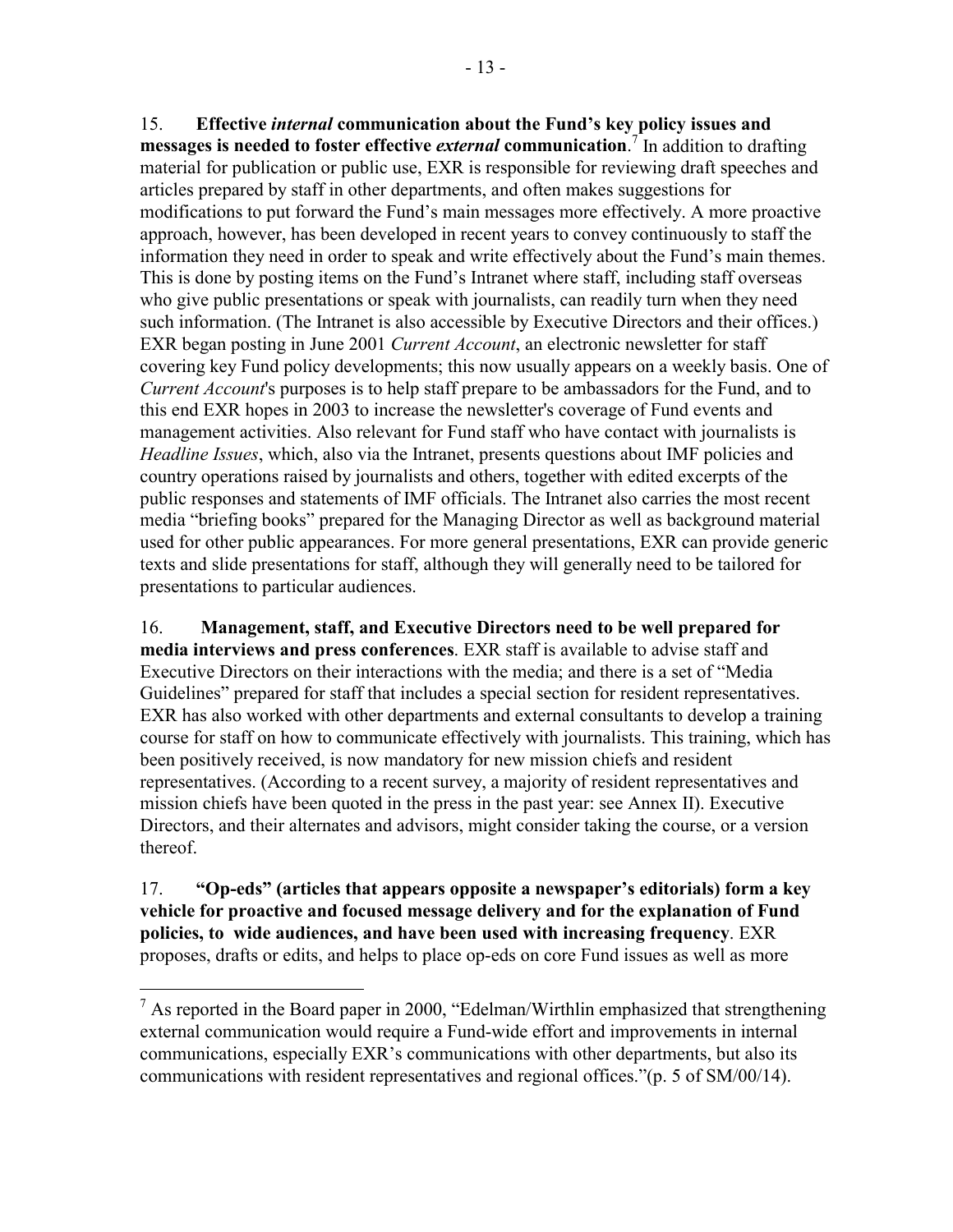specialized topics. Op-eds signed by management, staff, and, on a few occasions, Executive Directors have appeared in newspapers worldwide in many languages (See Table 1). Op-eds are most frequently published around the Spring and Annual Meetings, but experience shows that there is considerable interest year-round in Fund-authored articles in newspapers and other periodicals, as long as they are clearly and engagingly written and focus on topics of interest to the relevant readership.

|                       | 2001 | 2002 |
|-----------------------|------|------|
| Op-Eds $^{1/}$        | 26   | 34   |
| Letters to the Editor | 34   | 45   |
| Total                 | 60   | 79   |

**Table 1. Published Op-Eds and Letters to Editor, 2001-2002** 

 Source: Estimates generated by or in consultation with EXR's Policy Communication Division. Resident Representatives and other staff have placed additional material directly with press in their country of assignment, though inconsistent reporting practices prevent a full tabulation.

 $1/2$  Because the practices of major newspaper syndicates do not permit the systematic tracking of secondary publication of op-eds and letters, these estimates are probably on the low side.

18. Looking forward, the challenge will be to identify and take advantage of more opportunities for publication of op-eds, which will require more authorship from area and functional departments, in particular, as well as management. Particular attention might be paid to the considerable untapped potential for communicating policy messages related to Fund advice and operations in individual countries. More mission chiefs and resident representatives might actively seek opportunities to place op-eds at important junctures—for instance, after the conclusion of an Article IV consultation or approval of a Fund arrangement. A number of country teams have already been quite successful in this regard for example in Bulgaria and Korea, where Fund staff in collaboration with EXR have frequently contributed pieces to the media, which have responded in turn by inviting additional submissions. Fund staff has also contributed regularly to the media in Japan via press seminars, interviews, and articles. Executive Directors could also author more op-eds, especially to explain the Fund's role and policies in countries within their constituencies.

19. **Matching Fund speakers with appropriate speaking opportunities also** 

**contributes to well-coordinated external communications**. The demand for the Managing Director and other senior officials to speak at unofficial events far exceeds their availability (38 speeches by Management were published in 2002). EXR provides advice on speaking invitations and matches opportunities with suitable speakers from the senior staff and, when appropriate, Executive Directors' offices. EXR, in cooperation with other departments, maintains a list of public speakers on the senior staff of the Fund (a "Speakers' Bureau") who can address specialized or general topics when needed. EXR organized 123 briefings in 2002 for audiences totaling more than 4,000 people. About one-half of these briefings were done by staff from other departments. Additionally, EXR reviewed 140 drafts of presentations for delivery outside the Fund by non-EXR staff.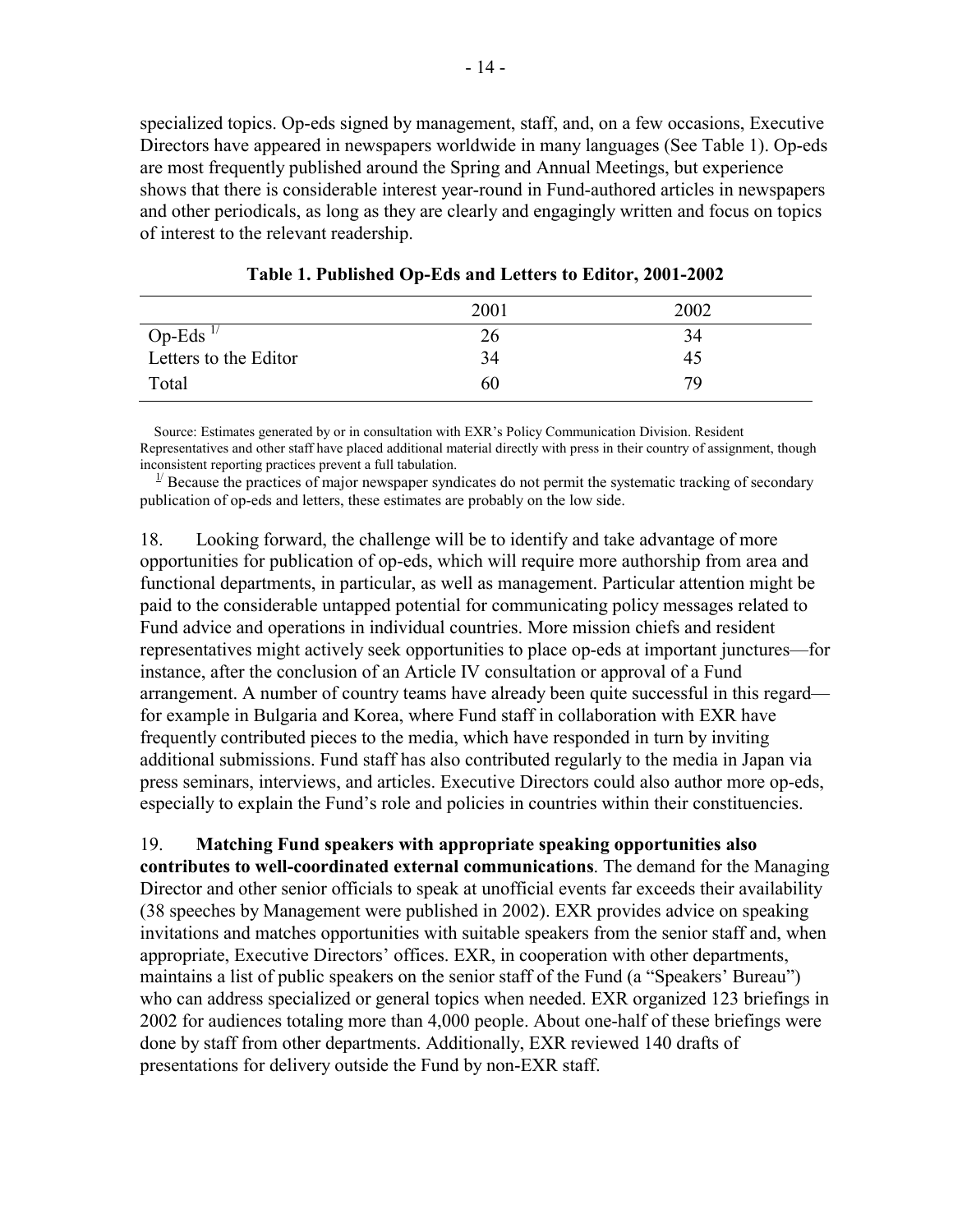## **B. Improving the Availability and Accessibility of Fund Information and Messages**

## **Availability**

20. **The Fund's transparency policy has led to the release of a vastly increased volume of policy and country papers and summaries of Board discussions, with the Fund's external website (www.imf.org) being the primary vehicle for dissemination.** (This is apart from historical material provided by the Archives and Records Section of the Technology and General Services Department (TGS).) As reported to the Board and the IMFC in September 2002, over 60 percent of staff reports for Article IV consultations and over half of stand-alone reports on the use of Fund resources have recently been published.<sup>8</sup> Nearly three-fourths of all completed Reports on the Observance of Standards and Codes (ROSCs) modules have been published. Nearly all members have been giving consent to the publication of their policy intentions documents (letters of intent and memoranda of economic policies) when requesting Fund financial assistance, and Public Information Notices (PINs) have recently been published following over 80 percent of Article IV Board discussions. Most papers on general policy issues discussed by the Executive Board are published, and the Board recently adopted the principle of "presumed publication" of policy papers and the associated PINs. All Board documents authorized to be released are posted on the Fund's external website, and print copies of country papers can also be ordered from EXR's Publication Services Section for a nominal charge (intended to cover printing and shipping costs). Most other Board documents become accessible under the Fund's archives policy after five, ten, or twenty years, depending upon the type and classification of the document.

21. **Comprehensive information on the Fund's finances is now published on the external website**. The "IMF Finances" section includes extensive data on members' financial positions with the Fund, quarterly Fund financial statements, monthly data on financial resources and liquidity, and weekly data on financial transactions, all of which are kept up to date by the Treasurer's Department. In addition, the public can access important policy papers on financial matters, such as the quota reviews and safeguards assessments, as well as background papers on the Fund's financial structure and operations, written in accessible language. Outside observers have acknowledged that the IMF is now the leader among international institutions in financial transparency.

22. **Fund research is being published in growing quantities not only** by the Fund itself, but also by academic journals and commercial publishers.<sup>9</sup> The *World Economic Outlook* (*WEO*), the *Global Financial Stability Report* (*GFSR*), and *IMF Staff Papers* (*IMFSP*) are among the main Fund publications based on staff research. The Working Paper

<sup>&</sup>lt;sup>8</sup> SM/02/302, 9/23/02.

<sup>&</sup>lt;sup>9</sup> See "Research at the IMF" at  $\frac{http://www.inf.org/research}{}$  and the annual reports of the Working Group on Fund Research.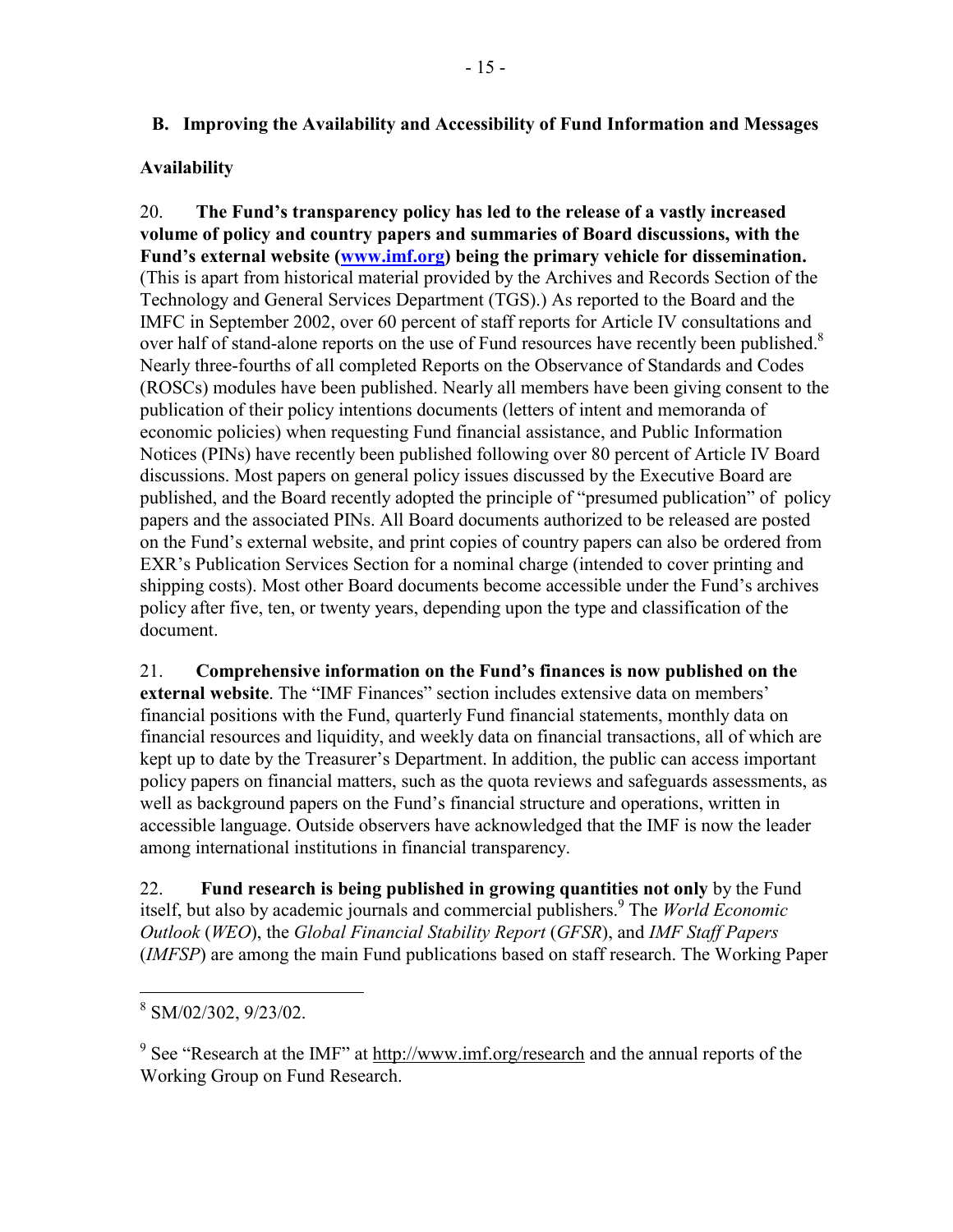series (WPs) provides a ready outlet for quick dissemination of the latest staff research via the external website and in print (copies may be ordered for a charge intended to cover average printing and postage costs). Policy Discussion Papers (PDPs), reviewed by the Fund's Working Group on Research, do the same for short papers on policy issues.<sup>10</sup> The quarterly *IMF Research Bulletin*, authored in the Research Department (RES) and made available in print and on the external website, highlights selected Fund analytical output. *Finance & Development* and the *IMF Surve*y (both available on www.imf.org) showcase Fund research, and the Economic Counsellor and Director of the Research Department now contributes a column ("Straight Talk") to *Finance & Development*. Manuscripts addressing particular topics may be published by the Fund as books or in the *Occasional Papers* series.

23. **Publication by the Fund of statistical data in various formats, and providing links to data posted by authorities on their websites, is another important dimension of transparency**. **The Dissemination Standards Bulletin Board maintained by the Statistics Department (STA) is key to the sharing of statistical standards and data globally.11** The Fund's main statistical data series (*Balance of Payments Statistics (BOPS), Direction of Trade Statistics (DOTS*)*, Government Finance Statistics (GFS),* and *International Financial Statistics (IFS)*), currently available by subscription in print versions and on CD-ROM, will also be made available on the Internet, as information technology (IT) projects are completed that are either already underway or planned in the Fund's IT budget.12 *International Financial Statistics* (IFS) has recently been made available online for subscription at www.imfstatistics.org with a differentiated price structure designed to facilitate access by users in developing countries and academic institutions while, at the high end, market-based rates are charged to commercial users in industrial countries. (The practice of charging fees for access to major online databases is followed by most international organizations, including the World Bank, UN, and the Organization for Economic Cooperation and Development (OECD).

<u>.</u>

 $10$  Work is also underway to prepare WPs and PDPs as non-scanned PDF (portable document format) files for web posting instead of the current practice of scanning hard copies to create PDFs. This will result in much smaller, more legible files which will facilitate downloading, printing, and searching by users, especially those who have to rely on low bandwidth and less advanced computers and printers.

<sup>&</sup>lt;sup>11</sup> A new annual Coordinated Portfolio Investment Survey (CPIS) database, which will produce estimates of cross-border holdings of portfolio investment assets and contribute to better data on international capital flows, is forthcoming.

 $12$  Survey results indicate that print versions of Fund statistical publications continue to be valued highly by many users, especially in developing countries where access to computers and the Internet is limited, costly, or less reliable. STA, TGS, and EXR have collaborated to develop technical solutions to reduce the production cost and improve the readability of the print version of *IFS*. The new system will go into full operation early in 2003.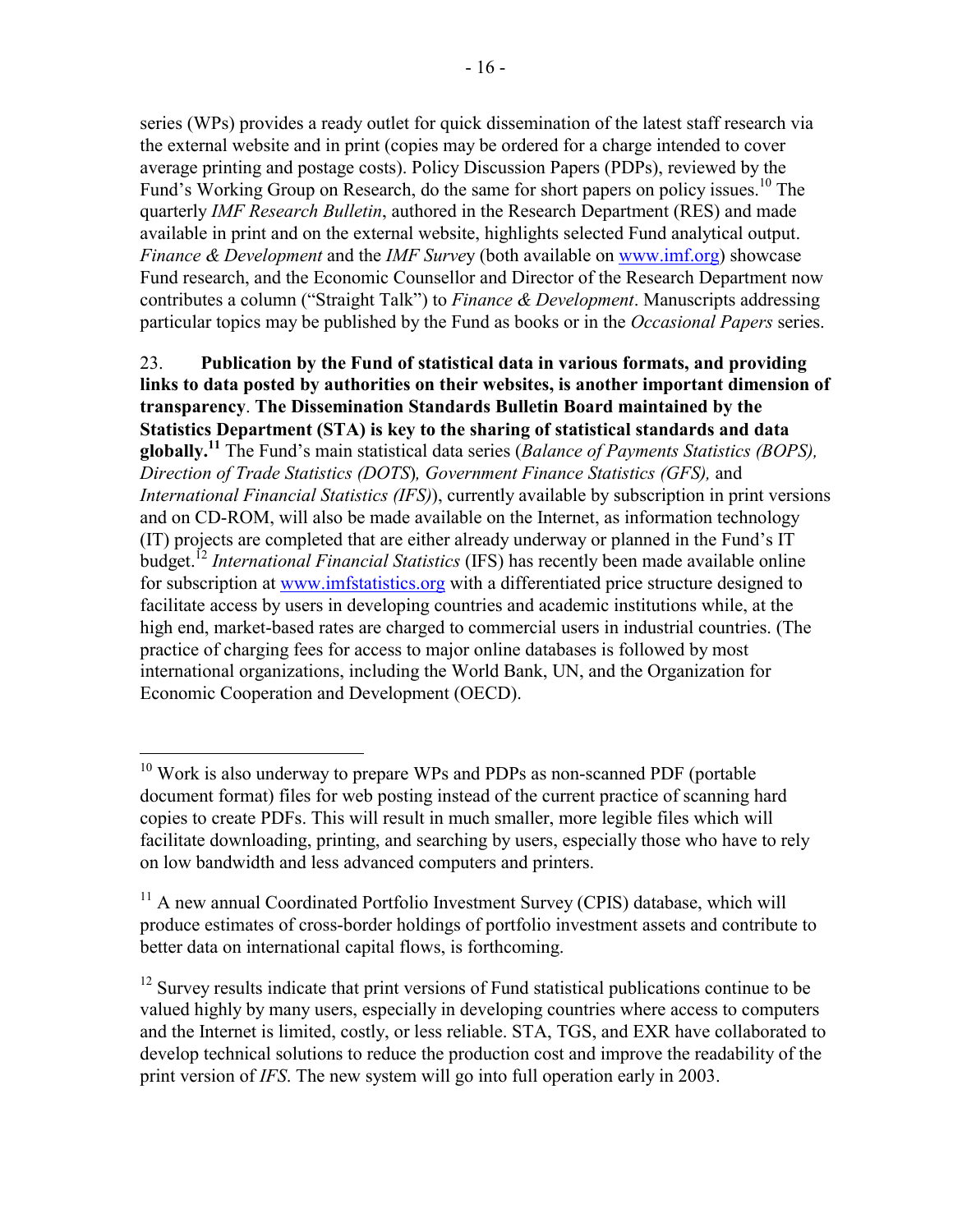24. **The Fund's increased transparency has been widely appreciated by the public, winning praise even from frequent critics**. More could be done to increase the reach of the Fund's current transparency, however.13 **Two areas in which some Executive Directors have contributed are (1) arranging activities in their countries coordinated with the Fund's release of country-related material so as to encourage greater media attention; and (2) encouraging their authorities to post on their official websites policy intention documents related to Fund-supported programs in domestic non-English languages, to which the Fund's external website can provide links.** More could be done in both cases. Coordinating and supporting the release of country material to promote media coverage requires early discussion in each case between EXR and the office of the Executive Director concerned. The Media Relations Division could provide journalists with advance access to the material under embargo for a short period; indeed, EXR is planning to establish an "extranet" for journalists that would facilitate such embargoed releases. The Executive Director or national authorities could arrange a media statement, interview, or press conference in conjunction with the release of the material by the Fund. The opportunity to facilitate public access to local language versions by establishing links from www.imf.org to non-English country policy intention documents on authorities' websites was announced by the Director of EXR in a memorandum to Executive Directors on March 19, 2002. Each link will include a standard disclaimer to indicate that the Fund has not verified the accuracy of the non-English language texts.<sup>14</sup>

#### **Accessibility—Making Fund Material More Available and User-Friendly**

 $\overline{a}$ 

25. **Merely releasing documents and data will not necessarily help to improve the public's understanding of the Fund's work, which is the key to the communications strategy. Most of the Fund's output is prepared for the officials of member countries or for internal deliberation, often in specialist language, and the scale of the output adds to the difficulty that outsiders can face in trying to absorb it or draw the essence from it. Much of it needs to be summarized and explained for outside audiences.** As the Fund's transparency policy has prompted the release of more documents and data, this need for explanation has become larger and more urgent. Even journalists who specialize in monitoring the Fund say that the Fund's policy advice and program conditions are often difficult to understand and, consequently, not reported as accurately or as widely as they might be. Users of Fund documents on the external website often ask the Fund to provide

 $13$  One possibility proposed by some, which is not considered here in depth because of its budgetary implications, would be the provision, free of charge, of more publications, particularly on the website. This would have an uncertain, but possibly significant negative, impact on publications revenue, and hence on the publications budget and administrative budget.

 $<sup>14</sup>$  A disclaimer is required because providing or verifying translations of large numbers of</sup> documents would be quite costly for the Fund. Language translation and publication issues are discussed in the report of the Publications Policy Task Force, attached as Annex I.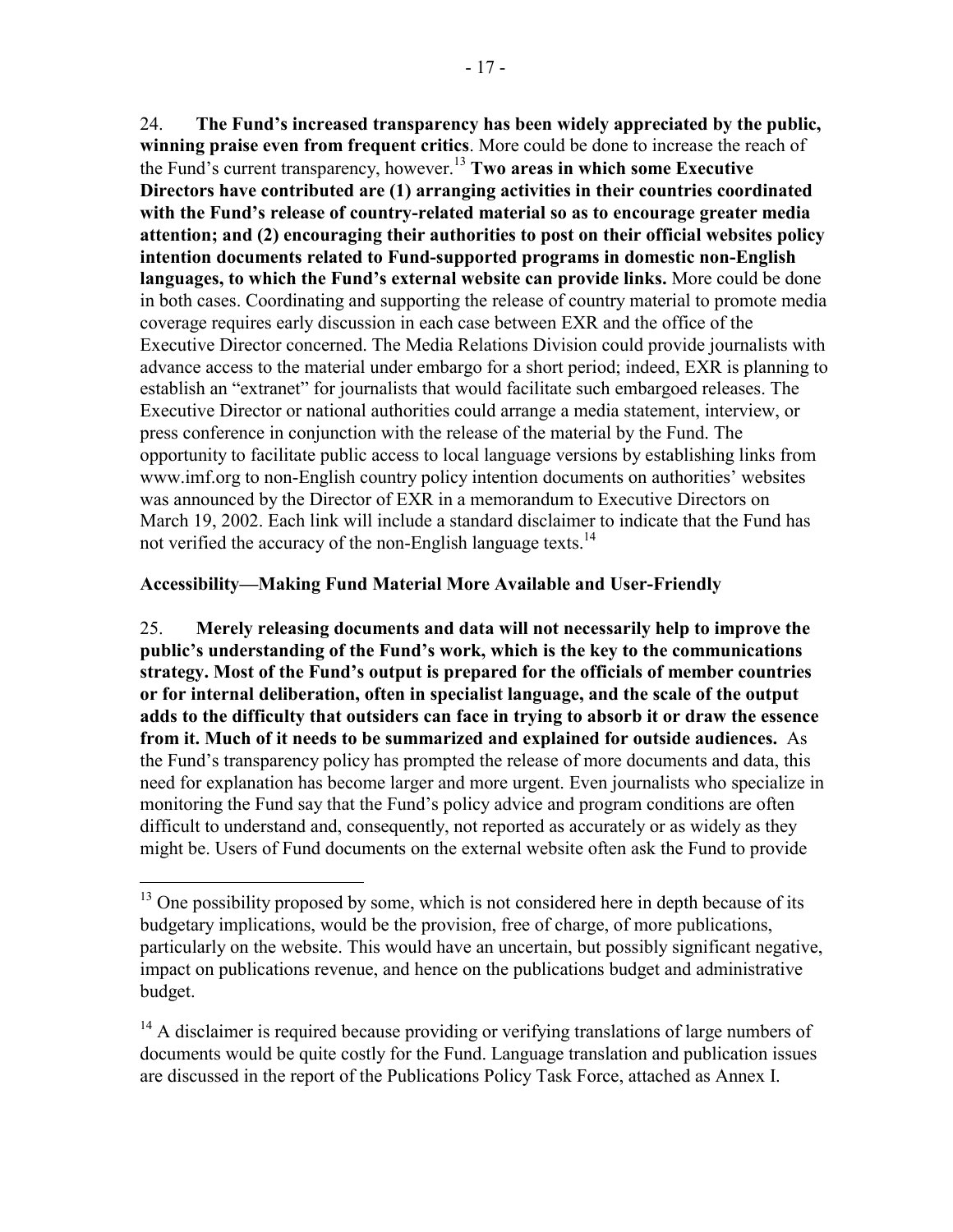explanatory material in more accessible language, using less jargon, and giving background and context. Users of statistical data are requesting more "help desk" support than in the past, especially when using CD-ROMs and on-line versions.

26. **The problem with documents could be addressed by employing more writers and editors to 'translate' official papers into publications in accessible language. But it is less costly and more practical to address the problem largely at the source, by recognizing that many documents are not as** *well***-***organized* **or** *well***-***written* **as they should be.** EXR and other departments (principally the Human Resources Department (HRD) and the Secretary's Department (SEC)) have been working with the main authoring departments to help staff write more clearly and develop self-editing skills. Staff have appreciated "The Guide to Clear Writing" produced by EXR and distributed Fund-wide in hard copy and placed on the Intranet. EXR and other departments are also considering adoption of a software package that will help Fund authors review and edit their own work and avoid some of the more common pitfalls in writing. The Fund's online Redbook, spell check, and grammar check, as well as formal training offered through HRD in writing and editing skills, are all also intended to help to improve writing in the Fund.

27. *Editing* **documents before presentation to the Board is a critical second step in rendering them suitable for later public distribution.** Authoring departments are responsible for editing papers to be submitted to the Board. EXR does not have sufficient staff resources to edit such papers during the interdepartmental review process, with a few notable exceptions. The *WEO* and the *GFSR*, for example, are edited prior to the Board discussions in order for them to be printed and placed on the external website promptly afterward.

28. **EXR has begun to work more closely with authoring departments to strengthen intradepartmental** *editing* **of material destined for publication**. EXR and STA have collaborated on a common format and editing guidelines for STA manuals and guides. EXR and RES have together revised the guidelines for authors of *IMFSP* articles and streamlined the editing and production process. EXR and other departments have also made use of the Temporary Assignment Program (TAPs) to strengthen departmental editing.

29. **The third stage—***preparing clear summaries and other supplementary explanatory material* **for released documents—is also challenging, especially where Board decisions are concerned**. Many decisions, Summings Up, and consequently sections of PINs, are complex, and written in legal language, with intricacies that can be difficult to explain to outside audiences seeking to understand what the Board is saying. Legal and technical expressions should be reduced to a minimum in statements intended for publication, and consideration might be given to the routine "translation" of legal language in decisions, etc., into language that could be more readily understood, without having to read between the lines. A degree or two of precision might be sacrificed in the interest of clarity, brevity, and the more effective delivery of messages to the press and general audiences. Fund management, staff, and Executive Directors should all be diligent in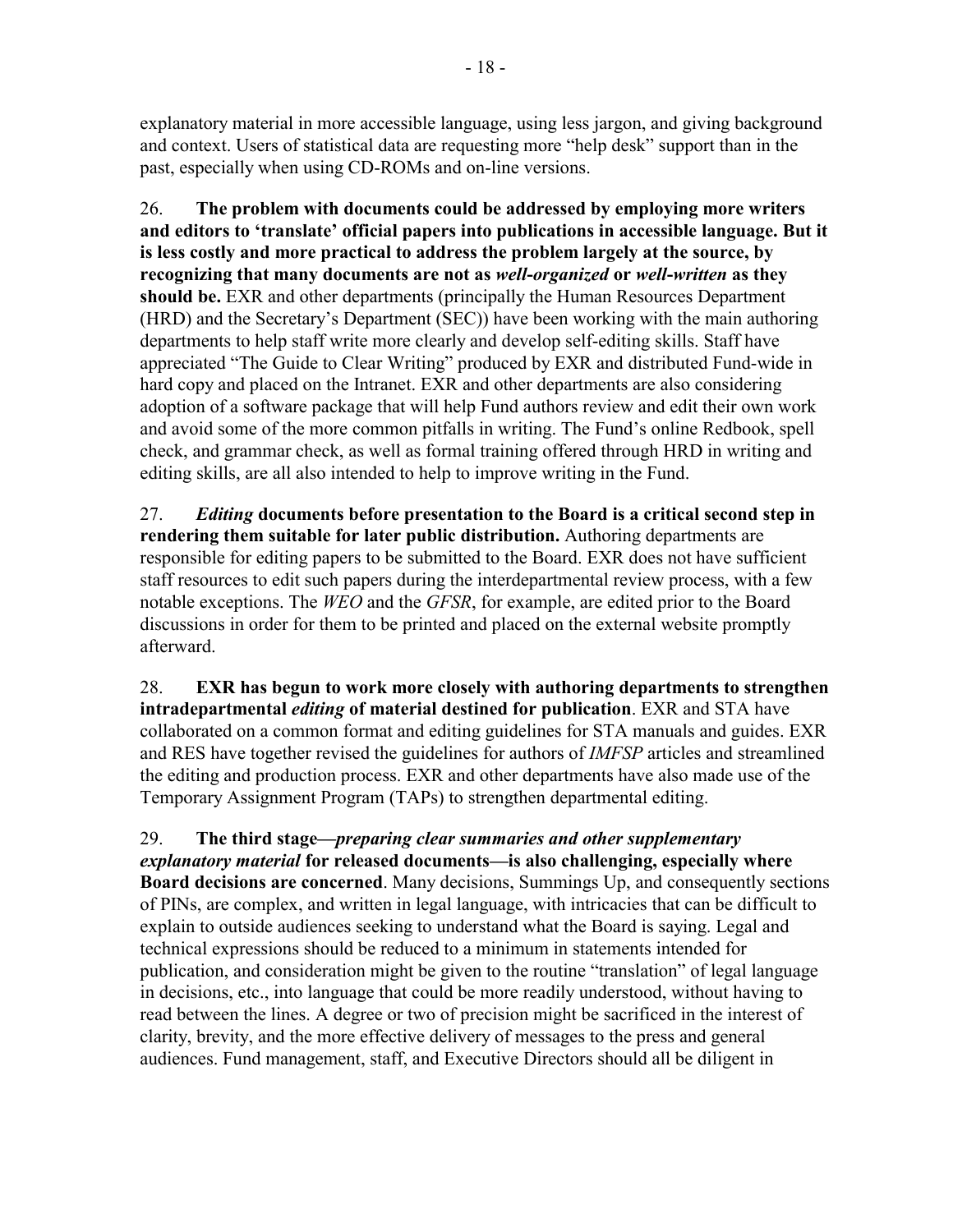working to clarify and simplify documents—here executive summaries tailored more for public audiences would be helpful—Summings Up, and  $PINs$ <sup>15</sup> EXR will continue its efforts to make language clearer in the Fund's press releases. (To eliminate confusion among journalists and the public arising from the variety of types of news releases published by the Fund, EXR at the beginning of 2003 discontinued the "News Briefs" series and special news releases, and consolidated all media releases into a single series, "Press Releases," a name previously reserved for releases referring to Board decisions.)

30. **The fourth stage—***presenting and explaining Board actions and policy deliberations to the public* **through the media and the Fund's external website involves Fund management, and senior staff in EXR and other departments, as well as Executive Directors and, in some cases, Fund Governors.16** The Managing Director speaks for the Fund in his dual capacity as Chairman of the Executive Board and head of Fund staff but the time he can devote to speaking to the press and public is limited. The Deputy Managing Directors also use public speeches, press briefings, and interviews, plus occasional op-ed articles, to help deliver the Fund's messages. The Director of EXR, as the chief media spokesperson, holds regular, usually biweekly, press briefings to help guide media coverage and interpretation of Fund actions and policies. The Director of EXR and other senior Fund staff, including those stationed in regional offices, also provide ad hoc media briefings and interviews, in line with a media strategy approved by management, when direct comment by management is not considered appropriate or necessary. Staff brief media at the conclusion of some Article IV consultations or missions, and this practice could be expanded. Executive Directors have also participated in press briefings and interviews, and authored op-ed articles and letters to the editor on various issues. There is scope for Executive Directors to take a more active role in explaining the work of the Board, and EXR is prepared to help them do so.

31. **The fifth stage is** *preparing and disseminating information that explains and defends persuasively the work done by the Fund*. EXR and other departments have increased their output of information products providing user-friendly explanations, but more is needed. The increased emphasis on such products responds, in part, to Directors' comments supporting a recommendation in the Edelman report that the Fund shift its publishing efforts somewhat toward educational material from technical publications. EXR and other departments have prepared a large quantity of expository material in recent years

 $\overline{a}$ 

 $15$  The Fund is far from alone among institutions struggling to make writing clearer. Many national governments have "plain language" guidelines offering strikingly similar advice write shorter sentences, avoid embedded subordinate clauses, avoid the "noun disease" (nominalization), passive voice, and obscure terms. In 1998 the European Commission started a "Fight the FOG" campaign to stem "Eurojargon, Euro-waffle, and plain bad English" in EU documents.

 $16$  A salient example is the press conferences held by the IMFC Chairman following IMFC meetings.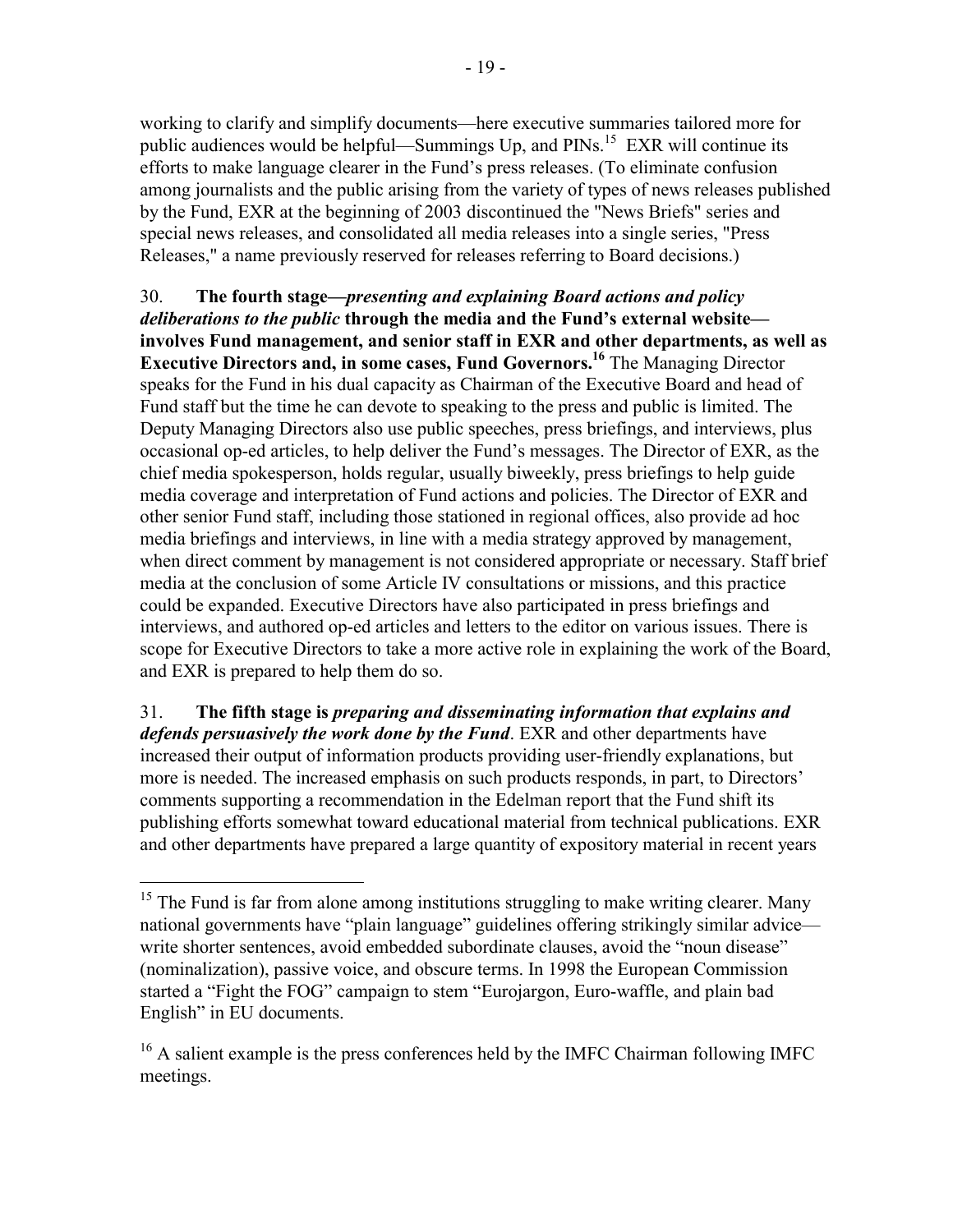for the print and electronic publications program, the video program, and as handouts for seminars and briefings including:

- Pamphlets, such as "Fiscal Dimensions of Sustainable Development" prepared by the Fiscal Affairs Department (FAD) for the Johannesburg Summit, "A New Approach to Sovereign Debt Restructuring" by Ms. Krueger, and "Governance of the IMF" by the Fund's former Secretary (a pamphlet on Fund conditionality, prepared by the Policy Development and Review Department (PDR) is in process);
- the *Economic Issues* series—summaries of WPs and other Fund research on topical issues:
- *Issues Briefs*—short discussions of key policy issues of interest for the Fund and its critics;
- Factsheets—one-or two-page summaries of specific Fund policies and activities on which EXR receives frequent inquiries.
- Videos on selected Fund issues have been prepared and distributed through educational and commercial television networks in a host of countries and through sales to educational institutions.
- *The IMF Survey* and *Finance & Development* make a special effort to include articles and interviews that discuss key economic issues in layman's language. *Finance & Development* introduced a new feature ("Picture This") in 2002 that summarizes a key development message through charts and an artistic layout.
- The IMF Center has developed and distributed on the Fund's external website and in hard copy basic educational modules about the Fund in several languages. The material is designed for use in primary and secondary schools.

32. **Accessibility also depends on effective** *distribution* **of communications products. Unfortunately, distribution not only through the Internet, but also of the print versions of explanatory material, including** *non-English* **versions, has been limited, especially in developing countries**. Fund resident representatives, regional offices, and Executive Directors could assist EXR by identifying ways and opportunities to distribute such material. Resident representatives should also consider having short explanatory material prepared in local languages (languages that are not among those for which the Fund normally provides translations) and printed locally in low-cost formats in order to deliver information more widely and efficiently to priority audiences in their countries.<sup>17</sup> To

 $\overline{a}$ 

<sup>&</sup>lt;sup>17</sup> Resident representatives and area departments would need to consider case by case whether such efforts deserve priority and could be accomodated through reallocation within existing budget ceilings. Material in non-English languages that has not been translated or

<sup>(</sup>continued…)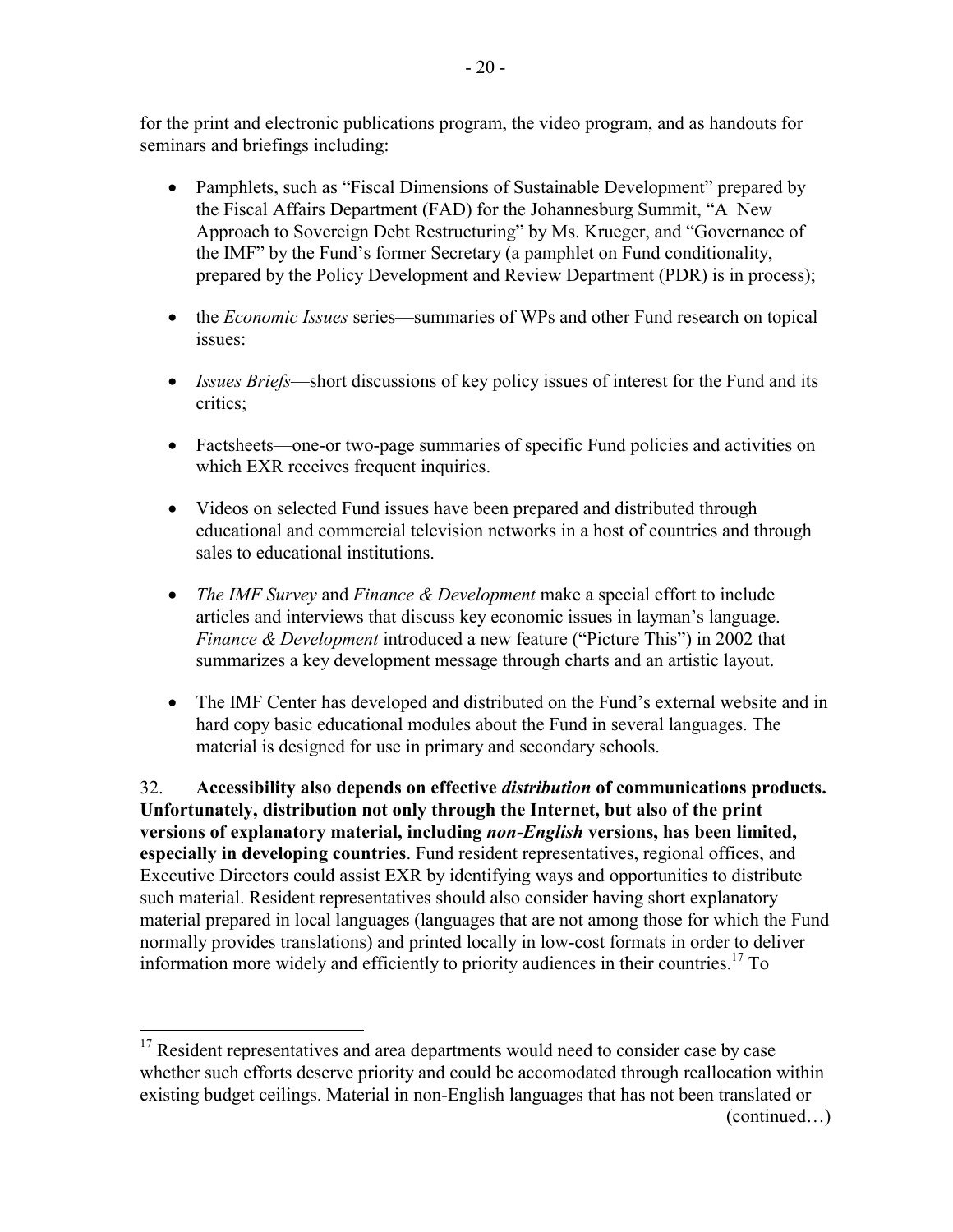increase electronic distribution, resident representatives who have not so far used the Fund's external website to distribute information are being encouraged to take up EXR's offer to help create Resident Representative website segments on the Fund's external website.

# **C. Engaging Proactively in Outreach and Dialogue**

# **Communicating with Legislatures, the Private Sector, and Civil Society Organizations**

33. **The** *purposes* **of the Fund's engagement in outreach and dialogue beyond official circles include** *listening* **and** *learning* **as well as** *informing* **and** *persuading* **interlocutors on Fund-related matters.** Inviting comments from the public on Fund policy proposals via the external website and in specially-convened meetings and conferences has become routine—some major recent examples include the PRSP and PRGF reviews, the development of the HIPC (debt reduction) policy, the review of Fund conditionality, the establishment and work program of the IEO, and the proposal for an SDRM. **The Fund now, more actively than in the past, seeks to take into account the views of its critics as well as supporters in revising and improving Fund policies, practices and advice, especially in low-income countries through the PRSP process.18**

34. **Given its limited resources, the Fund, like other international organizations, has to be selective in expanding its outreach and dialogue with** *nonofficials,* **and may also need to strike a balance between outreach and improving its communications with the** *authorities* **of member countries**. The Executive Board's discussion of external communications in 1998 and 2000 indicated that Directors generally agreed that the Fund's strengthened external communications effort should include more proactive engagement with national legislatures and important groups and organizations in the private sector and civil society. At the same time, however, Directors recognized the impossibility of the Fund's carrying out face-to-face or even indirect communications and dialogue with more than a small fraction of groups and prominent persons who might welcome such interaction. Accordingly, Directors advised the Fund's management and staff to be proactive but selective in initiating dialogue as well as in responding publicly to its critics. **In fact, in some cases, enhancing the dialogue with governments beyond the Fund's main counterparts (ministries of finance and central banks) to ministries responsible for social and sectoral policies and the judicial system, for example, may have higher** 

 $\overline{a}$ reviewed by TGS Language Services (TGSLS) will need to include a disclaimer to indicate that the Fund has not verified the accuracy of the non-English language.

 $18$  On outreach in conjunction with the PRSP, and regional PRSP learning events in particular, see Annex 2 of *Poverty Reduction Strategy Papers—Progress in Implementation* (SM/02/250 Revision 1, 9/11/02). A recent academic study that attempts to identify how the Fund's policies have been changed through such interaction is Jan Aart Scholte's monograph entitled "Civil Society Voices and the International Monetary Fund," published by The North-South Institute, Ottawa, Canada, in May 2002.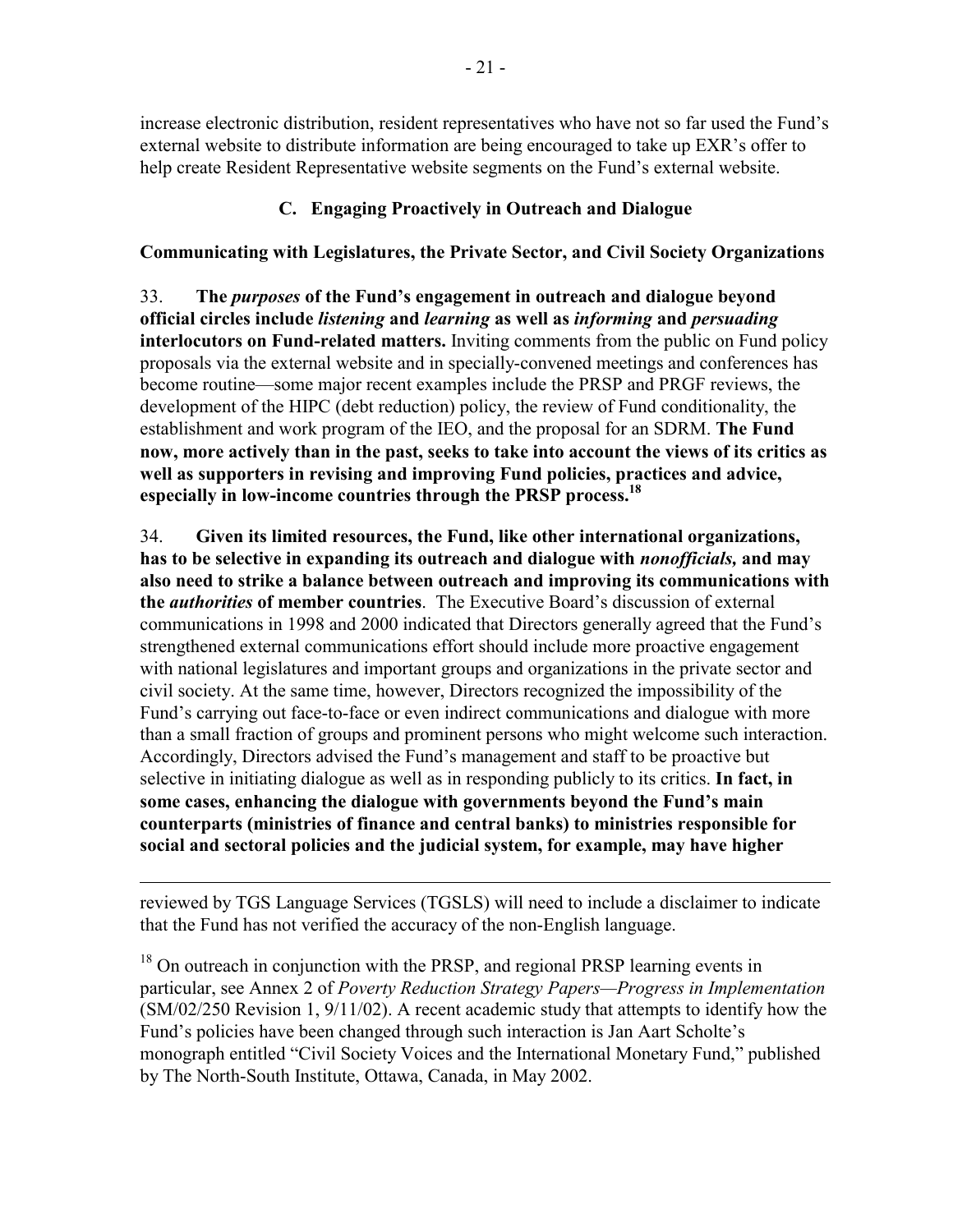**priority than increasing the Fund's interaction with the private sector and civil society**. Moreover, the Fund might encourage some authorities to increase their own outreach and dialogue activities, and not only in PRSP countries where the authorities' consultation mechanisms with all stakeholders are an important element of the process.

## *Legislatures*

 $\overline{a}$ 

35. **A common theme emerging from the 2002 biennial surveillance review and conditionality review was the need for the Fund to develop a dialogue with legislative bodies in member countries to promote better understanding of the Fund and the policies it supports**. In PRSP countries, in particular, as legislative input in monitoring and implementing poverty reduction strategies has become more critical, the need for communication between the Fund and legislatures has grown.

36. **The Fund has begun to increase its outreach to parliamentarians**. In April 2000, Fund staff, working with the Zambian authorities, organized a seminar for parliamentarians, alongside one with civil society organizations, in Lusaka. In April 2002, Fund staff, together with the Kenyan authorities, organized a workshop for Kenyan parliamentarians. At both events, economic policy issues were actively debated and discussed. The Fund is also working jointly with the Parliamentary Network on the World Bank (an informal group of parliamentarians from both industrial and developing countries who are interested in development issues), including participating in visits by parliamentarians to PRSP countries. The Fund also provides training opportunities for legislators through its regional institutes; for example, over the past two years, six seminars on macroeconomic policy and structural reform issues were offered at the Joint Vienna Institute for parliamentarians from transition countries. In addition, management and staff have often met at Fund headquarters with visiting groups of legislators. The Managing Director has also spoken in capitals to members of national parliaments—for example, in 2001, the Deutsche Bundestag, and in 2002, the Treasury Select Committee of the UK House of Commons,<sup>19</sup> members of the Dutch parliament, and the Chilean Senate. He also met with EU parliamentary committees of the European Union (EU) in Brussels in 2000. The Fund, in consideration of the role of the United States as host country and largest shareholder, has been highly responsive in communications with the U.S. Congress, in collaboration with the U.S. Executive Director.

37. Looking ahead, **more sustained and systematic interaction with legislators could, over time, bring important benefits by improving understanding of the Fund among members of society who are not only important because they represent public opinion, but who are also influential in the policymaking process and in the formation of public opinion.** Such interactions must, of course, always be arranged with the concurrence of the relevant authorities and tailored to the circumstances of the individual country. Outreach to legislators who are closely involved in policymaking in areas such as budgets, civil service reform, and financial sector reform is likely to be particularly productive. Regional seminars

<sup>19</sup> http://www.imf.org/external/np/speeches/2002/070402.htm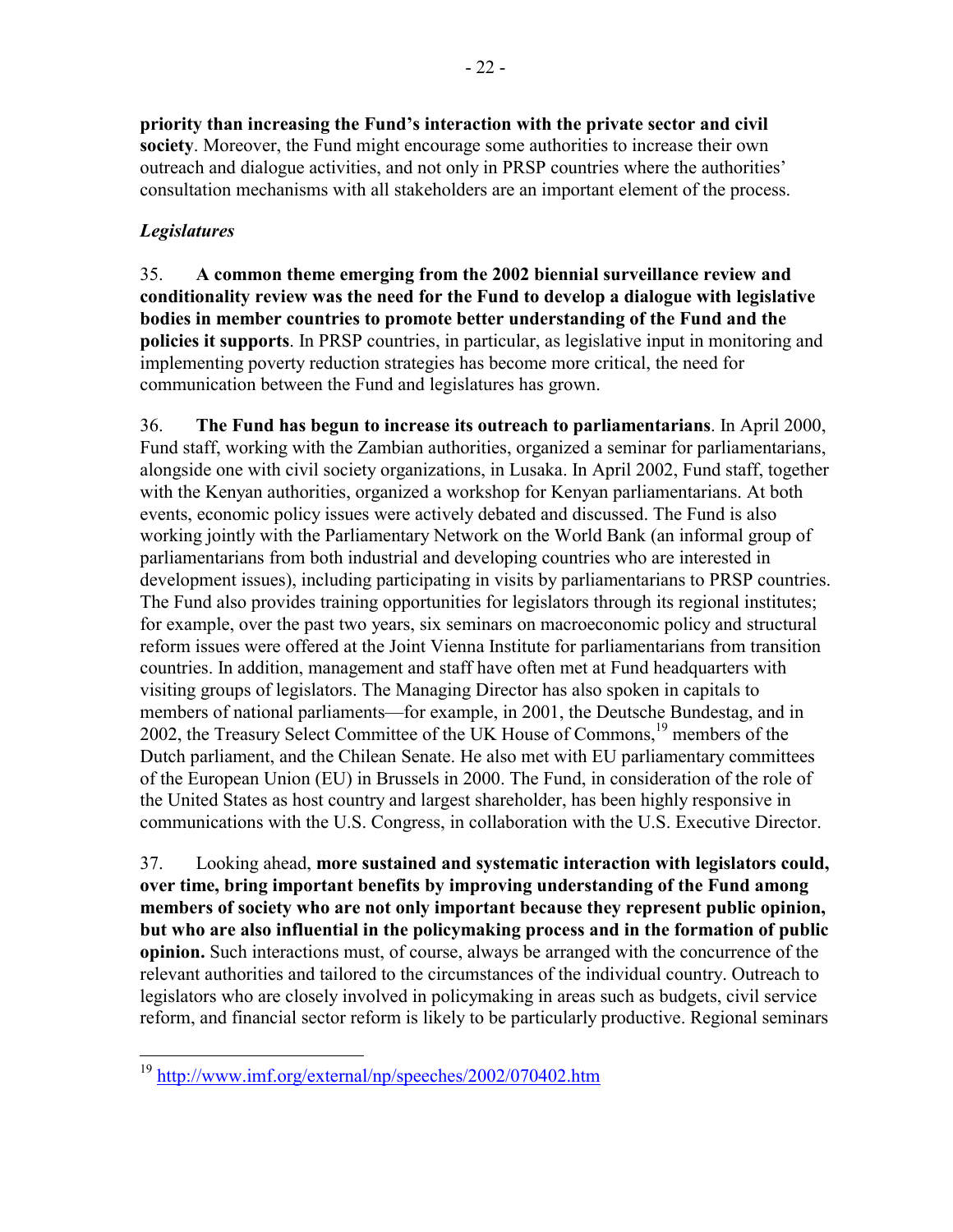and individual country seminars for parliamentarians could be organized in collaboration with country authorities, resources permitting. In addition, it would be desirable for country teams/resident representatives to maintain contacts with key legislators and parliamentary committees. In a recent survey, about one-half of country teams and a quarter of resident representatives report having no recent contact with legislators. Of the rest, an overwhelming majority of the cases where staff meet legislators more than once per year (one-half of resident representatives and a quarter of country teams) are transition countries (see Annex II). Executive Directors can also play an important role by briefing legislators within their constituencies, especially in program countries. In some countries, the executive branch provides a periodic report to the legislature on relations between the Fund and the country—a practice that could be replicated in other countries.  $^{20}$ 

#### *Private Sector*

38. The Fund's interactions with the private business and financial sector at the country level often include meetings by its mission teams and resident representatives with employer associations, private companies, banks, and other financial institutions. Data have not been collected on such meetings, but a recent survey of country outreach (Annex II) indicates that country teams meet with business and trade associations (some of which might qualify as civil society organizations rather than strictly private sector entities—see next section) an average of twice per year, while resident representatives, on average, meet with such groups once every two months. As might be expected, there is a great deal of variation across the membership, as some resident representatives speak to such groups almost weekly, while some have little or no such contact. Globally, the International Capital Markets Department (ICM) maintains an extensive informal network of communications with private financial market participants. At the management level, the semiannual meetings of the Capital Market Consultative Group (CMCG) provide opportunities for informal discussion of key topics of mutual interest. Other Fund departments maintain contacts with the private financial sector to exchange information. A systematic communication effort by the Fund with the private financial sector on the SDRM proposal is underway.

#### *Civil Society Organizations*

 $\overline{a}$ 

39. The definition of civil society organizations (CSOs) used in the Fund focuses on *voluntary, not-for-profit organizations*, including labor organizations, business associations, nongovernmental organizations (NGOs), faith-based organizations (FBOs), and academic

<sup>&</sup>lt;sup>20</sup> See, for example, the annual report to the House of Commons by H.M. Treasury http://www.hm-

treasury.gov.uk./Documents/International\_Issues/International\_Institutions/int\_ii\_ukimf.cfm  $\overline{\mathcal{L}}$  and the report of the government of France to the National Assembly on "Les activités du Fonds monétaire international et de la Banque mondiale" (see reference at http://www.assemblee-nationale.fr/12/cr-cfiab/02-03/co203033.asp.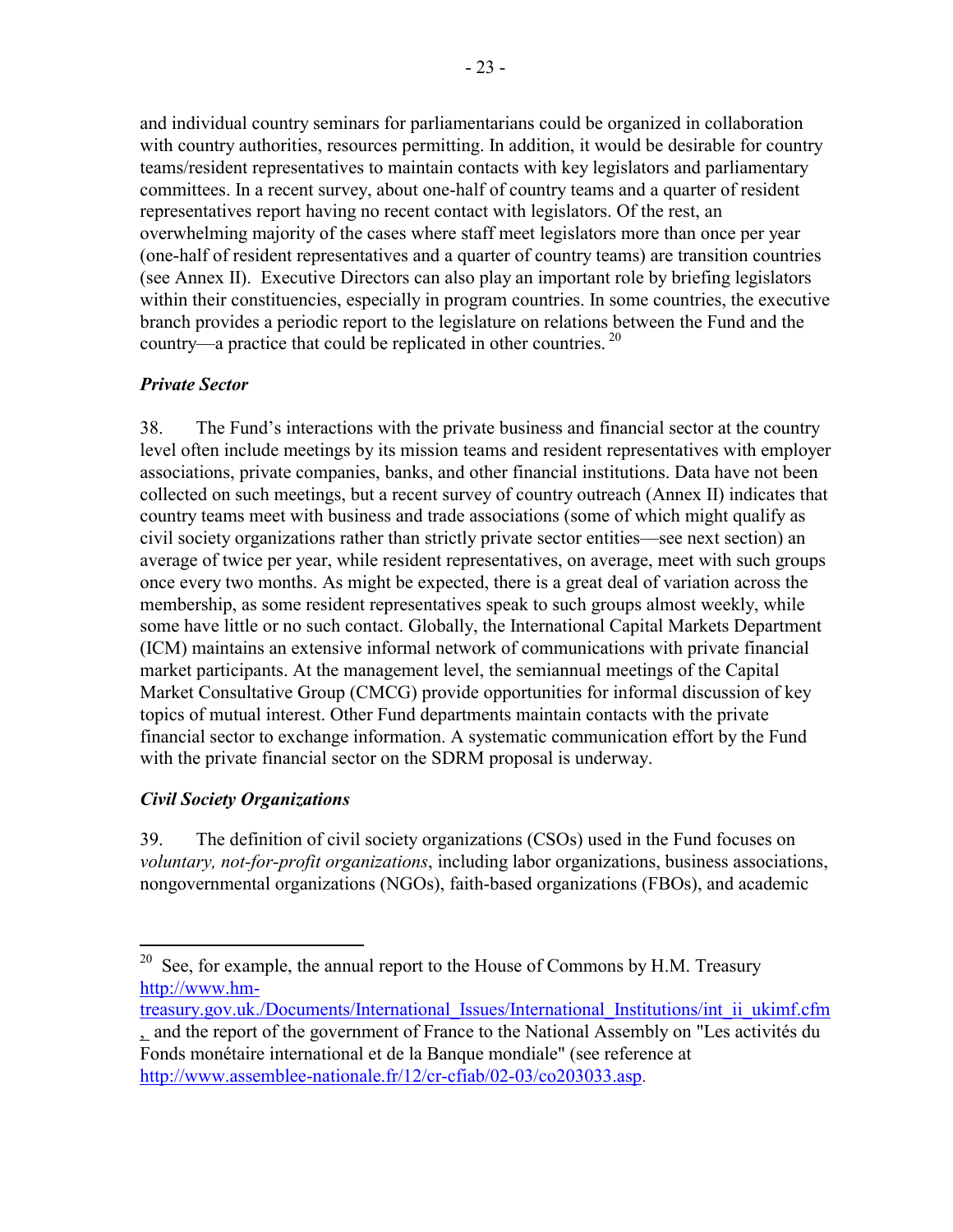and policy research institutions ("think tanks"). Officialdom, legislatures, the media, and private enterprises are not included under this definition of civil society.<sup>21</sup>

40. **The IMF has significantly increased outreach and dialogue with CSOs in recent years**. IMF staff and management now meet often with CSOs both at headquarters and in member countries. In low-income countries, the PRSP process has firmly established CSOs as participants in formulating and implementing better policies to fight poverty. In many Article IV consultation missions, efforts are made to consult with broad elements of civil society on the economic situation. The terms of reference for IMF offices abroad and resident representatives often include maintaining contact and dialogue with CSOs. In practice the extent and forms of in-country communication vary greatly from country to country. This diversity was documented in a survey of the outreach activities toward CSOs of mission teams and resident representatives (see Annex II).<sup>22</sup> Many resident representatives and even some country teams reported dozens of contacts with media and CSOs. In general, the Fund's dialogue with CSOs appears well-established in PRSP countries and in the transition countries of eastern Europe and central Asia. In other regions, however, contacts and dialogue are less extensive.

41. **The Fund's dialogue with CSOs covers a wide range of issues**, including macroeconomic policy and other related policies, structural adjustment and the poor; debt relief and poverty reduction; trade and capital account liberalization; globalization and the governance of the global economy (including discussions on new rules for the global financial system); promoting good governance; and fighting corruption. CSOs have been especially effective in shaping public opinion in many countries in support of more debt relief for low-income countries and in promoting discussion of how to achieve better globalization. It is becoming increasingly apparent that interaction with CSOs is taking on a country focus, reflecting, among other things, the participatory process associated with PRSPs, and the increased emphasis on national ownership of policies. **A planned priority in the period ahead is to compile a set of best practices and guidelines for Fund staff outreach to CSOs that pays particular attention to the issues arising in interaction with civil society that influence the Fund's operational work**. Some of the considerations that will arise in this context are reviewed in Annex III.

42. **Staff contact with national labor unions in the context of Article IV or program discussions has become much more common in recent years, although not a universal practice.** According to a recent survey conducted by the Policy Development and Review Department (PDR), 69 percent of Fund missions had contacts with labor unions or other labor representatives at least once in the previous two years, for the purposes of hearing the

 $\overline{a}$ 

 $21$ <sup>21</sup> The definition is similar to that used by Scholte, op.cit.

 $22$  The survey was limited to area departments and excluded significant outreach by other Fund departments and offices.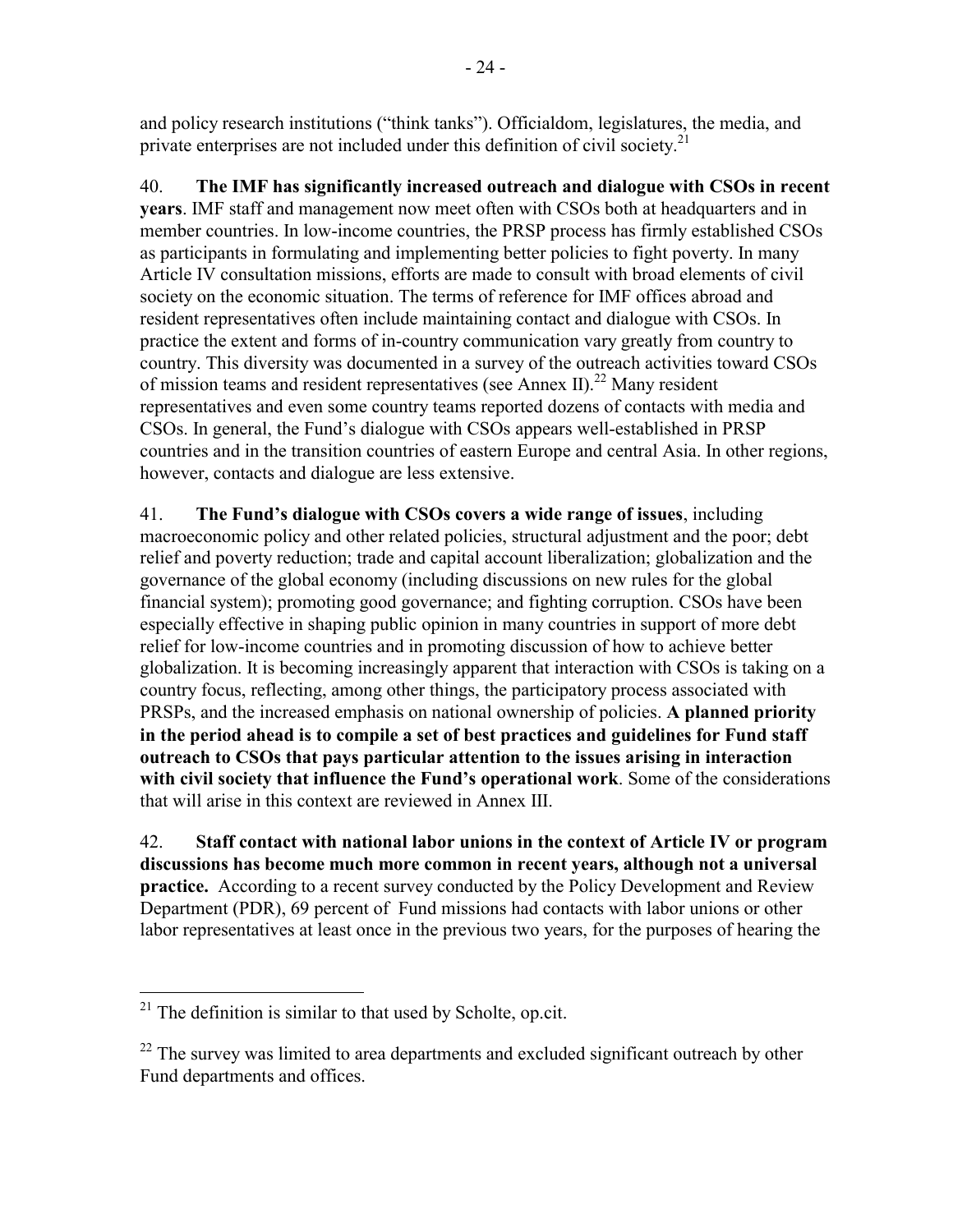views of labor unions and explaining and discussing the Fund's policy advice. Nearly all Fund missions considered the discussions useful.

43. **The Fund maintains a constructive dialogue with the international labor movement, represented mainly by the International Confederation of Free Trade Unions (ICFTU) and the World Confederation of Labor (WCL)**, through workshops, regional seminars, and leadership meetings held in Washington, D.C. jointly with the World Bank. The Fund and Bank have agreed with the ICFTU and WCL to hold such leadership meetings at intervals of 18 to 24 months (the most recent leadership meeting was held in October, 2002, and included 90 trade union representatives from 40 countries), with stafflevel meetings on particular issues to be interspersed between general leadership meetings. Fund staff preparations for such meetings have been led by EXR and PDR. This enhanced dialogue with the international trade union organizations is constructive without being excessively formalized.

44. Although the Fund does not have an NGO consultative group or grant permanent accreditation to NGOs as some international organizations do, **it has increased its efforts at dialogue with NGOs engaged in research and policy advocacy on development, debt, environmental, and other related economic issues. The Fund's practice is to respond positively, resources permitting, to all requests from NGOs interested in engaging in constructive dialogue** but to concentrate upon communications with NGOs having a leadership role within the NGO community on issues directly related to the Fund's work. During the Annual Meetings, for instance, NGOs are provided space and opportunities to discuss issues on the Meetings agenda with IMF and other officials, as well as to participate in the Program of Seminars. More than 160 NGO representatives were accredited at the September 2002 Annual Meetings.

45. **At the international level, a number of major advocacy NGOs are in regular touch with Fund staff to discuss policies and programs**. Numerous meetings on a variety of issues ranging from debt relief and PRSPs to transparency, governance, and the environment take place regularly in Washington and in Europe (about 310 meetings with NGOs and other civil society organizations were held at Fund headquarters in 2002). NGOs are also invited to participate actively in reviews of IMF policies—recent examples include their involvement in the conditionality, transparency, trade, and PRSP reviews—and are often invited to conferences organized around these reviews (EXR arranged NGO participation in the January 2002 PRSP conference, for example, and PDR arranged two roundtables on trade with NGOs/CSOs in Washington, two in Europe, and numerous individual meetings with NGO delegations at which the NGOs provided their views on Fund trade policy advice ahead of an internal review of this area). NGOs also always have the option of submitting views and comments via the Fund's external website or through direct contact with NGO liaison staff in EXR.

46. **The Fund is making a greater effort to increase its outreach to NGOs in developing countries ("Southern NGOs")** because of the important role they can play in the PRSP process and in contributing to consensus on economic policies, but also because even well-established Southern NGOs tend not to have good access to information about the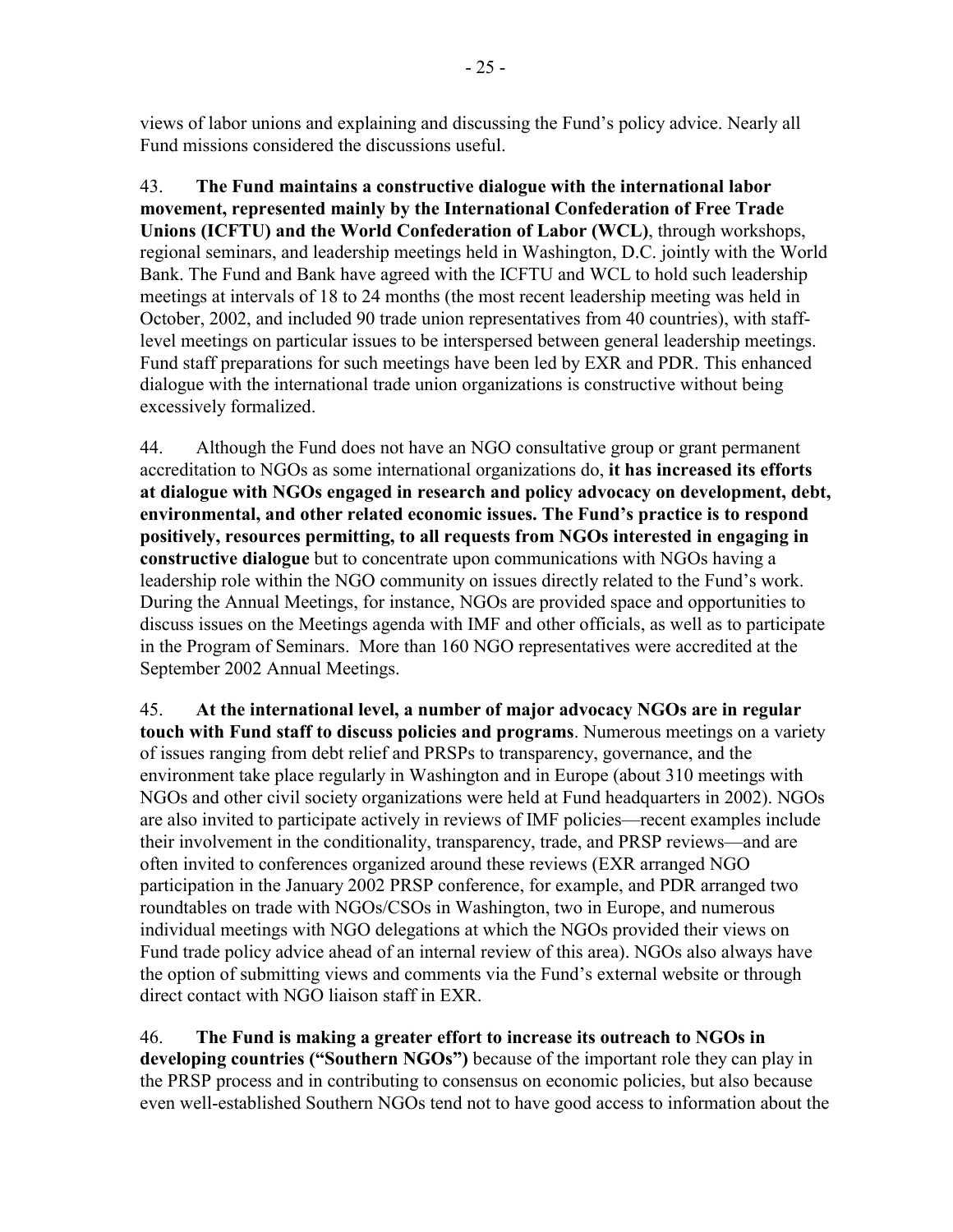Fund and economic policy analysis, and fewer resources for research than their Northern counterparts. To the extent that resources and other priorities allow, EXR organizes workshops and seminars for NGOs (especially in the South), often in collaboration with resident representatives and regional offices, to explain the Fund and the role it plays in the formulation of policies in program countries. Given their limited opportunities for face-toface contact with Southern NGOs, EXR staff responsible for liaison with NGOs are in frequent contact with them by e-mail and telephone (the email address is "ngoliaison $\omega$  imf.org"). EXR also prepares a quarterly newsletter to NGOs and other CSOs that is distributed by mail and e-mail to some 700-800 recipients around the world in English, French, Spanish, and Russian and published in all these languages except Russian on the Fund's external website at http://www.imf.org/external/np/exr/cs/eng/index.asp. The newsletter aims to keep CSOs up-to-date with developments at the Fund and to refer them to resources offered to them by the Fund. Resident Representatives are encouraged to distribute the letter to their CSO contacts, and those who have done so have received positive feedback.

47. The extent to which different **faith-based organizations (FBOs)**, and religious leaders more generally, take an active part in advocacy of social and economic policies varies greatly. Some faiths take less interest in secular matters and do not seek dialogue with the Fund, but the Fund is at pains to avoid giving any appearance of favoring contact with one faith over another. The Christian organizations, both Catholic and Protestant, have been the most activist, and many Catholic and Protestant church leaders and lay persons have petitioned the Fund on various issues, but especially on debt relief and poverty reduction. The Jubilee 2000 movement was in large part a church-based movement, with clergy and congregations working together to build support for deeper debt reductions for low-income countries.

48. The Fund has had limited, sporadic communications and meetings with FBOs in the past, primarily with Christian organizations at their request at events held in Washington, D.C. and in Western Europe. These discussions have generally been cordial and constructive. There may be opportunities to expand the dialogue with FBOs somewhat. The World Council of Churches has shown renewed interest in dialogue with the Fund, and management has responded positively with suggestions for a combination of workshops and seminars designed to allow the two institutions to exchange information and views. Meetings and activities of the World Faiths Development Dialogue (WFDD) led by the Archbishop of Canterbury and the President of the World Bank may also provide future opportunities to participate in dialogue with leaders of a range of faiths.<sup>23</sup> Generally, there would seem to be considerable potential for FBOs to increase their support for good governance, increased aid and trade liberalization, as well as poverty reduction—all important parts of the Fund's agenda as well.

1

 $23$  The proposed work program of WFDD includes among its components efforts to promote the Millennium Development Goals and to engage faith groups in Poverty Reduction Strategy consultations.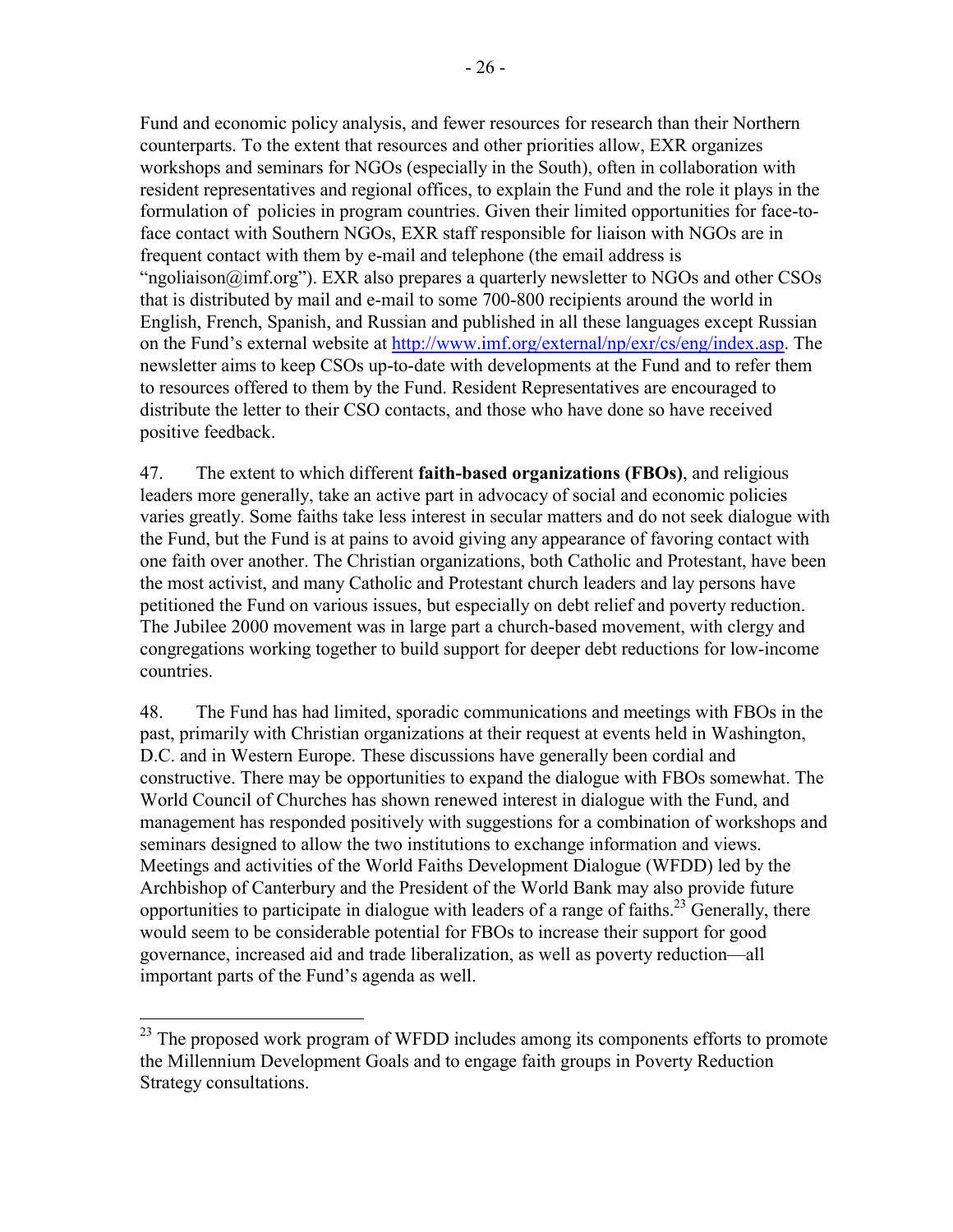49. Communication with **academic researchers and policy research institutes ("think tanks")** around the world is mainly the responsibility of RES and the IMF Institute (INS) but supplemented significantly by the work of Fund offices and missions. European I Department, for example, reports that almost all missions maintain contacts with national academic and policy research communities, and the Offices in Europe and Asia have been active in communications with universities and research institutes, as well as in outreach to NGOs. Because of the prominence in recent years of public statements by some academics and policy researchers critical of the Fund, EXR has increased its collaboration with other Fund departments to initiate more Fund staff participation in policy seminars and discussions over the past two years, especially within the Washington, D.C. area but also elsewhere when resources permit. The purpose is to broaden and deepen the understanding among influential policy analysts of the Fund's policies, as well as bringing outside views and expertise into the Fund. EXR initiated a series of pre-Spring/Annual Meetings briefings for university audiences in 2001 and a "Think Tank Briefing" at Fund headquarters in September 2002. Both feature presentations by senior staff on some of the key issues to be addressed at the Meetings. Greater participation by Fund management, senior staff, and Executive Directors would strengthen this outreach effort.

50. **The Economic Forum series also serves to expand policy dialogue**. EXR organizes 10 to 12 Economic Forums at IMF headquarters each year to promote informed discussion on issues confronting the Fund and the international community. These events, which have occasionally been covered by the local press and reported in the *IMF Survey*, bring together Fund senior staff, and occasionally Fund management and Executive Directors, with counterparts in the academic, think tank, and policymaking communities. Topics of recent Economic Forums have included the euro, IMF governance, direct foreign investment in China, social safety nets, capacity building, crisis early warning systems, and transparency. Transcripts and video replays of Economic Forums are made available on the external website.

#### **Responding Rapidly to News and Views**

51. **In line with the Edelman Report's recommendations, EXR has developed over the past few years a rapid-response approach to major news developments**. Unbalanced or inaccurate stories can be damaging and are more difficult to counteract after they have been reported. Devising ways to ensure that the Fund's side of the story is told, particularly when reporters do not initially approach Fund officials for comment, is a key element of EXR's media relations work. This means responding quickly to the demands of reporters and initiating contact in some cases before news reports appear—in order to ensure balanced coverage of Fund-related issues. After reports appear, misrepresentation of the Fund's role or position often demands immediate response through direct feedback to reporters and/or letters to the editor. Because private sector and civil society organizations frequently serve as sources for journalists, rapid and direct responses to these are often needed as well.

52. **The Fund has also been responding to its critics more promptly and forcefully, especially to incorrect statements, but selectively not reflexively**. Letters to the editor, op-ed articles, media interviews, and public speeches have all been employed to set the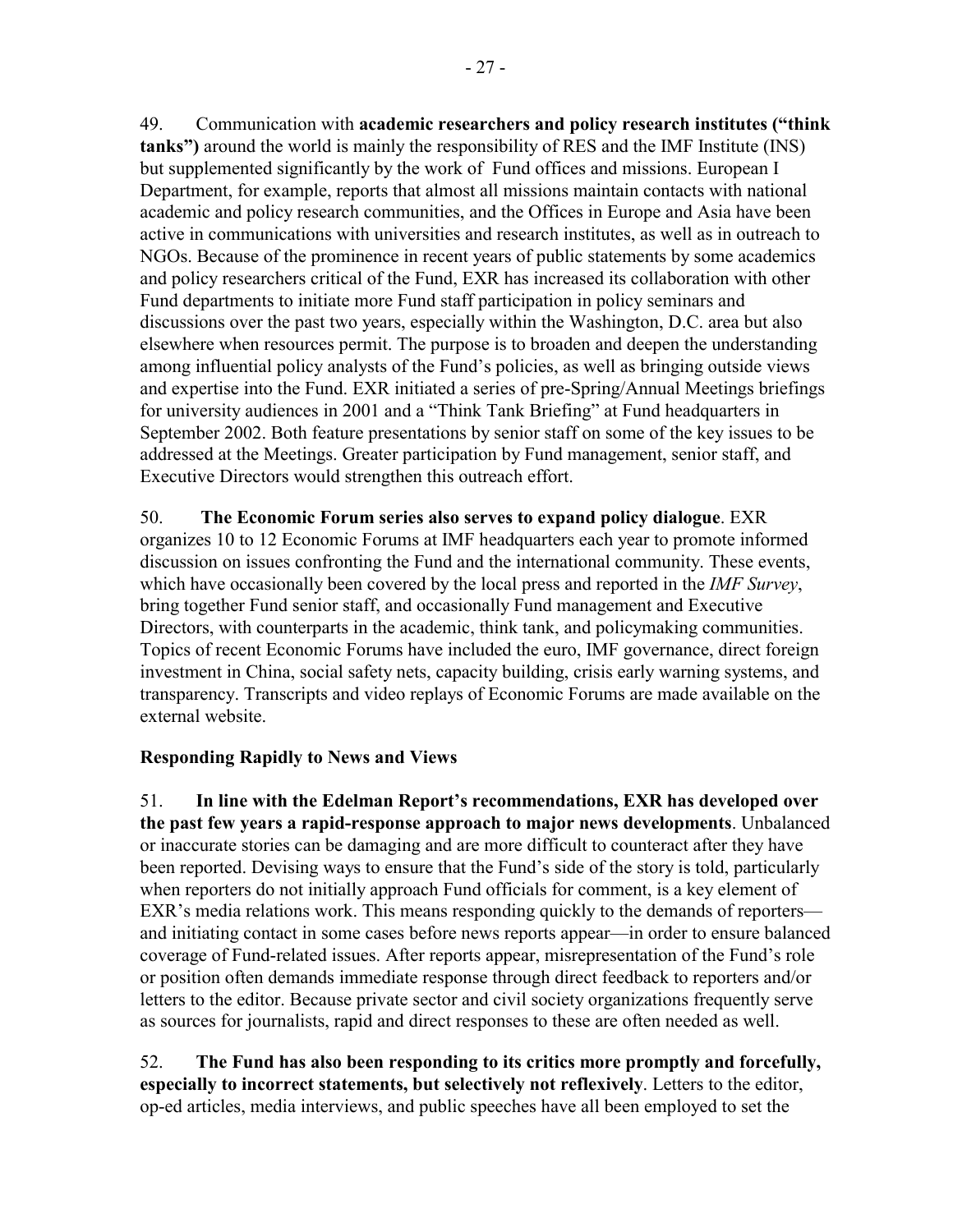record straight and debate influential critics. Responses to criticism appearing in the media must always be prompt, brief, and focused. Delayed and detailed rejoinders are less likely to be accepted by publishers and broadcasters, and less likely to be effective even if they are accepted. When false charges are aired about the Fund's work in a member country, Executive Directors and Governors could be especially effective respondents, particularly in their national media. See Box 1 on the Fund's rapid response to charges regarding its alleged role in the Malawian food shortage.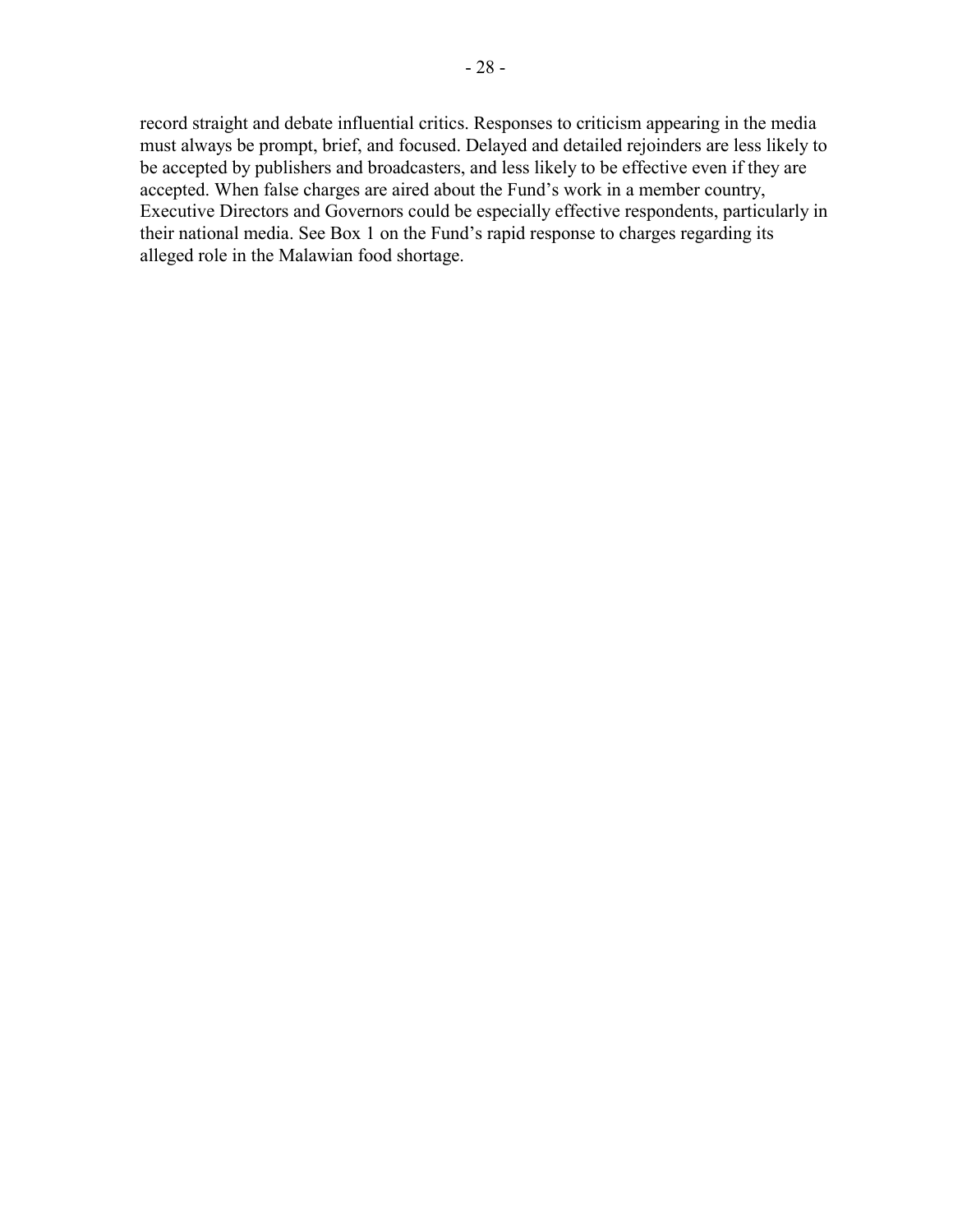#### **Box 1. Rapid Reaction: The Case of Malawi**

Reports appearing in May-June 2002 accused the IMF of having contributed to food shortages in Malawi. Government officials and others were quoted as saying that the Fund had "forced" or "pressured" Malawi to sell off its grain reserves—in some cases supposedly to repay debts. The charges were reported by some mainstream news outlets in the U.S. and the UK, and in many cases these organizations did not seek the Fund's side of the story before publishing. Fortunately, some news organizations did seek the full story, and where the Fund was able to provide the facts, the accusations about the Fund's alleged role received little or no mention. However, the recirculation of the initial reports has required rapid response on a continuing basis, even following publication of a Malawi government enquiry into the sale of the grain reserves, which fully exonerated the Fund.

Negative press coverage, although recurrent, has been contained due in large part to EXR/AFR staff's persistence in responding to each occurrence with letters to the editor, which have been published in newspapers from Ireland to India. In addition, EXR has communicated directly with the main propagators of misinformation—especially UK-based NGOs—through letters and meetings in an attempt to explain the true sequence of events and to reduce the repetition of the unsupported allegations. This effort has caused some groups to moderate their criticism on this issue and has also served to open new lines of communication with groups that devote considerable attention to Fundrelated issues.

The Malawi case also highlights, however, the handicaps that the Fund sometimes faces in responding rapidly and fully to false charges. Some senior Malawian officials were unwilling to confirm that the accusations were false, despite the findings of the enquiry, and one or two may even have repeated the charges after the enquiry. The Fund also felt constrained in what it could say about the role of other international organizations that had more direct responsibility for food policies in Malawi. To a large extent these organizations stayed silent initially, although they could have brought information to light that would have helped to refocus the spotlight on the true causes of the Malawian food shortages. Finally, some Northern NGOs and media commentators who are critical of almost all "structural adjustment policies," including the elimination of agricultural subsidies, have sought to use false allegations about the Fund's role in Malawi to discredit the Fund's work throughout Africa. This has drawn the Fund into debate on general economic policy affecting agriculture—the proper domain of other international organizations. The World Food Program and the U.K. Secretary of State for International Development have recently made helpful statements correcting press reports in this regard. Executive Directors and Governors of the Fund might also consider stepping forward in such cases to help clarify roles and responsibilities.

#### **D. Broadening the Reach of the Fund's Communications**

53. **In previous Board discussions Directors have emphasized that the Fund's external communications should** *serve all members and regions and reach the general public***, at least indirectly, but do so** *cost-effectively*. EXR and other Fund departments have been working to achieve this objective by (1) **expanding material on the Fund's external website and in print** intended to reach audiences remote from Fund headquarters, and **considering opportunities and costs of increasing the availability of both electronic and print material in** *non-English languages* (see Annex I, the report of the Task Force on Publication Policy); (2) **increasing in-country and regional external communications**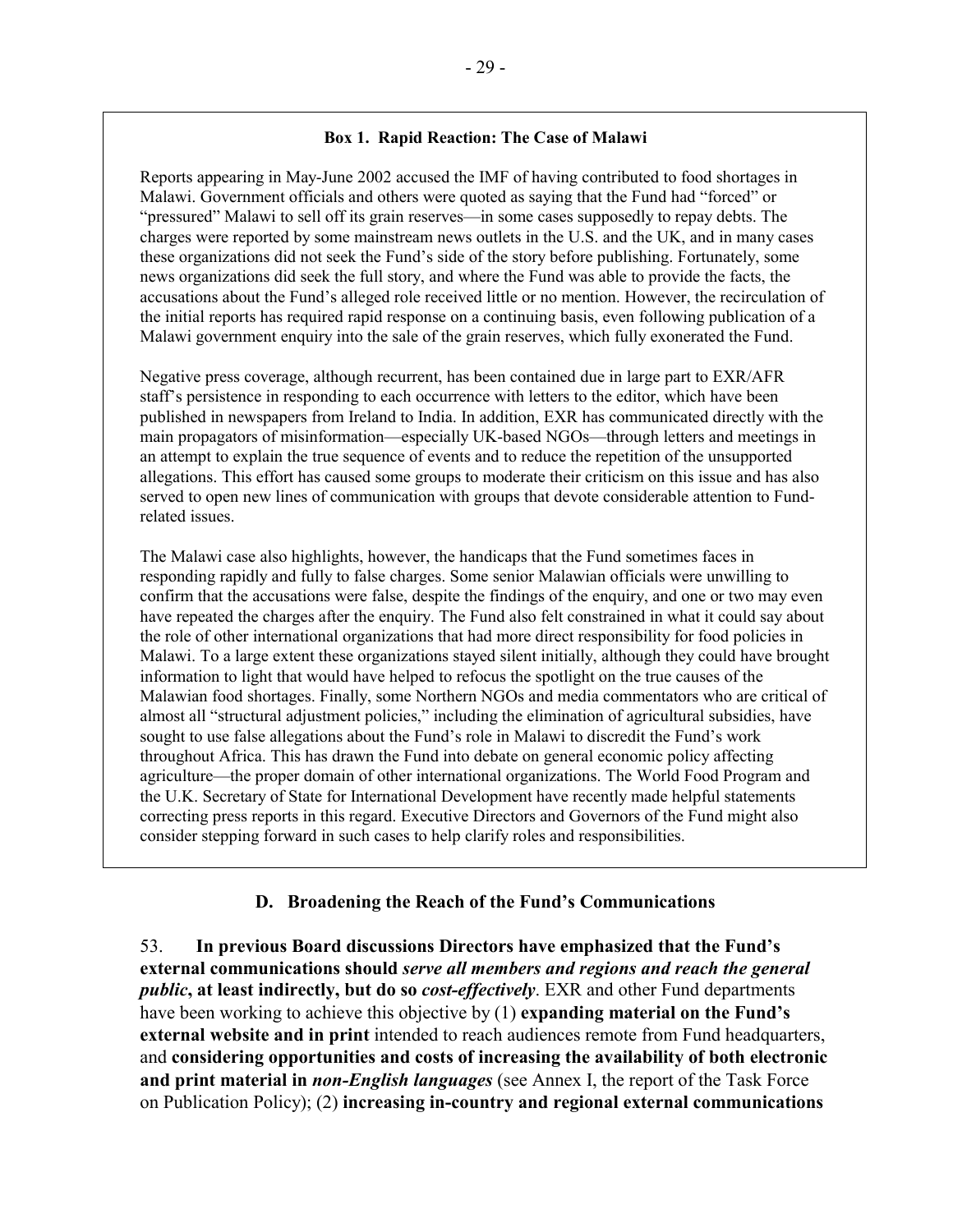**work** by missions, Fund offices abroad, and Fund resident representatives, including through the creation and expansion of resident representatives' websites;  $24$  and (3) **developing general educational material** on the Fund and economic and financial issues for global distribution.

# **Expanding material on the Fund's external website and in print**

54. **The Fund has consciously developed and designed its external website so that English-speaking audiences in developing countries have easy access.** The focus of the website is content, not graphics or special effects, which would slow down access. In the past two years the website's search feature has been improved, and links between related material have been substantially increased. Entry pages in French, German, and Spanish have been posted. In addition, more basic information has been added for non-specialist users. **Features that require special software or may be difficult to open or download from slower Internet connections and older computers have been kept to a minimum**. Improving access to and increasing the amount of material in non-English languages on the Fund's website (or links to such material) is possible; however, a number of policy and budget considerations would need to be addressed (discussed in Annex I).

55. **Further development of the external website might include further increases in the use of webcasts (of press briefings, the Economic Forum series, and other seminarstyle events, for example), and more Fund participation in online discussion forums on IMF policy issues**. The Office in Europe, for example, could be used for real-time participation by European journalists in press conferences and briefings at Fund headquarters. Expanding the reach of the Fund's website by offering live and taped audio and video webcasts in more than one format would have resource implications. **Given that the demand from outside the Fund for such features still seems to be very limited compared with the interest in textual information, the cost of expanding the Fund's webcasting capacity should be considered carefully and tradeoffs with other initiatives weighed**.

56. A narrower application of technology would involve *extranets* (an extranet is a private network that uses the Internet protocol and the public telecommunication system to securely share part of an organization's information or operations with others) for participation by selected groups through password-protected access. This is being done to a limited extent at present via an extranet for Executive Directors and authorities. **EXR has proposed that an extranet be instituted in 2003 for journalists that would expand current ad hoc arrangements through which they can obtain advance copies of certain Fund publications under embargo.**<sup>25</sup> The goal is to establish a reliable system for

 $\overline{a}$ 

<sup>&</sup>lt;sup>24</sup> Seventeen resident representative/offices abroad websites have been established and are listed in Table III-2 in Annex I.

 $^{25}$  It has become standard practice among public organizations to provide accredited journalists with access for a short period to important material before it is released to the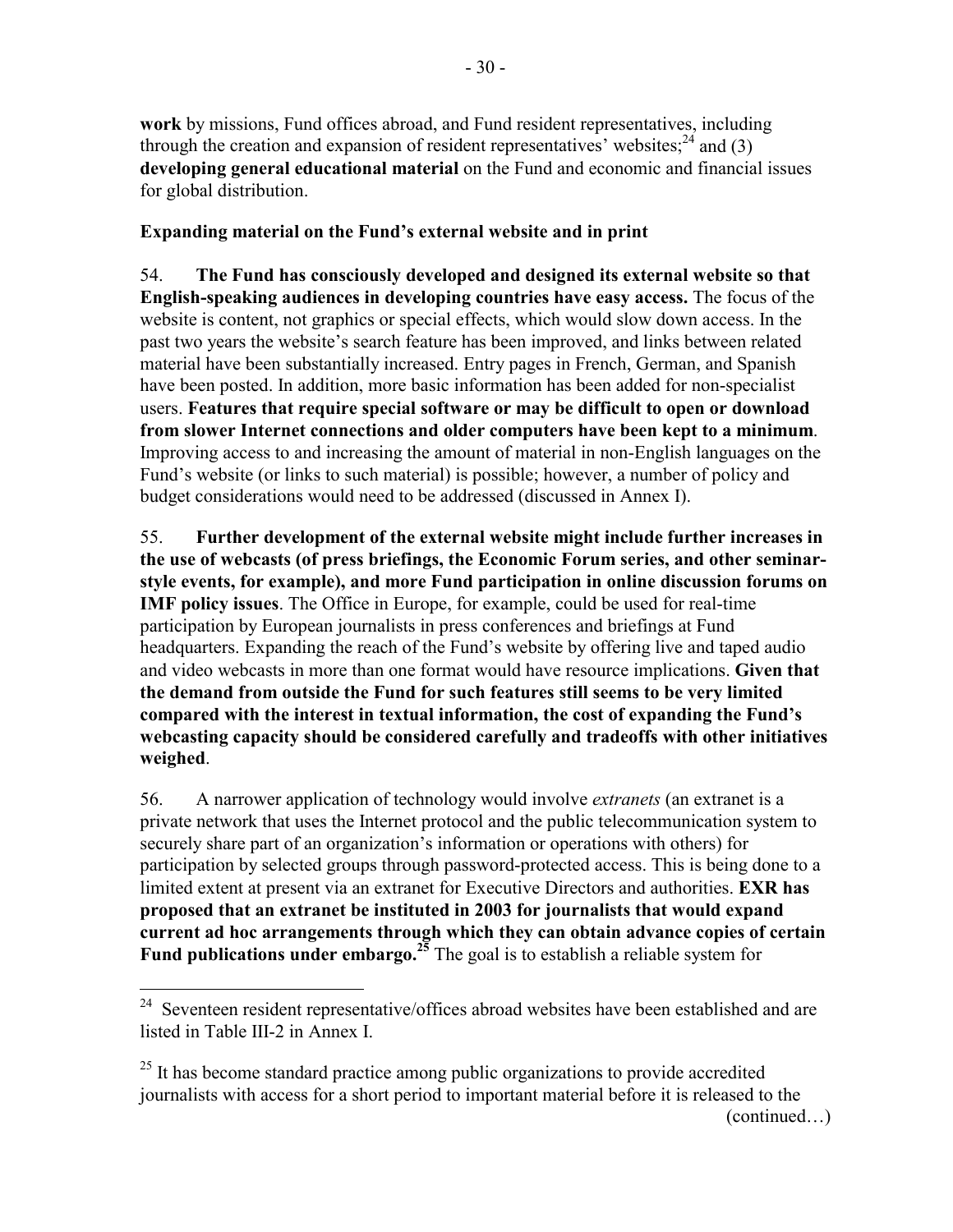selectively highlighting and disseminating accurate, timely information of special interest to media globally or in individual countries. By enabling the Fund to target the placement of important information in the media, the new extranet will indirectly enhance the Fund's communications with the public and civil society organizations that rely on the media for information about the Fund and related issues. Fund staff and Executive Directors will be able to reach out to specific media audiences via real time webcasts, and additional costeffective technology features can be introduced in future years to better serve media in all member countries. The extranet for journalists will also allow EXR to monitor consumption of press releases and other publications efficiently, and this enhanced feedback on media uptake will be taken into consideration in adapting the Fund's external communications more closely to meet specific media goals.

57. Recognizing that many individuals and organizations, especially in low-income countries, will not have for many more years the reliable access and high-grade equipment needed to take advantage of material published on the Fund's external website, the Fund should continue its print publication program and seek to improve the distribution of both complimentary and priced publications. One step underway has been the initiation of a *depository library program* **(launched with the help of the Joint Library) to place copies of all Fund print publications in libraries where they will receive wide readership**. Each library will be sent an initial inventory of IMF research and data, and receive copies of virtually everything the IMF publishes, including CD-ROM databases. Invitations to apply to this new program have already been sent to more than 150 libraries, research institutes, and information centers throughout the developing world. Formal agreements have been established in 58 locations. The goal is to expand the program over the next two years to 400 locations. Executive Directors are invited to nominate institutions to participate in this program.

#### **Increasing In-Country and Regional Communications**

 $\overline{a}$ 

58. **EXR has established arrangements with each area department to increase the coordination of external communications done in-country**. EXR media relations officers and other staff have been designated to advise each area department on media contacts and public outreach, and to monitor and follow up on external communications activities. The bilateral discussions between EXR and area departments include reaching understandings about the roles of mission chiefs and resident representatives in external communications in-country, especially in conjunction with missions. Mission teams have been asked by Fund management to consider in advance of each mission whether they should meet with legislators, labor representatives, NGOs, and others, and whether a press conference should be held or press interviews given, or other actions taken with the agreement of the authorities to increase public awareness and understanding of the Fund's analysis and policy

public. The purpose is to reduce the risk of erroneous reporting by enabling journalists to digest and distill material covering complex issues and subjects before the embargo expires and the race is on to be first out with the "news."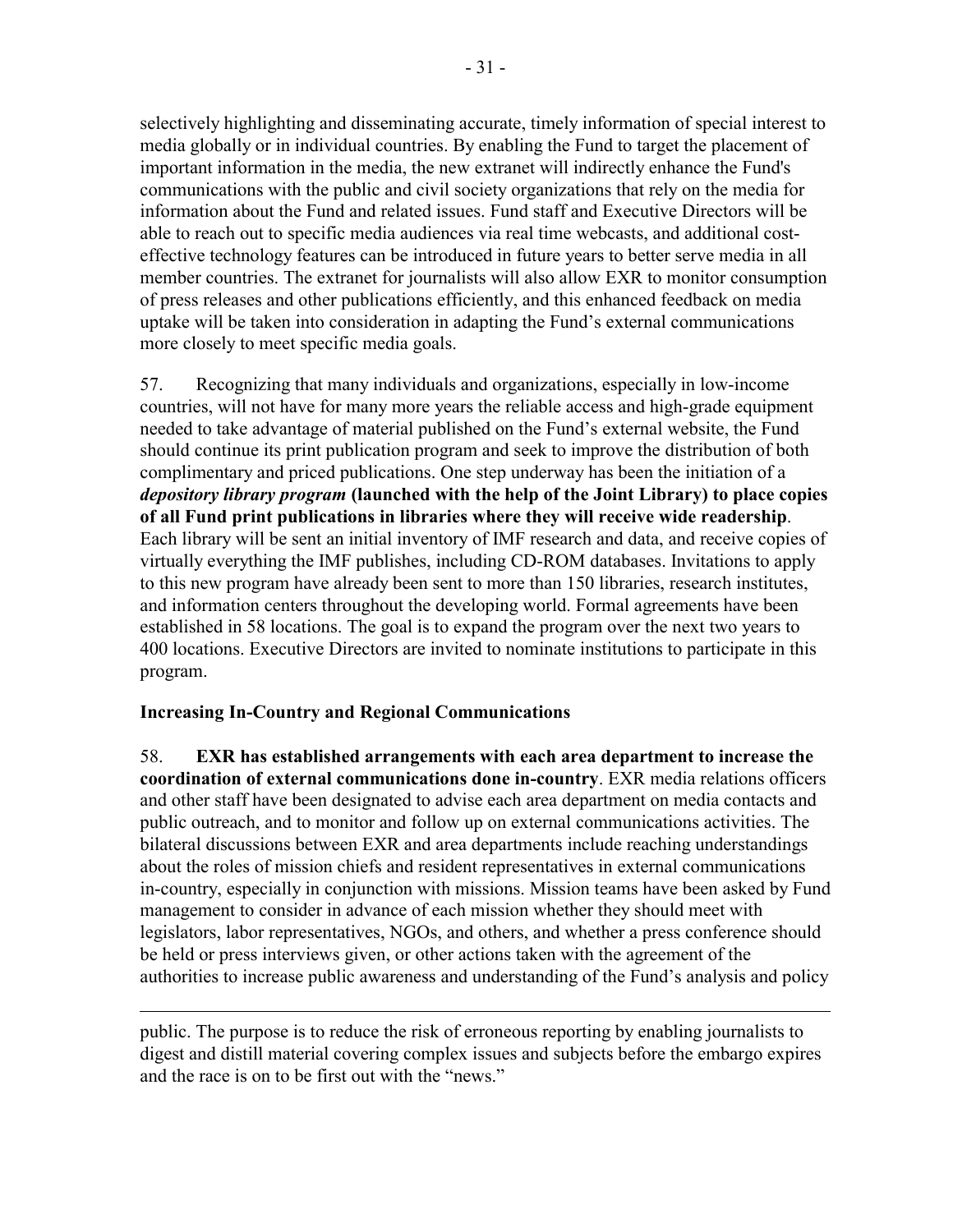recommendations. EXR can often provide specific recommendations on what media and public outreach activities are most likely to be successful, drawing upon the experience of its staff, many of whom have extensive media and other contacts in the region. In addition, it should be noted that PDR and other departments will continue to organize regional PRSP learning events that combine outreach, capacity building, and opportunities for Fund input into the PRSP process.

59. **The Edelman report recommended that the Fund make greater use of its field offices as outreach platforms**. EXR responds to requests received regularly from resident representatives for advice and support in organizing outreach events in their countries. EXR also supports occasional travel by headquarters staff to participate in outreach events organized by resident representatives, with priority in recent years given to PRGF countries. Executive Directors could help national authorities to understand better the benefits of increased outreach in conjunction with Fund missions, especially in PRGF and other program countries where "national ownership" implies making policy choices more transparent and raising public understanding of the respective roles played by the Fund, the national authorities, and other institutions.

60. **Particular regional issues need to be addressed consistently in communications throughout a region.** Also, what works best in terms of in-country external communications tends to vary across regions. Accordingly, EXR and area departments have begun to develop regional external communications strategies that can be reviewed and updated as warranted but provide a framework for coordinating external communications work of the area department, EXR, resident representatives, and other staff who may visit the region. Suggestions from Executive Directors on regional external communications priorities and opportunities would be welcome, and Executive Directors might wish to meet informally with EXR and area department senior staff regularly to discuss external communications approaches for their region.

61. **Although external communications are important in all regions and member countries, three regions would seem to warrant particular focus in 2003**: **Africa**, because of the large number of PRGF and HIPC countries; **Latin America**, because of the special economic challenges facing several economies in the region; and the **Middle East**, because of the Annual Meetings to be held in Dubai in September.

- The strategy for Africa is likely to focus on building basic knowledge of Fund policies through seminars and workshops, and on media and publications to support PRGF/HIPC and new initiatives in Africa; including investor councils and technical assistance centers and monitoring progress under NEPAD.
- The strategy for communications in Latin America will necessarily focus on media relations related to the countries in the region having Fund programs. Contacts with journalists who report for Spanish and Portuguese language media in the region are likely to continue at the current high level of frequency and intensity. Publications and outreach will also have an important role to play. A report prepared by an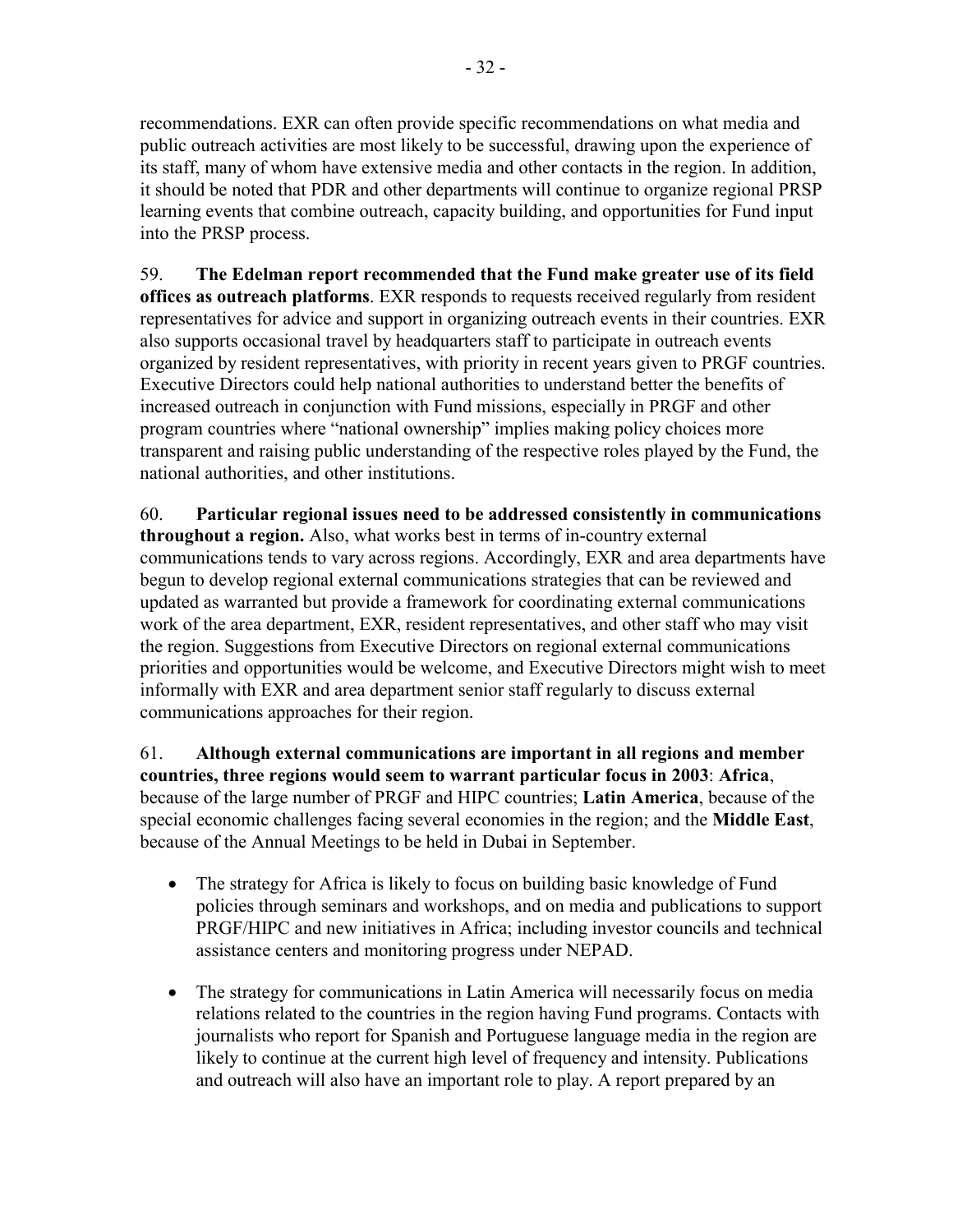internal task force tentatively entitled "Managing Financial Crises: Recent Experience and Lessons for Latin America" will be published in spring 2003.

• The strategy for communications in the Middle East will be geared to preparations for the 2003 Annual Meetings and will include seminars and press briefings by staff from the Middle Eastern Department, EXR, and other departments in several locations in the region prior to the Meetings. The Program of Seminars at the Annual Meetings will focus partly on regional themes and seek keynote speakers from the region. EXR and MED will collaborate on efforts to disseminate Fund publications, especially material in Arabic describing the work of the Fund, and to increase publicity throughout the region in advance of the Meetings on the positive contributions of Fund work in the region.

# **Educating the General Public about the Fund**

62. **The prominence of the Fund in the media together with controversy over globalization and related economic issues has brought growing demand from the general public for basic information about the Fund**. Much of the explanatory material published by the Fund, including pamphlets, Issues Briefs, *Finance & Development*, the *IMF Survey*, and videos, are widely used by students at the university level, including ones not majoring in economics. Teachers and students at the middle school and high school levels have also requested educational material that could be used in their classrooms. EXR has begun a very modest and low-cost effort to respond to these needs through special web postings of educational material in several languages (the material has been developed and tested by the IMF Center with the help of local educators).<sup>26</sup> A book on the Fund for high school students (ages 14 to 17) is being developed for release in 2003. It will explain the work of the Fund in an engaging and thought-provoking way intended to make macroeconomics and globalization relevant for the students. EXR would be pleased to provide Executive Directors with sample folios or online demonstrations of this educational material. Looking ahead, the costs and benefits of developing short distance-learning courses on the website and CD-ROM on the work of the Fund for educational purposes for CSOs as well as students, customized for regions and produced in different languages, will be assessed.

63. **The Fund also receives e-mail requests and comments from the public on specific issues—a very large number of messages was received in 2002 from Argentina, for example—although in many cases the communications reflect a lack of basic** 

<sup>26</sup> EXR has also designed and is testing an interactive game intended to be both educational and entertaining for young adults (secondary school and university). The game posits an imaginary country with balance of payments difficulties. The challenge for players--who will be presented with a series of policy choices--is to develop a financial program that will stabilize the economy and encourage growth. The game will be distributed via CD-ROM and on the Internet.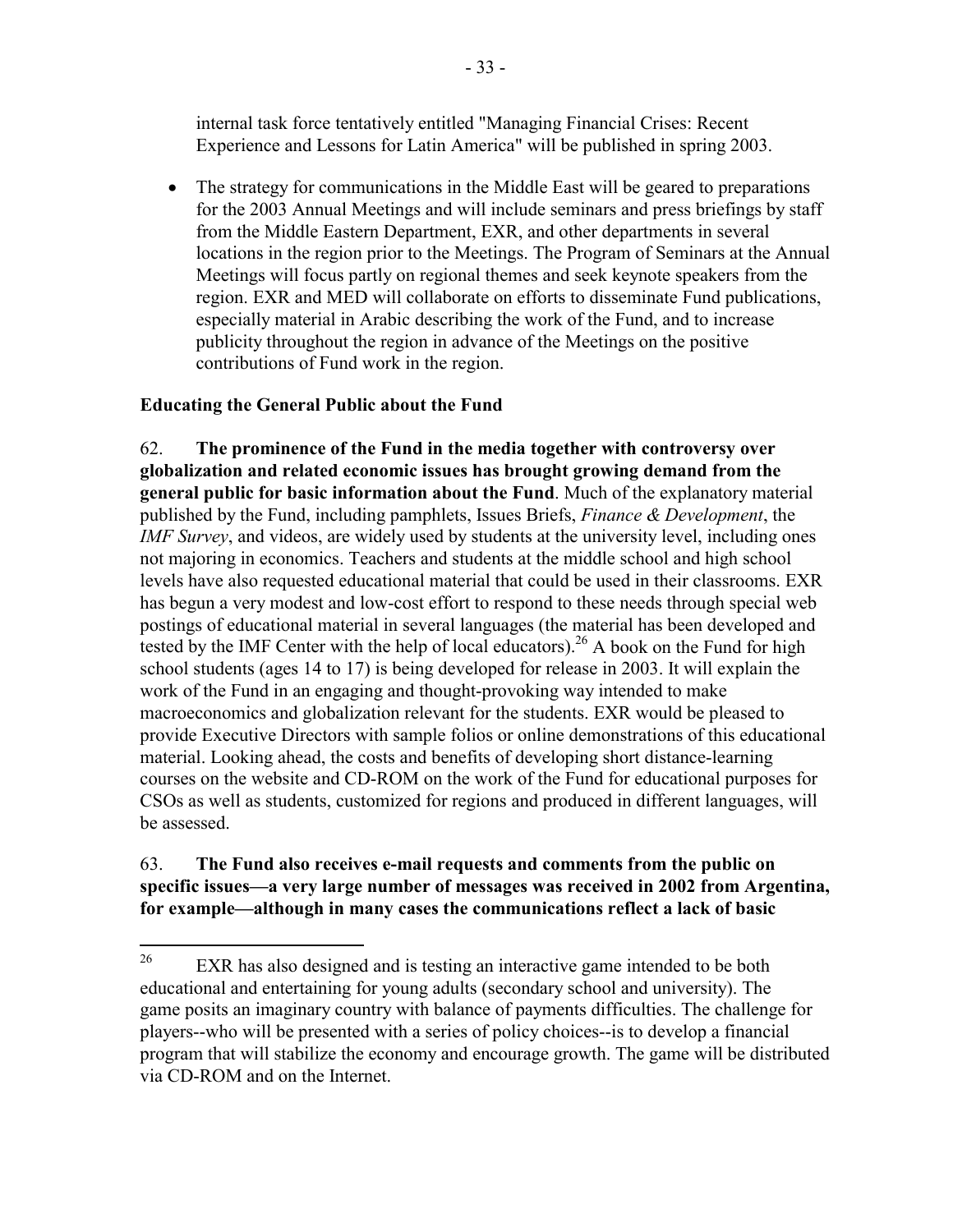**information about the Fund and how it works**. In many cases, EXR responds through template-based e-mail messages that can be adapted to individual questions or to e-mail "campaigns" or "petitions." (Hard-copy responses to letter and postcard campaigns are normally too costly to be considered.) EXR will continue to explore new software developments that may improve the efficiency of sorting and responding to incoming e-mail from the general public. Increasingly, however, EXR will need the assistance of other departments in crafting effective and timely responses that provide substantive answers to the growing volume of more technical and nuanced questions received from the public.

#### **IV. SUMMARY**

64. **The Fund's external communications work has evolved rapidly over the past few years, and progress has been made in a number of areas, but there is still much room for improvement**. External communications is now generally understood to be not just EXR's job but to require a continuous, well-coordinated Fund-wide effort. Coordination of Fund message delivery has increased, primarily through better internal communication of policy developments, but achieving fully effective coordination remains a challenge. The Fund does a better job than it did five years ago of delivering focused messages to and through the media, in part because management and staff are better prepared for external communications, but senior staff in area and functional departments could be more actively involved in conveying messages publicly. Overall, **the Fund has become a much more**  *open institution* over the past five years, not simply through the increasingly prompt and comprehensive release of documents and information but through reaching out to engage in dialogue—listening and responding to key groups and organizations including its critics and providing explanatory material geared to specialized audiences and the general public.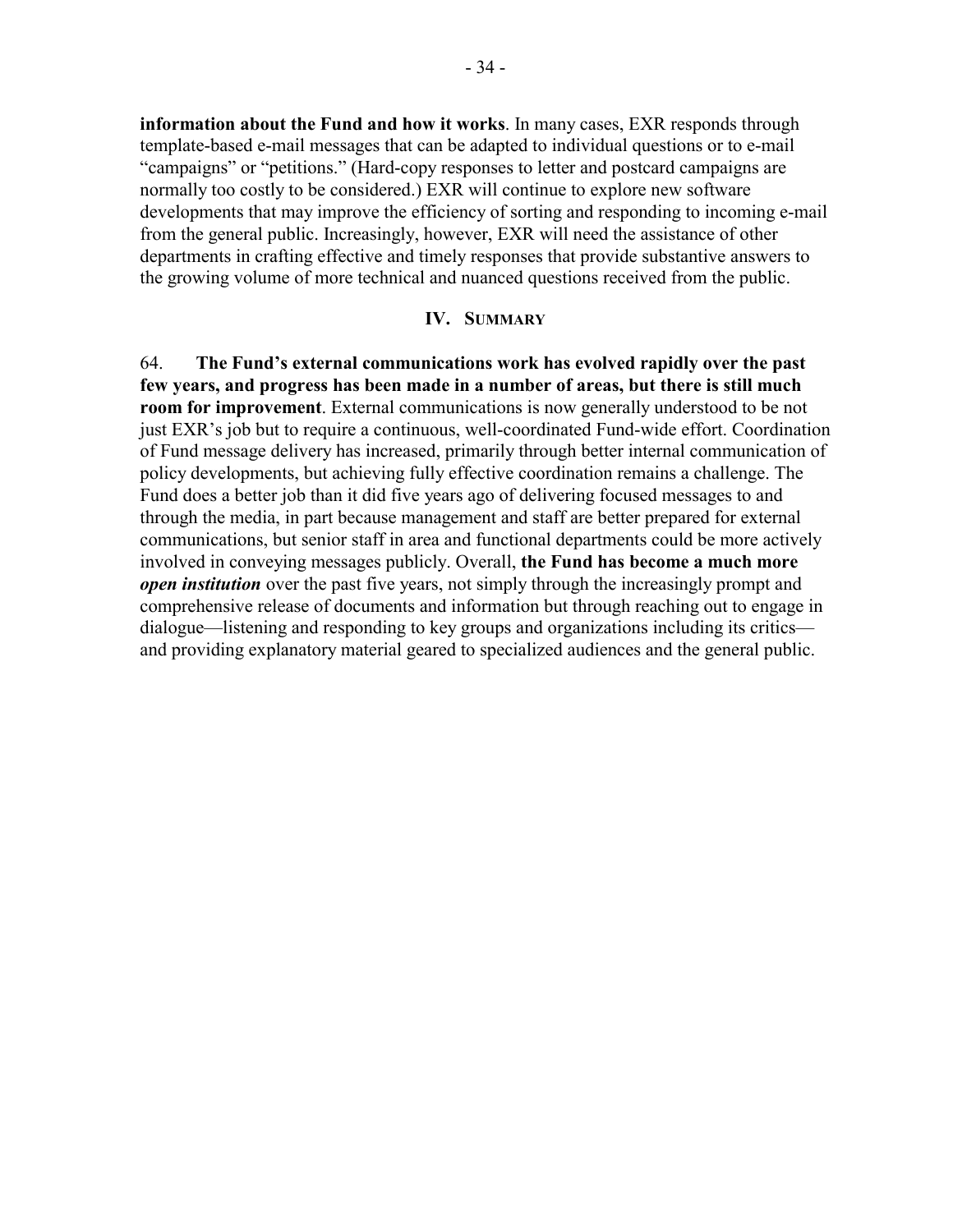#### **Issues for Discussion**

1. Are Directors satisfied with the general direction and scope of the Fund's current external communications **strategy**, or would they wish to see significant modifications of the strategy or changes in **priorities** for implementing the strategy? For example:

- Are there ways to increase **internal coordination** beyond those identified?
- What more might be done, or done differently, with existing resources to improve the delivery of the Fund's messages through the **media**?
- Would Directors have suggestions for improving the accessibility ("user friendliness") of the Fund's **documents and publications**?
- Do Directors agree with the finding of the Publications Policy Task Force that the costs of **translating and publishing additional non-English language material** would be substantial and that the **benefits, while potentially significant, are of uncertain magnitude and would depend upon many variables, including effective dissemination of the material.** Accordingly, do Directors agree that the scope for translating and publishing additional material in languages other than English should be determined within approved departmental administrative budgets.
- Do Directors agree with the priorities and modalities for **outreach** to legislatures, the private sector, and civil society—in particular, the increased emphasis on incountry outreach by Fund missions and resident representatives?

2. With respect to **roles and responsibilities**, do Directors agree with the suggestions for enhanced participation in implementing the external communications strategy by:

- Senior staff of area and functional departments;
- Mission chiefs and resident representatives; and
- Executive Directors, Governors, and Ministers?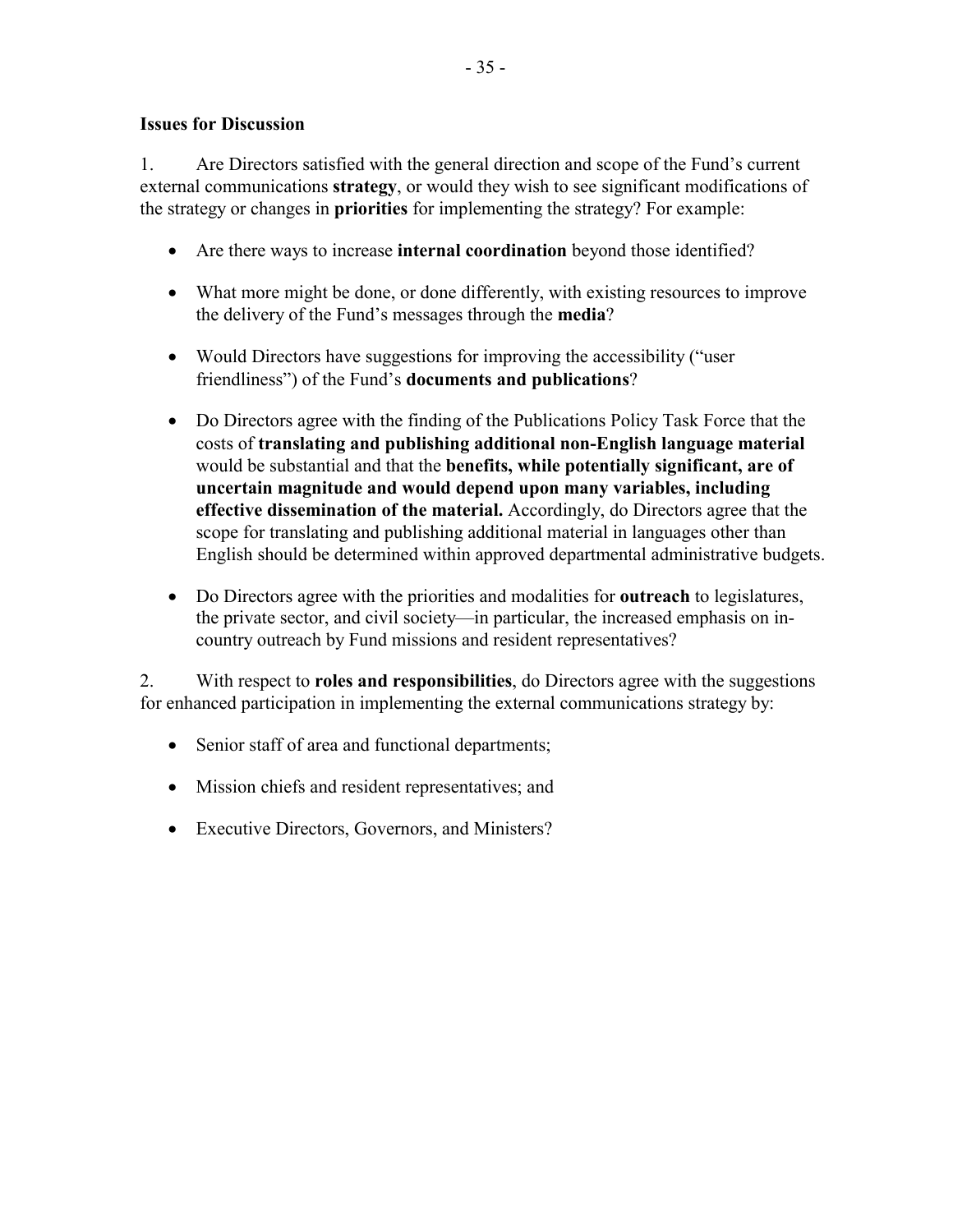# **Report of the Publications Policy Task Force**

# February 13, 2003

|    | Contents                                                                    | Page |
|----|-----------------------------------------------------------------------------|------|
| I. |                                                                             |      |
|    |                                                                             |      |
|    |                                                                             |      |
|    |                                                                             |      |
|    |                                                                             |      |
|    |                                                                             |      |
|    |                                                                             |      |
|    |                                                                             |      |
|    |                                                                             |      |
|    |                                                                             |      |
|    |                                                                             |      |
|    | C. Comparing Recent Practice at the Fund and Other International            |      |
|    |                                                                             |      |
|    |                                                                             |      |
|    |                                                                             |      |
|    | <b>Boxes</b>                                                                |      |
| 1. |                                                                             |      |
|    |                                                                             |      |
|    |                                                                             |      |
|    |                                                                             |      |
|    | <b>Text Tables</b>                                                          |      |
|    |                                                                             |      |
|    |                                                                             |      |
|    |                                                                             |      |
|    | Appendices                                                                  |      |
| I. |                                                                             |      |
|    |                                                                             |      |
|    |                                                                             |      |
|    | IV. Languages and Formats of Publications: Practices of Other International |      |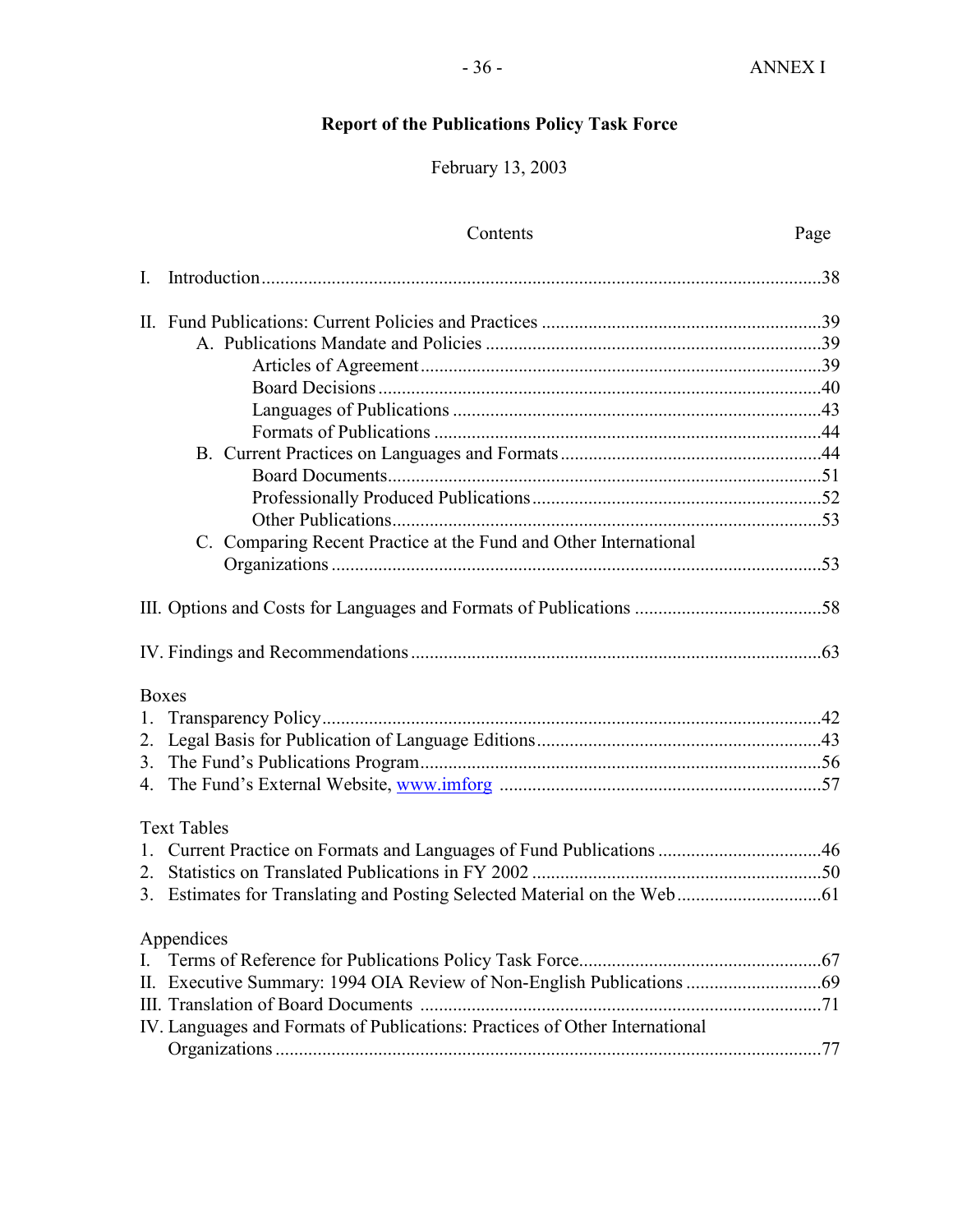Appendix Tables

| IV-2. Languages on the Main Websites of the United Nations and Its                  |  |
|-------------------------------------------------------------------------------------|--|
|                                                                                     |  |
| IV-3. Languages on Websites of the Specialized Agencies, and the IAEA, EU,          |  |
|                                                                                     |  |
| IV-4. Official and Working Languages of the United Nations and Affiliated Bodies 86 |  |
| IV-5. Official and Working Languages of the Governing Bodies of the                 |  |
|                                                                                     |  |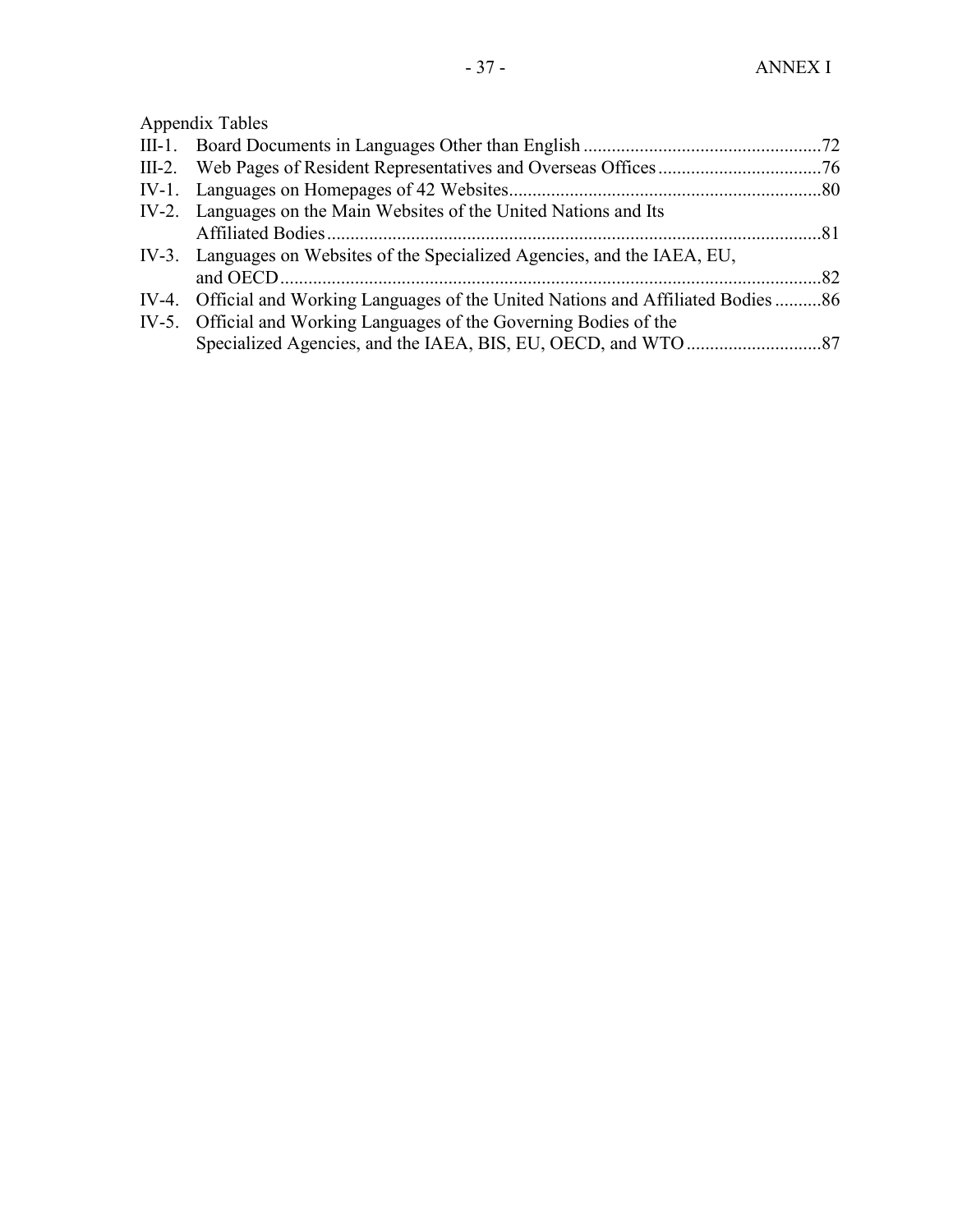## **Report of the Publications Policy Task Force**

### **I. INTRODUCTION**

1. This report responds to requests by the Executive Board in 2000–2001 for options and proposals on the publication of Board documents and other material in languages other than English, taking into account resource costs and modalities, including web-based alternatives to printed publications. The report also refers to options for facilitating access to documents on the Fund's external website by establishing links between relevant documents. (See Appendix I for the terms of reference for this report and their provenance.)

2. Even though the Fund's revenues from its publications are significant, the Fund's publishing activities are not profit making. Its ability to publish material in English and other languages, in print format or on its website, is therefore constrained by the administrative budget. At the same time, reflecting the growth in output of English-language publications—chiefly Board documents released under transparency policies adopted in recent years—there has been an increase in requests for additional documents and other material to be translated and published in other languages, especially from some Executive Directors and from some staff working in countries where English is not the primary language. In general, these requests have not been met, pending the Board's review of current policy and practice and consideration of options and their budgetary implications.<sup>27</sup> There has not been any suggestion from Executive Directors or the staff that Rule C-13 which establishes English as the Fund's only working language—be changed.

3. Apart from, but connected to, the issue of languages, there is the issue of publication delivery mechanisms, or what this report refers to as formats—whether to publish on the external website and/or in hard copy (print/CD-ROM/other) and whether print publications should be "professionally produced"—that is produced with such enhancements as editing, graphic design, typesetting, color illustration, and commercial-quality cover and binding or produced in low-cost format, essentially reproduced from the original document, possibly with a soft cover. The Fund's external website, www.imf.org, created in 1996, has become the Fund's primary means of publication for a large proportion of material, including certain Board documents that are released only on the website under transparency policies. Despite the continuing expansion of the worldwide web, however, connectivity (especially highspeed connectivity) remains limited, notably in low-income countries, and some users have to pay per-minute access charges. Questions therefore arise about the extent to which the Fund's print publication program should be expanded commensurately with its electronic publications (website, CD-ROM, and on-line subscription services). The limited, concentrated, and costly distribution of print publications in low-income countries suggests that expanding print production would not by itself ensure that persons without access to the Internet would have greater access to print versions. This problem may be alleviated

 $27$  The External Relations Department (EXR) has, however, meanwhile offered to establish links on the Fund's website to versions of *countries' policy intention documents* posted on authorities' websites in languages other than English. (See Section II.B below.)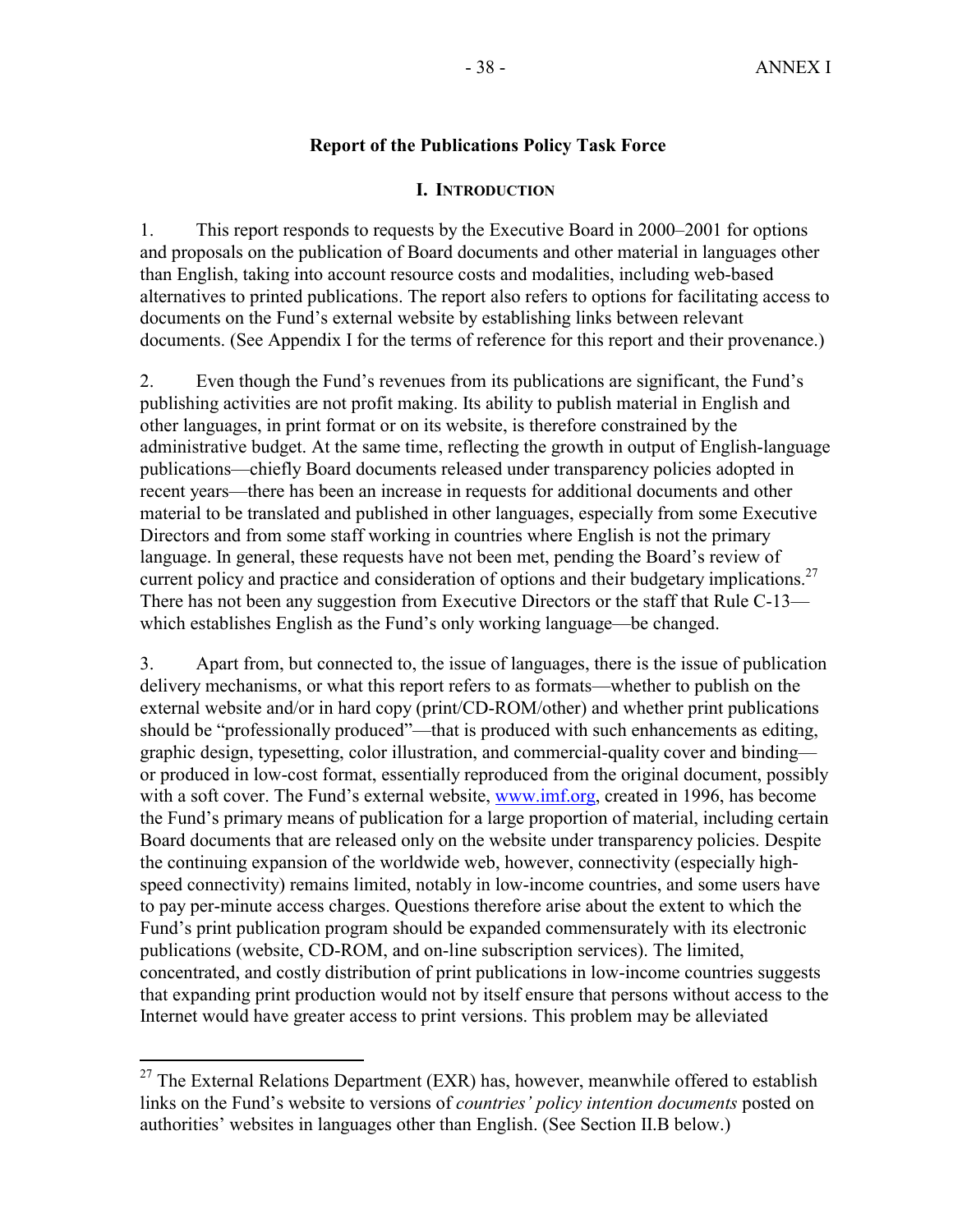somewhat, however, by a stronger distribution effort, and it is generally less difficult to reach the Fund's highest-priority target audiences, including the media.

4. Expanding print and/or web publication in languages other than English would carry costs, which would depend on such factors as the number of languages; the required standard of reliability of translations; the formats of publication, including the level of professional graphic design (unless already done for the English version) and production of printed publications; the quantities to be produced; the time allowed for the preparation and release of the non-English versions following release of the English version; and the modes of distribution. The choice among options will necessarily be a matter of containing any increase in costs as well as satisfying more demand. In preparing this report, the Task Force has held to the commitment, embodied in the Executive Board's medium-term budget discussions, to limit the expansion of expenditures. Indeed, the Task Force spent most of its time developing costs estimates—work that took more time than expected owing in part to difficulties in developing estimates for the costs of cross-departmental activities. The estimates indicate that any significant expansion of Fund translation and publication of additional language versions would exceed the budgetary envelope. Staying within the budget targets would therefore necessarily involve either (a) strictly maintaining current practice, or (b) reducing other costs in order to accommodate a significant increase in translation and publication of additional language versions, or (c) adjusting current practice at the margin in order to allow for high-priority translation and publication to be accommodated to the extent that resources and efficiency gains allow.<sup>28</sup>

5. It is in the context of these issues that the Task Force has assessed current policies and practices on the formats and languages of publications and is presenting options for discussion by the Board.

# **II. FUND PUBLICATIONS: CURRENT POLICIES AND PRACTICES**

# **A. Publications Mandate and Policies**

# **Articles of Agreement**

6. The Fund currently publishes—in web-only, hard-copy-only, or a combination of these formats—numerous documents, reports, studies, statistical compilations, periodicals, books, and pamphlets; and the volume has increased markedly in recent years, owing mainly to transparency policies providing for the publication of Board documents and related material. The Fund's authority to publish certain material derives from several sources. First, the Fund is required to publish (i) "an annual report containing an audited statement of its accounts;"29 and (ii) "at intervals of three months or less, a summary statement of its operations and transactions and its holdings of special drawing rights, gold, and currencies

 $28$  Some options, including the role of resident representative offices, are described in Section IV.

<sup>29</sup> Article XII, Section 7(*a*).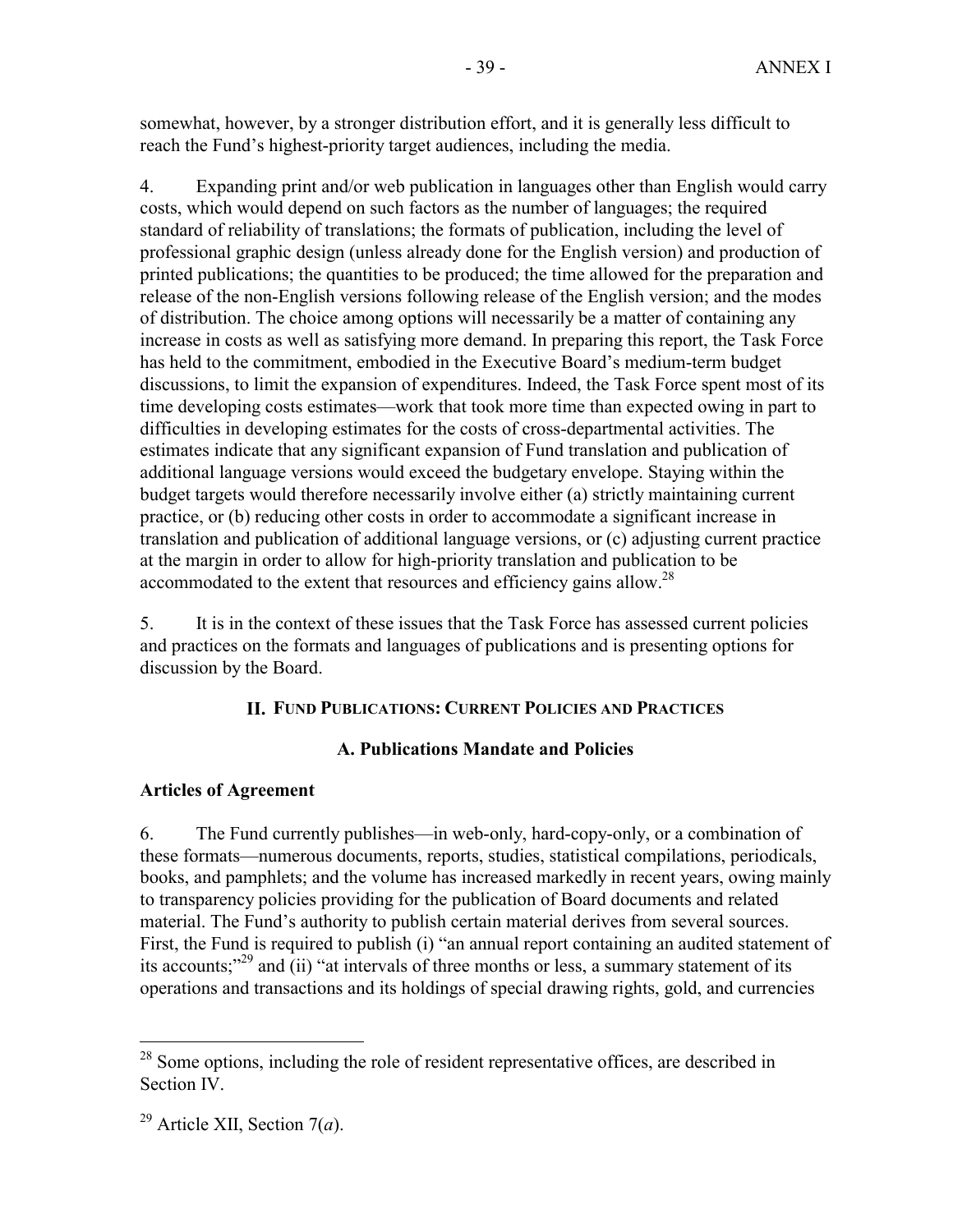of members."30 Second, "the Fund may publish such other reports as it deems desirable for carrying out its purposes."<sup>31</sup> Third, "if requested, the Fund may decide to perform ... technical services ... that are consistent with the purposes of the Fund."<sup>32</sup> Fourth, the Fund is vested with "full juridical personality,"33 and may exercise implied powers (as recognized under international law) to fulfill its functions.

# **Board Decisions**

7. Before the development and implementation, mainly since 1999, of the Fund's current transparency policies, the Board approved publication of its documents on an ad hoc basis (as in the cases of the Occasional Papers series, the *World Economic Outlook*, and other titles in the *World Economic and Financial Surveys* series), generally without reference to publication in languages other than English and often without specifying the format of publication. Also before the development of current transparency policies, Board decisions on publication were partly concerned with establishing requirements for the publication of information about members' financial positions at the Fund and their exchange practices. Thus, in separate 1985 decisions, the Board specified that certain information relating to overdue financial obligations, or a member's ineligibility to use the Fund's general resources, must be reported in the Fund's *Annual Report,* in the quarterly financial statements of the General Department and the SDR Department, in *Balance of Payments Statistics*, and in *International Financial Statistics.* In a 1993 decision, the Board specified that information on the suspension of the voting rights of a member must be included regularly in the *Annual Report*. Other decisions relating to the publication of Board

1

32 Article V, Section 2(*b*).

<sup>33</sup> Article IX, Section 2.

<sup>30</sup> Article XII, Section 7 (*a*).

 $31$  Article XII, Section 7(*b*). Under its authority to publish reports under this provision, the Fund may publish "a report setting forth the causes of the scarcity [of a particular currency] and containing recommendations to bring it to an end" (referred to in Article VII, Section 2) and "annual reports on restrictions in force" (referred to in Article XIV, Section 3). In addition, under Article XII, Section 8, the Fund "may, by a seventy percent majority of the total voting power, decide to publish a report made to a member regarding its monetary or economic conditions and developments which directly tend to produce a serious disequilibrium in the international balance of payments of members," a power that has not been exercised so far. The same provision proscribes the Fund from publishing "a report involving changes in the fundamental structure of the economic organization of members."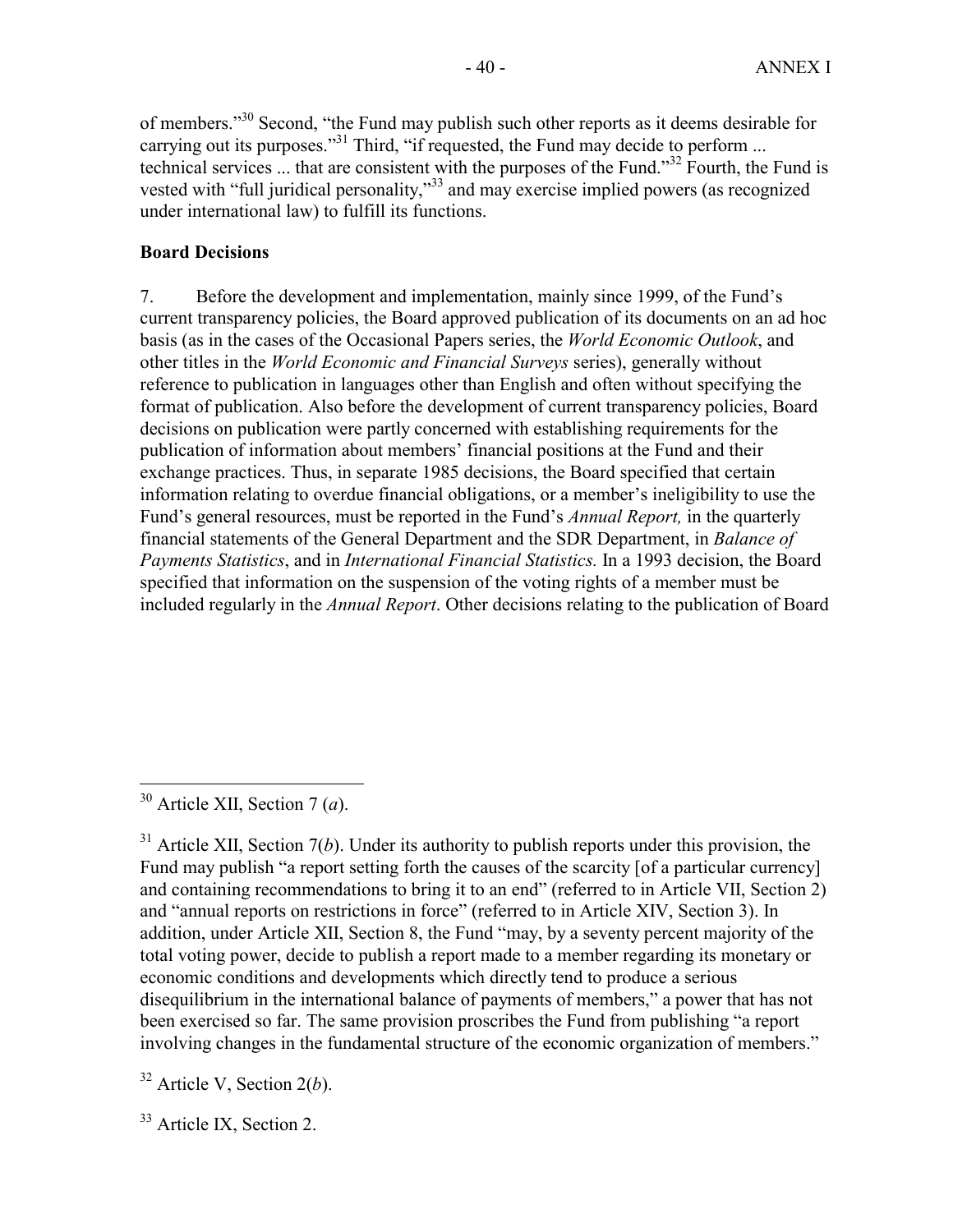documents have been superseded by the January 4, 2001, transparency decision as amended on November 11, 2002 (see Box 1 on Transparency Policy)*.* 34

<sup>&</sup>lt;sup>34</sup> The pre-2001 decisions are "Release of Information—Reports on Recent Economic Developments and Statistical Appendices and Annexes," Decision No. A-10138-(94/61), adopted July 11, 1994; "Use of Fund Resources – Release of Chairman's Statement," Decision No. 11971-(99/58), adopted June 3, 1999; "Public Information Notices for Policy Matters," Decision No. 11972-(99/58), adopted June 3, 1999; "Publication of Letters of Intent, Memoranda of Economic and Financial Policies and Policy Framework Papers," Decision No. 11974-(99/58), adopted June 3, 1999. The January 4, 2001 Decision, No. 12405- (01/02), "Publication Policies of the Fund," was amended on November 11, 2002.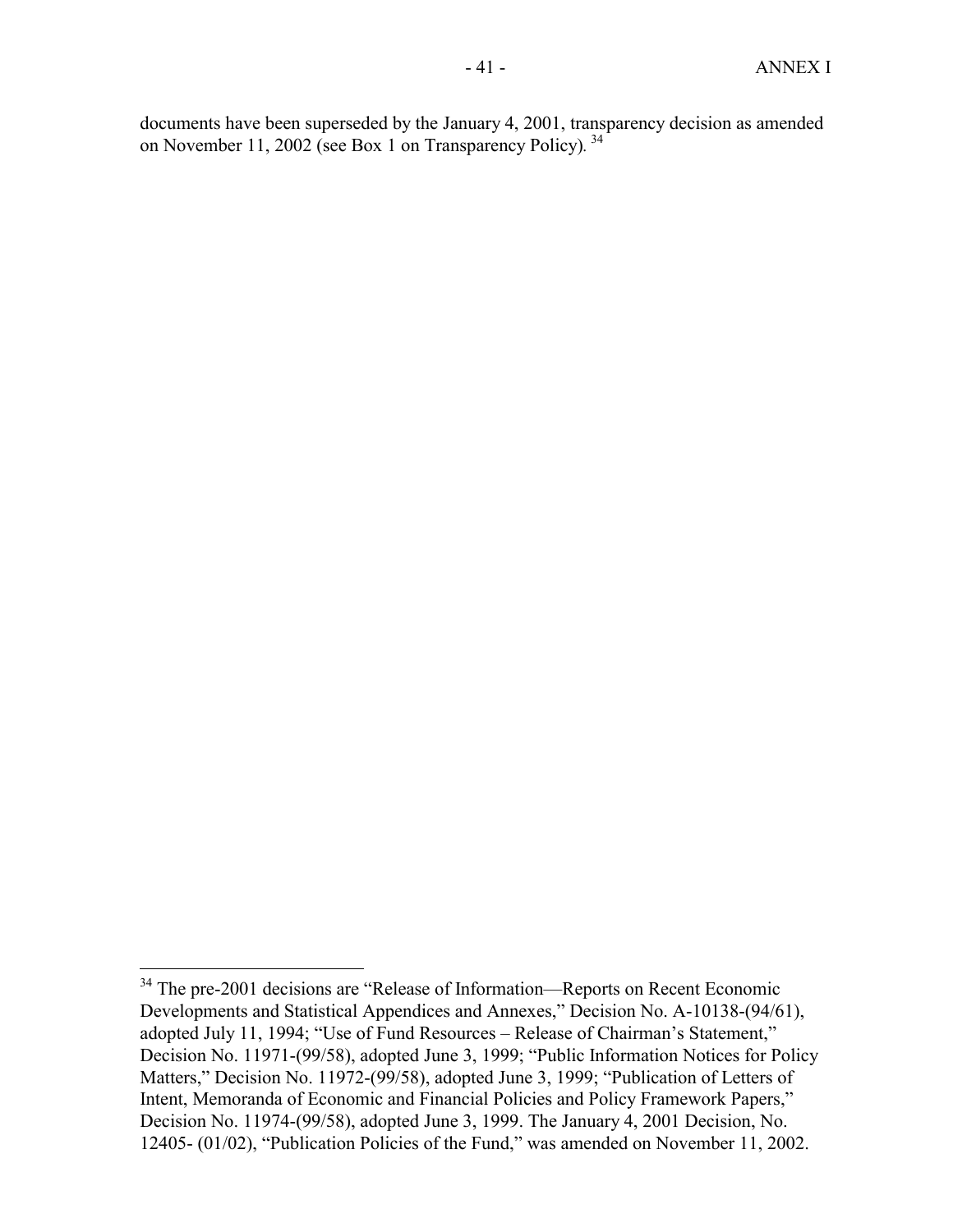### **Box 1. Transparency Policy**

Since 1999 transparency decisions by the Executive Board have authorized the publication of a wide range of Executive Board documents and related material.

A pilot project, initiated in June 1999, allowed the publication of Article IV staff reports, including those that also related to the use of Fund resources, when the country concerned agreed. At the same time, the Executive Board agreed that in the case of documents produced by a member country setting out its intentions for policies to be supported by IMF lending—including Letters of Intent (LOIs) and Memoranda of Economic and Financial Policies (MEFPs)—the presumption would be that they would be published by the Fund.

In August 2000, following a review of the pilot project, the Board agreed on the following main elements of the January 2001 Decision on Publication Policies of the Fund:

- voluntary publication (that is, publication with the agreement of the country concerned) of country staff reports and related documents. These would include Article IV staff reports, staff reports on the use of Fund resources (UFRs), combined Article IV/use of Fund resources staff reports, and staff reports on staff-monitored programs; background documentation such as Recent Economic Developments papers (REDs), Selected Issues papers, and Statistical Appendices; and Reports on the Observance of Standards and Codes (ROSCs);
- a continuing presumption in favor of releasing documents stating national authorities' policy intentions in IMF-supported programs. This would apply to LOIs, MEFPs, and Technical Memoranda of Understanding (TMUs) with policy content;
- mandatory publication by the countries concerned of Interim Poverty Reduction Strategy Papers (I-PRSPs) and Poverty Reduction Strategy Papers (PRSPs), given that their formulation involves the participation of civil society;
- a continuing expectation that documents relating to the Initiative for Heavily Indebted Poor Countries (HIPCs), and Joint Staff Assessments of PRSPs, would be published;
- voluntary publication of Public Information Notices (PINs) (which had been introduced in 1997) following Article IV consultations and Executive Board discussions of regional surveillance papers, and of concluding statements of IMF missions;
- that the Board would facilitate the release of PINs following Board discussions of general policy issues, and the more systematic publication of policy papers in order to encourage a more informed public debate on IMF policies.

Following a review in June 2002, the Board agreed in November to amend this decision by introducing a presumption of publication of papers on general policy issues and related PINs.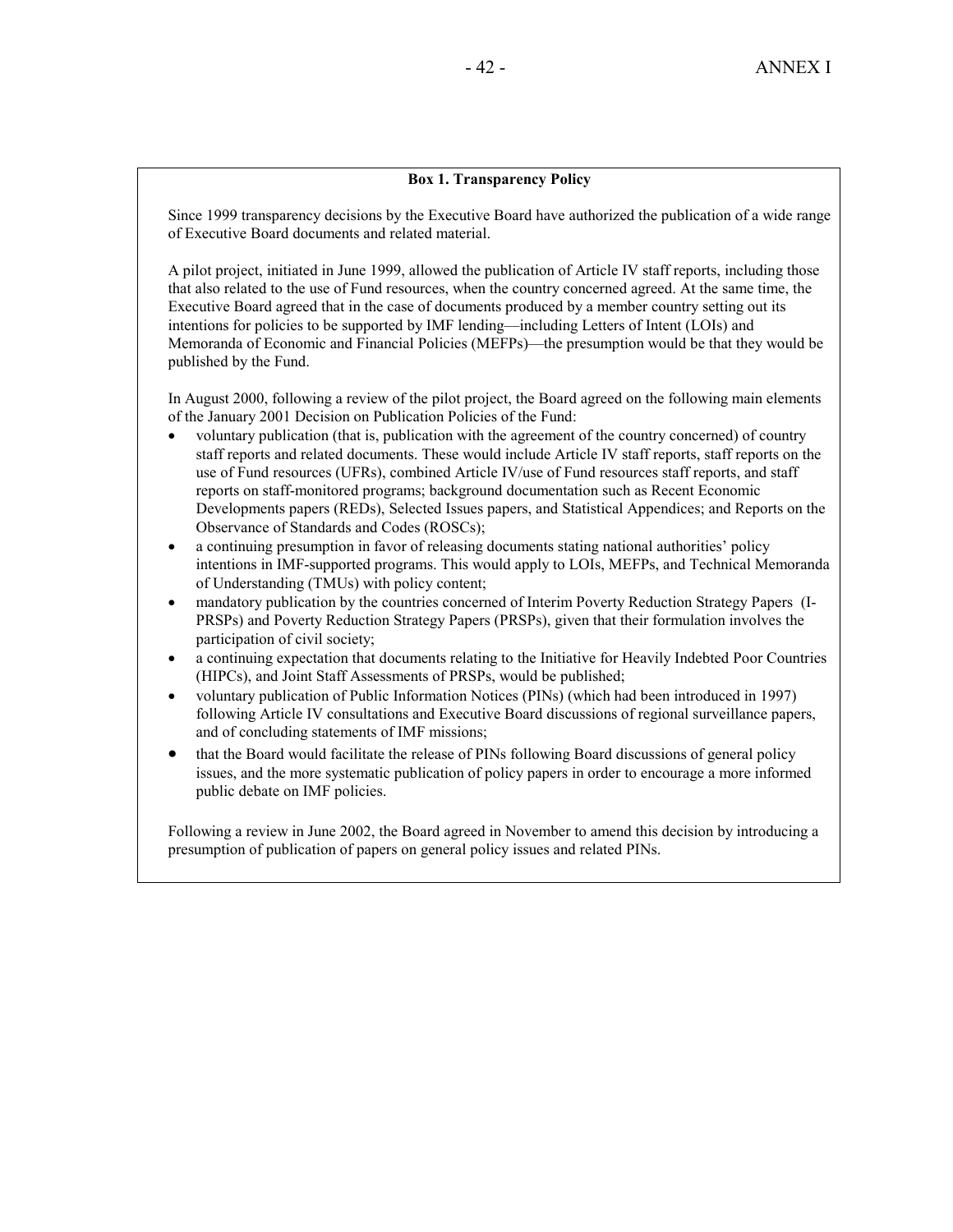## **Box 2. Legal Basis for Publication of Language Editions**

The basic legal source is Rule C-13 (adopted September 25, 1946, amended April 1, 1978 and published in *By-Laws, Rules and Regulations* (IMF, 58<sup>th</sup> Issue, May 2001)): "The working language of the Fund shall be English. The discussion, documents, and reports of meetings shall ordinarily be in English. Speeches or papers presented in other languages shall be translated into English." This provision clearly requires that Fund publications be in English, but permits their publication in other languages. As noted in the 1994 OIA Report, "Review of Non-English Publications," operational practice has varied. Depending on the publication, available resources, and the perceived need to publish in one or more languages other than English, the Fund has published various documents in Arabic, Chinese, French, Russian, Spanish, and other languages.

There is no Rule or Regulation, Executive Board decision, or requirement established by the Managing Director for publication of Fund reports, material, or other documents in languages other than English, the Fund's "working language" under Rule C-13. For example, there is no relevant reference to the language of publication of Fund documents in GAO No. 26, Rev. 2 (1990), Records; or in GAO No. 35, Rev. 1 (2002), Information Security. Again, in Executive Board Decision No. 12405-(01/02) (Jan. 4, 2001), Publication Policies of the Fund, there is no reference to publication in any language other than English. Also, in instances of disputes over the contents of a document in a language other than English, the dispute must be settled using the English version. Any requirement to publish a Fund document in additional languages might be questioned as contrary to the intent of the "working language" provision of Rule C-13, given the operational difficulty of requiring timely translation of technical and policy-sensitive documents, although such an inference would not necessarily be justified.

As the 1994 OIA Report stated: "In summary, there is no approved general Fund policy statement—or rule, regulation or other legal requirement--applicable to language editions of publications" or "regarding the translation of documents in the Fund." (See p. 6 of the full report and the Executive Summary reprinted as Appendix II to this report) According to the Legal Department of the World Bank, the same is the case at the Bank, notwithstanding its stated preference, quoted in the 1994 OIA Report, "to make its publications—particularly those of general interest and those that provide public information about the institution—available in languages other than English whenever possible."

 See Appendix II for the Executive Summary of this study. The purpose of the study was to reconcile the increasing demand for non-English publications–stemming from both the growth in Fund membership and widening interest in the Fund–with the prospect of a tightly constrained publications budget.

## **Languages of Publications**

8. The Fund's Rules (Rule C-13, adopted in 1946) establish English as its working language. There is no Executive Board decision or other binding requirement that Fund documents of any kind be published in languages other than English (see Box 2 on Legal Basis for Publication of Language Editions). Publication in non-English languages is permitted, but there has never been a language policy in the Fund establishing which documents should be translated or published in which languages. Similarly, the Fund has never had a guiding policy on decisions to produce non-English-language publications. Languages of publication have therefore been subject to a variety of ad hoc practices.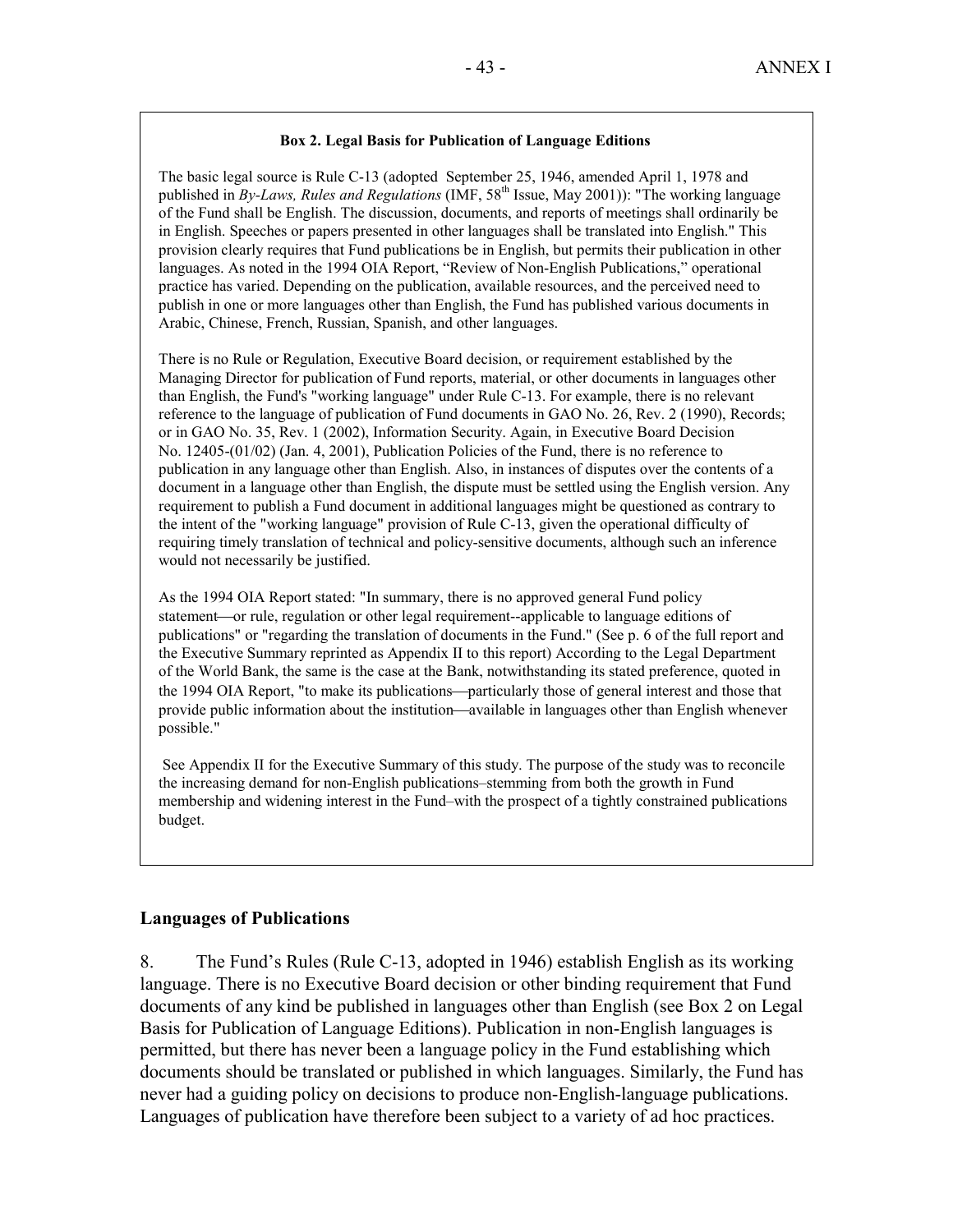# **Formats of Publications**

 $\overline{a}$ 

9. There is also no clear policy on the formats of publications in most cases. In Board discussions on transparency between 1994 and 2000, decisions and concluding remarks have not specified the format of publications, with the following exceptions:

- The Executive Board's January 4, 2001 transparency decision—relating to a broad range of country documents, including staff reports—states that "publication by the Fund under this decision shall mean normally publication on its website but may include publication through other media." (Board documents have been issued in print format if the Board has explicitly so indicated, or where the authoring departments and EXR have agreed to publish a print version.)
- Executive Board Decision 11725-(98/54) specifies that *collections* of PINs will be released three times a year. But publication of this series—*IMF Economic Reviews*—was, in fact, discontinued with the last issue of 1999, because of the lack of demand, reflecting the public's established familiarity with PINs and their accessibility on the web.

10. The formats of publication have evolved case by case, therefore, taking into account the intended use and distribution of the publications concerned, the available technology, and cost considerations.

# **B. Current Practices on Languages and Formats**

11. For the purposes of clarifying current practices and identifying options, this report distinguishes three broad categories of Fund publications, shown in Table 1:

(1) *Board documents* (Table 1, Section 1) are produced in print initially and primarily for the Board and other internal uses. When authorized for publication, most are posted on the Fund's external website and, in many cases, print copies are made for public distribution, but without professional production; $35$ 

(2) *Professionally produced publications* (Table 1, Section 2) are published in print and in some cases also on the web or in compact disk (CD) format, with the guidance of editors in EXR or (in the case of statistical publications) the Statistics Department (STA), and with advanced-stage production processing in the Multimedia Services Division of the Technology and General Services Department (TGS); and

<sup>&</sup>lt;sup>35</sup> The term "professional production," like the term "professionally produced," is used in this report to refer to a set of enhancements—including professional editing, graphic design, typesetting, color illustration in some cases, and commercial-quality cover and binding used for many Fund publications. Most Board documents that are published by the Fund, however, appear in the Country Report series and are printed in black and white essentially reproduced from the original—with a stapled soft cover, and are not professionally produced in this sense (but only in this sense).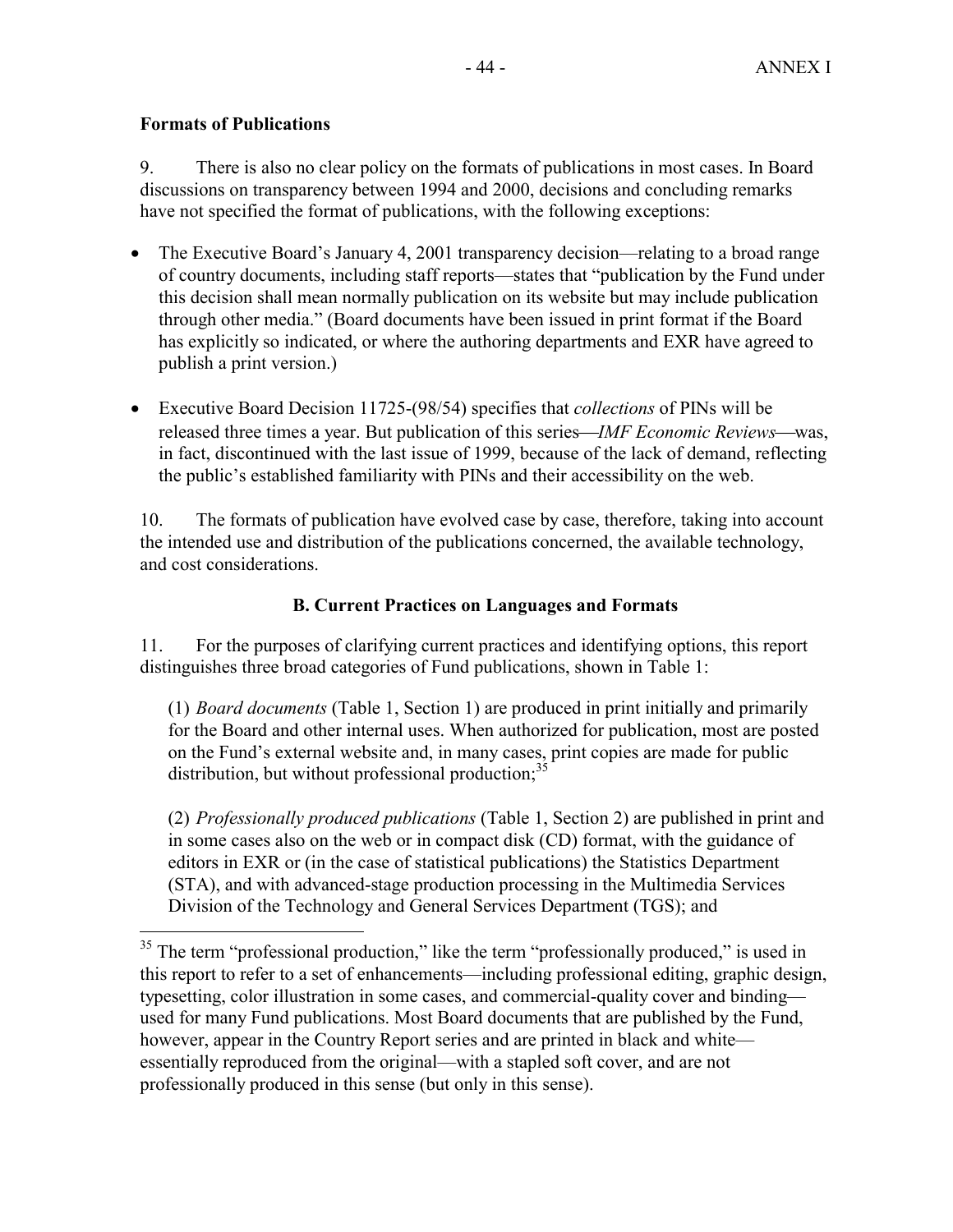(3) *Other publications* (Table 1, Section 3) neither originate as Board documents prior to publication nor are professionally produced. These include Working Papers and Policy Discussion Papers, Press Releases, Factsheets and Issues Briefs, and mission concluding statements.

12. Current publication practices are summarized in Table 1 and the following paragraphs. Board documents, professionally produced publications, and other publications are listed in the first column of Table 1, alphabetically by type or title within the three categories. Policies, including any relevant Board decisions, are noted in the second column. Current practices regarding formats and languages are indicated in the last two columns. Entries in the third column also show for each type or series of publication whether lowercost (H-1) or higher-cost (H-2, H-3) formats are used for print versions, and indicate if there is web and/or CD publication.

13. Requests from the Fund membership and staff for translation of documents into an increasing number of languages have grown with the increase in Fund membership, with the growth in volume of English-language publications, and, especially recently, with the need for the Fund to communicate with wider and more diverse audiences. Table 2 provides statistics on translated publications in FY 2002. At the same time, market demand for priced Fund publications in languages other than English has remained limited and, surprisingly, so has demand for language versions of publications made available without charge. And while resources have been added to support the Fund's transparency and communications work programs, budget constraints have led in some cases to the elimination of some non-English-language publications for which there was little demand and switches to lower-cost formats for others.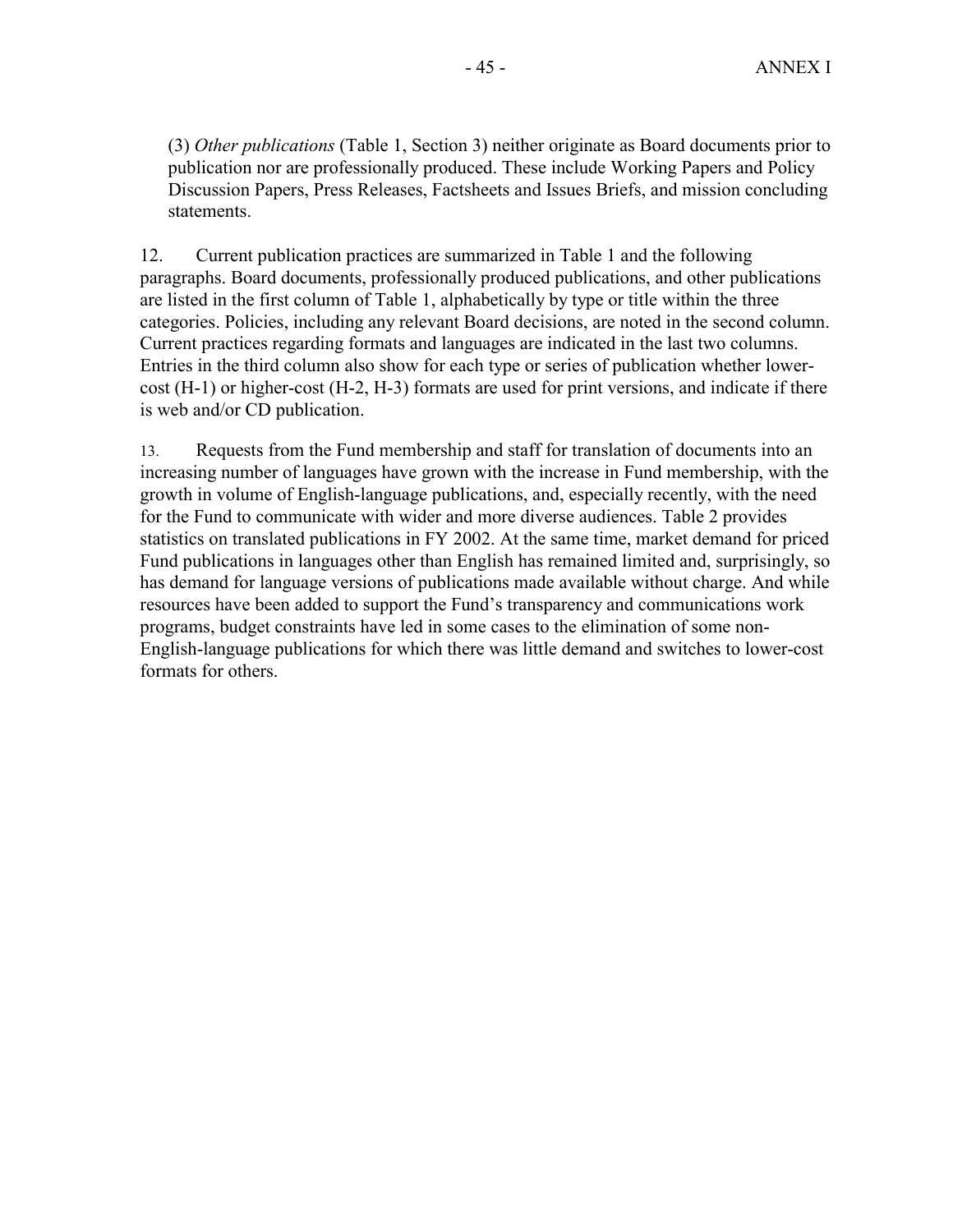| <b>Document/Publication/Series</b>                                                                                                                                                                                                                                                                                                                                                                                             | <b>Release Policy</b>                                          | Formats*<br>(for full text) | Languages**<br>(Other than |
|--------------------------------------------------------------------------------------------------------------------------------------------------------------------------------------------------------------------------------------------------------------------------------------------------------------------------------------------------------------------------------------------------------------------------------|----------------------------------------------------------------|-----------------------------|----------------------------|
|                                                                                                                                                                                                                                                                                                                                                                                                                                | with Board<br><b>Decision If Any</b>                           | H=hard copy                 | English)                   |
|                                                                                                                                                                                                                                                                                                                                                                                                                                |                                                                | W=web                       | Currently                  |
|                                                                                                                                                                                                                                                                                                                                                                                                                                |                                                                | CD=CD-ROM                   | Published                  |
| 1. Board Documents, Not Professionally Produced                                                                                                                                                                                                                                                                                                                                                                                |                                                                |                             |                            |
| <b>Staff Country Reports</b><br>Article IV Staff Reports; Combined Article IV/ Use of Fund<br>Resources (UFR) Staff Reports; UFR Staff Reports; Stand-<br><b>Alone Staff Reports</b><br>Post Program Monitoring (PPM) Staff Reports: Recent<br>Economic Developments (REDs); Selected Issues Papers;<br><b>Statistical Appendices;</b><br>Mission Team Assessments on SMPs; Financial System<br>Stability Assessments (FSSAs); | Voluntary<br>(i.e., when<br>agreed<br>by country<br>concerned) | $H-1$<br>W                  |                            |
| Reports on Observance of Standards and Codes (ROSCs) <sup>1</sup><br>Chairman's Statements                                                                                                                                                                                                                                                                                                                                     | Presumed                                                       | W                           |                            |
|                                                                                                                                                                                                                                                                                                                                                                                                                                | Depends upon                                                   | W                           |                            |
| Summings Up                                                                                                                                                                                                                                                                                                                                                                                                                    | what is covered                                                |                             |                            |
| Decision on waivers of non-observance or applicability of                                                                                                                                                                                                                                                                                                                                                                      | Presumed-                                                      |                             |                            |
| performance criteria                                                                                                                                                                                                                                                                                                                                                                                                           | Referenced in                                                  | W                           |                            |
|                                                                                                                                                                                                                                                                                                                                                                                                                                | Chairman's                                                     |                             |                            |
|                                                                                                                                                                                                                                                                                                                                                                                                                                | Statement                                                      |                             |                            |
| Financial Transaction Plan, Quarterly                                                                                                                                                                                                                                                                                                                                                                                          |                                                                | W                           |                            |
| Financial Statements, Quarterly                                                                                                                                                                                                                                                                                                                                                                                                |                                                                | $H-1$                       |                            |
|                                                                                                                                                                                                                                                                                                                                                                                                                                |                                                                | W                           |                            |
| HIPC Summings Up                                                                                                                                                                                                                                                                                                                                                                                                               | Presumed-                                                      | W                           |                            |
|                                                                                                                                                                                                                                                                                                                                                                                                                                | Combined into                                                  |                             |                            |
|                                                                                                                                                                                                                                                                                                                                                                                                                                | Chairman's                                                     |                             |                            |
|                                                                                                                                                                                                                                                                                                                                                                                                                                | Statement                                                      |                             |                            |
| <b>HIPC</b> Initiative Papers                                                                                                                                                                                                                                                                                                                                                                                                  | Presumed                                                       | W                           |                            |
| Letters of Intent/Memoranda of Economic and Financial<br>Policies, Technical Memoranda of Understanding (with<br>policy content)                                                                                                                                                                                                                                                                                               | Presumed                                                       | $H-1^2$                     |                            |
| Staff-Monitored Program LOIs, MEFPs, TMUs (with<br>policy content)                                                                                                                                                                                                                                                                                                                                                             | Voluntary                                                      | W                           |                            |

# **Table 1. Current Practice on Formats and Languages of Fund Publications**

| *Formats Key |                                                |   | <i>**</i> Languages Key |   |               |
|--------------|------------------------------------------------|---|-------------------------|---|---------------|
| $H-1$        | No editing, no color, printed in-<br>house     | A | Arabic                  | P | Portug        |
| $H-2$        | Edited, no color, printed in-<br>house         | C | Chinese                 | R | Russia        |
| $H-3$        | Edited, color (some cases),<br>printed outside | F | French                  | S | <b>Spanis</b> |
| W            | Web publication                                | G | German                  | Z | Czech         |
| CD           | CD-ROM                                         |   | Japanese                |   |               |

| *Formats Key                                   | **Languages Key |   |          |   |            |
|------------------------------------------------|-----------------|---|----------|---|------------|
| No editing, no color, printed in-<br>house     |                 | A | Arabic   | P | Portuguese |
| Edited, no color, printed in-<br>house         |                 |   | Chinese  | R | Russian    |
| Edited, color (some cases),<br>printed outside |                 | F | French   | S | Spanish    |
| Web publication                                |                 | G | German   | Z | Czech      |
| CD-ROM                                         |                 |   | Japanese |   |            |

1/ Hard copy publication of ROSCs began in July 2001.

 $\blacksquare$ 

2/ Some are available in hard copy if published with a staff report.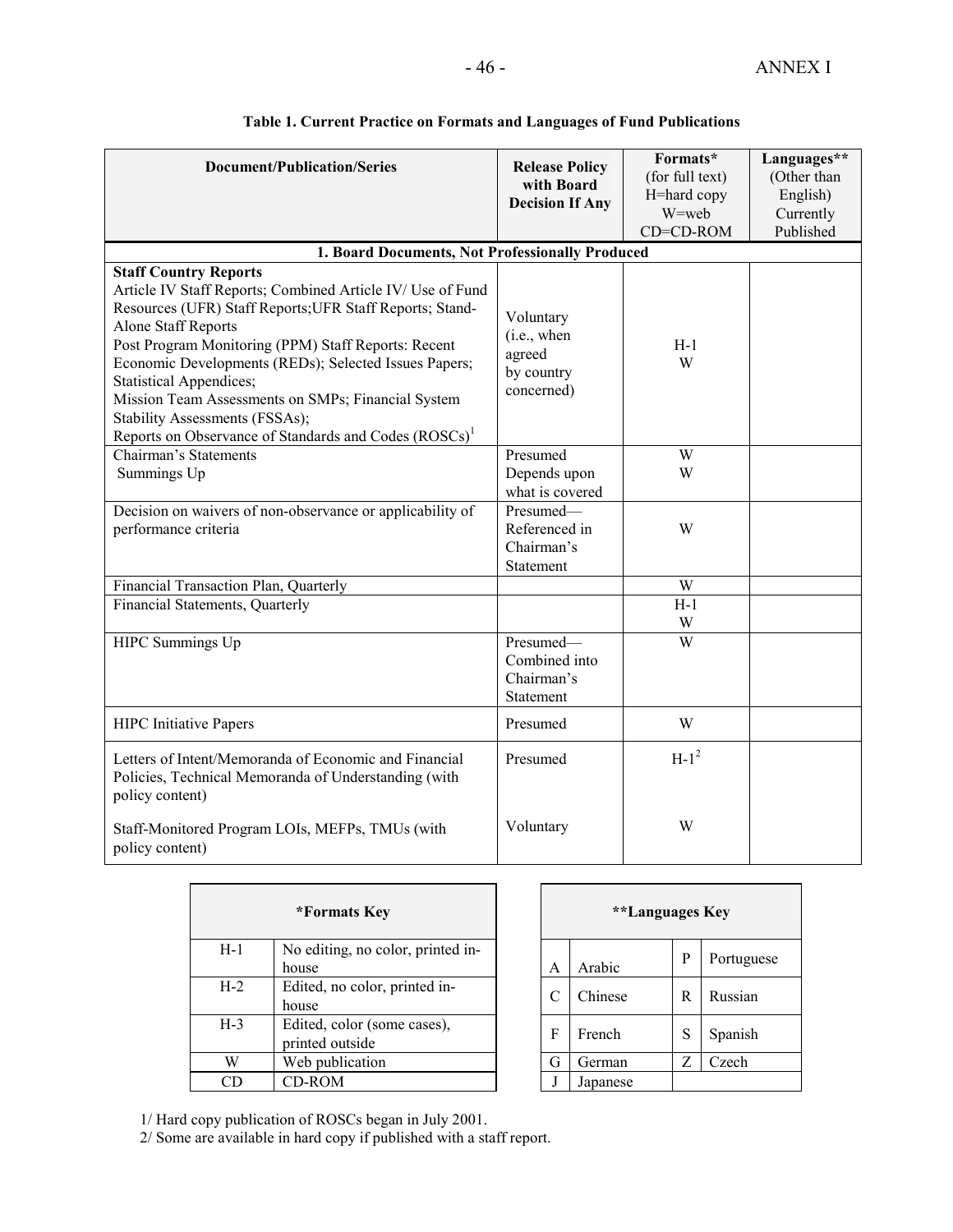| Policy Papers (about 25 per year)                                                                     | Presumed                                 | W              |                             |
|-------------------------------------------------------------------------------------------------------|------------------------------------------|----------------|-----------------------------|
| Poverty Reduction Strategy Papers (PRSPs), Interim-<br>PRSPs (I-PRSPs), and Progress Reports of PRSPs | Presumed                                 | W              |                             |
| Joint Staff Assessments (JSAs) of PRSPs and Progress<br>Reports of PRSPs                              | Presumed                                 | W              |                             |
|                                                                                                       |                                          |                |                             |
| Public Information Notices (PINs) following Article IV<br>Consultations                               | Voluntary                                |                |                             |
| PINs following Board discussions on regional<br>surveillance                                          | Voluntary                                | W              |                             |
| PINs following Board discussions on policy issues                                                     | Presumed                                 |                |                             |
|                                                                                                       |                                          |                |                             |
|                                                                                                       | 2. Publications, Professionally Produced |                |                             |
| <b>Annual Report</b>                                                                                  | Article XII, Section 7 of the            | $H - 3$        | F C G <sup>3</sup> S        |
|                                                                                                       | Articles of Agreement                    | W              | FGS                         |
| Annual Report on Exchange Arrangements and<br><b>Exchange Restrictions</b>                            |                                          | $H - 3$        |                             |
| Articles of Agreement                                                                                 |                                          | $H - 2$        | AFRS                        |
|                                                                                                       |                                          | $\overline{W}$ | AFRS                        |
| Books (various topics; approx. 8 a year) <sup>4</sup>                                                 |                                          | $H - 3$        |                             |
| By-laws, Rules and Regulations                                                                        |                                          | $H - 2$        | AFRS                        |
|                                                                                                       |                                          | W              | F S                         |
| Economic Issues (approx. 5 a year)                                                                    |                                          | $H - 3$        | <b>ACFRS</b><br>$Z^5$       |
|                                                                                                       |                                          | $\overline{W}$ | <b>ACFRS</b>                |
|                                                                                                       |                                          |                | $Z^5$                       |
| EXR pamphlets (approx. 1 a year)                                                                      |                                          | $H - 3$        | $\overline{FS}$             |
|                                                                                                       |                                          | W              | F <sub>S</sub>              |
| Finance and Development (quarterly)                                                                   |                                          | $H - 3$        | ACFRS                       |
|                                                                                                       |                                          | W              | $\boldsymbol{\mathrm{F}}$ S |

3/ Appendices in English only.

4/ Some books are translated into languages other than English as part of copublishing arrangements with non-U.S. publishers—for example, *Banking Soundness and Monetary Policy* was published in Chinese through an arrangement with the China Financial Publishing House.

5/ Selected titles for the 2000 Annual Meetings in Prague.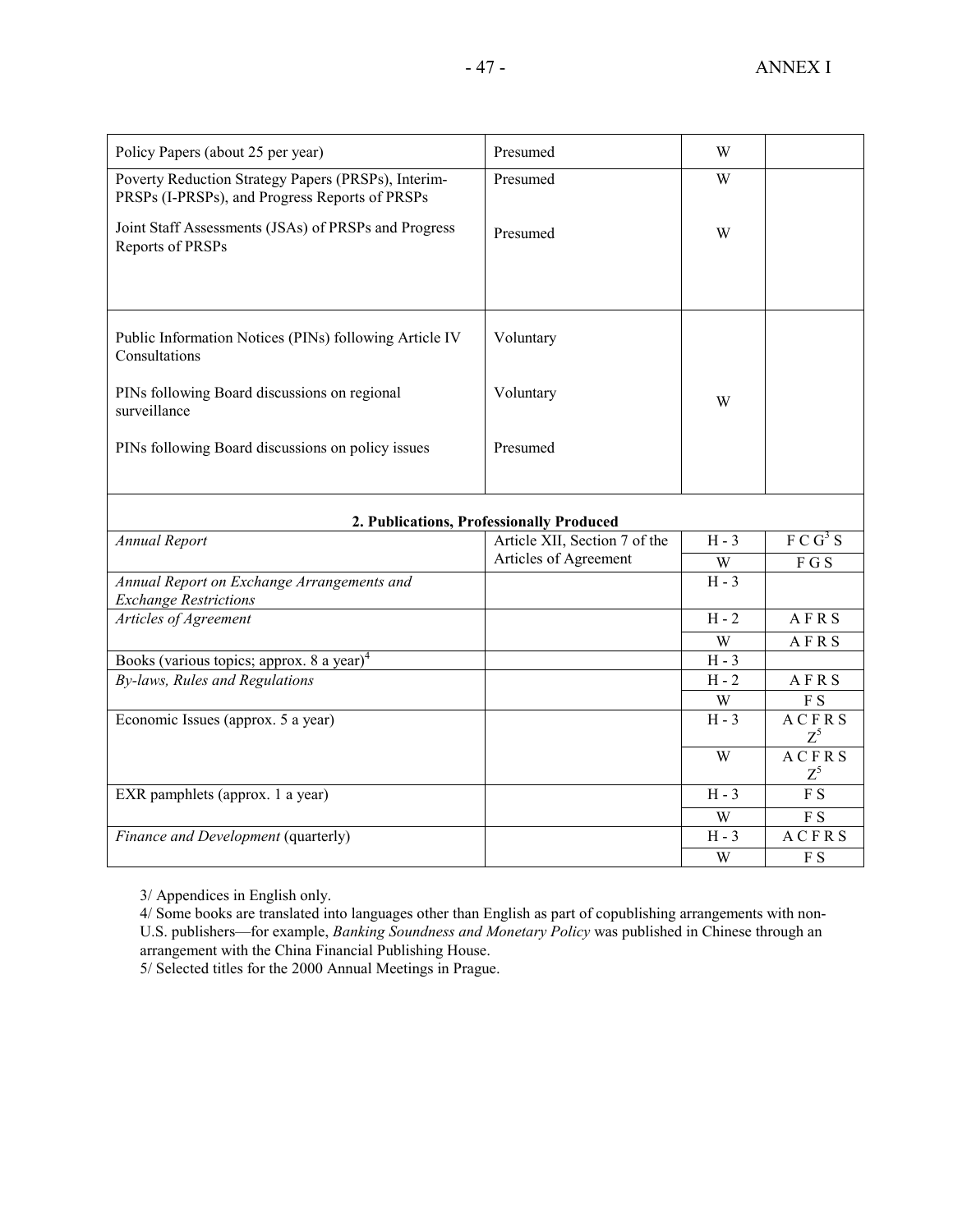| IMF Pamphlet Series (1 a year)                            | $H-3$          | <b>FRS</b>                  |
|-----------------------------------------------------------|----------------|-----------------------------|
|                                                           | W              |                             |
| <b>IMF</b> Research Bulletin (quarterly)                  | $H-3$          |                             |
|                                                           | W              |                             |
| IMF Staff Papers (3 a year, plus a special issue)         | $H-3$          |                             |
|                                                           | W              |                             |
| IMF Survey (23 issues a year)                             | $H-3$          | F S                         |
|                                                           | W              | $\boldsymbol{\mathrm{F}}$ S |
| <b>IMF</b> Survey Supplement (annual)                     | $H-3$          | <b>ACFGRS</b>               |
|                                                           | W              | F S                         |
| Independent Evaluation Office reports (3 a year)          | $H-3$          |                             |
|                                                           | W              |                             |
| Independent Evaluation Office reports (abridged versions) | $H-3$          |                             |
| $(3$ a year)                                              | W              |                             |
| Independent Evaluation Office Annual Report               | $H-3$          |                             |
|                                                           | W              |                             |
| Occasional Papers (approx. 8 or more a year)              | $H-3$          |                             |
| <b>Selected Decisions</b>                                 | $H-2$          |                             |
|                                                           | W              |                             |
| Study Guide to "the Fabric of Reform"                     | $H-3$          | ${\bf F}$                   |
| An IMF Video on Exploring Economic Change                 | W              | $\mathbf{F}$                |
| in Western Africa                                         |                |                             |
| <b>Summary Proceedings</b>                                | $H-3$          |                             |
|                                                           | W              |                             |
| <b>World Economic and Financial Surveys (WEFS)</b>        |                |                             |
| World Economic Outlook (normally 2 a year)                | $H-3$          | <b>ACFS</b>                 |
|                                                           | W              |                             |
| Global Financial Stability Report (quarterly)             | $H-3$          |                             |
|                                                           | W              |                             |
| <b>Official Financing for Developing Countries</b>        | $H-3$          |                             |
|                                                           |                |                             |
| Biennial Report on Exchange Arrangements                  | $H-3$          |                             |
|                                                           |                |                             |
| <b>Statistical</b>                                        |                |                             |
|                                                           |                |                             |
| Annual Report of the IMF Committee on                     | $H-3$          |                             |
| <b>Balance of Payments Statistics</b>                     | W              |                             |
|                                                           |                |                             |
| <b>Balance of Payments Statistics Newsletter</b>          | $H-2$          | F S R                       |
|                                                           | W              |                             |
| <b>Balance of Payments Statistics Yearbook</b>            | $H-2$          |                             |
|                                                           | $H-2$          |                             |
| Direction of Trade Statistics (Quarterly)                 |                |                             |
| Direction of Trade Statistics Yearbook                    | $H-2$          |                             |
|                                                           |                |                             |
| Government Finance Statistics Yearbook                    | $H-2$          |                             |
|                                                           |                |                             |
| International Financial Statistics <sup>6</sup> (monthly) | $H-3$          |                             |
|                                                           | C <sub>D</sub> |                             |
|                                                           | W              |                             |
| <b>SNA News and Notes</b>                                 | W              | $\mathbf R$                 |
|                                                           |                |                             |
|                                                           |                |                             |

6/ STA, with the participation of TGS and EXR, is re-engineering the IFS production process, so much of it, including the preparation of files for an external commercial printer, will be automated.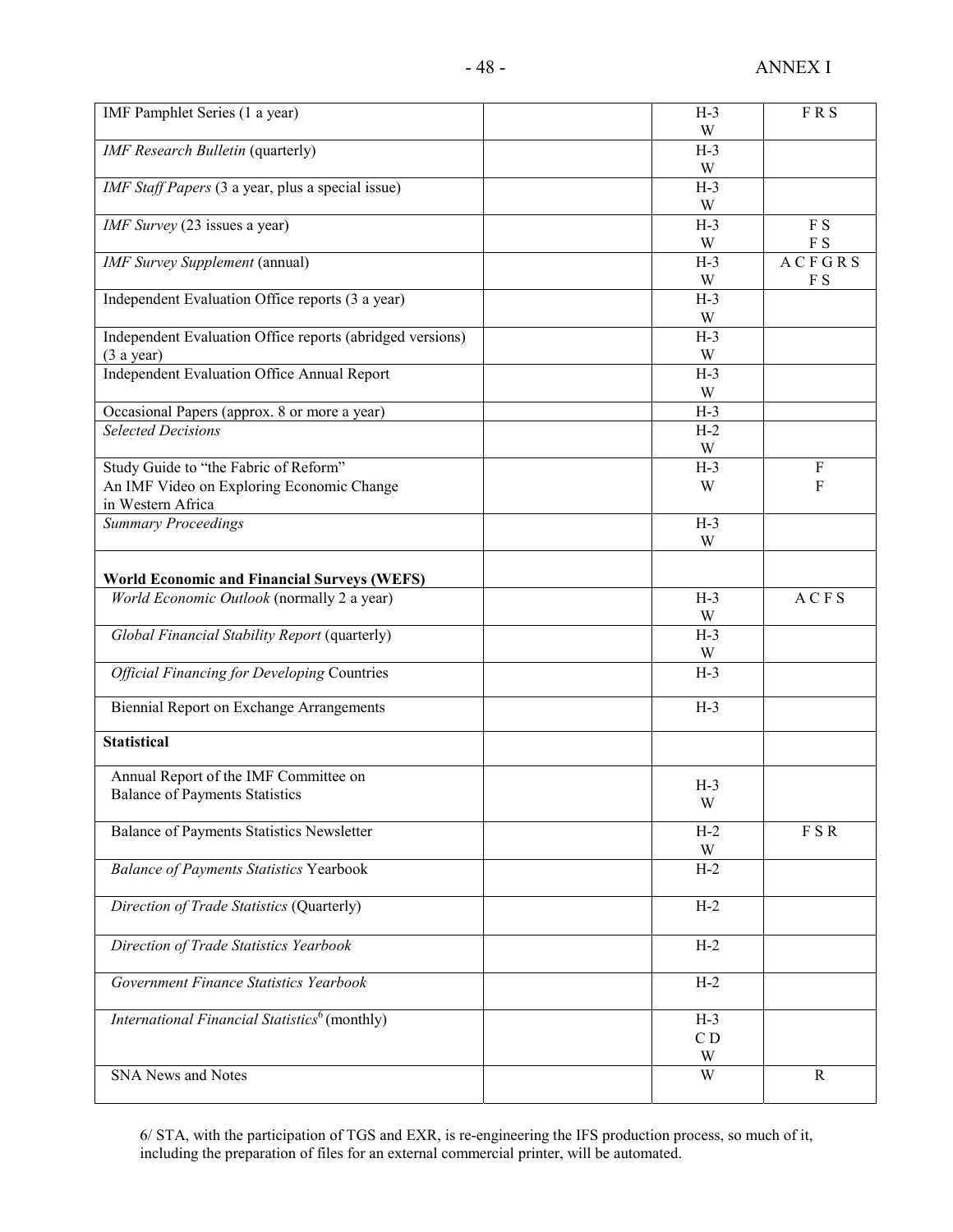| <b>Manuals &amp; Guides</b>                                                                                                   |                                |                   |
|-------------------------------------------------------------------------------------------------------------------------------|--------------------------------|-------------------|
| Balance of Payments Codes for Standard<br>Components and Additional Items, A Guide to                                         | W                              |                   |
| <b>Balance of Payments Compilation Guide</b>                                                                                  | $H - 2$<br>W                   | ACFSR             |
| <b>Balance of Payments Manual</b>                                                                                             | $H-2$<br>W                     | ACFSR             |
| <b>Balance of Payments Statistics-International</b><br><b>Standards and Guidelines</b>                                        | $\overline{C}$                 |                   |
| <b>Balance of Payments Textbook</b>                                                                                           | $H - 2$                        | CFRS              |
| Coordinated Portfolio Investment Survey<br>Guide                                                                              | $\frac{W}{H-2}$<br>W           | FSR<br>F S        |
| Direction of Trade Statistics, A Guide to                                                                                     | $H - 2$                        | F S               |
| Equity and Efficiency in the Reform of Price<br>Subsidies, A Guide for Policymakers                                           | $H - 3$<br>W                   |                   |
| External Debt Statistics: Guide for Compilers<br>and Users                                                                    | $H-3$<br>W                     |                   |
| Financial Derivatives: A Supplement to the Fifth Edition<br>of the Balance of Payments Manual                                 | $H - 2$<br>C <sub>D</sub><br>W | ACRS              |
|                                                                                                                               | W                              | CR<br>AFRS        |
| Foreign Exchange Reserve Management, Draft<br>Guidelines                                                                      |                                |                   |
| Government Finance Statistics Manual                                                                                          | $H - 2$<br>W                   | <b>CRS</b>        |
| Guide to SDDS: Revised Edition                                                                                                | $H - 3$                        | ACFSR             |
| Guideline for Public Debt Management                                                                                          | W                              | AFRS              |
| International Reserves and Foreign Currency Liquidity                                                                         | $H - 3$<br>W                   | <b>FRS</b>        |
| Manual on Fiscal Transparency                                                                                                 | $H-3$<br>W                     | <b>ACFPSR</b>     |
| Monetary and Financial Statistics Manual                                                                                      | $H - 3$<br>W                   | ${\bf F}$<br>ACFS |
| New International Standards for the Statistical<br>Measurement of Financial Derivative Changes<br>to the Text of the 1993 SNA | W                              |                   |
| Producer Price Index Manual                                                                                                   | W                              |                   |
| Public Expenditure Management Guidelines                                                                                      | $H-3$<br>W                     |                   |
| Quarterly National Accounts Manual                                                                                            | $H - 2$<br>W                   |                   |
| Tax Policy Handbook                                                                                                           | $H-3$                          | R                 |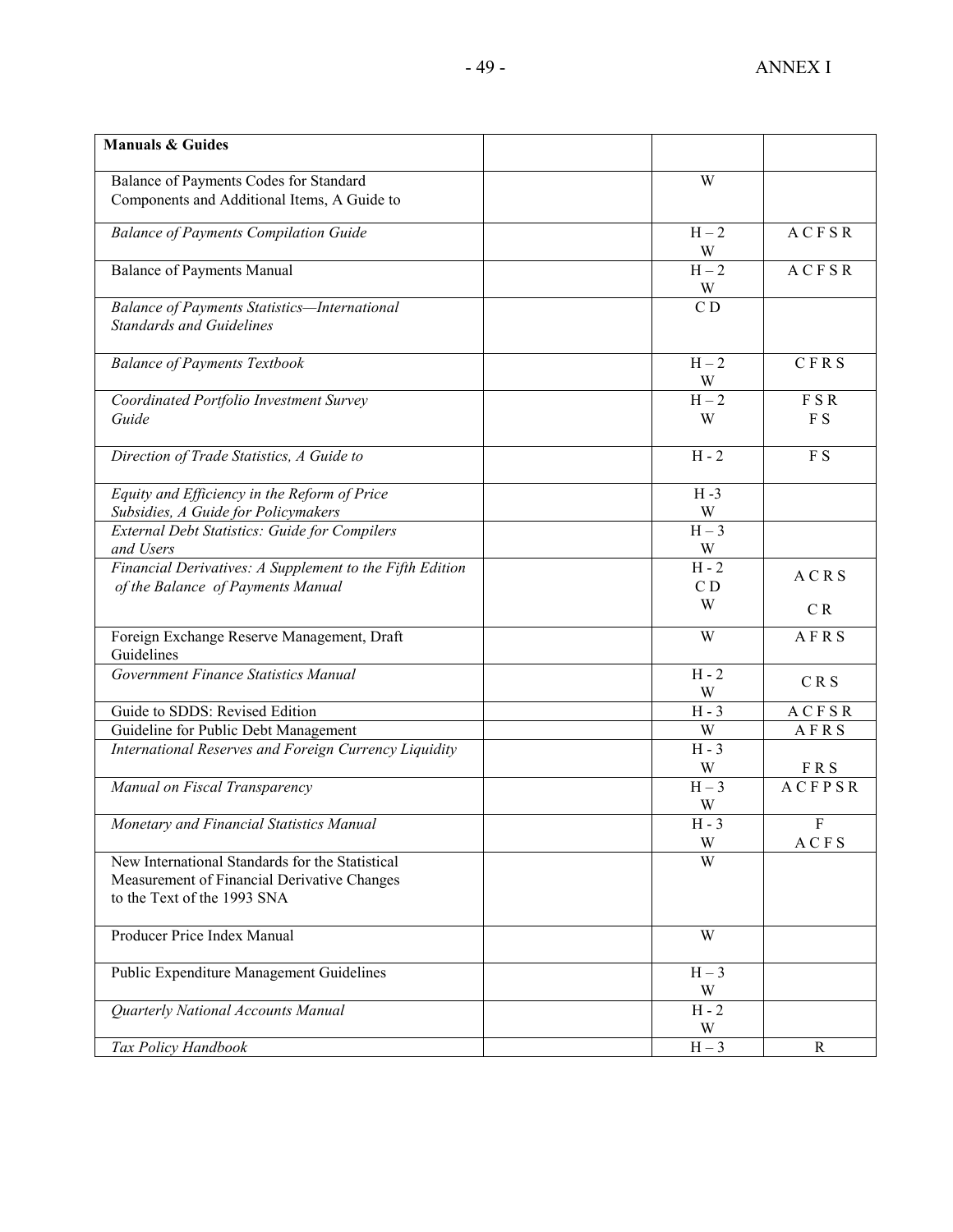|                                                 | <b>3. Other Publications</b> |         |              |
|-------------------------------------------------|------------------------------|---------|--------------|
| <b>Commodity Prices</b>                         |                              | W       |              |
|                                                 |                              |         |              |
| External Debt, Joint BIS-IMF-OECD-World Bank, A |                              | W       |              |
| Quarterly                                       |                              |         |              |
| <b>Factsheets</b>                               |                              | $H - 2$ | F S          |
|                                                 |                              | W       | F J S        |
| <b>Financial Data for IMF Members</b>           |                              | W       |              |
| <b>Mission Concluding Statements</b>            | Voluntary                    | W       |              |
| <b>Offshore Financial Center Assessments</b>    | Voluntary                    | W       |              |
|                                                 |                              |         |              |
| Policy Discussion Papers (approx. 8 a year)     |                              | $H - 1$ |              |
|                                                 |                              | W       |              |
| <b>SDR Exchange Rates</b>                       |                              | W       |              |
| <b>SDR</b> Interest Rates                       |                              | W       |              |
| <b>Staff Statements at Donor Meetings</b>       |                              | W       | $\mathbf{F}$ |
|                                                 |                              |         |              |
| Terminology, A Multilingual Directory           |                              | W       | FGSP         |
| <b>WEO</b> Database                             |                              | W       |              |
| Working Papers (approx. 220 a year)             |                              | $H - 1$ |              |
|                                                 |                              | W       |              |

# **Table 2. Statistics on Translated Publications in FY 2002**

| Languages    | <b>Number of Translated</b><br><b>Publications</b> | Pages |
|--------------|----------------------------------------------------|-------|
| Arabic       | 16                                                 | 941   |
| Chinese      |                                                    | 395   |
| French       | 49                                                 | 2,517 |
| German       | っ                                                  | 297   |
| Russian      | 32                                                 | 991   |
| Spanish      | 41                                                 | 3,018 |
| <b>TOTAL</b> | 146                                                | 8,159 |

Source: TGS Language Services.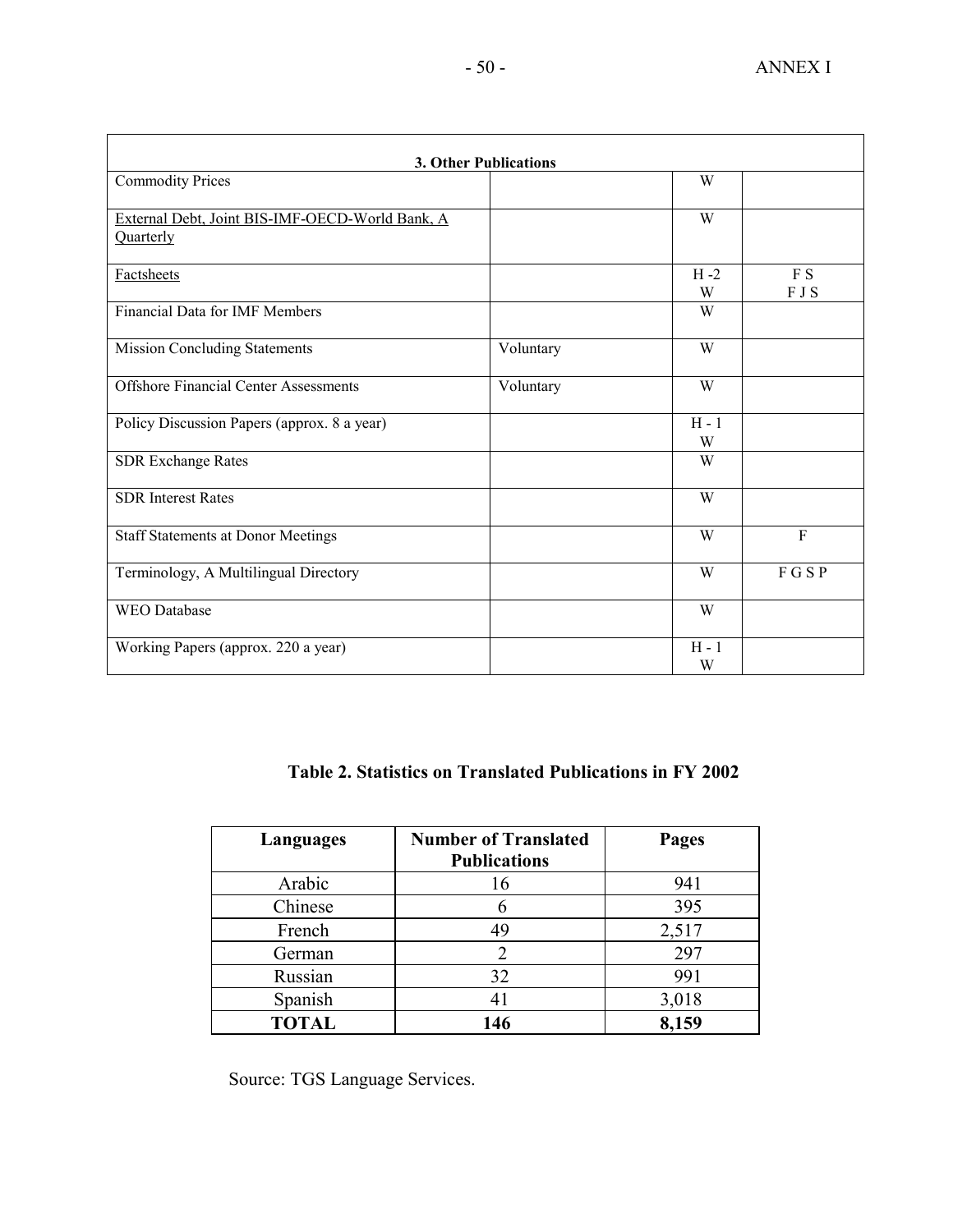# **Board Documents**

# *Translation*

14. Very few Board documents that are not professionally produced for publication are translated. Over a recent two-year period, only a small number  $36$  of Board documents were translated by the TGS Language Services (TGSLS); this was shown by the Task Force's analysis of FundWise records $37$  on all Board documents and its survey of area and functional departments on translation of country documents (see Appendix III and Appendix Tables III-1 and III-2). Departments also report that a slightly higher percentage of *country* documents are translated for internal operational purposes, although only one-half of those translations are done by TGSLS (with three-fifths of the rest being done by country authorities).

15. Policy intentions documents (LOIs/MEFPs/TMUs and PRSPs) are more likely to be translated because they are prepared (or negotiated with) and owned by countries. Of the 129 country document translations identified by departments for the period between June 2000 and June 2001, 51 were LOIs/MEFPs/TMUs and 23 were PRSPs/I-PRSPs/PRSP Progress Reports. Departments also believe that non-English versions of PRSP documents exist in nearly all PRSP countries in which English is not the primary language, and in most of these countries the original versions are prepared in a language other than English.

# *Publication of translations*

 $\overline{a}$ 

16. The responsibility of the Fund is to publish documents in its one working language, and **the Fund does not publish translated Board documents** (apart from the *Annual Report, WEO, GFSR,* and a few others that are professionally produced for publication).<sup>38</sup> Country authorities have sometimes published translated versions of Board documents. The full extent of such publication is not known, but less than one-fifth of the 129 non-Englishlanguage country documents identified in the departmental survey had been published by country authorities. These comprised 11 LOIs/MEFPs, 7 PRSPs/I-PRSPs, and 5 staff reports. Newspapers and NGOs have also published non-English versions of some country documents, although only two such cases were identified in the survey. In March 2002, the Director of EXR invited Executive Directors to inform EXR of non-English versions of policy intentions documents posted on member countries' official websites, so that links to them could be established on the IMF's website. Such information has been provided for only one document thus far.

 $36$  194 of 3666 Board documents, based on an analysis of Fundwise records.

 $37$  FundWise is a computer application system that allows staff to search for and retrieve bibliographic information about all Executive Board documents in numbered series issued since 1983, as well as to view the full text for certain series.

<sup>&</sup>lt;sup>38</sup> The only exceptions the Task Force found are three non-English ROSC modules that have been posted on the website.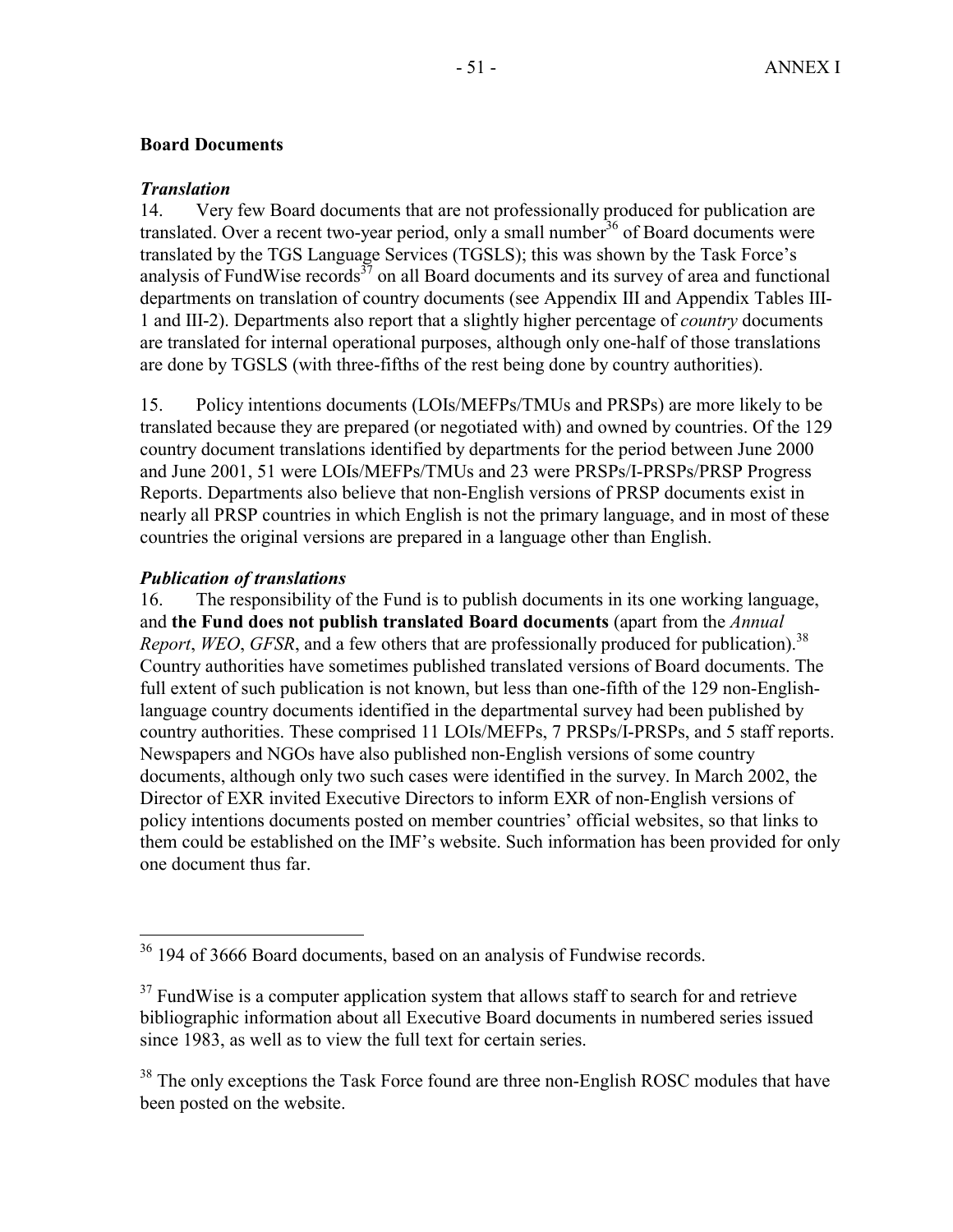# **Professionally Produced Publications**

## *Nonstatistical publications*

17. The Fund publishes most *nonstatistical publications* only in English; the exceptions are selected titles that are published in one or more of the other seven languages for which TGSLS has translators on staff (Arabic, Chinese, French, German, Portuguese, Russian, and Spanish).39 These comprise primarily such major titles as the *World Economic Outlook* and the *Annual Report*, the *IMF Survey* and *Finance & Development,* and Economic Issues and some other pamphlets aimed at broad audiences. As a general rule, the decision to translate, publish, and distribute in languages other than English is taken by EXR in consultation with the authoring department, TGSLS, and other affected departments, taking into account the nature of the publication and its relationship to the external communications strategy. A decision to translate, publish, and distribute is taken only after it is clear that there is a significant benefit to be achieved and that the cost can be managed within the budget. These decisions are reviewed from time to time, to ensure that the benefits remain high and the costs affordable.

18. As for web publication, the *Annual Report* (in French, German, and Spanish, as well as English)*, WEO* (and the *WEO* database*)*, *Global Financial Stability Report*, *IMF Staff Papers*, and manuals and guides (in all languages in which print copies are produced) are posted (in English) in full text, along with all free or nominally priced publications (the latter including Working Papers and Policy Discussion Papers). For other priced publications—including books and all but a few Occasional Papers —only the list of contents and, in most cases, an introductory chapter appear on the Fund website, in the interest of maintaining sales revenues.

# *Statistical publications*

 $\overline{a}$ 

19. *Statistical publications* are produced by STA, in cooperation with EXR and TGS. The Fund distributes them free of charge to official users in member countries and on a paid basis to others. Titles include *International Financial Statistics (IFS)* and *IFS Yearbook, Balance of Payments Statistics Yearbook (BOPSY), Direction of Trade Statistics (DOTS),* and *Government Finance Statistics Yearbook (GFSY)*. Statistical publications appear in print and on CD, with the *International Financial Statistics* database also available to subscribers on the Internet. 40 Statistical titles, other than manuals and guides, are produced only in English, the French and Spanish versions of *IFS* having been discontinued in 2001 because of low demand and resulting high costs, which had risen above \$700 per copy.

 $39$  In special circumstances, selected works may be translated into another language, such as for the Prague Annual Meetings in 2000, for which selected titles were published in Czech.

<sup>&</sup>lt;sup>40</sup> *IFS* online is available free of charge to individual subscribers in developing countries affiliated with academic or nonprofit institutions. Other categories of subscribers receive partial discounts. Commercial users in industrial countries pay full price. A table of rates and discounts for *IFS* is available from Publication Services Section EXR.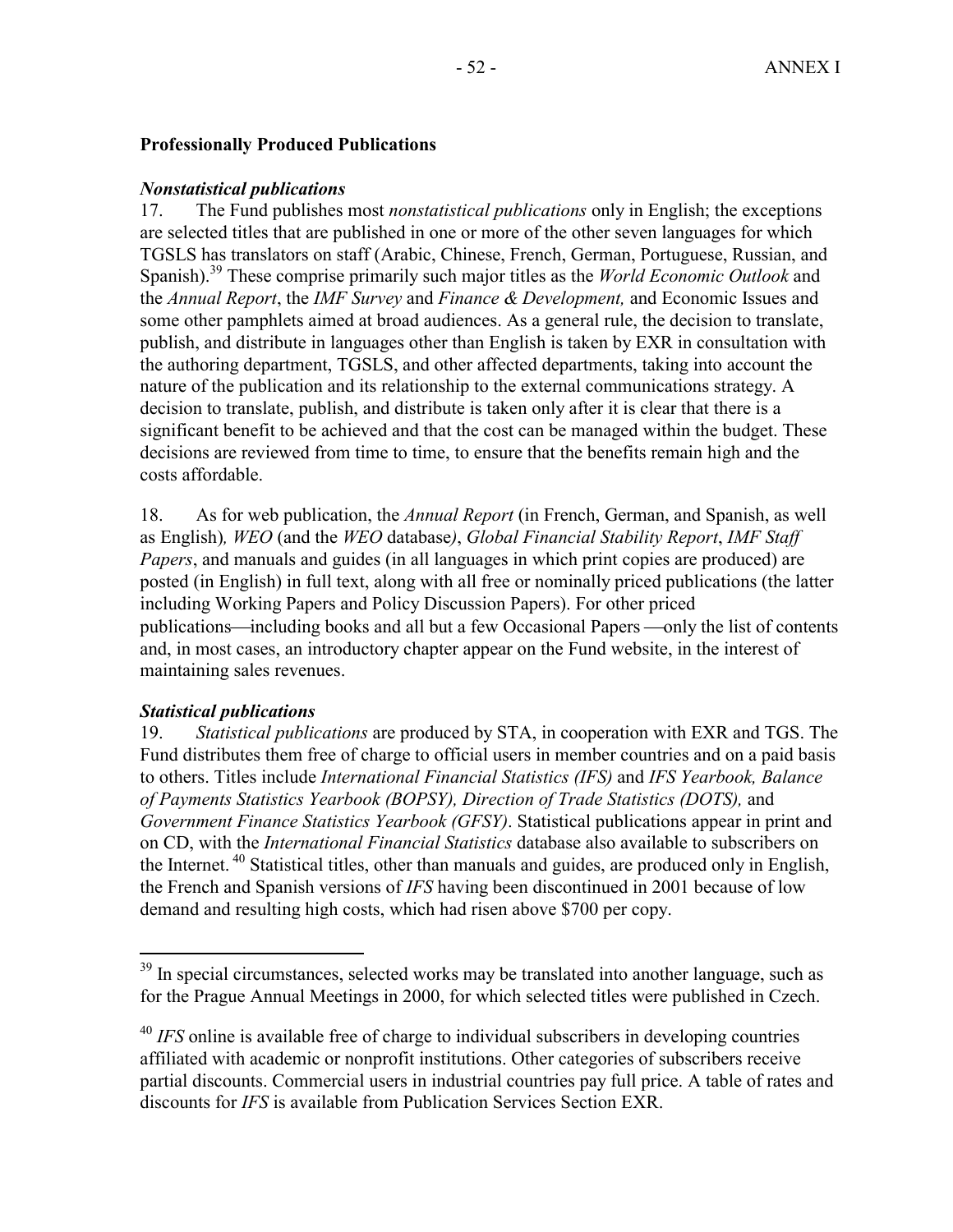# *Manuals and Guides*

20. Manuals and guides are published in hard copy and posted in full text on the Fund website. Many of the recent editions have been posted in multiple languages (Arabic, Chinese, French, Russian, and Spanish).

# **Other Publications**

21. This category of publications—which neither originate as Board documents nor are professionally produced—includes Working Papers and Policy Discussion Papers, Press Releases, Factsheets and Issues Briefs, EXR's quarterly NGO Newsletter, and mission concluding statements.

22. Working Papers and Policy Discussion Papers are written by staff, reviewed for sensitivity in EXR, and published in low-cost print format and on the Fund website. The Fund has in recent years published about 220 Working Papers and 8 Policy Discussion Papers annually. These are usually published only in English, but may be translated into one or more of the seven other languages handled in TGSLS upon request. Non-English-language versions have not been distributed by EXR's Publication Services Section, nor posted on the website.

# *News Releases, Factsheets, and Issues Briefs*

23. EXR prepares Press Releases, Factsheets, and Issues Briefs in consultation with relevant departments. EXR published 55 Press Releases and 133 News Briefs in 2002; the two series were merged into a single series of Press Releases in 2003, as explained in the main paper, "A Review of the Fund's External Communications Strategy." EXR also drafts Factsheets and Issues Briefs, in consultation with other departments. Press Releases are published in hard copy and on the Fund website, in English only. Typically, Factsheets and Issues Briefs are published in print format and on the website in English, French, and Spanish; other language versions have occasionally been prepared and posted on an ad hoc basis.

# *Mission concluding statements*

24. Mission concluding statements describe the preliminary findings of IMF staff at the conclusion of certain missions; they are released at the option of member countries. These are posted in full text in English only on the Fund website; they are not published in print by the Fund, except sometimes as handouts to the local media.

# **C. Comparing Recent Practice at the Fund and Other International Organizations**

25. The Task Force sought information from a number of other international organizations on their policies and practices regarding languages, translated documents/publications, and formats (see Appendix IV). Six international organizations—the Bank for International Settlements (BIS), the Food and Agriculture Organization (FAO), the Organization for Economic Cooperation and Development (OECD), the United Nations (UN), the World Bank, and the World Trade Organization (WTO)—provided responses on their translation and publication practices. The UN also provided a report on "Implementation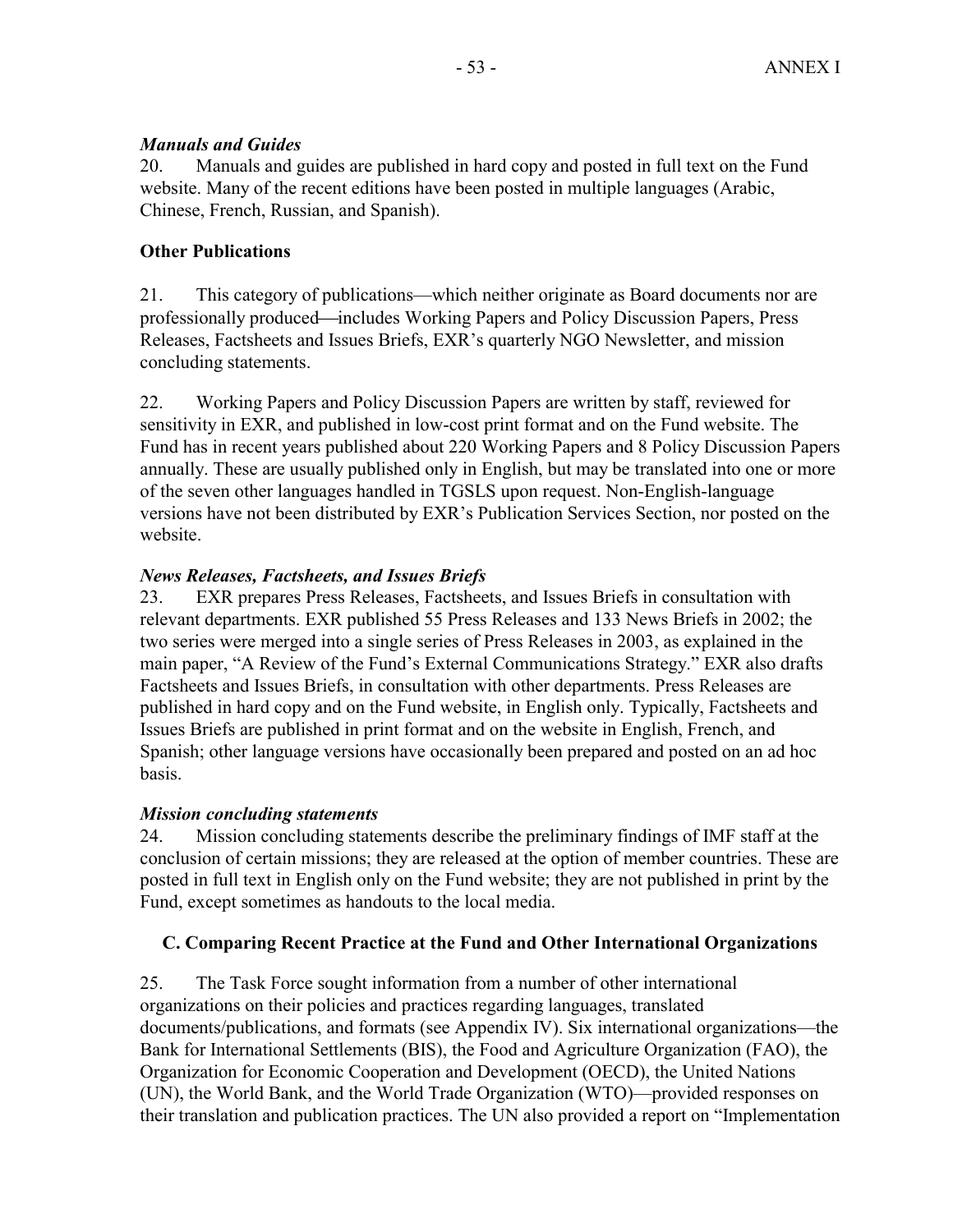of Multilingualism in the United Nations System," prepared by the United Nations Joint Inspection Unit (JIU) in 2002.  $41$ 

26. Policies and practices on publishing in languages are diverse and largely discretionary at these organizations. Policies seem to be partly determined by the designation of one or more "official" and/or "working" languages by the respective organizations—the Fund and World Bank have one "working" language, English, and no other language has any official status. The terms "official language" and "working language" are not defined consistently by international organizations, however, nor is there a clear pattern of translation and publication based upon such designations. Language and publication practices seem to a considerable extent to be determined by the availability and cost of translation services and publishing resources within the respective organizations.

27. **BIS.** Although the working language of the BIS is English, it publishes its *Annual Report*, *Quarterly Review*, some Committee Papers, the *BIS Profile*, and the *BIS Statutes* (both hardcopies and web) in its four official languages (English, French, German, and Italian). Its *Annual Report* and the *BIS Profile* are also published in Spanish. Some items are published only electronically, on the BIS website.

28. **FAO**. The FAO regularly publishes official documents in its five official languages (English, French, Spanish, Arabic, and Chinese) "where relevant." Some items are published only electronically, on the FAO website.

29. **OECD.** The OECD publishes a wide range of documents (Reports, Surveys, Proceedings, Working Papers, Outlooks, and others) on the web and in print in its two official languages (English and French). The OECD publishes irregularly in nonofficial languages (German, Japanese, and Spanish), depending upon the "interest of the publication for specific countries/constituencies." Some publications appear only electronically, on the OECD website.

30. **United Nations**. The UN has six official and working languages (Arabic, Chinese, English, French, Russian, and Spanish) and is required by its rules of procedure concerning languages (adopted in 1946) to make available "all resolutions and other important documents" in all official languages. The UN General Assembly specified in 1981 (Resolution 36/117 B) that all official documents submitted to any of the principal organs "shall be given effective simultaneous distribution in the official and working languages." UN publications are not considered official documents and are not produced in all six languages. Press releases, for example, are produced only in English and French. The UN Department of Public Information stated in a press release on May 3, 2001 (PI/1342) that "It

<sup>&</sup>lt;sup>41</sup> "Implementation of multilingualism in the United Nations System," Geneva 2002, prepared by the United Nations Joint Inspection Unit (JIU/REP/2002/11).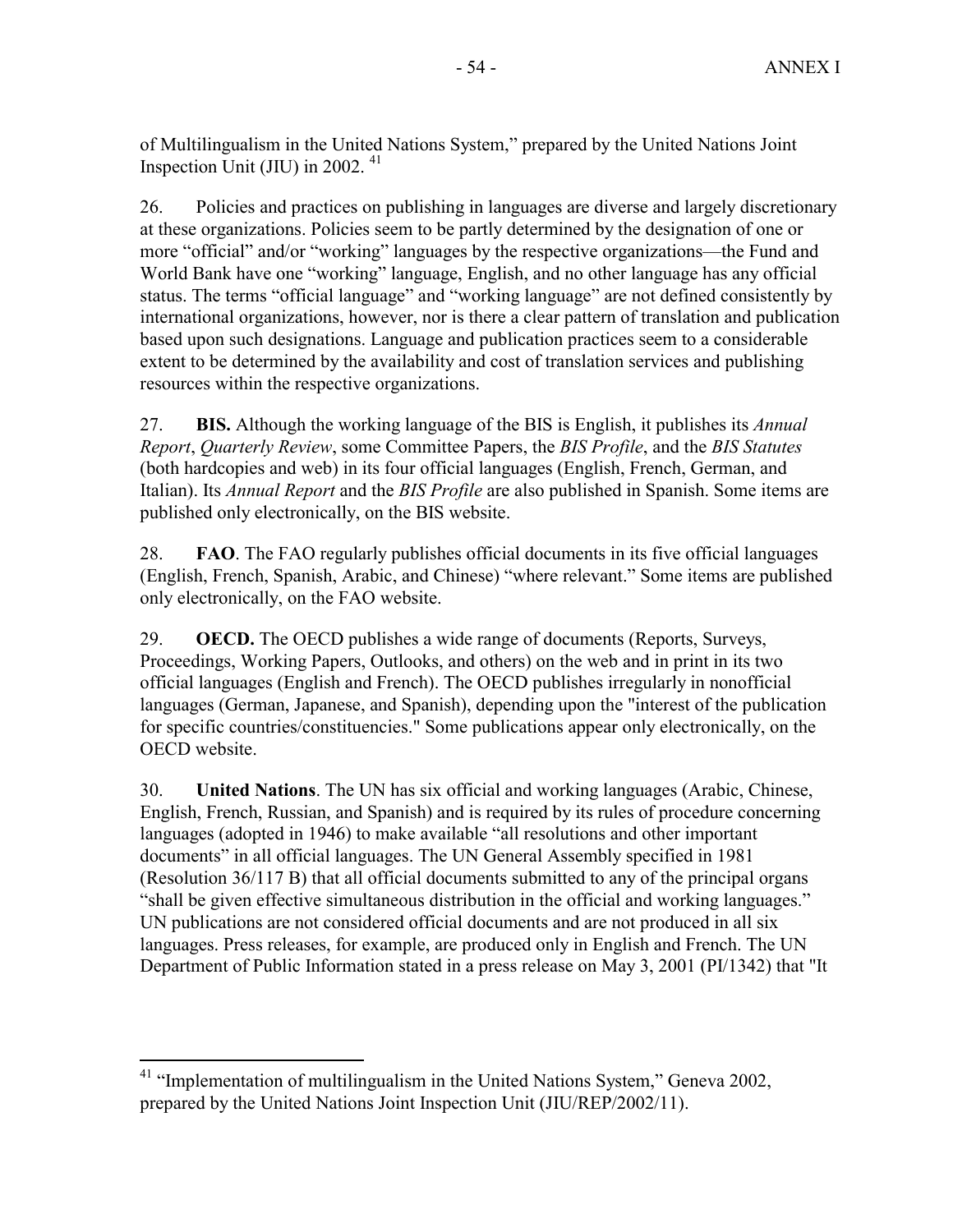would cost some \$6 million per year in additional staffing costs alone to produce [press releases] in all six official languages."42

31. **World Bank.** Like the IMF, the World Bank does not have an official language; English is the working language. On a selective basis, the World Bank publishes hard-copy documents and other publications in Arabic, Chinese, French, German, Portuguese, Russian, and Spanish. The World Bank indicated that it regularly posts documents in Chinese, Portuguese, Russian, and Spanish on its website.

32. **WTO**. The WTO states that it publishes and posts all documents and publications in its three official languages (English, French, and Spanish). It has no web-only publications.

33. The language publication practices of the other international organizations surveyed are shaped by their designation of official and working languages with, at times, limited additions as a result of special needs or exemptions due to budgetary constraints. Most did not provide, and presumably do not have, formal policy statements governing languages or formats for publications. It would seem that the publication decisions of other international organizations, where they have discretion and are not mandated to publish, are made on the basis of judgments by management and staff of perceived utility, demand, and cost factors, much as they are in the Fund (see Box 3 on the Fund's publications program and Box 4 on the Fund's external website). No organization comparable to the Fund appears to have a policy of translation and publication extending much beyond a relatively small set of official/working languages. (The World Bank's practice appears to be the most extensive in this respect.) The Fund's practice of publishing mainly but not exclusively in English, its working language, therefore, appears to be well within the mainstream of current practices of comparable international organizations.

<sup>1</sup>  $42$  For more information on language publications in the UN system, see Appendix IV.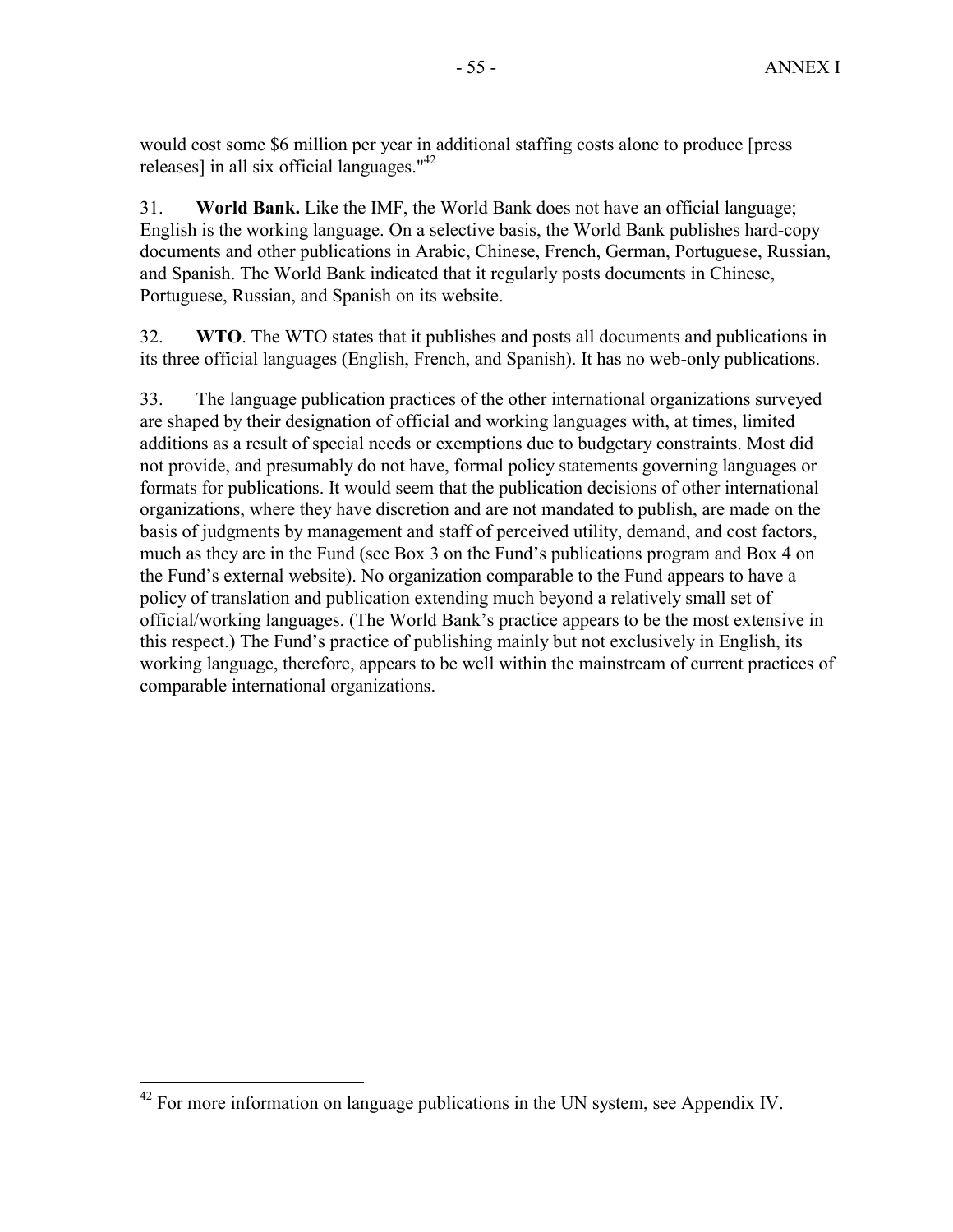#### **Box 3. The Fund's Publications Program**

The IMF currently produces 80–90 nonstatistical print publications and about 10 statistical titles as well as several CD-ROMs, annually. These publications are itemized in each financial year's Publications Budget, which covers publication sales revenue and costs of external printing (and some typesetting and chart making), mailing, and handling, but excludes staff resource costs and internal costs for language and graphics services. The budget is approved each year (subject to subsequent Board approval of the Fund's administrative budget) by a Fund-wide staff committee, the Publications Committee, which is chaired by the Director of EXR. Publications Committee oversight is intended to ensure that proposals for publication are prioritized appropriately. The budget is managed by EXR, which is responsible for ensuring quality and consistency in editorship and production, and that approved publications support the Fund's external communications strategy. Departments submit proposals for published titles in November of each year and EXR prepares a title-by-title budget. The Publications Committee meets in January or February to consider the budget and quarterly thereafter to review and, if needed, adjust publication plans. When approved by the Publications Committee, the budget is sent to OBP, which incorporates it into the Fund's Administrative Budget for Board approval.

Departments' initial publication proposals every year would, if realized, exceed the Publications Budget allocation and EXR's capacity to edit and produce them. The selection of manuscripts (other than Board documents) for publication depends on judgments by EXR (and, if necessary, the Publications Committee) on the relative importance of the publications in supporting Fund objectives, especially the external communications strategy and on the timing of submissions and marketability for priced publications. Usually, all the manuscripts that are actually finalized in departments and sent to EXR for editing and production are published.

Fund publications that are not priced, as well as a proportion of those that are priced, are distributed free of charge to fulfill the Fund's mandate to disseminate information and analysis widely to the public. The publications program is not managed as a strictly commercial operation, although the generation of revenue (about \$5 million annually) is an important consideration. EXR has taken the initial steps toward using e-commerce to improve the Fund's publication sales capabilities and, thereby, increase revenue.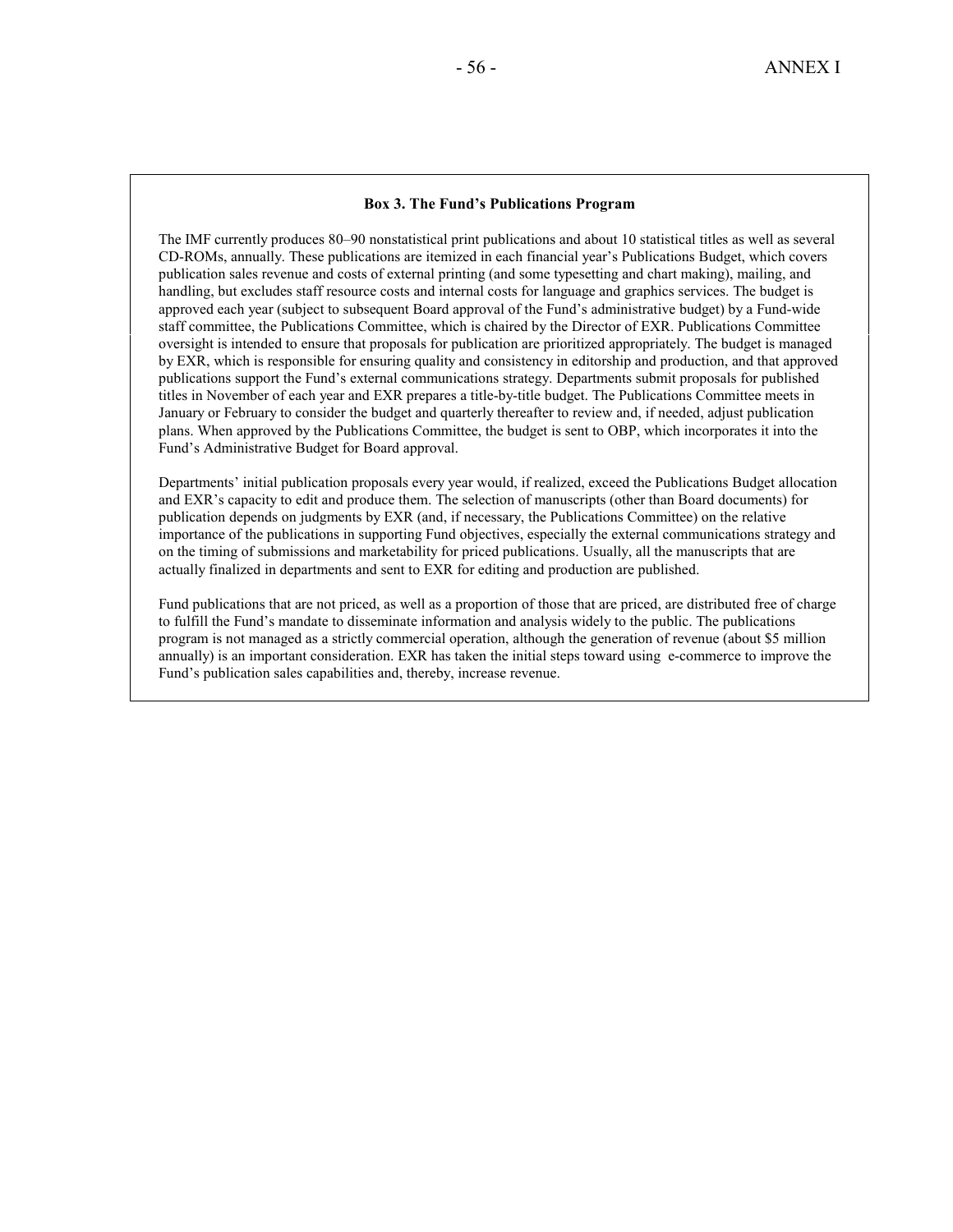## **Box 4. The Fund's External Website, www.imf.org**

#### **Services**

EXR manages the IMF's external website (except the DSBB and GDDS sections of the site) and posts material originating from throughout the Fund. EXR provides web content consultations ranging from editorial support to content formatting, website usability advice (TGS provides design support and related technical functions), and postings, often at predetermined embargo times.

## **Policies**

The external website operates under a set of objectives, criteria, and policy guidelines for content. The goals are to further the Fund's transparency and external communication objectives by ensuring the quality and timeliness of the content of the site and its usability—that is, its user friendliness for the general public. In addition, there are written style standards for browser compatibility, coding, design, and other technical aspects of the site. These are updated when warranted by advances in usability research. Since 1996 EXR has commissioned three reviews by external consultants. These have helped to ensure that the site is as user friendly as possible, is of a standard at least comparable to those of other international organizations, and takes advantage of the latest technology, when appropriate.

### **Cross References Within the Fund's External Website**

The Task Force's Terms of Reference mention the issue of adding more cross-references among documents posted on www.imf.org. The Task Force agrees that additional linking throughout the Fund website would enhance usability. EXR has increased the number of links on the site, especially links to and from country material. Nearly all country material on www.imf.org now has, at a minimum, a link to the relevant country page, and the country page has, in turn, a link to all relevant country material. At the document level, links from PRSPs and I-PRSPs to the relevant JSAs (Joint Staff Assessments) are in place, as are links from PINs to Article IV reports. Links from press releases to PRSPs or I-PRSPs have also been established in most cases. The formats for speeches, transcripts, press releases, news briefs, and PINs have been updated to allow for more links to country pages and other material, such as policy papers.

#### **Budget**

The website budget is divided into (1) an IT budget for hardware, software, and other IT-related activity, including contractual staff; and (2) funds for "content conversion" that are used to format material for posting, to develop designs and images for the site, and to carry out some activities to increase public awareness of the website and its content.

With the increase in IMF transparency and growth in Fund work in recent years, there has been a major expansion in the flow of items posted on the website that does not yet seem to have reached a plateau (see chart). As a result, website resources, which were increased in 2000, have become increasingly stretched. In the course of this growth, the benefits of a centrally managed website have become increasingly clear. By reusing templates, scripts, database routines, etc., in conjunction with written style standards and stated goals and objectives for the site, much of the work related to maintaining and enhancing the site is facilitated. The growth in the flow of material posted on the website may well plateau in the period ahead, but it is difficult to project. A decision to post a significant quantity of material in multiple languages would require additional resources devoted to the website, especially in the early years—the startup phase—as maintenance routines, database content and fields, scripts, searches, etc. were extended to function in other languages.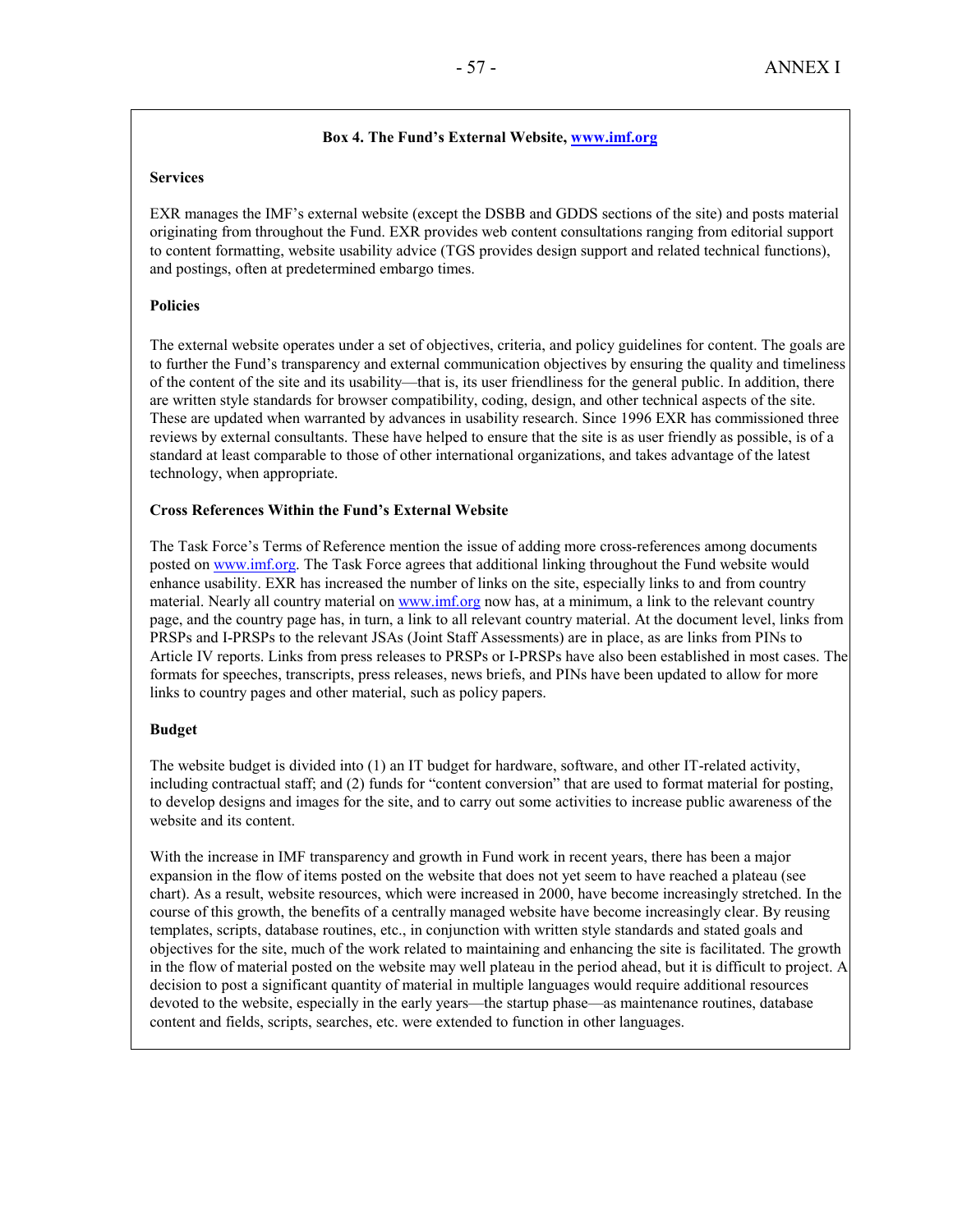

# **III. OPTIONS AND COSTS FOR LANGUAGES AND FORMATS OF PUBLICATIONS**

34. **The Fund's policy of one working language, and its largely pragmatic approach to publication in languages other than English have hitherto allowed its publishing program to include a substantial number and variety of publications in such languages**, as indicated in Table 1. Non-English versions are translations from the original English version, and current practice is to have all translations from the English version done, or at least revised, by TGS Language Services prior to publication to ensure accuracy.<sup>43</sup> In addition

<sup>&</sup>lt;sup>43</sup> Area departments and PDR report that translations (or original versions) of some Board documents, especially program documents, exist in local languages in many countries; however, in many cases it seems that such versions were not prepared or reviewed by TGSLS for accuracy and may not correspond exactly to the content of the Board document.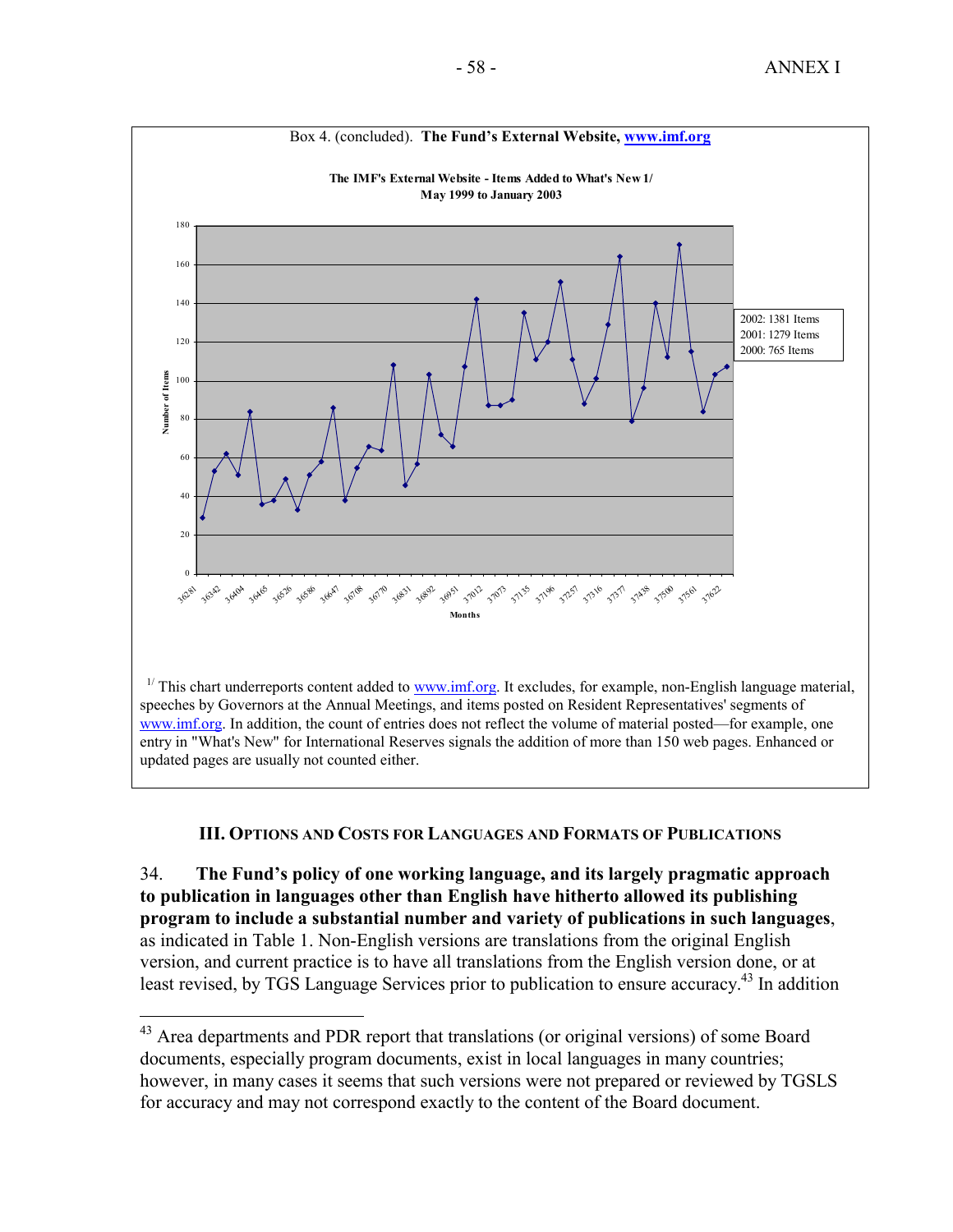to the cost of *translation*, there are costs for *printing* (for both internal and external distribution), *web posting* (including conversion of documents and manuscripts into an appropriate format for posting, and costs associated with creating or improving access and search capabilities in non-English languages), and *distribution* (order and fulfillment). Non-English-language printed versions are sometimes produced in lower-cost formats (for example, in black-and-white rather than color, or with a less expensive cover) in order to reduce costs, given the more limited demand. In some cases, licensing or other arrangements are made for publishing houses overseas to produce, market, and distribute non-English editions.

35. As part of the work of the Task Force, the Office of Budget and Planning (OBP) prepared an estimate of \$11.2 million for the total *net* cost of the Fund's current *publishing* program (electronic and hard copy), after subtracting over \$5 million in annual revenue and adding a factor for Fund overhead for space, utilities, etc., in addition to staff time and direct outlays, but excluding authoring costs. This estimate also excludes the cost of printing, distributing, and web publishing Board documents (whether internally or for the public), which are currently printed for the Board in English only. OBP estimated the cost of printing and distributing *Board documents* during a recent 12-month period to be about \$2.8 million, when staff time, administrative costs (maintenance and amortization of equipment, for example), and capital projects were included. Thus, the Fund makes substantial outlays for publications and documents in the annual administrative budget, plus periodic outlays in the capital budget.

36. The Fund's administrative budgets for FY 2004 and the medium term do not assume any significant increase in resources devoted to the publishing program, although efficiency gains, together with some IT investments under consideration in the capital budget, may lead to higher productivity and possibly higher revenue over time.<sup>44</sup> Accordingly, there is little, if any room within current budget limits to translate, publish, and distribute additional material without undertaking cost reductions in either these or other areas.

37. Given the various possible combinations of languages and formats, and the range of publications to which any language/format combination could apply, whether selectively or on a blanket basis for given categories, the costs of any expansion of language publication would vary greatly depending upon the options chosen. As a base point for discussion, recognizing that printing and handling costs are a significant cost factor for publications, and that Internet access is increasing rapidly in many countries (although it is still quite limited in some low-income countries and although some users, even in industrial countries, must pay per minute for access), EXR, OBP, and TGS prepared **a cost estimate for the translation and web-only publication of a range of selected** *additional* **material in five languages: French, Spanish, Russian, Chinese, and Arabic (see Table 3)**. It is estimated that the *one-*

<u>.</u>

<sup>&</sup>lt;sup>44</sup> The FY 2003 Publications Budget, which is included in the Fund's administrative budget, showed a net outlay of \$3.83 million for the publications program (\$4.77 million in revenues and \$8.60 millions in expenses, primarily for external printing and postage and excluding inhouse TGSIM costs and capital outlays, staffing, and overhead in all departments). For FY 2004 an increase in expenses to \$8.81 million is assumed.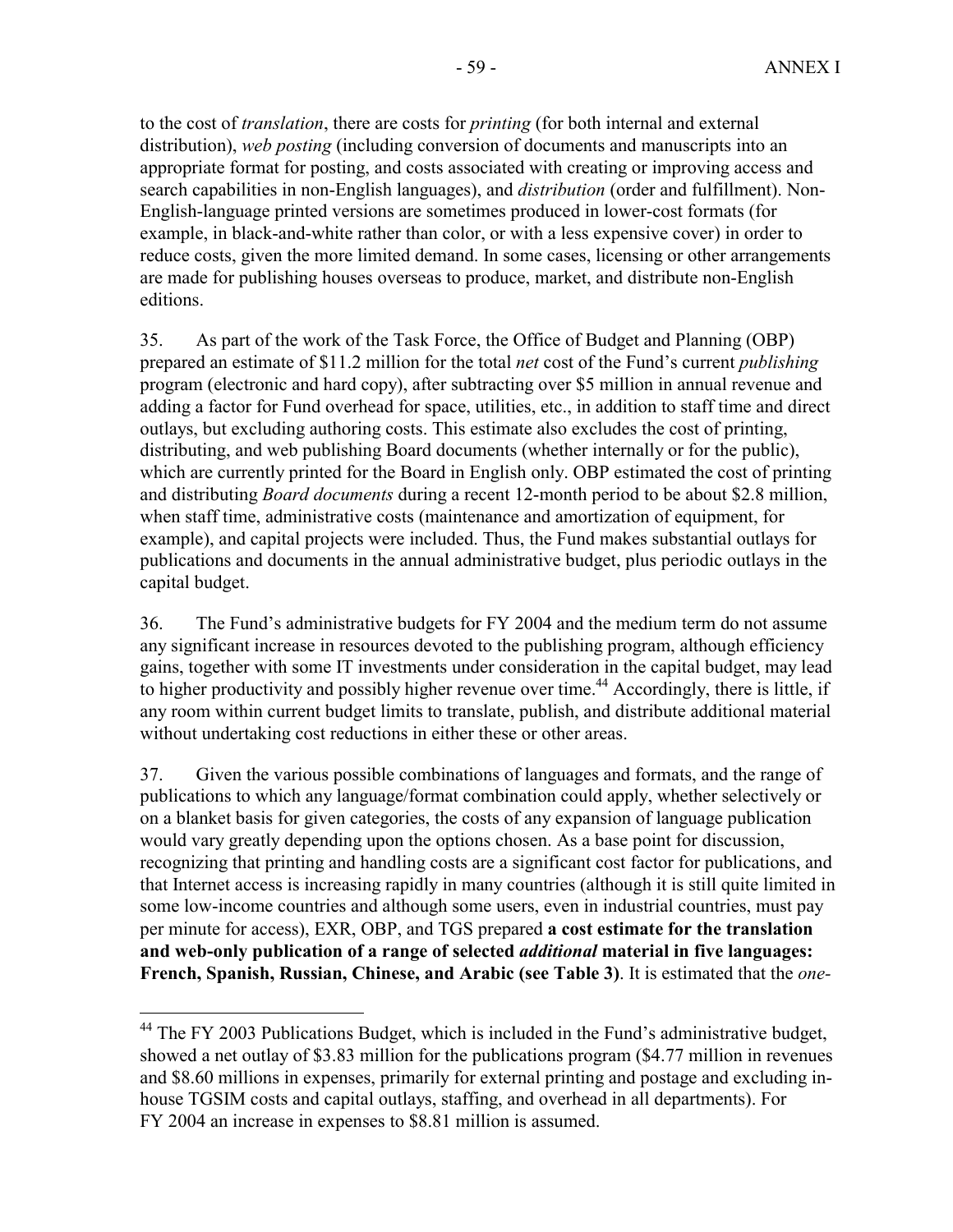*time* "IT start up" costs for developing website access and search capabilities in each language, as well as templates and automated-site-management features, would amount to more than \$0.8 million. (Although the website currently has homepages for French, German, and Spanish, additional features would need to be added to enable persons not fluent in English to find and navigate the site efficiently. There are currently no homepages for Arabic, Chinese, and Russian.) **The** *annual* **costs for publishing the additional selected items in the five languages**, however, which would need to be covered in the administrative budget, **would total about \$7.8 million**—a sum equal to about two-thirds of the total net cost of the Fund's current publications program. As indicated in footnote 3 to the table, about \$3 million of this amount would be for additional staffing needs in EXR's website section (5 full-time equivalents—FTEs) and in TGSLS (14.3 FTEs). About three-fourths of the total cost of \$8.6 million (over 90 percent of the annual "series costs" for selected items in Table 3) would be attributable to translation, although translation costs for specific items would vary considerably as a proportion of the total, depending upon the type of material translated and the language into which it was translated. Finally, **where there are no costs or minimal costs shown in the table, this is because the indicated items are already translated and published (in print only in some cases) in the language indicated**.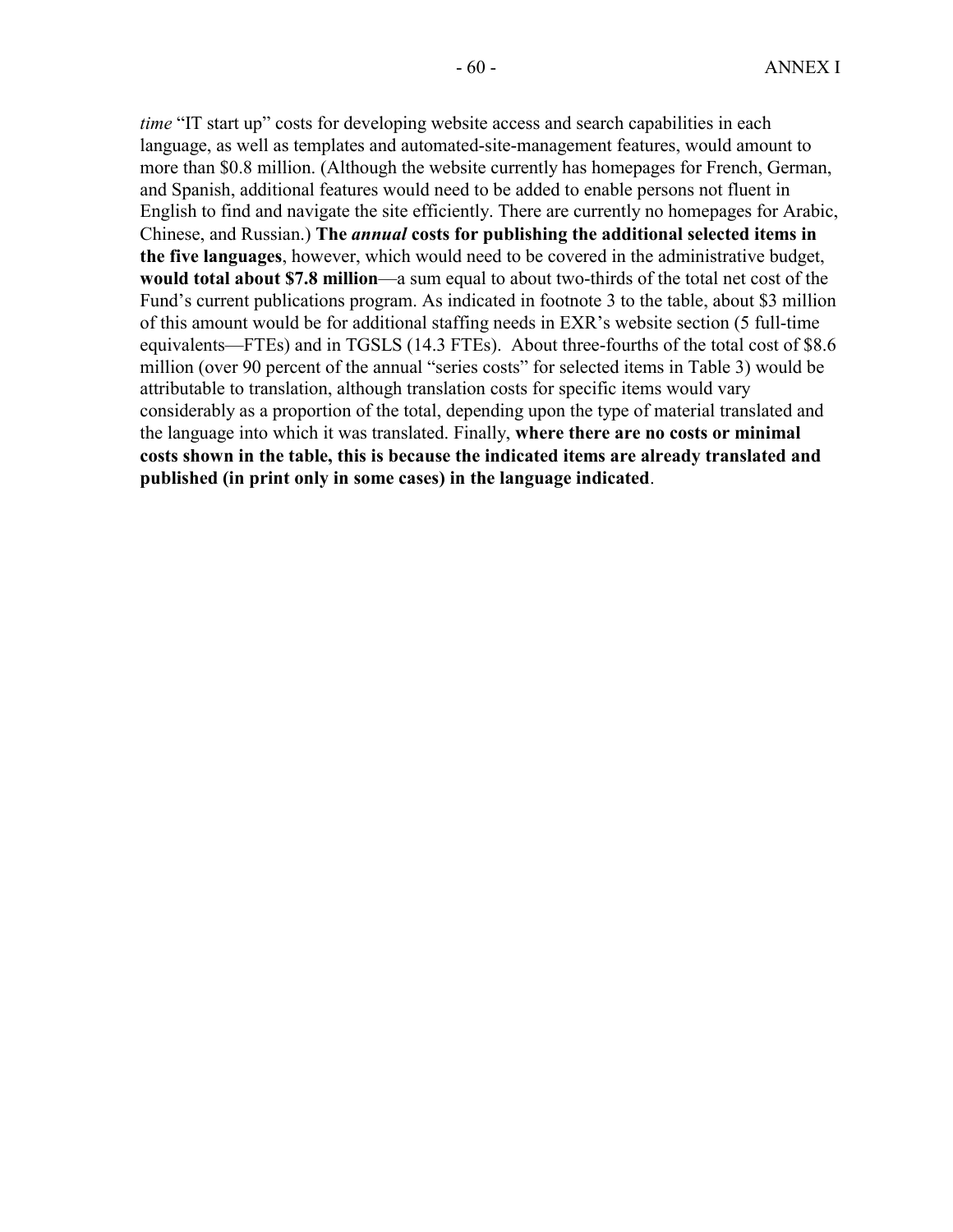| <b>Series</b>                | Number                           |                   |                   | Languages         |                         |                  |                   |  |  |
|------------------------------|----------------------------------|-------------------|-------------------|-------------------|-------------------------|------------------|-------------------|--|--|
|                              | of                               | Phase 1           |                   |                   | Phase 2                 |                  | <b>Totals</b>     |  |  |
| <b>WPs</b>                   | Items per Year<br>6 to 20        | French<br>60,718  | Spanish<br>70,462 | Russian<br>30,924 | <b>Chinese</b><br>1,694 | Arabic<br>74,769 | 238,566           |  |  |
| PINs                         | 25 to 35                         | 24,996            | 30,979            | 31,834            | 3,628                   | 33,823           | 125,260           |  |  |
| PRs and NBs                  | 25 to 35                         | 22,142            | 22,913            | 24,633            | 16,683                  | 24,083           | 110,454           |  |  |
| Views and Commentaries       | 5                                | 1,993             | 1,993             | 2,790             | 2,890                   | 2,830            | 12,497            |  |  |
| Speeches                     | 5                                | $\theta$          | $\theta$          | 399               | 399                     | 439              | 1,236             |  |  |
| <b>Issues Briefs</b>         | $1$ to $3$                       | $\theta$          | $\theta$          | 1,435             | 1,940                   | 3,487            | 6,862             |  |  |
| Transcripts                  | 5                                | 10,763            | 10,763            | 10,763            | 10,763                  | 10,803           | 53,856            |  |  |
| <b>Country Reports</b>       | 18 to 20                         | 161,497           | 146,657           | 154,077           | 161,497                 | 161,656          | 785,384           |  |  |
|                              | $\overline{c}$<br>$\overline{4}$ | 5,884<br>$\theta$ | 5,884<br>$\theta$ | 5,884<br>957      | 148<br>177,071          | 5,884<br>177,623 | 23,683<br>355,651 |  |  |
| <b>IMF</b> Survey            | 25 to 26                         | $\theta$          | $\mathbf{0}$      | 295,499           | 295,499                 | 295,706          | 886,704           |  |  |
| Factsheets                   | 48 to 50                         | 242               | 605               | 23,750            | 24,746                  | 24,391           | 73,734            |  |  |
| LOIs/MEFPs                   | 9 to 20                          | 20,937            | 23,225            | 14,836            | 23,225                  | 23,385           | 105,609           |  |  |
| PRSPs                        | $1$ to 5                         | 399               | 399               | 159               | 80                      | 88               | 1,124             |  |  |
|                              | $2$ to 6                         | 13,002            | 15,437            | 15,437            | 5,146                   | 5,394            | 54,416            |  |  |
| Economic Issues              | $2$ to 5                         | 2,828             | 2,828             | 120               | 80                      | 5,894            | 11,749            |  |  |
| Occasional Papers            | $2$ to $3$                       | 1,913             | 19,290            | 19,290            | 27,979                  | 28,003           | 96,476            |  |  |
| Pamphlets                    | -1                               | $\mathbf{0}$      | $\mathbf{0}$      | 80                | 655                     | 663              | 1,398             |  |  |
| Policy Papers                | 25                               | 136,023           | 136,023           | 136,023           | 136,023                 | 136,222          | 680,312           |  |  |
| HIPC papers                  | $2$ to 5<br>$1$ to $3$           | 15,461<br>97,838  | 38,054<br>97,838  | 22,833<br>286,688 | 7,611<br>286,688        | 88<br>95,207     | 84,046<br>864,261 |  |  |
| Annual Report                | -1                               | $\theta$          | $\mathbf{0}$      | 121,417           | 319                     | 121,417          | 243,153           |  |  |
|                              | $2$ to $4$                       | 9,267             | 16,301            | 16,301            | 2,232                   | 16,301           | 60,403            |  |  |
| Manuals, Guides              | 2                                | $\bf{0}$          | $\mathbf{0}$      | $\boldsymbol{0}$  | $\mathbf{0}$            | $\boldsymbol{0}$ | -0                |  |  |
| 1. Series Costs              |                                  | 585,903           | 639,652           | 1,216,129         | 1,186,995               | 1,248,155        | 4,876,834         |  |  |
| 2. Development Costs         |                                  |                   |                   |                   |                         |                  |                   |  |  |
| IT Costs 2/                  |                                  | 572,020           |                   |                   | 236,580                 |                  | 808,600           |  |  |
| Non-IT Costs 3/              |                                  | 368,947           | 489,104           | 706,227           | 624,189                 | 762,081          | 2,950,548         |  |  |
| Subtotal $(1 + 2)$ by Phase) |                                  | 2,655,626         |                   |                   | 5,980,357               |                  | 8,635,983         |  |  |
| <b>Grand Total</b>           |                                  |                   |                   | 8,635,983         |                         |                  |                   |  |  |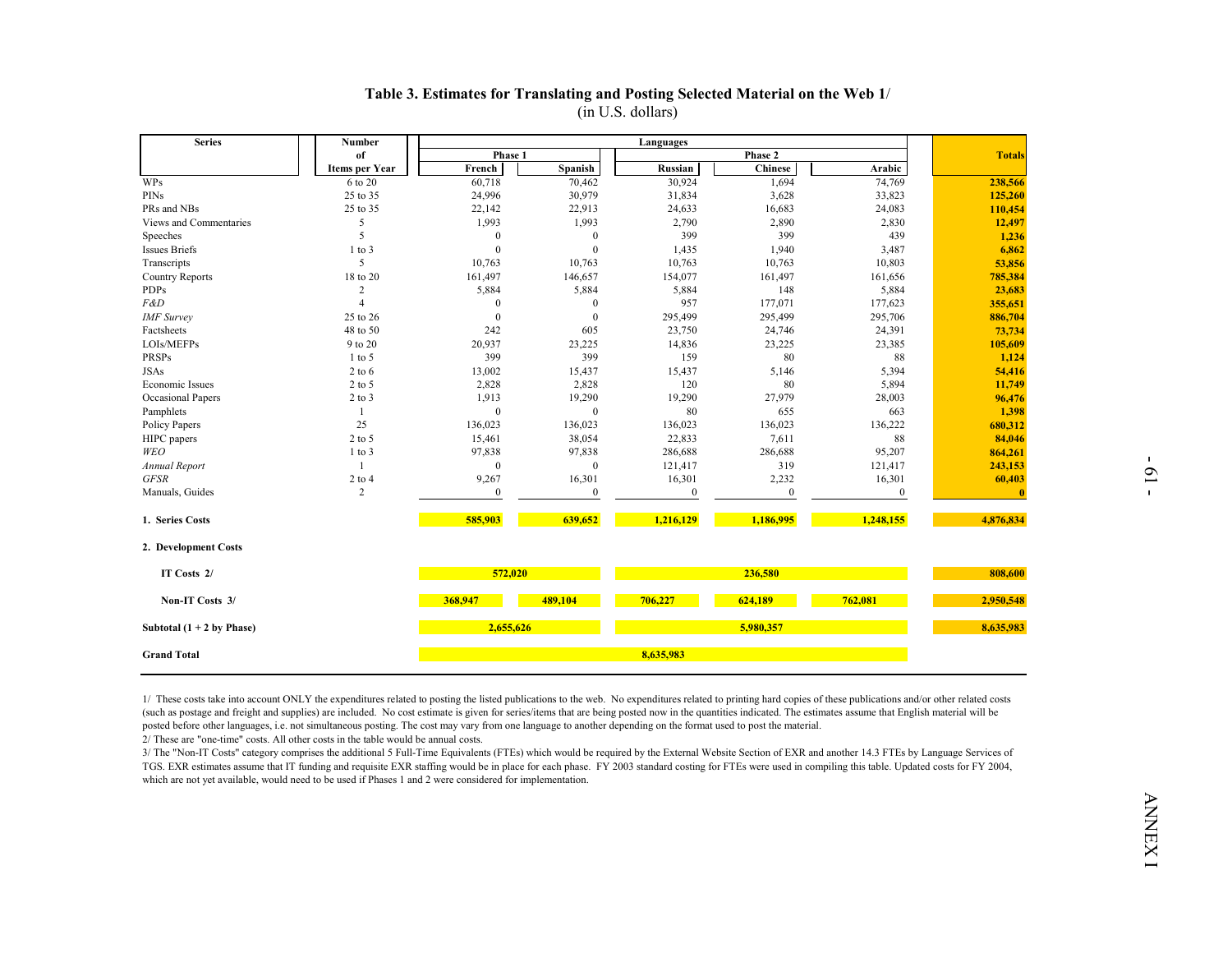38. Table 3 is illustrative only, and the cost estimate could be reduced or increased significantly under different assumptions. As can be seen from the table, annual costs for translating and web publishing could be reduced by limiting further the categories (first column—Series) and quantities (second column—Number of Items per Year) of material to be published in non-English languages and/or by reducing the number of languages. For example, expanding only in French and Spanish (in which a significant amount of material is already published) for the indicated series and quantities would reduce total cost to about \$2.6 million, including large one-time IT start-up costs to improve the language sections of the external website (\$570,000 for French and Spanish only).<sup>45</sup> Another variable to be determined would be whether printed copies would be produced in addition to, or instead of, the web versions. Adding production of hard copies would add to the annual outlays: that is, all costs for printing and distributing print copies internally and externally would be additional to the estimates in Table 3. These additional costs (or alternative costs, if print were chosen instead of web) would depend on a number of variables relating to the quality and quantity of production, including, for example, how many colors are used; quality of paper, cover, and binding; print run; where the printing is done; where the copies are stored and how they are distributed (in bulk or single-item parcels and what modes of delivery are used, ranging from courier to ocean freight). For the least expensive printing format, it may be noted that the cost of printing Working Papers, for example, which are photo-reproduced only in black and white and stapled, averages about 2 cents per page per copy. Producing a 40-page WP with a 2,600-copy print run, therefore, costs about \$2,080 plus distribution costs. This may be used as a basis for a rough calculation of minimum costs of producing printed versions.

39. A much less costly approach to increasing the dissemination of non-English material would be to link to translations, when they are available, on authorities' websites. The web user could be guided to a translated version without the Fund incurring translation costs, *assuming that the web user knew enough English to find the link to the non-English version on www.imf.org as a starting point*. The Fund has begun a project in this vein—EXR notified Executive Directors on March 19, 2002 that the website would add links to non-English versions of PRSPs posted on the World Bank's external website and that Executive Directors may request links to non-English versions of PRSPs, LOIs, and MEFPs/technical MOUs that have been posted on the official websites of member countries. A disclaimer will be included, noting that "The IMF is not responsible for the content of any linked site and cannot vouch for the accuracy or reliability of information on linked sites." This initiative has received little response—as of January 2003, only one link to a non-English version of a country policyintention document had been requested.

<sup>&</sup>lt;sup>45</sup> An underlying assumption is that the largest one-time IT development costs would be incurred in developing the features and mechanisms for the first one or two languages; costs for adding more languages would decline as procedures could be carried over and adapted. Thus, the IT development costs for French and Spanish are higher in the table than for Russian, Chinese, and Arabic even though there are already homepages for the former and not for the latter.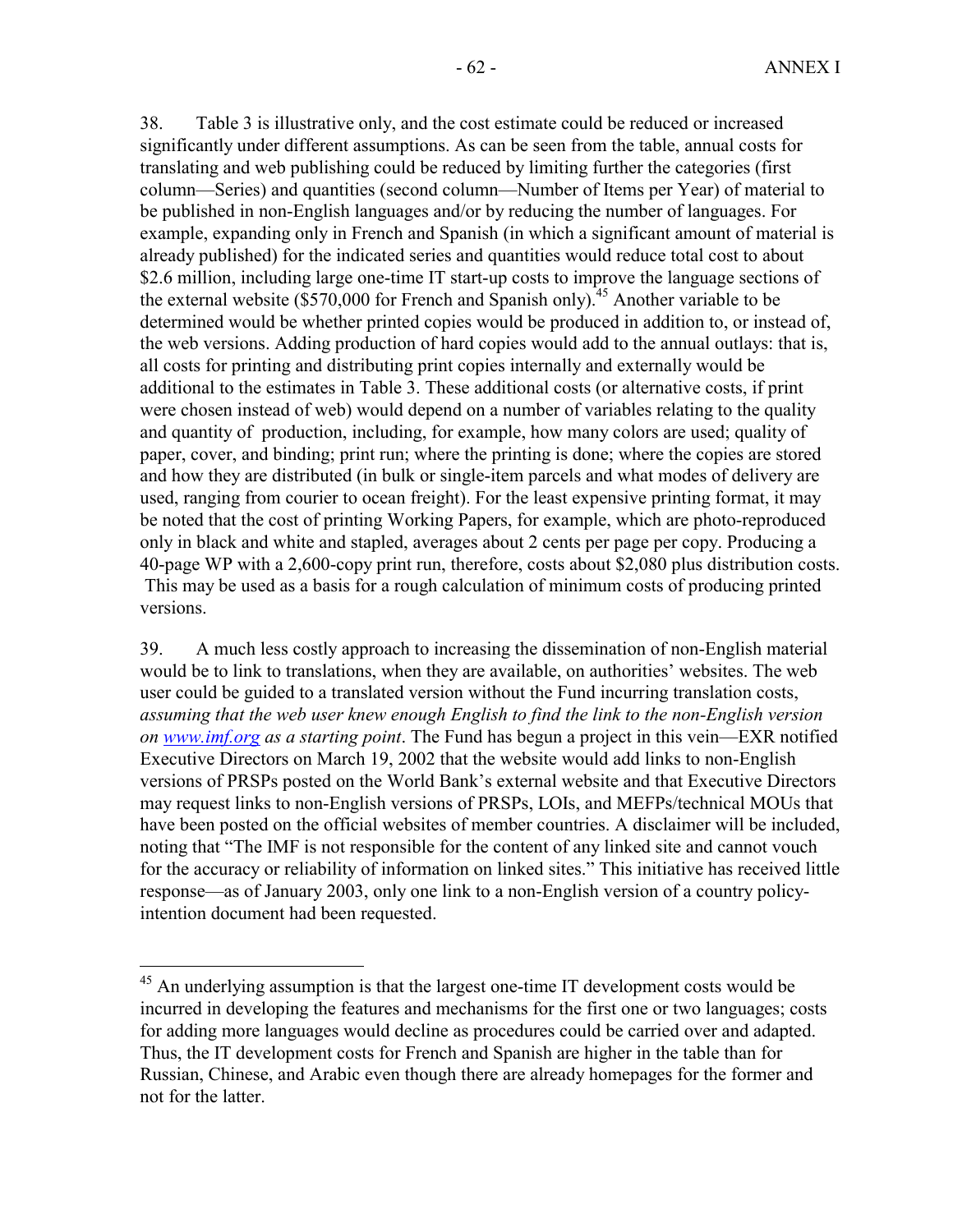40. While the practice of linking could, in principle, be applied to a much broader range of Board documents and the costs of setting up additional links, which have to be added manually to the Fund site, would be modest by comparison with other options—particularly those requiring translation—there would be a number of drawbacks:

- Access would depend upon the user first finding and then using the link in the English-language version on the Fund's external website (except for languages for which homepages are included), i.e. French, German, and Spanish.
- The Fund would not verify the accuracy of the translation and the completeness of the document. (Discrepancies between the Fund's English-language version and the non-English version posted by authorities could contribute to misunderstandings.)
- Even if TGSLS did check the version initially posted by the authorities (which could prove to be a significant cost factor), it is not clear how disagreements over correct translation would be resolved, nor is there any way for the Fund to verify continuously that the target of the link (the web address of the translated version of the document) had not been modified subsequently.<sup>46</sup>
- The availability of the links would be unevenly distributed by type of report and country, unless all countries' authorities translated and posted local-language versions of country documents published by the Fund.
- Linking to another site could be seen as implicit endorsement of other content on that site. While this should not be a general problem for linking to official sites, the Fund would not have the resources to monitor the content of the sites.
- The Fund's external website could not *automatically* organize the material on the authorities' websites in a language-specific manner or include it in the site search feature of www.imf.org. Implementing *manually* the organization and search features would be very costly in staff time.

41. For these reasons, the Task Force considers that the Fund should not generally rely on linking to other websites. Linking to country policy intention documents (LOIs, MEFPs, TMUs, and PRSPs) on official websites is a reasonable exception, but the Task Force believes that the Fund should not rely on translations of its own policy papers and staff reports that have not been done or verified by TGSLS translators. Especially given the Fund's interest in ensuring that the information it provides is accurate and well-organized, and that the files remain available to the public in their original form, the advantages of the Fund's managing its own publications, including via its website, are clear.

# **IV. FINDINGS AND RECOMMENDATIONS**

42. The Task Force has examined current Fund policy on languages, its practices with regard to languages and its publication program, and the language practices of comparable

<sup>&</sup>lt;sup>46</sup> Procedures exist to check for broken links, but there is no way to monitor content programmatically to ensure that the content of the target link remains as intended.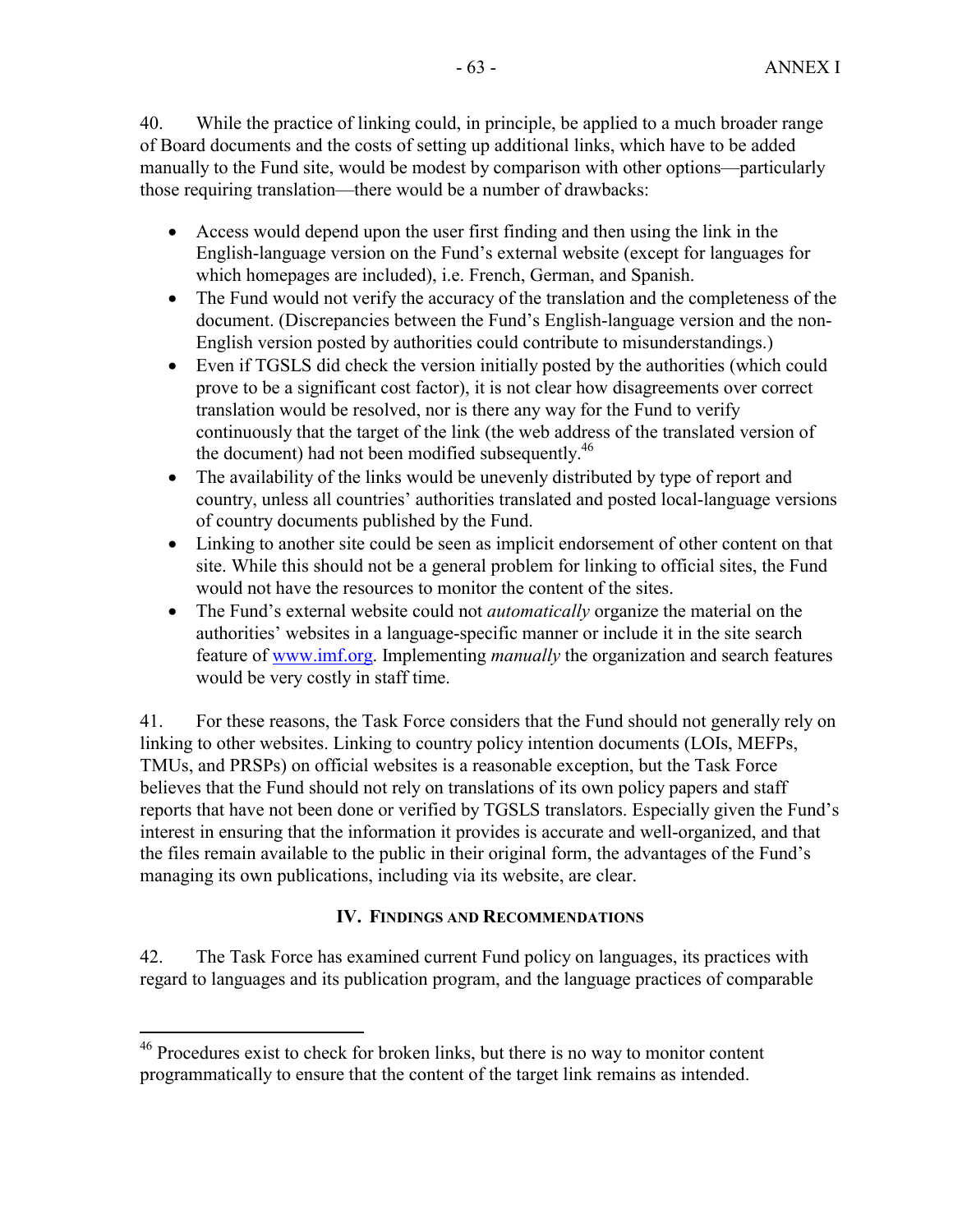international organizations, and has constructed illustrative estimates of the costs of additional language publication on its website.

43. The above estimates show that the **costs of translating and publishing significant quantities of selected additional material in five non-English languages** on the external website and/or in print **would be very large, including in relation to the costs of existing Fund translations and publications**. Such costs of expanding language publishing—which would comprise mostly recurrent outlays but also a large start-up cost for developing language pages on www.imf.org with search and other features needed for efficient use by non-English speakers—are not included in the proposed administrative budget spending levels for FYs 2004–2006. Therefore, in order to accommodate any significant increase in expenditures for this purpose, either corresponding reductions would have to be made in other planned outlays or the Board would need to consider raising the budget ceilings.

44. The **benefits** of a major expansion of Fund publications in non-English languages, whether on the external website or in print, **could include, in principle, reaching a broader audience, increasing country ownership of Fund-supported programs, and avoiding or reducing possible misinterpretations of the Fund's or authorities' views arising from inaccurate or incomplete translations**. In commenting upon a draft of this report, many departments and offices indicated that they find the existing program of selected translation and publication in various languages useful in supporting the Fund's core outputs as well as increasing understanding of the Fund and its activities more generally. **Area departments and regional offices believe that extension of this translation and publication program—to include the publication of selected Board documents in non-English languages—would be useful in supporting the Fund's outreach efforts, and the PRSP process,** in Sub-saharan African countries where English is not widely spoken.

45. **These benefits would be difficult to estimate quantitatively, and** actual demand for existing non-English publications provides some evidence that the benefits **might not be large, relative to the costs.** Sales of the Fund's non-English language publications are insignificant even in Europe, where many of them are available from numerous sources. Surprisingly, demand even for the Fund's complimentary publications in non-English languages also remains low in both industrial and developing countries. (As noted in the Board paper on external communications strategy, Fund staff and Executive Directors could help to distribute, or identify efficient channels for distribution of, *Economic Issues*, pamphlets, *Finance & Development*, Issues Briefs, and other material in non-English languages). Use of non-English material that has been on the website has also been relatively slight to date. In addition, it is notable that other relevant international organizations do not appear to be investing in major expansions of their non-English language publishing programs; nor do they report having experienced much increase in demand for their publications in languages other than English. With regard to web-only publishing, while Internet connectivity is growing rapidly in middle-income developing countries, it remains quite limited in low-income countries and in many cases users must pay per-minute access charges.

46. Nevertheless, to further the Fund's communication objectives in selected countries with broad, non-English-speaking priority "Fund" audiences, the Task Force believes that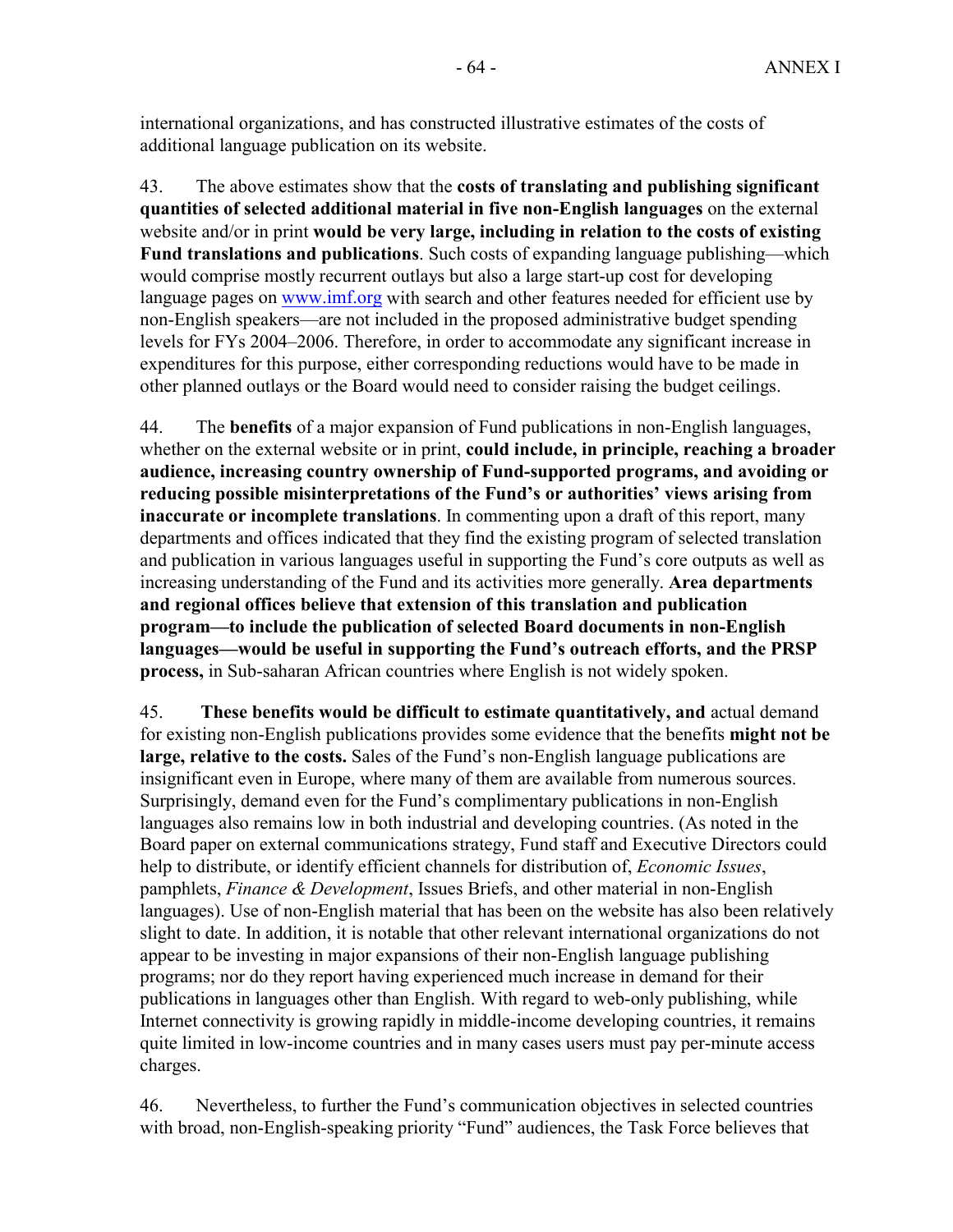over time it may be possible and advantageous to **increase the non-English language publishing program selectively, where significant demand can be shown to exist, where benefits seem likely to exceed costs by a significant margin, and when resource constraints allow.** The Task Force did not find sufficient reason to recommend that additional resources, going beyond the established targets for the administrative and capital budgets, be devoted to the publication of translations. The Task Force noted that area departments and regional offices expressed differing views on which documents and languages should be given priority—ranging from limiting translation and publication to PINs and other short documents in the major "international languages," to publishing all program documents in local languages (not necessarily international languages), to publishing any local-language translations of Board documents that may exist (that is, using local translations where they exist, without regard to whether they have been reviewed by TGSLS for accuracy and completeness). The Task Force recommends further exploration of options, and perhaps some experimentation.

47. One possible way to meet specific needs would be for area departments, usually through resident representatives to have short brochures prepared and/or translations of certain crucial documents done locally into the local language of their respective countries and, if feasible, posted on www.imf.org (possibly on the Resident Representative's website) or, perhaps, on the authorities' website. Preparing or translating material locally would depend upon the resources and work priorities of the area department and/or resident representative. Quality assurance for local language translations would also be a concern. With regard to posting on the Fund's website, the setup costs of non-English website posting, referred to above, have to be borne in mind and could not be covered within current budget allocations. Limited local reproduction of hard copies, as needed, should be much less expensive than having material printed and shipped from Washington, D.C. or other central locations. An advantage of this "local option" possibility is that material could be custom made to a larger degree, being made available, for example, in Georgia in Georgian rather than Russian, and in Vietnam in Vietnamese rather than just English and French. But the "local option" has drawbacks. The amount of non-English material provided would be likely to vary from country to country, language to language, area department to area department, and from one overseas office to another, with Resident Representatives and country teams likely to have varying inclinations and resources to take on such a task, and with the possibility of some requesting the publication (including web posting) of material which, from a Fund-wide viewpoint, would be of low priority. The potential costs of such a "local option" could be substantial, and, in any event, what could be done on the website would depend on the resources available in EXR to manage material in a wide variety of languages. (EXR is not requesting any additional resources for this or other purposes at this time). Part of the cost of a "local option" might be covered by reducing or eliminating translation and publication of material for which there has proven to be little demand, especially timesensitive material that is published with a lengthy delay.

48. In spite of these drawbacks, the Task Force recommends experimenting with the local option in a few targeted cases. It would also be worthwhile for EXR to continue its current practice of extending language publication on an ad hoc basis when resources and efficiency gains allow and when the priority of the material is high.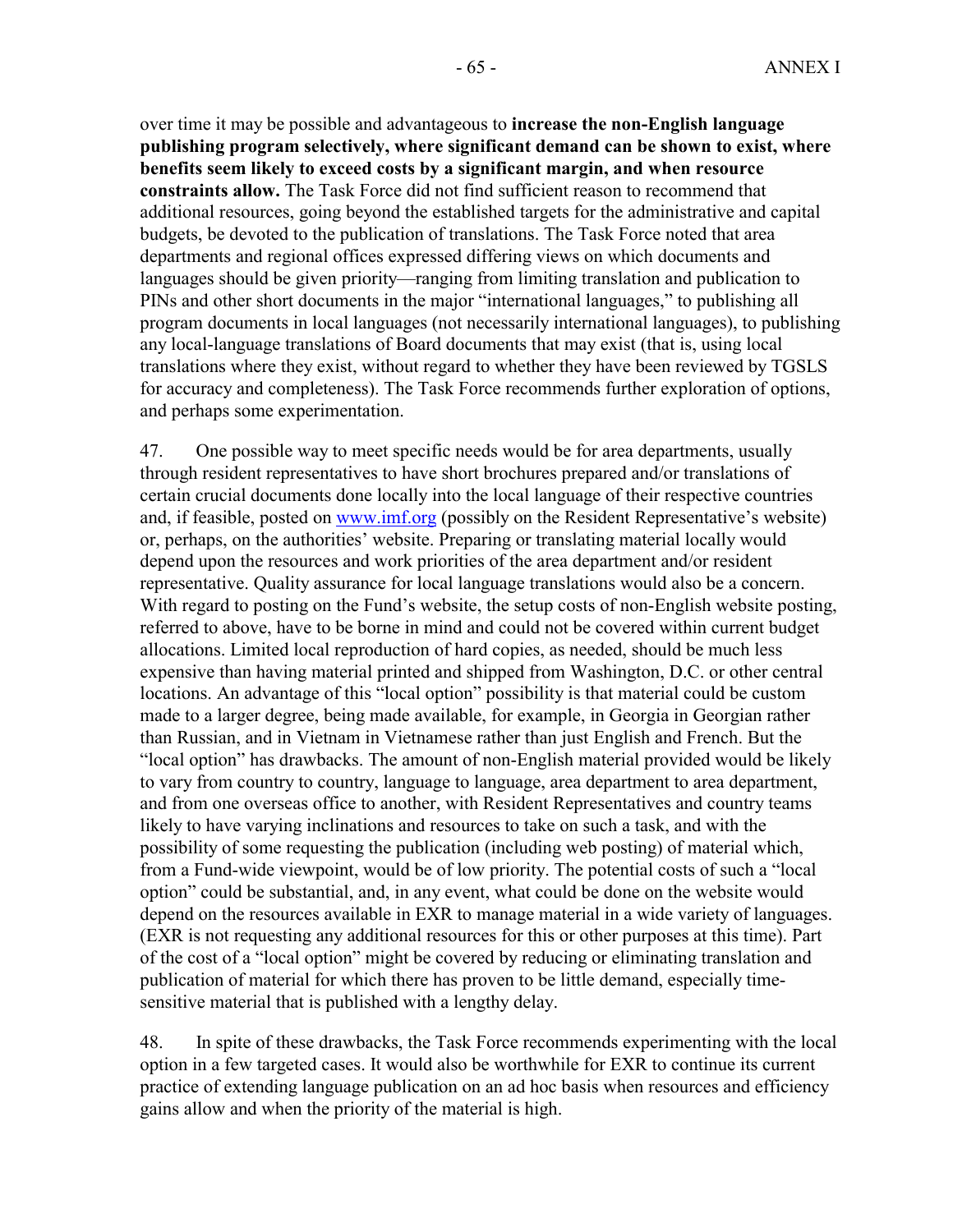49. There are also two other ways in which the Fund could promote the dissemination of non-English material, which would not have some of these drawbacks and that would require very little by way of additional resources—including no additional translation by the Fund. The first, noted above, would be greater take-up by authorities of EXR's offer to link to non-English versions of country policy intentions documents on official websites. This, too, would allow for the choice of language to be made locally, but it would also have a number of drawbacks, as explained earlier. The second way in which the dissemination of non-English material could be promoted, which has also been mentioned earlier, would be for Executive Directors, authorities, and Fund staff to collaborate in identifying specific opportunities to disseminate more widely, especially in low-income countries, the substantial quantity of non-English publications already being produced by the Fund.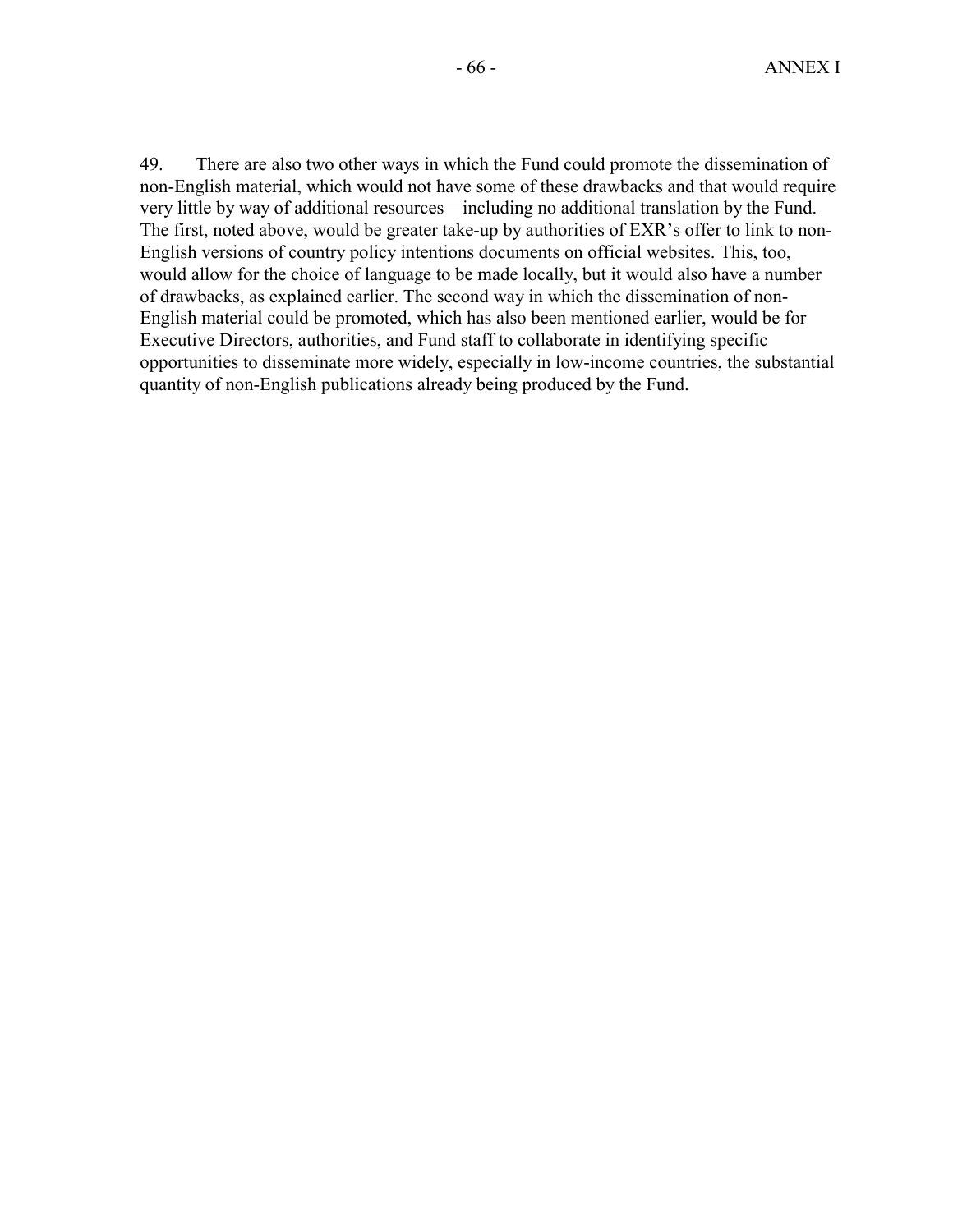## **Terms of Reference for Publications Policy Task Force**  May 18, 2001

# **Background**

1. The Chairman's Summing Up of the Board discussion of August 20, 2000 on the Review of the Pilot Project for Voluntary Release of Article IV Staff Reports and Other Issues in Fund Transparency (SUR/00/85, September 6, 2000), noted that "The Board asked staff to come back with proposals on the publication of documents in languages other than English in the period ahead, taking into account resource costs and modalities."

2. Attachment II ("Some Modalities for the Publication of Staff Reports and Other Selected Documents") to the Board's decision on Publication Policies (SM/00/190 Supplement 7, of January 11, 2001, page 10, section on "Website Cross-References and Languages") states that "Staff would continue to investigate options to facilitate access to documents on the Fund's website with the objective to establish systematic links between relevant documents. This would involve significant resource implications which, together with the costs of implementing the various transparency initiatives agreed, would be taken up in the context of the next budget review exercise. Options for publication of documents in languages other than English would also be considered by the Executive Board in the period ahead."

3. The Board paper on the FY 2002 Budget (EBAP/01/23, March 30, 2001) reported (in Box 4) that "During the meeting of the Committee on the Budget on March 20, 2001, a number of Executive Directors commented on the need to remain within the agreed budget framework, but also emphasized the desirability in some cases of continuing to provide editions in languages other than English. The Director of EXR mentioned some options in this area, and that a task force will be created to review the modalities for publications, including the range of language editions and web-based alternatives."

# **Modalities**

4. Membership: Representatives of EXR (Chair), PDR, TGS, SEC, STA, and OBP, with other departments being consulted or involved as needed.

5. Report to be submitted by Director of EXR to management by early September 2001. Draft report to be prepared by Task Force for Director of EXR by late August 2001. Reported budgetary impact subject to review by OBP. Subject to management approval, findings to be reported to Board, with recommendations, prior to discussions of medium-term budget in December 2001, possibly in context of discussion of the Fund's External Communications Strategy. [The Task Force decided subsequently to defer finalizing and submitting the report until it could be considered together with the review of the Fund's External Communications Strategy].

6. Describe and review policies (including Board decisions), guidelines, and practices on (a) format (web, other electronic, hard-copy variants (from desk-top Word to "glossy"),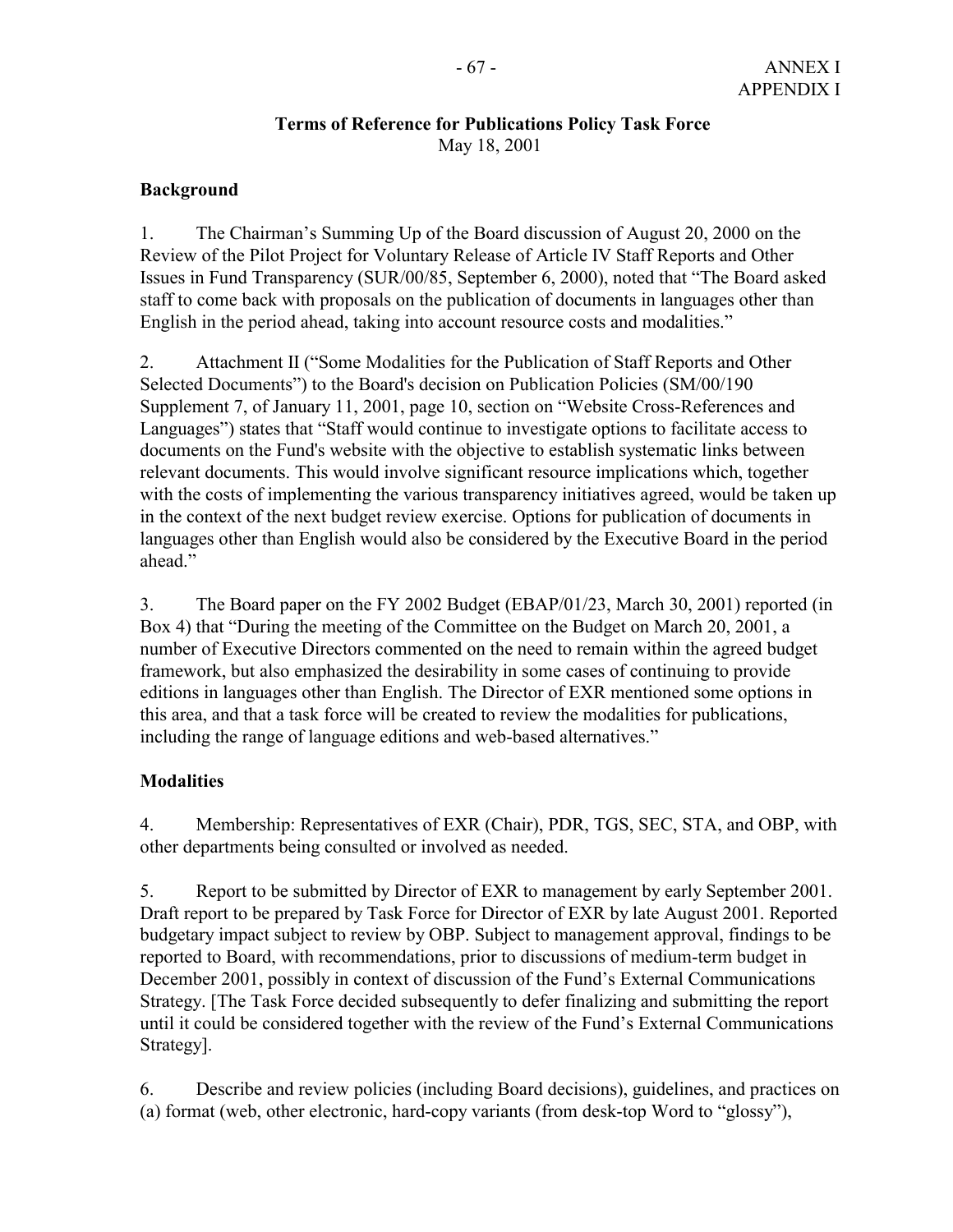combinations of these) and (b) languages of publication of (i) Board documents approved for release, and (ii) other published material, broadly defined.

7. Review of languages publication practices to include review (to be coordinated by TGS, working particularly with PDR) of different sources of translations, distinguishing translations done by TGS, those done by other Fund staff including staff in-country, those done by outside publishers under license, and others done outside the Fund (for instance, PRSPs translated by the national authorities as part of the PRSP consultation process). Clarify question of "official" vs. "unofficial" translations. To include survey of area departments/resident representatives.

8. Describe language publication policies and practices of other international organizations, including World Bank and UN.

9. Estimate resource costs of reasonable options for extending publication of (i) Board documents and (ii) other material into non-English languages, under different assumptions about format (web-only, hard-copy-only, or both). Assess the benefits of non-Englishlanguage publication—including the benefits of reaching a broader audience, increasing country ownership, and avoiding misrepresentations of the Fund's views or the authorities' commitments by the authorities or local media—relative to the resource costs and risks. The latter include the potential risks of mistranslations, misformatting, and confusion both about the release sequence for various language versions and about which version of documents is the official version, despite possible use of disclaimers. Survey area departments (including Resident Representatives) to determine their views on additional translation.

10. Assess options to establish links between country documents on the Fund's external website.

11. Formulate proposed policy—rules and/or guidelines—for format and languages of publications:

- format: web (including Resident Representatives' sections of the Fund's website)/other electronic/hard copy variants;
- non-English-languages—both in hard-copy and electronic formats. Current policy is determined partly by Board decisions (including notably on country documents) but is otherwise ad hoc. Any increase in non-English-language output would incur substantial costs to the Publications Budget, as well as to the broader Administrative Budget, including for BLS and EXR.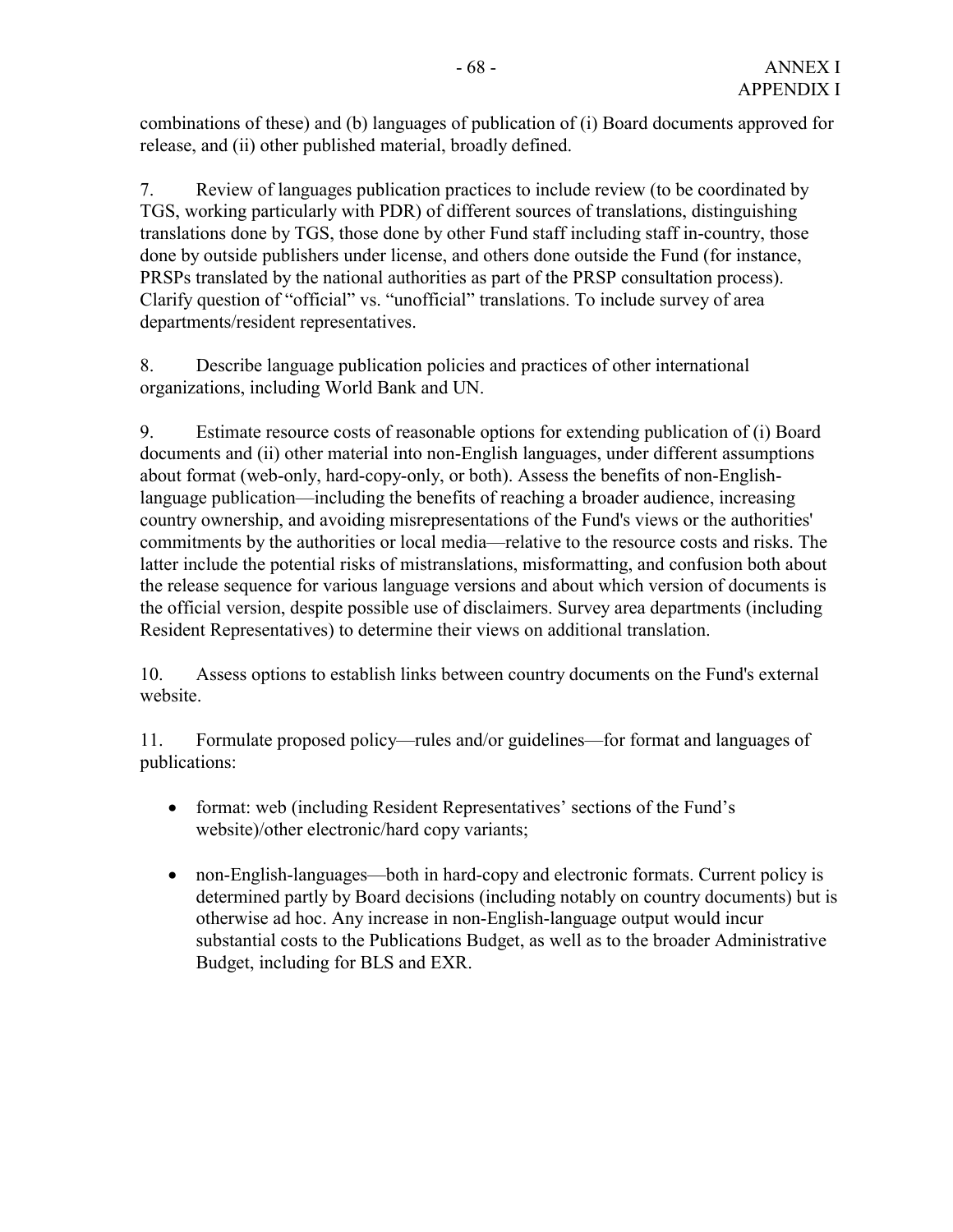# **Executive Summary: 1994 OIA Review of Non-English Publications**

1. In response to a request by the Director of the External Relations Department, the Office of Internal Audit and Review has conducted a review of the criteria for assessing the benefits of publishing in languages other than English. The terms of reference of the study were mutually agreed upon by the two parties.

2. The request was prompted by the need to reconcile budget constraints with the ever expanding number of requests being received for publishing in languages other than English and the traditional Spanish and French. This conflict of objectives points to the need for selectivity in the decision process and, therefore, for the establishment and use of objective selection criteria.

3. In assessing the current situation, we determined (1) that there was no guiding policy and, as a result, existing non-English publications were most often the product of historical and circumstantial factors, (2) that costs are not fully reflected in the publications budget, therefore, impeding decision making, (3) that cost/benefit analyses had seldom been conducted and, when they had been, attempts at eliminating questionable language editions had met with little success, and (4) that innovative attempts had been made to try to lower costs of non-English editions. We also ascertained that, in the World Bank, the situation was somewhat similar.

4. We also examined the rationale for the selection of non-English languages. In the past, preference was given to the two predominant international languages: Spanish and French. Today, geolinguists consider that Arabic, Chinese, and Russian have also attained the status of international languages. It, therefore, seems that the decision criteria listed below should be applied consistently for non-English editions in any of these five international languages.

5. Leaving aside accommodation factors—which were beyond the scope of this review—we attempted to provide recommendations on how to formulate and assess objective criteria that could be applied to current non-English editions and to future requests. The approach we followed is that of a traditional cost/benefit analysis, whereby the costs of a non-English edition have to be balanced against the perceived value of the benefits derived by publishing in non-English languages. In private business, benefits would be profit considerations and therefore easily quantifiable. In the Fund, while the profit aspect cannot be neglected (since it helps fund the rest of the publication program), there are educational and public relations values that are part of the consideration. It is therefore not possible to quantify the value, but there are objective indicators that should assist the decision makers in the value assessment.

6. From the cost standpoint, our main discovery, following data compilation, was that the costs of non-English publications are very high, and probably higher than previously anticipated. We also determined that, given the very small volume of distribution of most non-English publications, the costs per copy are also extremely high. Lastly, we noted that translation costs account for a large share of the costs.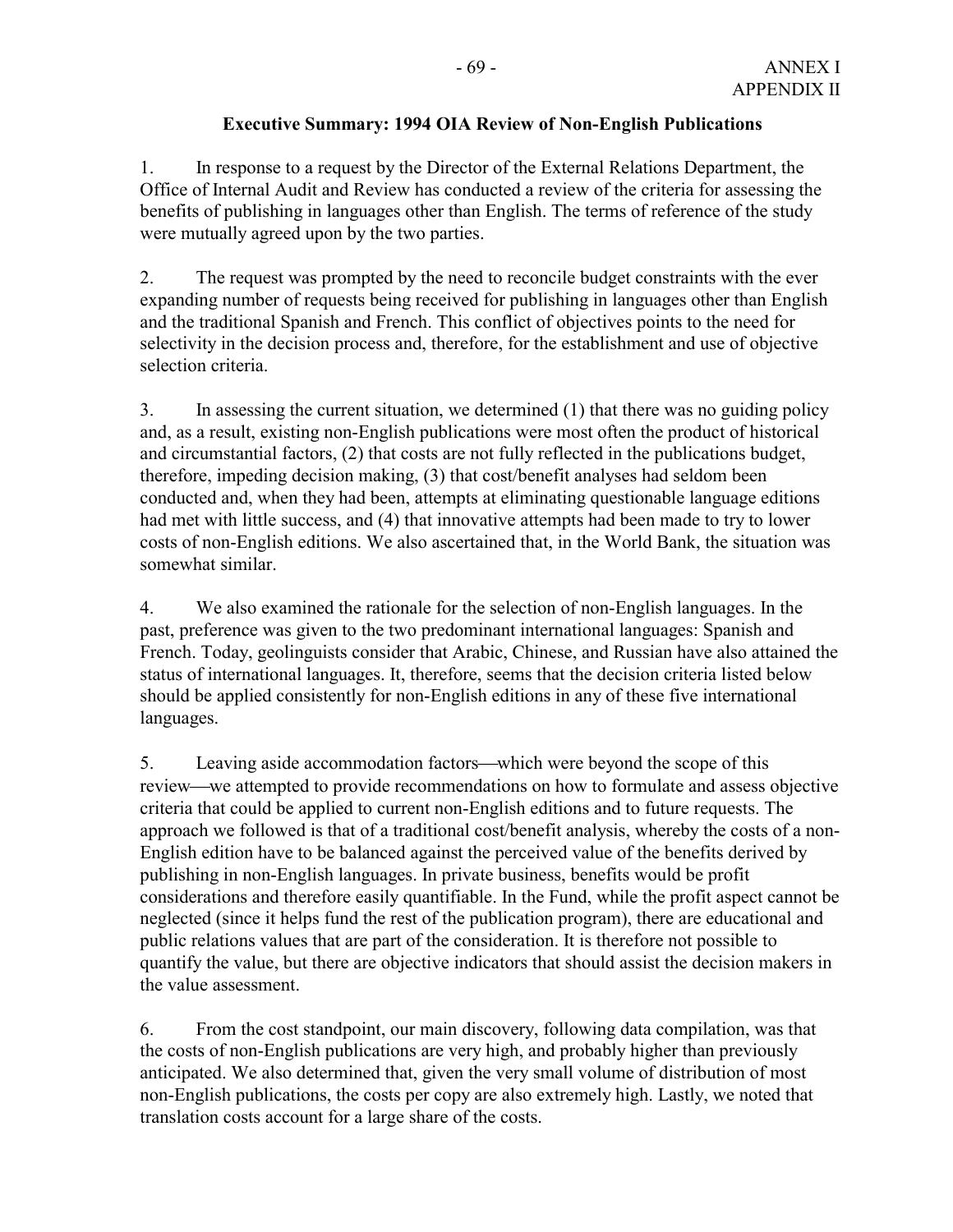7. In our view, the value of non-English editions should address market and product. The size of the existing and targeted readership of the publication as well as the readership's proficiency with English are the main market factors. The contents and purpose of the publication are the main product considerations.

8. When one balances market and product characteristics against costs, choices become rational. As examples, a highly technical publication, such as a specialized economic document, with a small and specialized readership that is likely to be familiar with English, should be published only in English. On the other hand, a publication of general interest with a large and less sophisticated readership and produced at a low cost should be considered for non-English editions. Also, a few options are available for reducing costs for publications where the benefits of non-English editions are clear: greater outsourcing, requests for country contributions, establishment of co-publishing agreements, and licensing.<sup>47</sup>

 $47$  Study by Office of Internal Audit conducted in 1994 at the request of the External Relations Department.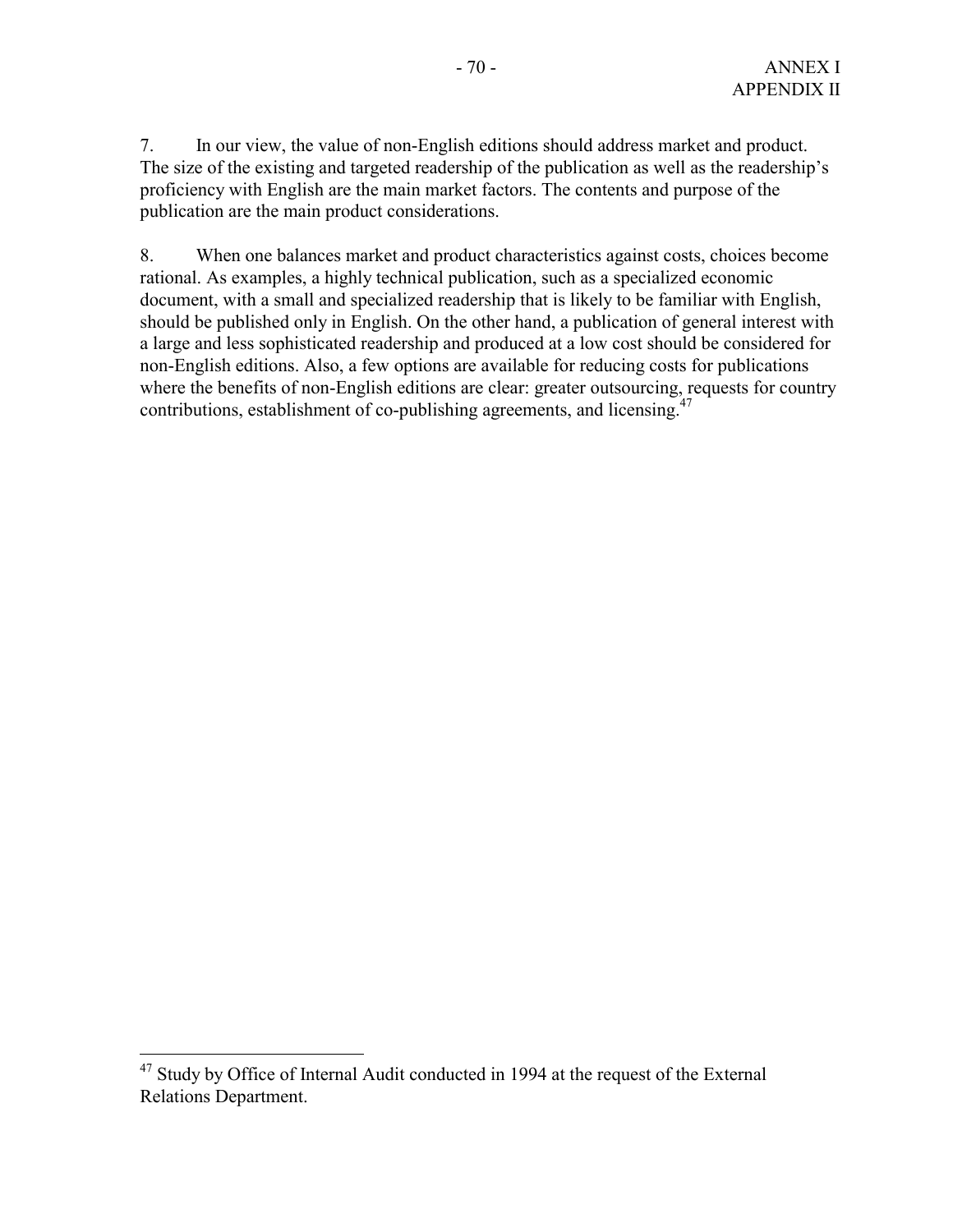## **Translation of Board Documents**

1. To gain further insight into current practices regarding translation of Board documents, the Task Force surveyed area and functional departments to determine the extent to which Board *country* documents are translated into, or prepared in, languages other than English for operational purposes, by whom they are translated, whether the non-English versions are published, and—if so—by whom. In addition, the Task Force analyzed *all* Board documents referenced in FundWise between June 1998 and June 2001 that are not in English, as well as non-English Board country documents on the Fund's external website.

## **Survey of Practices of Area and Functional Departments**

2. A survey of functional and area departments in June–July 2001 assessed the extent to which Board country documents are translated into, or prepared in, languages other than English for operational purposes (see Table III-1). The survey identified 131 Board country documents issued between June 2000 and June 2001—out of a total of 1,182—that exist somewhere in non-English versions. The types of document most often available in non-English versions are LOIs/MEFPs/TMUs, which are prepared by, and are the property of, the respective member countries. It identified 51 LOIs/MEFPs/TMUs available in non-English versions. Some of these were negotiated by the country concerned and the Fund in parallel with the English version; others were translated from English after the fact, for distribution to officials or to the public.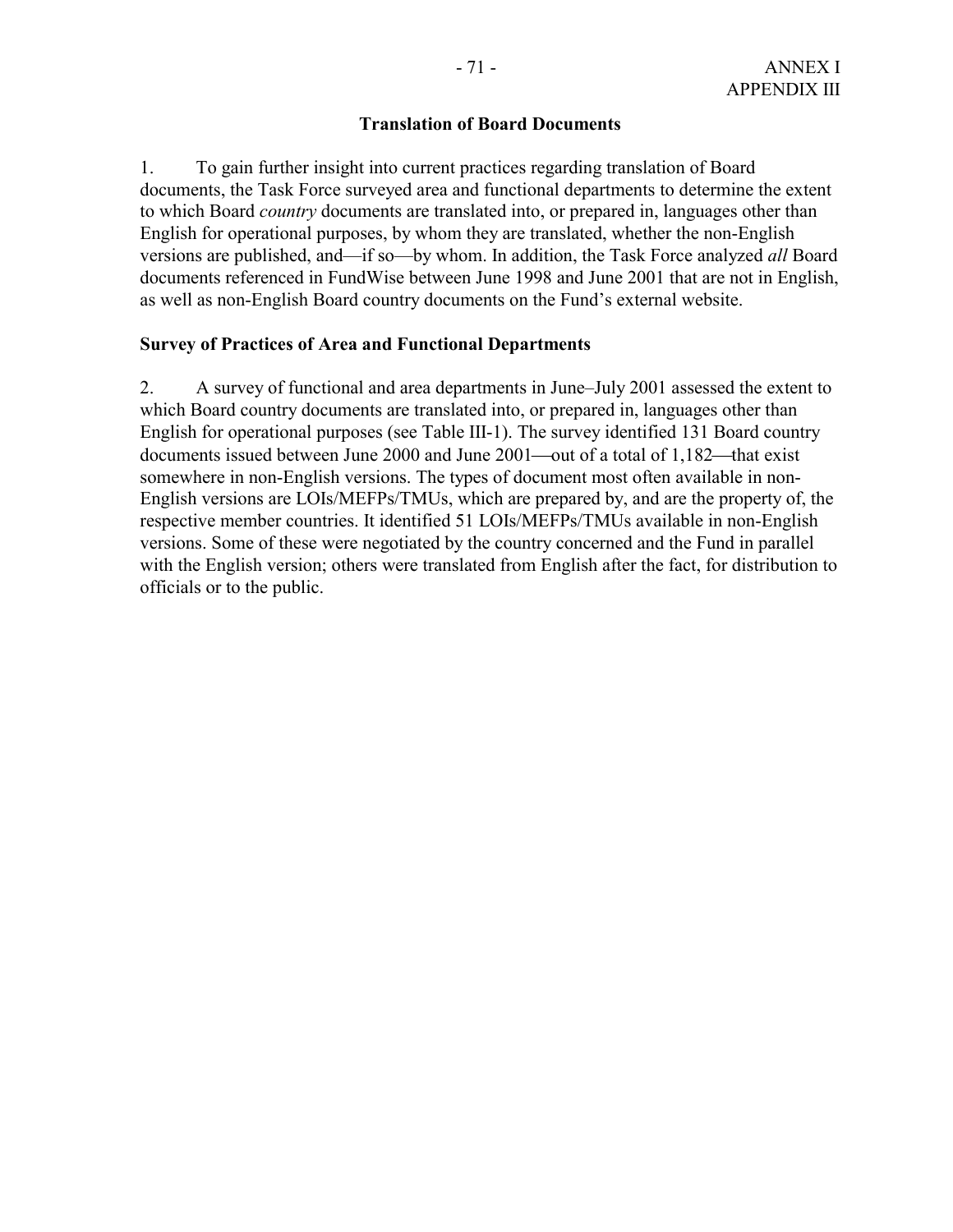|                                                                                                                                                                        |                                             |                               |                                                             |                  | (in number of documents)      |                  | Table III-1. Board Documents in Languages Other than English |                                                   |                          |                      |
|------------------------------------------------------------------------------------------------------------------------------------------------------------------------|---------------------------------------------|-------------------------------|-------------------------------------------------------------|------------------|-------------------------------|------------------|--------------------------------------------------------------|---------------------------------------------------|--------------------------|----------------------|
|                                                                                                                                                                        | <b>Official</b>                             |                               | <b>Official Language Version Was Translated or Prepared</b> | by:              |                               |                  |                                                              | <b>Official Language Version Published</b><br>by: |                          |                      |
| <b>Document Type</b>                                                                                                                                                   | Language<br><b>Version</b><br><b>Exists</b> | <b>Services</b><br><b>TGS</b> | Language Other HQ-<br>based staff Fund staff                | Local            | Member<br>country             | Other            | <b>IMF</b>                                                   | <b>Member</b><br>country                          | Other<br>(NGO,<br>media) | <b>Not Published</b> |
|                                                                                                                                                                        |                                             |                               |                                                             |                  | <b>Area Departments</b>       |                  |                                                              |                                                   |                          |                      |
| Article IV Staff<br>Reports                                                                                                                                            | 14                                          | 11                            | $\boldsymbol{0}$                                            | 1                | 1                             | $\boldsymbol{0}$ | $\boldsymbol{0}$                                             | $\overline{2}$                                    | $\boldsymbol{0}$         | 12                   |
| <b>UFR</b> and Combined<br>Article IV/UFR<br><b>Staff Reports</b>                                                                                                      | 16                                          | 12                            | $\boldsymbol{0}$                                            | 1                | $\mathfrak{Z}$                | $\boldsymbol{0}$ | $\boldsymbol{0}$                                             | 3                                                 | $\boldsymbol{0}$         | 13                   |
| Other Staff reports<br>(JSAs, HIPC, PPM,<br>SMP)                                                                                                                       | 5                                           | 3                             | $\boldsymbol{0}$                                            | 1                | $\boldsymbol{0}$              | 1                | $\boldsymbol{0}$                                             | $\boldsymbol{0}$                                  | $\boldsymbol{0}$         | 5                    |
| REDs, Selected<br>Issues, Statistical<br>Appendices                                                                                                                    | 11                                          | $\tau$                        | $\boldsymbol{0}$                                            | $\mathbf{1}$     | $\mathfrak{Z}$                | $\boldsymbol{0}$ | $\boldsymbol{0}$                                             | $\boldsymbol{0}$                                  | $\boldsymbol{0}$         | 11                   |
| LOIs, MEFPs,<br><b>TMUs</b>                                                                                                                                            | 51                                          | 20                            | 11                                                          | 6                | 14                            | $\mathbf{1}$     | $\boldsymbol{0}$                                             | 11                                                | $\mathbf{1}$             | 39                   |
| PRSPs, I-PRSPs,<br>Progress Reports,<br><b>PFPs</b>                                                                                                                    | 25                                          | 6                             | 1                                                           | $\boldsymbol{0}$ | 18                            | $\overline{0}$   | $\boldsymbol{0}$                                             | 7                                                 | $\mathbf{1}$             | 17                   |
|                                                                                                                                                                        |                                             |                               |                                                             |                  | <b>Functional Departments</b> |                  |                                                              |                                                   |                          |                      |
| <b>ROSCs</b>                                                                                                                                                           | 7                                           | 6                             | $\boldsymbol{0}$                                            | $\boldsymbol{0}$ |                               | $\mathbf{0}$     | $\mathfrak{Z}$                                               | 1                                                 | $\bf{0}$                 | $\mathfrak{Z}$       |
| <b>FSSAs</b>                                                                                                                                                           | $\boldsymbol{0}$                            | $\boldsymbol{0}$              | $\boldsymbol{0}$                                            | $\boldsymbol{0}$ | $\boldsymbol{0}$              | $\mathbf{0}$     | $\boldsymbol{0}$                                             | $\boldsymbol{0}$                                  | $\boldsymbol{0}$         | $\overline{0}$       |
| Other (indicate)                                                                                                                                                       | $\overline{c}$                              | $\mathbf{1}$                  | $\overline{0}$                                              | $\mathbf{1}$     | $\boldsymbol{0}$              | $\overline{0}$   | $\overline{0}$                                               | $\boldsymbol{0}$                                  | $\boldsymbol{0}$         | $\sqrt{2}$           |
| <b>Total</b><br>Notes: For each country, respondents were asked to indicate in how many cases a version exists in a country's primary official language (if other than | 131                                         | 66                            | 12                                                          | 11               | 40                            | 2                | 3                                                            | 24                                                | $\overline{2}$           | 102                  |

APPENDIX III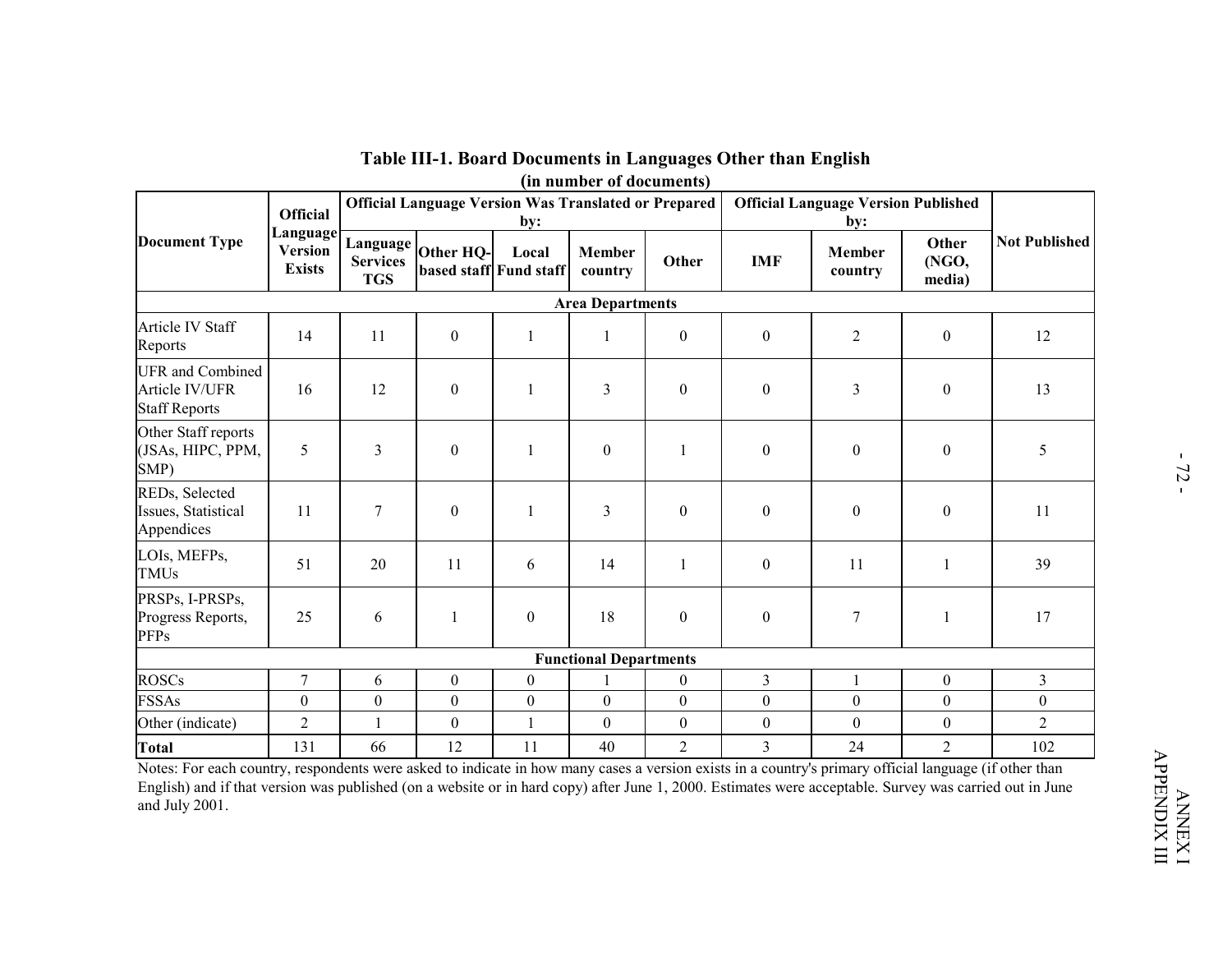3. The type of document second-most often available in a non-English version is PRSPs/I-PRSPs/Progress Reports on PRSPs, which, again, are documents prepared by, and the property of, the respective countries concerned. The survey identified 25 available in non-English versions. Smaller numbers of REDs (11), Article IV Staff Reports (14), UFR and Combined UFR/Article IV Staff Reports (16), and other Staff Reports (5)—all documents originating in, and belonging to, the Fund—are available in non-English versions.

4. The survey found that in some cases functional departments have prepared non-English versions of documents for the authorities in member countries whose officials are not fluent in English. Thus the survey identified 7 ROSC modules available in non-English languages (which may be an underestimate). In addition, although the survey showed that no FSSAs have been translated, FSAP missions have in some cases translated the detailed FSAP Report that serves as the basis for the FSSA submitted to the Board. For example, the FSAP Reports for Cameroon and Senegal were prepared in French (this information is not shown in Table III-1).

5. Of the 131 documents that the survey showed to be available in languages other than English, Language Services translated 66 (50 percent), and country authorities prepared 41 (31 percent). The latter group includes 18 PRSPs/I-PRSPs/Progress Reports, which in at least some cases were prepared in a local language as part of the consultation process and later translated into English for submission to the Board. Eleven LOIs/MEFPs/TMUs were translated by non-Language Services, headquarters-based Fund staff. In some cases these were prepared by bilingual mission chiefs who negotiated in a non-English language. Local Fund staff translated another 6 of these documents.

6. The documents identified by the survey were for 58 countries in 18 languages. Major languages account for most documents: French (55), Russian (26), Spanish (18), and Portuguese (15). Other languages included Albanian (2), Arabic (1), Armenian (4), Azeri (1), Bulgarian (2), Chinese (3), Croatian (2), Estonian (2), German (1), Latvian (2), Macedonian (1), Romanian (7), Ukrainian (1), and Vietnamese (4). For eight member countries, translations were available in Russian, although Russian is not the official language of those members; for example, Armenia's LOI/MEFP is prepared and negotiated in Russian, while the official language of Armenia is Armenian. Some documents were translated into more than one language.

7. Of the 131 non-English versions, 29 (23 percent) were published—24 of these by the member country, 3 by the Fund, and 2 by others. This indicates that a number of non-English versions of documents belonging to country authorities have not been published by them. In particular, only 8 of 25 PRSPs/I-PRSPs/Progress Reports available in non-English versions appear to have been published. The three cases in which the Fund published a country Board document in a language other than English—in each case only on its website—are the ROSCs for Argentina, Cameroon, and Tunisia. The 24 cases in which the authorities published a non-English version consist of 11 LOIs/MEFPs, 7 PRSPs/I-PRSPs, 1ROSC, and 5 staff reports. While the survey identified only two cases where other parties (NGOs, the media) published translations, anecdotal evidence from several former Resident Representatives suggests that this is an underestimate, as newspapers have in a number of cases published LOIs/MEFPs/ATMUs in languages other than English.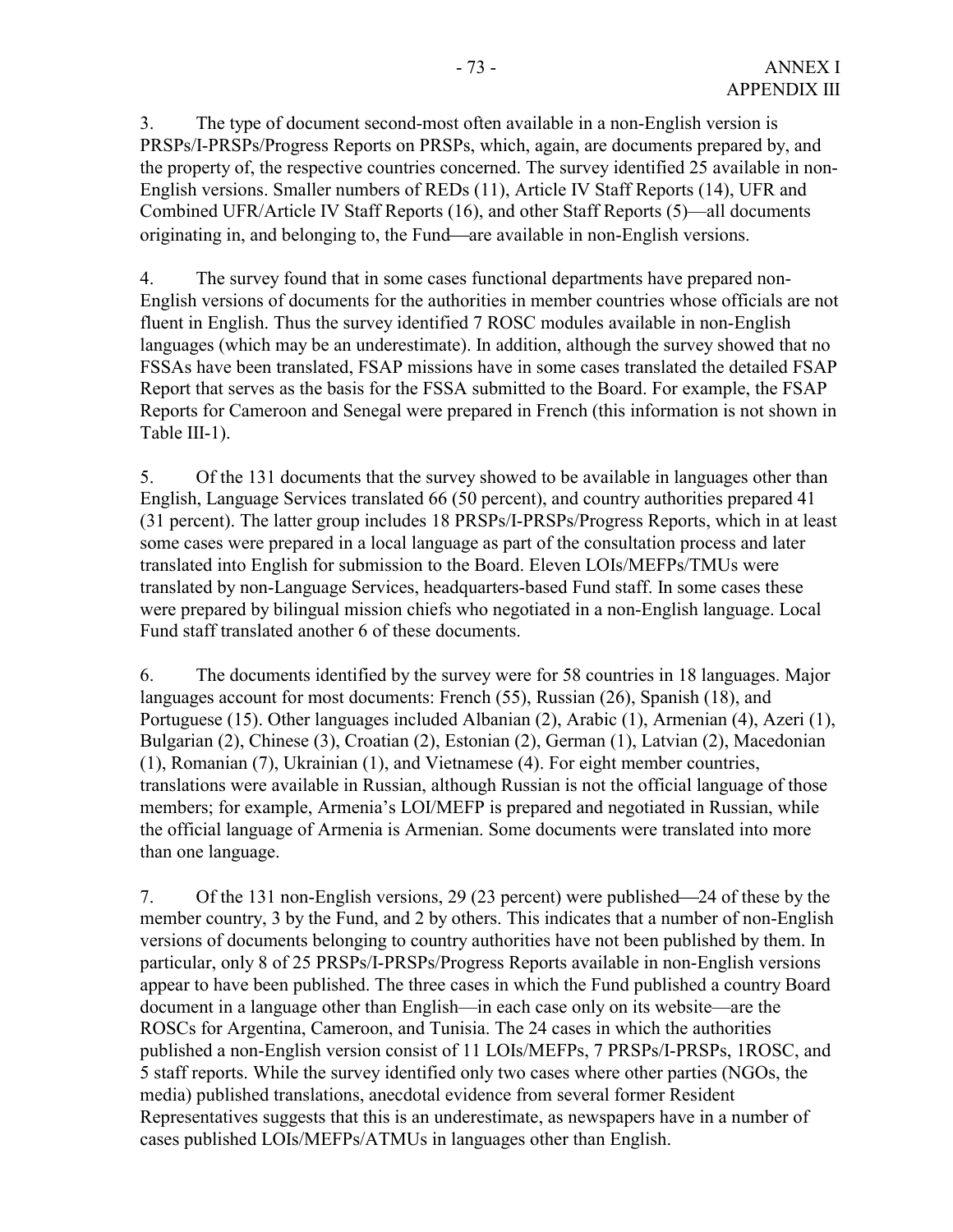8. Seventeen websites of Resident Representative and overseas Fund offices have been identified. Reflecting current Fund practice, none had Board country documents available in languages other than English. But all had hyperlinks to English versions on www.imf.org (see Appendix Table III-2 ). A number of Resident Representatives have, at various times, expressed interest in having non-English versions of Board documents posted on their websites, but they have been advised to await the outcome of this study and the Board's decision on the resource issues and modalities involved in such an undertaking.

9. The results of the survey show that versions of LOIs/MEFPs, PRSPs and I-PRSPs, and ROSC modules are available in non-English languages in many cases where the authorities request the publication of a non-English version. However, two caveats apply:

(a) Non-English versions produced on missions for operational purposes— LOIs/MEFPs and ROSCs—are not necessarily updated to incorporate changes to the English version between the conclusion of the mission and the submission to the Board, or to incorporate corrections and deletions after submission to the Board and before publication by the Fund. Significant work and resources would be required to establish and ensure consistency between the English version to be released and other language versions.

(b) In at least eight countries, the operational language version of documents is in a language (Russian) other than the primary official language of the country. The selection of language in these cases reflects operational needs (availability of technical vocabulary in the language, and of translators capable of technical translations) rather than the need for transparency in the countries concerned (the language spoken most widely or used by most newspapers).

# *Data from FundWise on Document Translation*

10. The Task Force also analyzed Board documents in FundWise in languages other than English between June 1998 and June 2001. During this period, the Board issued 3,666 documents—EBSs (1,565), SMs (1,607), and SURs (494)—in English**;** and of the total, 194 (5.3 percent) are available in a language other than English. Of these 194 documents, 139 are country documents—EBSs  $(51)$ , SMs  $(50)$ , and SURs  $(38)$ —and none of these appear to have been published. The EBS and SM documents are mostly staff reports, with a few REDs included. In most cases, the Fund translated these as a courtesy to the authorities or Executive Directors. In several cases, corrections, when they existed in English, were not available in translation in FundWise, although the main document had been translated. Very few translations of LOIs and PRSPs are in FundWise, even in cases where Language Services translated them for missions. In addition, the seven non-English ROSC modules identified in the survey are not in FundWise (including three that are posted on www.imf.org).

11. It is interesting that there is little overlap between the LOIs/MEFPs/TMUs, PRSPs/I-PRSPs/Progress Reports, and ROSC modules prepared in non-English languages for operational reasons, which were covered in the survey of departments, and the translations found in FundWise. The only exceptions may be a few cases in which translations of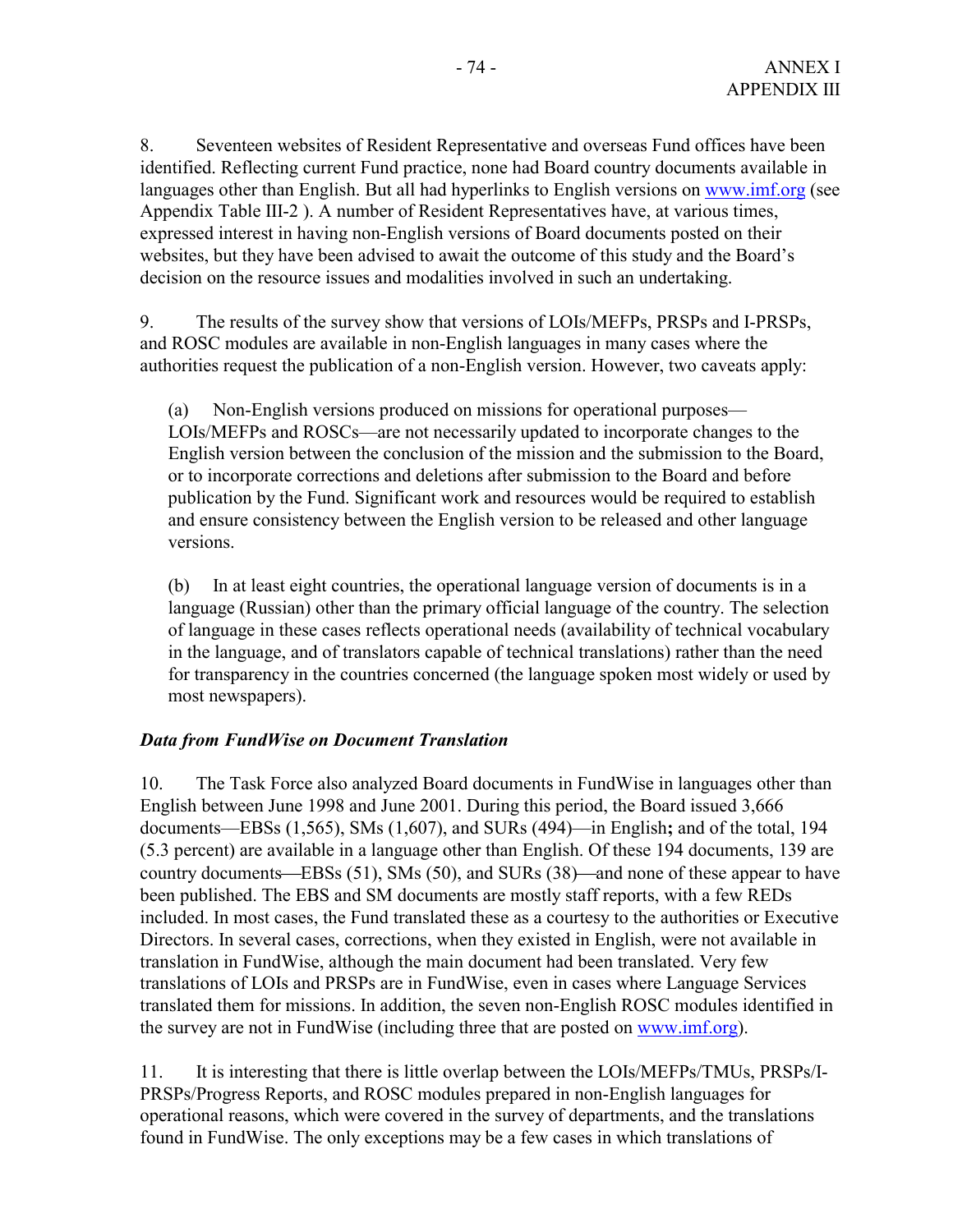LOIs/MEFPs that Language Services prepared during negotiations were updated to match the Board versions in English of these documents. There is no evidence, based on FundWise data, of an increase in the number of country Board documents translated into non-English languages between June 1998 and June 2001.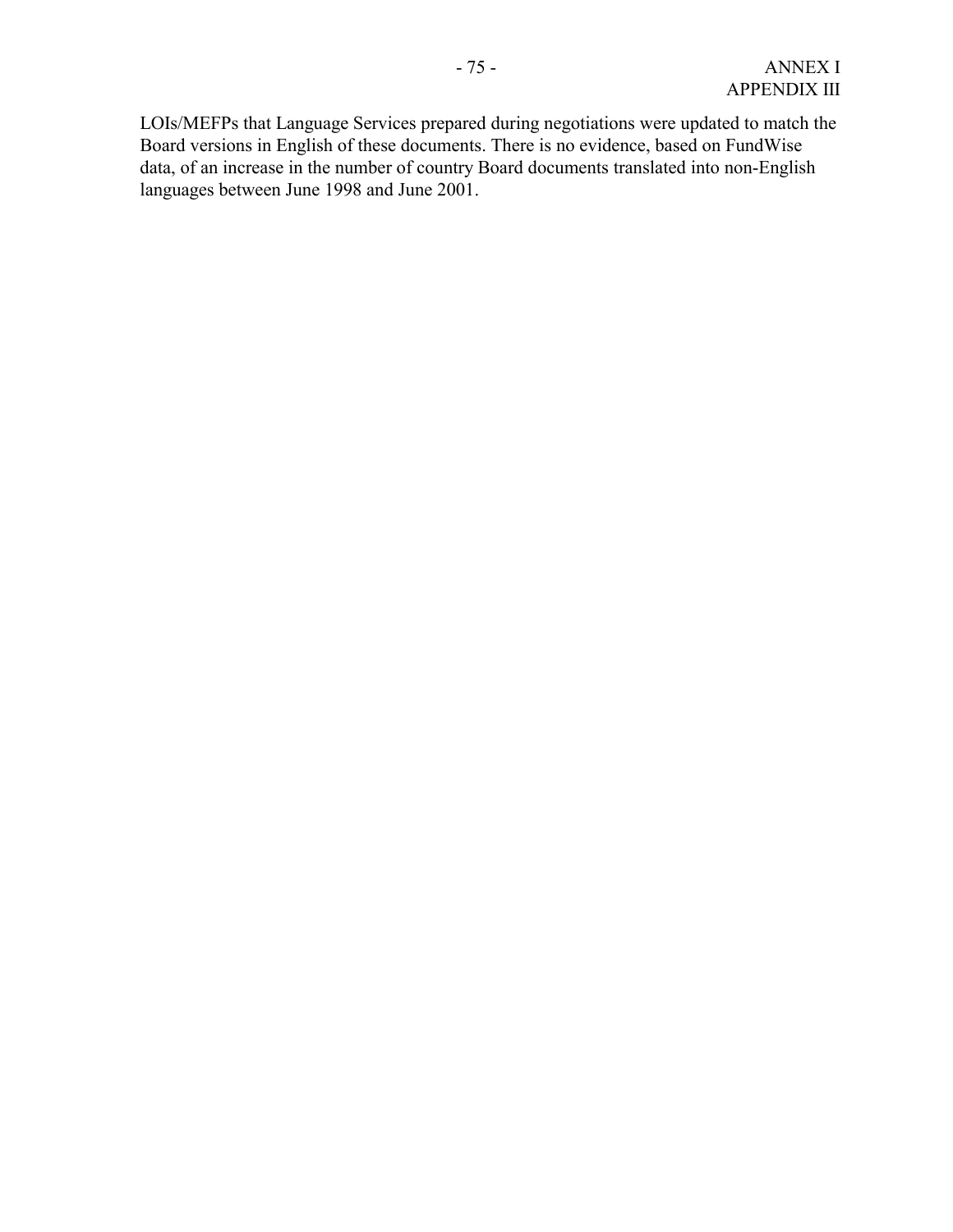| <b>Office</b>                        | <b>Hosted at www.imf.org</b>                    | <b>Hosted Locally</b> |
|--------------------------------------|-------------------------------------------------|-----------------------|
| Moldova                              |                                                 | www.imf.md            |
| Romania                              |                                                 | www.fmi.ro            |
| Uzbekistan                           |                                                 | www.imf.uz            |
| Angola                               | www.imf.org/external/country/AGO/rr/index.htm   |                       |
| Bulgaria                             | www.imf.org/external/country/BGR/rr/rrindex.htm |                       |
| Cambodia                             | www.imf.org/external/country/KHM/rr/index.htm   |                       |
| China                                | www.imf.org/external/country/CHN/rr/index.htm   |                       |
| Estonia                              | www.imf.org/external/country/EST/rr/index.htm   |                       |
| Georgia                              | www.imf.org/external/country/geo/rr/index.htm   |                       |
| India                                | www.imf.org/external/country/ind/index.htm      |                       |
| Latvia                               | www.imf.org/external/country/LVA/rr/index.htm   |                       |
| Pakistan                             | www.imf.org/external/country/PAK/rr/index.htm   |                       |
| Russia                               | www.imf.org/external/country/RUS/rr/index.htm   |                       |
| Sri Lanka                            | www.imf.org/external/country/LKA/rr/index.htm   |                       |
| Ukraine                              | www.imf.org/external/country/UKR/rr/index.htm   |                       |
| Vietnam                              | www.imf.org/external/country/VNM/rr/index.htm   |                       |
| Office of<br>Asia and<br>the Pacific | www.imf.org/external/oap/index.htm              |                       |

# **Table III-2. Web Pages of Resident Representatives and Overseas Offices**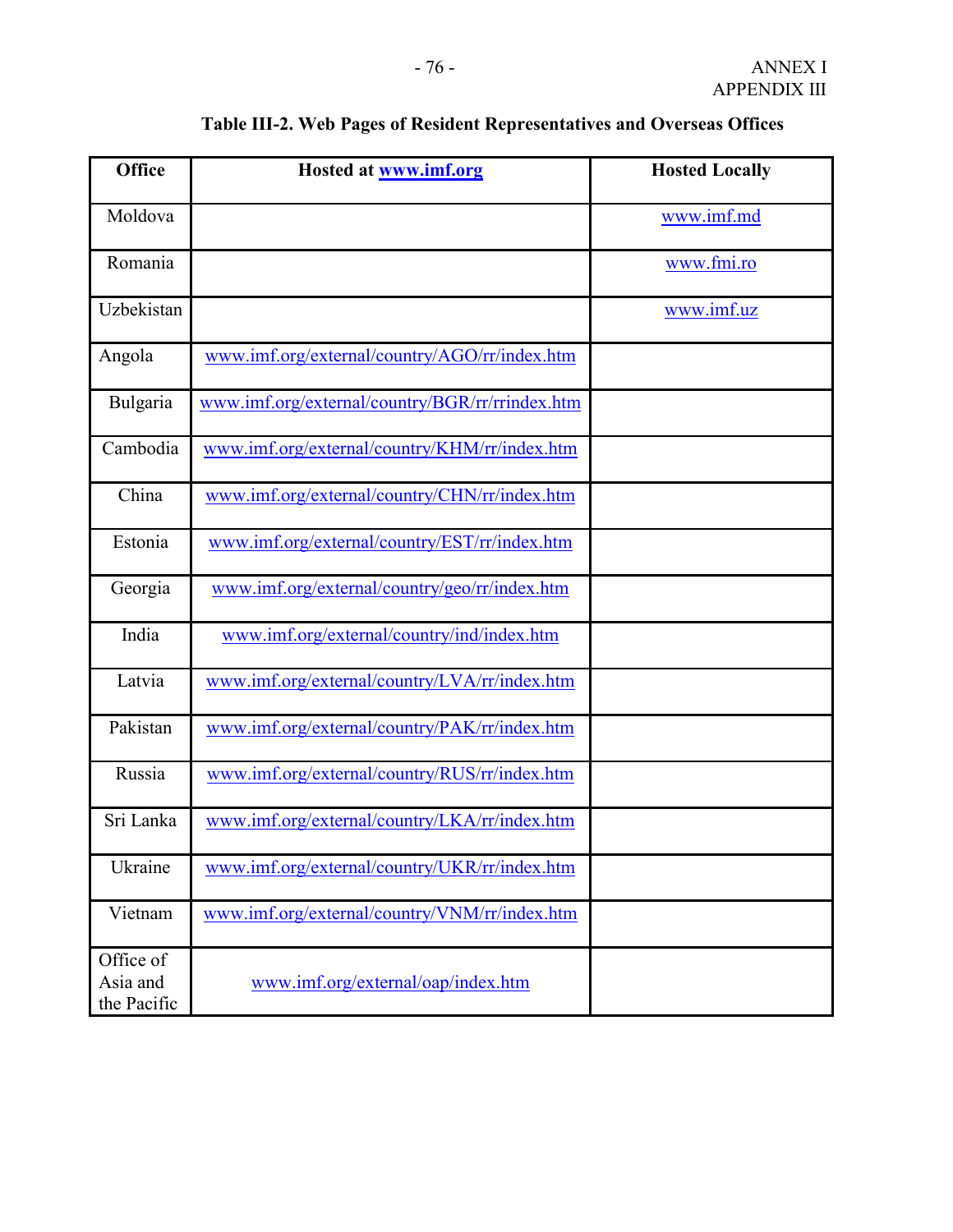# **Languages and Formats of Publications: Practices of Other International Organizations**

1. The following synopsis is based on a draft report by the United Nations Joint Inspection Unit (JIU) "Implementation of Multilingualism in the United Nations Systems" of November 2002 and responses to a Task Force survey<sup>48</sup> by the BIS, FAO, OECD, UN, World Bank, and WTO regarding their language publication policies and practices.

# *A. Language terminology used within the United Nations System:*

2. Within the United Nations System, the terminology used to define languages and the practice with respect for especially designated languages varies from one organization to another as well as between separate bodies of the same organization.

# *"Official" and "working" languages*

 $\overline{a}$ 

3. Referring to the attempt to distinguish between official and working languages within the UN System, the JIU report states that: "The situation depicted […] demonstrates amply that the delineation between official and working languages is blurred if not confusing."

4. For example, the World Health Organization (WHO) defines "official" languages as those languages for which interpretation of speeches is provided. "Working" languages are defined as those languages for which translation services are provided.

5. But according to the JIU report, in the UN the distinction between official and working languages is not necessarily based on whether those languages are used for interpretation or translation. According to the current rules of procedure of the United Nations General Assembly and the Security Council, there is no difference in status between official and working languages in terms of interpretation and translation. Arabic, Chinese, English, French, Russian, and Spanish are both the official and working languages of the Assembly and the Security Council.

6. The rules of procedure in all regional commissions of the UN refer only to working languages and do not mention official languages.<sup>49</sup> In principle, speeches made in one of the working languages are interpreted in the other working languages; and all resolutions,

<sup>&</sup>lt;sup>48</sup> The survey was originally conducted in June 2001. In August 2002, e-mails containing draft summaries of their respective responses were sent to those institutions that responded to the initial survey. The updates/suggested changes of those institutions responding to the August 2002 e-mails were incorporated.

 $49$  Except for the Economic Commission for Latin America and the Carribean (ECLAC), which defines English, French, Portuguese, and Spanish as its official languages, and English, French, and Spanish as its working languages.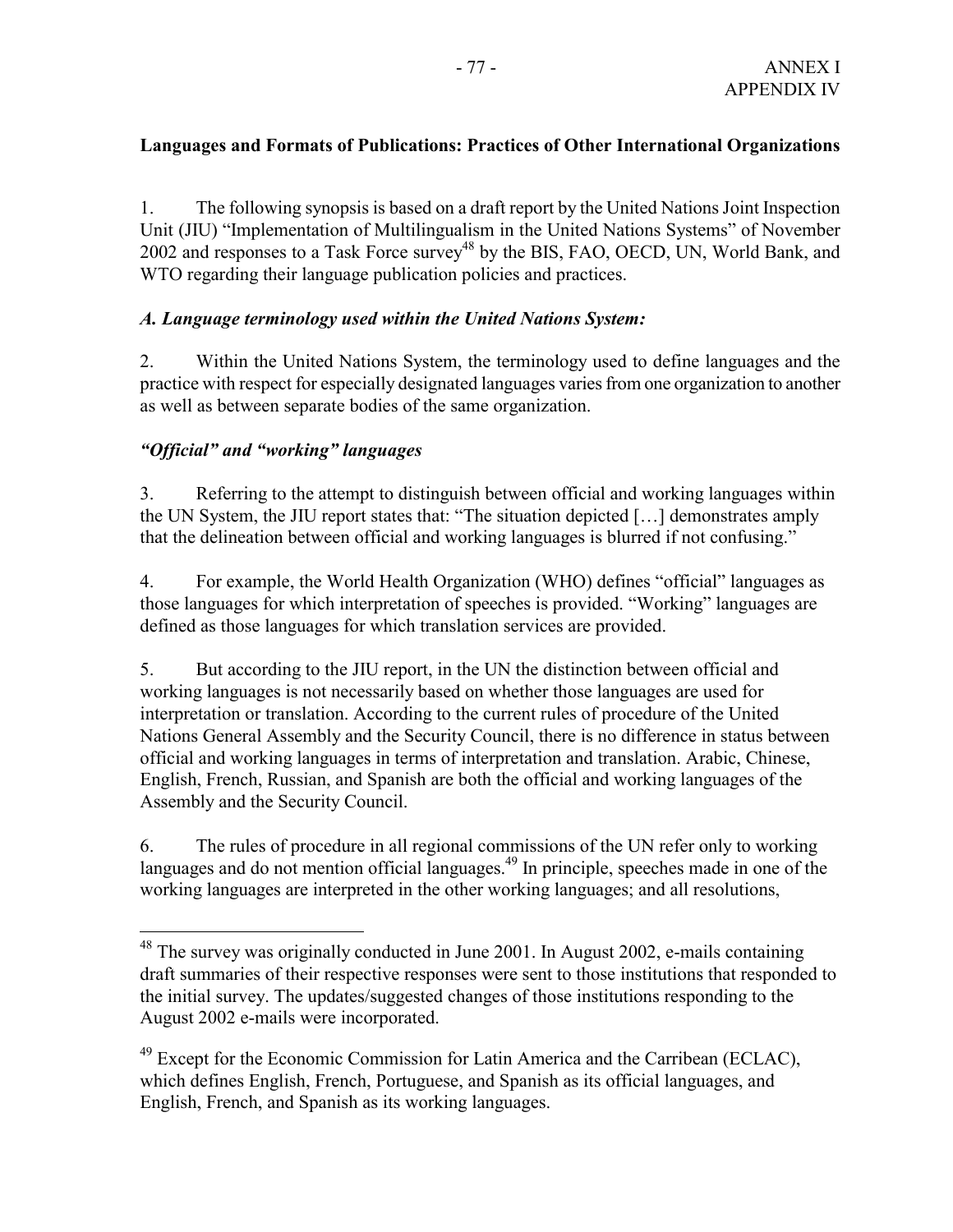recommendations, and other formal decisions as well as annual reports, are translated into all working languages.

7. The Executive Board of the United Nations Development Program/United Nations Population Fund (UNDP/UNFPA), while distinguishing between official and working languages, also translates all official board documents into the six official languages, except country programs and conference room papers, which are translated into its working languages (English, French, and Spanish) only.

8. The United Nations Educational, Scientific, and Cultural Organization (UNESCO) prescribes Arabic, Chinese, English, French, Hindi, Italian, Portuguese, Russian, and Spanish as its official languages and Arabic, Chinese, English, French, Russian, and Spanish as the working languages of the General Conference and the Executive Board. Requests for translation and interpretation in and from the official languages into Italian, Hindi, and Portuguese have to be paid for by the concerned delegations.<sup>50</sup> That said, in UNESCO any language can be recognized as an official *conference* language at the request of a member state/member states. Important documents may be translated into any other official language provided the concerned delegation bears the costs.

9. The Universal Postal Union (UPU) provides for French as its only official language and English and French as the working languages of its International Bureau. Interpretation services are provided in English, French, Russian, and Spanish; and related costs are paid for by users according to their UPU budget share. Translation of documents into nonofficial languages are borne by the regular budget and/or member states according to a defined costsharing formula.

10. Rather than distinguishing between official and working languages, the International Civil Aviation Organization (ICAO) acknowledges "languages of deliberations" and "languages of documentation," and the United Nations Industrial Development Organization (UNIDO) recognizes "languages of the General Conference" and "languages of the Board."

11. The FAO acknowledged that their previously used terms "official languages," "working languages," and "working languages for limited purposes" did not have a defined meaning and that the distinctions made "were both unnecessary and confusing." It adopted Arabic, Chinese, English, French, and Spanish as the "languages of the organization."

# *Languages of "authentic texts" and "official texts"*

 $\overline{a}$ 

12. Languages of authentic texts are defined as the language or languages in which "the texts of the Constitutive Acts of treaty-based organizations or the texts of treaties administered by them" are signed. Languages of authentic texts are not necessarily the same as official languages. For example, the languages of the authentic texts of the United Nations

<sup>&</sup>lt;sup>50</sup> Similar to the ECLAC practice according to which translation and interpretation services in the official language Portuguese are borne by the requesting member state or states.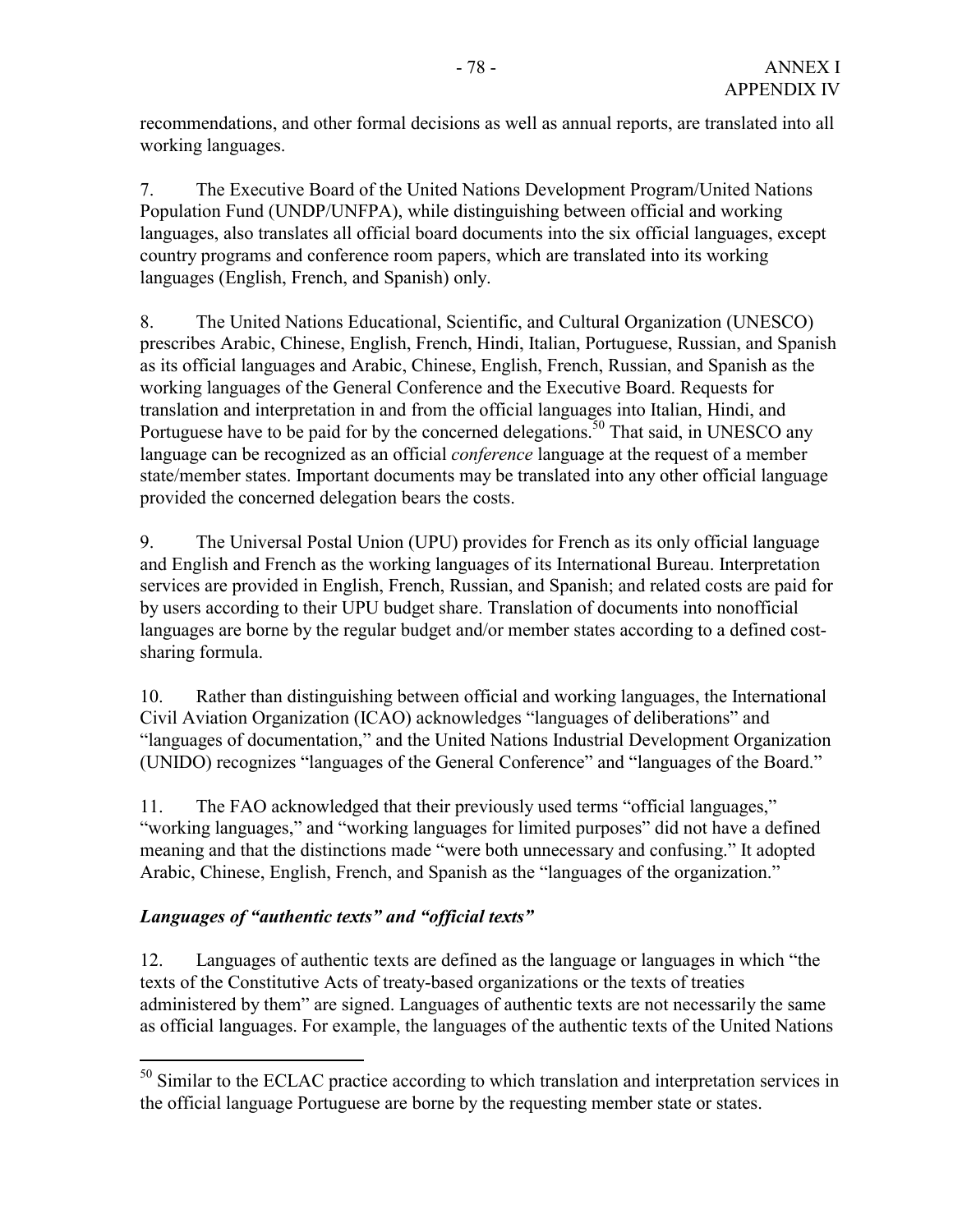Charter and its initial five "official languages" are Chinese, English, French, Russian, and Spanish. Arabic was added later as an official language of the UN. The same is true for UNESCO, which has only English and French as languages of authentic texts, but has six official languages for its Executive Board and nine official languages for its Conference.

13. The World Intellectual Property Organization (WIPO) further distinguishes between authentic texts and official texts of conventions or treaties. Depending on the convention/treaty concerned—and after consultation with the interested government— WIPO's Director General can establish official texts in Arabic, English, German, Italian, Japanese, Portuguese, Russian, Spanish, or in "other languages as may be designated by the governing body of each Convention or Treaty." According to WIPO, "authentic texts" are more authoritative than official texts in strict legal terms, but in practice there seems to be no distinction between the two.

# *B. Languages used for communication and dissemination of information*

# *Languages of websites:*

14. Of the 42 websites of the United Nations and its affiliated bodies, Specialized Agencies, and the IAEA, BIS, EBRD, EU, OECD, and the WTO that were surveyed, 33 organizations made three or fewer language sections available via their homepages (see tables below). The JIU report observes that the availability of resources seems to determine the availability of languages on UN organizations' websites. The UN noted that non-Englishlanguage material is posted on the UN's websites when the translations become available. The UN's French website is a mirror of its English site, whereas the Spanish and Russian sites were developed with only the information materials available in those languages. (No information on the UN's Arabic and Chinese sites was obtained.)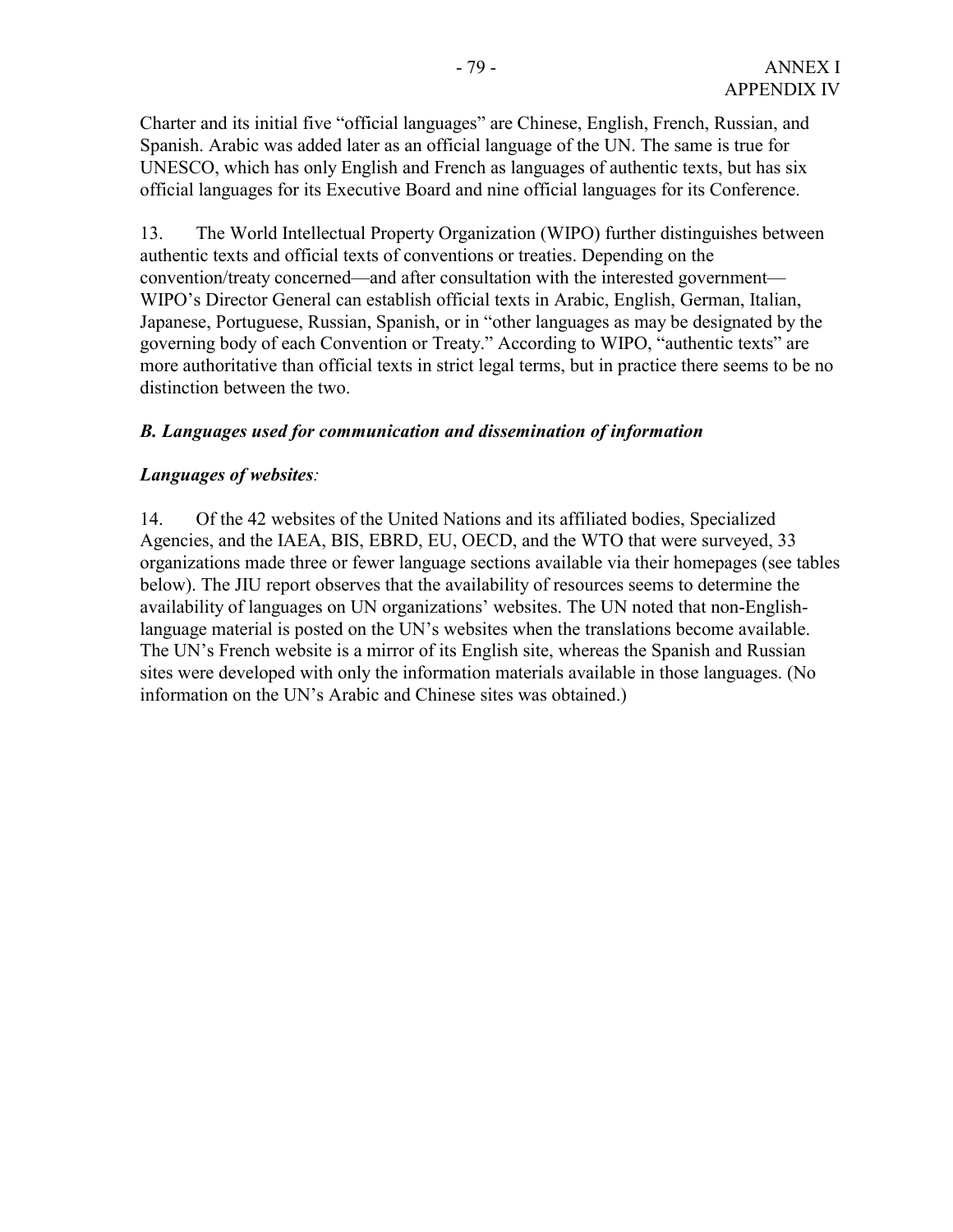# **Table IV-1. Languages on Homepages of 42 Websites (United Nations and its Affiliated Bodies, Specialized Agencies, and the IAEA, BIS, EBRD, EU, OECD, and WTO)**

|                       |     | Number of languages on homepage |       |  |                                       |  |       |        |      |     |               |
|-----------------------|-----|---------------------------------|-------|--|---------------------------------------|--|-------|--------|------|-----|---------------|
|                       | one | two                             | three |  | four $\vert$ five $\vert$ six $\vert$ |  | seven | eighth | nine | ten | eleven        |
| Number of<br>websites | 8   | O                               |       |  |                                       |  |       |        |      |     | (EU<br>JNHCR) |

 Sources: IMF staff and "Implementation of Multilingualism in the United Nations System," Geneva 2002, prepared by the United Nations Joint Inspection Unit (JIU/REP/2002/11)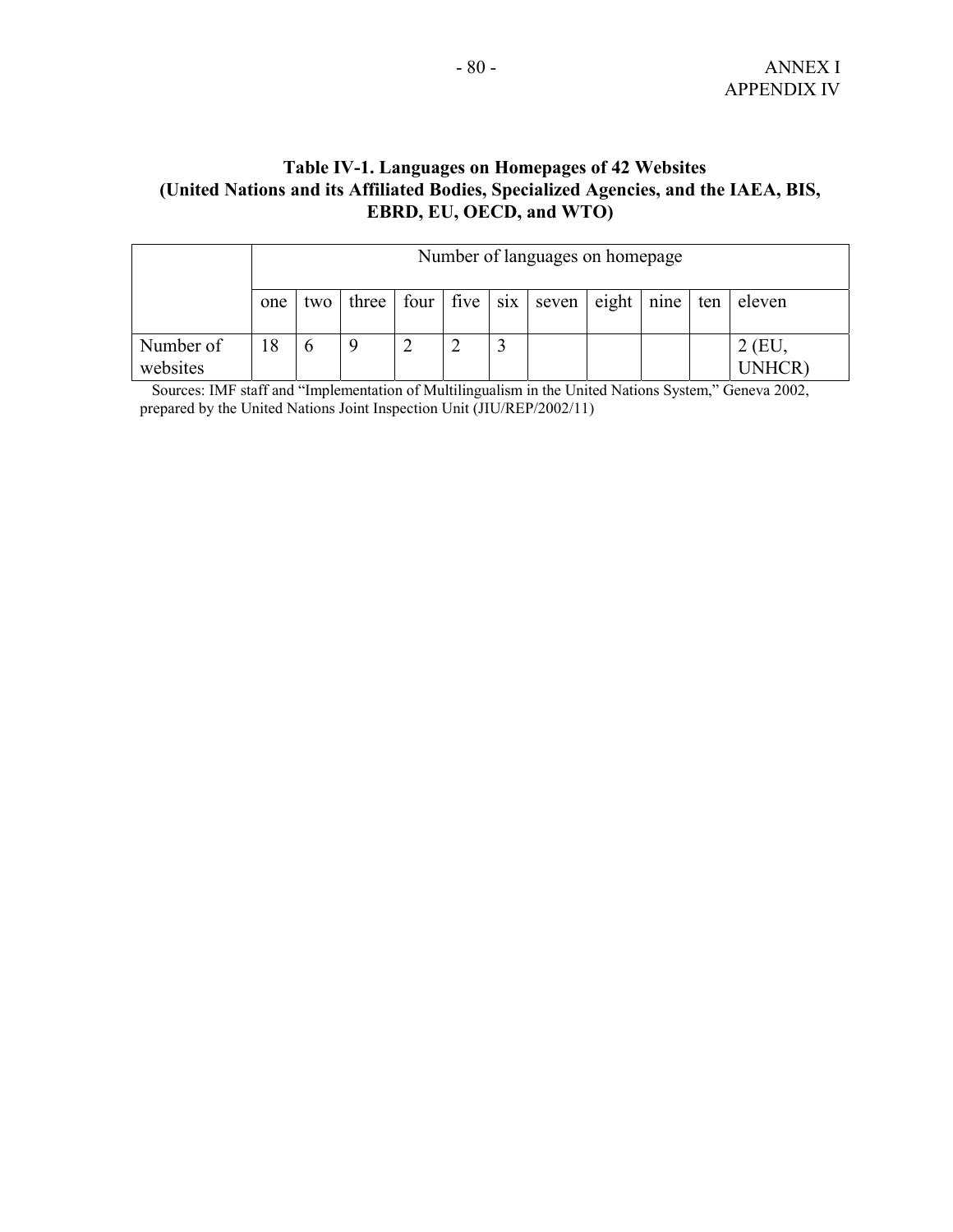| Duuts                                                                |                                                |  |  |  |  |  |  |
|----------------------------------------------------------------------|------------------------------------------------|--|--|--|--|--|--|
| <b>Organization / Unit</b>                                           | <b>Languages on Home Page</b>                  |  |  |  |  |  |  |
|                                                                      | (Planned improvements / Observations)          |  |  |  |  |  |  |
| United Nations (Headquarters and main OAHQ <sup>1</sup> headed by an |                                                |  |  |  |  |  |  |
| official accountable to the Secretary- General)                      |                                                |  |  |  |  |  |  |
|                                                                      |                                                |  |  |  |  |  |  |
| UN main website (http://www.un.org)                                  | <b>ACEFRS</b>                                  |  |  |  |  |  |  |
|                                                                      | (21 other languages on local websites of UN    |  |  |  |  |  |  |
|                                                                      | <b>Information Centers and Services)</b>       |  |  |  |  |  |  |
| UNCTAD (http://www.unctad.org)                                       | EFS                                            |  |  |  |  |  |  |
| UNEP (http://www.unep.org)                                           | E                                              |  |  |  |  |  |  |
| UN-Habitat (http://www.unhabitat.org)                                | E                                              |  |  |  |  |  |  |
| Office on Drugs and Crime (http://www.odccp.org)                     | E                                              |  |  |  |  |  |  |
| ECA (http://www.uneca.org)                                           | E F (Arabic planned)                           |  |  |  |  |  |  |
| ECE (http://www.unece.org)                                           | E                                              |  |  |  |  |  |  |
| ECLAC (http://www.eclac.cl                                           | E <sub>S</sub>                                 |  |  |  |  |  |  |
| ESCAP (http://www.unescap.org)                                       | E                                              |  |  |  |  |  |  |
| ESCWA (http://www.escwa.org.lb)                                      | A E                                            |  |  |  |  |  |  |
| UNHCHR (http://www.unhchr.ch)                                        | <b>EFS</b>                                     |  |  |  |  |  |  |
| UNHCR (http://www.unhcr.ch                                           | Main homepage in E C F S and 7 other languages |  |  |  |  |  |  |
|                                                                      | but not Arabic and Russian                     |  |  |  |  |  |  |
| UNRWA (http://www.un.org/unrwa)                                      | A E                                            |  |  |  |  |  |  |
| OCHA (http://www.reliefweb.int/ocha_ol/)                             | E                                              |  |  |  |  |  |  |
| UNOG (http://www.unog.ch)                                            | E F                                            |  |  |  |  |  |  |
| UNON (http://www.unon.org)                                           | E                                              |  |  |  |  |  |  |
| UNOV (http://www.unov.org)                                           | E                                              |  |  |  |  |  |  |
| UNDP (http://www.undp.org)                                           | <b>EFS</b>                                     |  |  |  |  |  |  |
| UNICEF (http://www.unicef.org)                                       | E F S (some 40 UNICEF country offices websites |  |  |  |  |  |  |
|                                                                      | developed partially in local languages)        |  |  |  |  |  |  |
| UNFPA (http://www.unfpa.org)                                         | E                                              |  |  |  |  |  |  |
| WFP (http://www.wfp.org)                                             | E                                              |  |  |  |  |  |  |

### **Table IV-2. Languages on the Main Websites of the United Nations and Its Affiliated Bodies**

1/ OAHQ : Offices away from headquarters

 Source: "Implementation of Multilingualism in the United Nations System," Geneva 2002, prepared by the United Nations Joint Inspection Unit (JIU/REP/2002/11).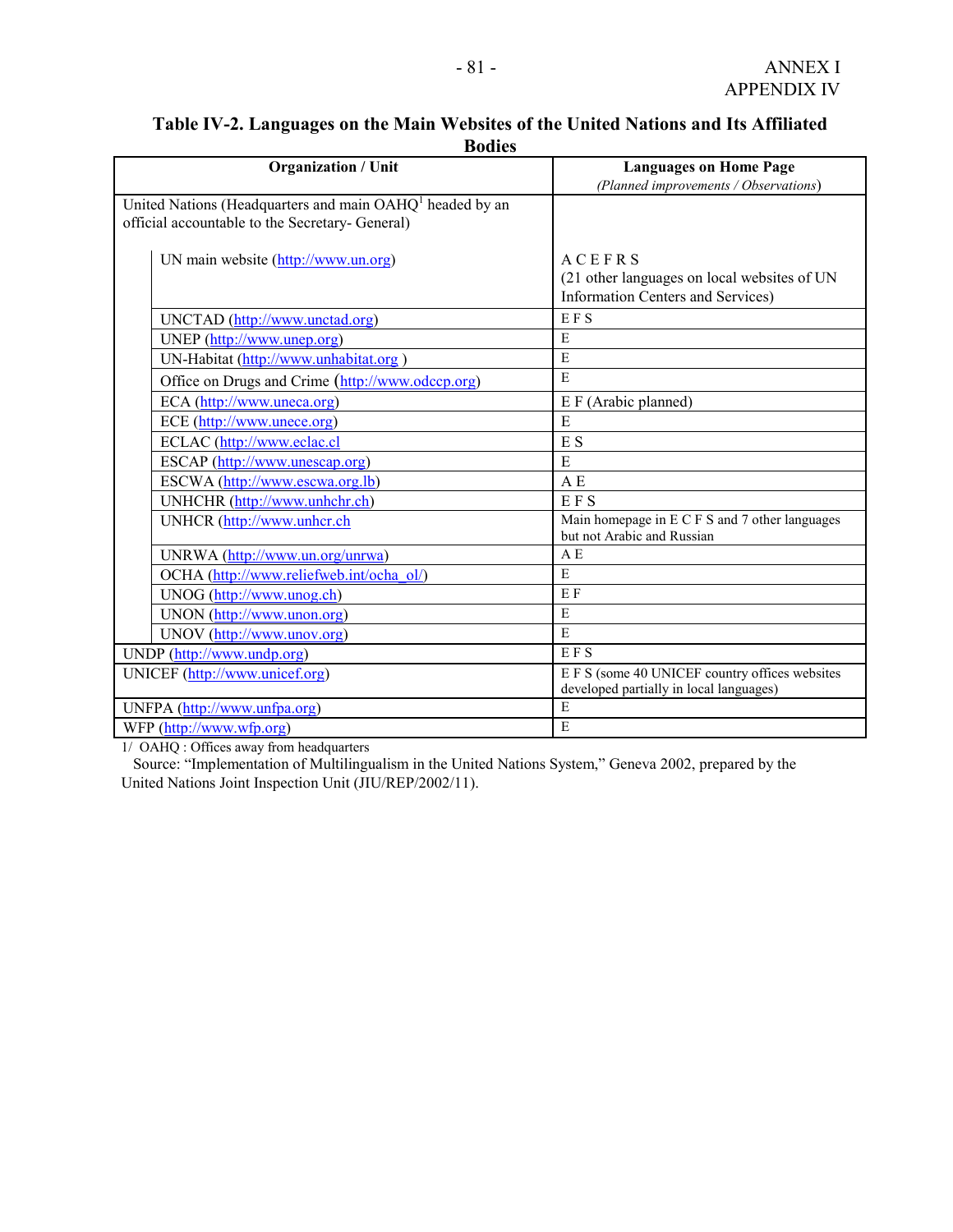# **Table IV-3. Languages on Websites of the Specialized Agencies, and the IAEA, EU, and OECD**

| Organization                          | Languages on Home Page                                           |
|---------------------------------------|------------------------------------------------------------------|
|                                       | (Planned improvements / Observations)                            |
|                                       |                                                                  |
| ILO (http://www.ilo.org)              | E F S (access to local websites in A, G, I, JP, P R and TK but   |
|                                       | no C yet). All documents of Governing Body and Conference        |
|                                       | in the 7 official languages.                                     |
| FAO (http://www.fao.org)              | A C E F S (major efforts will be pursued to improve language     |
|                                       | coverage deeper into the site, in particular for A and C)        |
| UNESCO (http://www.unesco.org)        | <b>ACEFRS</b>                                                    |
| ICAO (http://www.icao.int)            | E (except press releases)                                        |
| WHO (http://www.who.int)              | <b>EFS</b>                                                       |
| UPU (http://www.upu.int)              | $E F$ (also A P S for documents)                                 |
| ITU (http://www.itu.int)              | <b>EFS</b>                                                       |
| WMO (http://www.wmo.ch)               | EFS at level 1 (Core pages in EFS at level 2 if funds available; |
|                                       | long-term goal of all core pages in six languages at levels 1, 2 |
|                                       | &3)                                                              |
| IMO (http://www.imo.org)              | E                                                                |
| WIPO (http://www.wipo.int             | AECFRS                                                           |
| UNIDO (http://www.unido.org)          | E                                                                |
| IAEA (http://www.iaea.int)            | E                                                                |
| World Bank (http://www.worldbank.org/ | EFPRS                                                            |
| IMF (http://www.imf.org               | EFGS                                                             |
| IFAD (http://www.ifad.org)            | E (Most official material in the four official languages)        |
| EU (http://europe.eu.int)             | 11 languages (DK, DT, E, FN, F, G, GR, I, P, S, SW)              |
| OECD (http://www.oecd.org)            | E F                                                              |

 Source: "Implementation of Multilingualism in the United Nations System," Geneva 2002, prepared by the United Nations Joint Inspection Unit (JIU/REP/2002/11).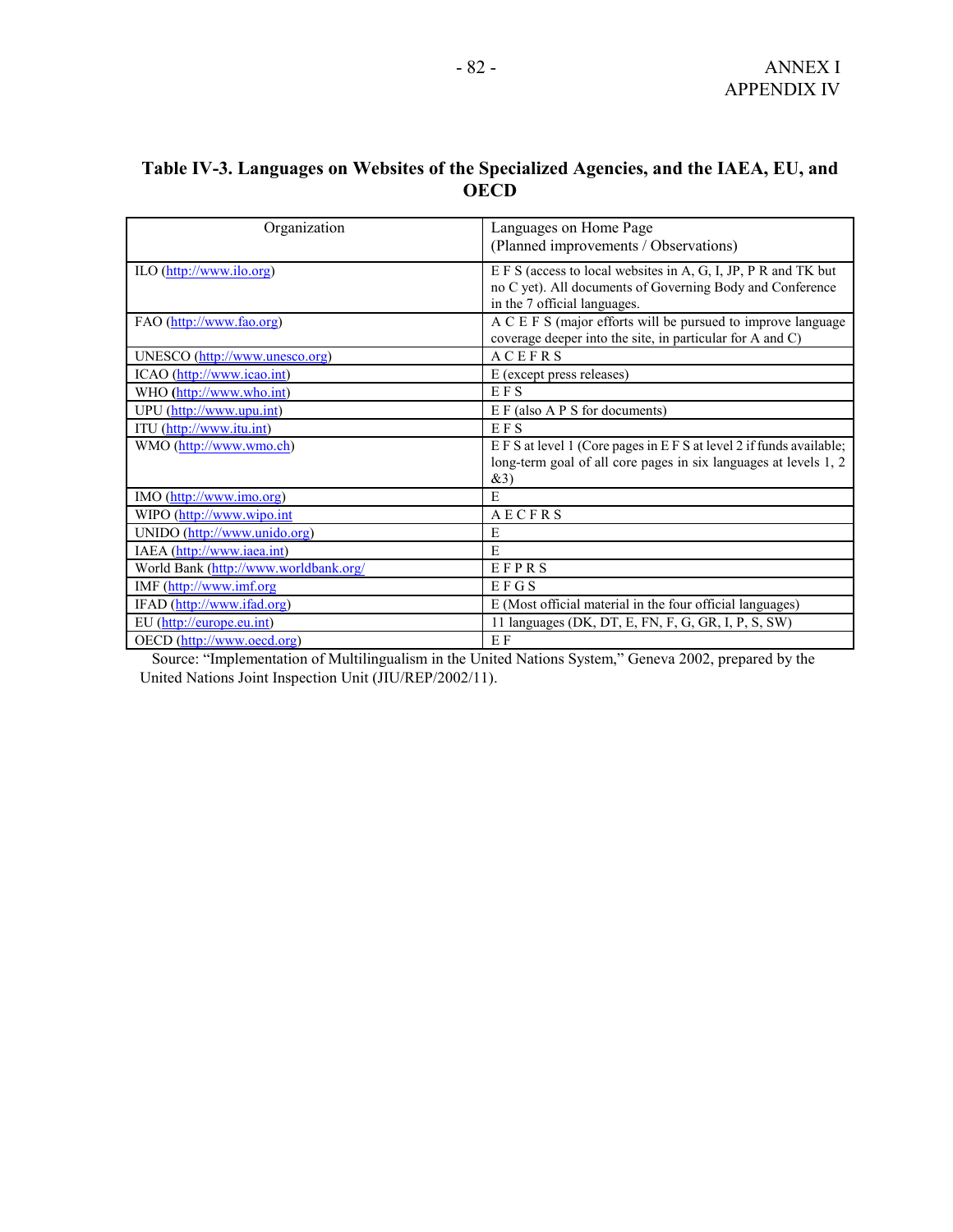# *Languages of hard copy or electronic publications:*

15. The languages used for publications in hard copy or in electronic format are in general the same as the official or working languages of a UN organization. But the JIU stated that "some publications are in one language only (usually English) while others are in two or three languages." Also, "depending on funding sources and co-publishing arrangements some sales publications may not be available in a particular official or working language" although published in other languages.

16. The publication policy and practice with regard to UN *publications* differs from that for UN *documents*. The UN Assembly decided in 1981 (Resolution 36/117 B) that parliamentary documents (official documents submitted to any of the principal organs) "shall be given effective simultaneous distribution in the official and working languages" (Arabic, Chinese, English, French, Russian, and Spanish). UN publications are not considered official documents, and the United Nations does not produce its publications in all six languages. Press releases, for example, are produced only in English and French. The United Nations Department of Public Information (DPI) stated in a press release on May 3, 2001 (PI/1342) that: "It would cost some \$6 million per year in additional staffing costs alone to produce [press releases] in all six official languages."

17. The JIU report stresses that the demand for language and related services surpasses supply by far: all UN Secretariats surveyed identified current workloads and the inadequacy of resources as the main constraints with regard to the provision of "full multilingual services," and the Advisory Committee for Administrative and Budgetary Questions noted in the first report on the "proposed programme budget for the biennium 2002-2003" that the "demand for a variety of services is in excess of present capacity and available resources."

18. The FAO should, in principle, release all of its publications in its five languages (except for those intended for specific regions or groups of countries "with limited language requirements"), but FAO staff report that the organization tries to take into account the "real need or demand" for titles in each language.

19. The BIS publishes (in hard copies and on the web) its *Annual Report*, *Quarterly Review*, some Committee Papers, the *BIS Profile*, and the *BIS Statutes* in its four official languages (English, French, German, and Italian). Its *Annual Report* and *BIS Profile* are also published in Spanish.

20. The OECD listed Reports, Surveys, Proceedings, Working Papers, Outlooks, etc. as the documents it regularly publishes in its two official languages (English and French) on the web and in print. Depending on the "interest of the publication for specific countries/constituencies," the OECD decides on requests for publication in nonofficial languages. The OECD also publishes irregularly in German, Japanese, and Spanish.

21. The World Bank publishes many hard-copy documents and publications in Arabic, Chinese, French, English, German (publications only), Portuguese, Russian, and Spanish, and posts many documents and publications in Chinese, English, Russian, Portuguese, and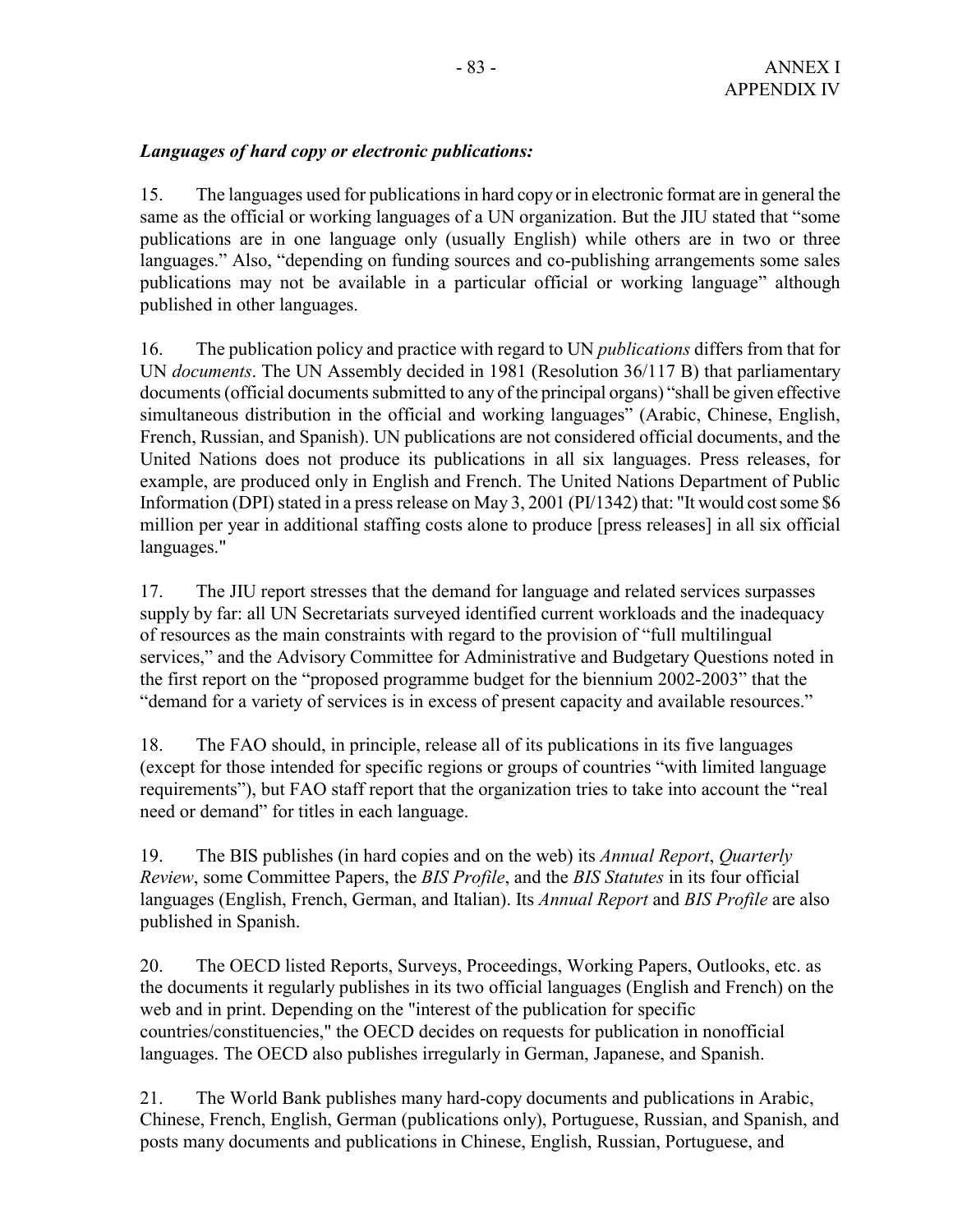Spanish on its website. Like the Fund, the World Bank does not have an official language, and English is the Bank's working language.

# *C. Sequential or simultaneous translation and publication*

22. Even though the UN General Assembly has requested that the text of all new public documents be made available on the UN website daily in all six official languages, staff tries to "achieve a balance between the need for multilingual access to UN Internet services and the reality of budgetary constraints."

23. The FAO states that it normally releases its flagship publications and official documentation related to meetings and conferences simultaneously in all five official languages. Language versions of its other publications are published depending on the perceived market for each title, and language versions of its technical publications are released within two years after the publication of the original (English) version.

24. The OECD and the World Bank usually publish English documents/publications first and translations later. The BIS also releases translations later, with the exception of its *Annual Report*. BIS press releases—if released in languages other than English—are released simultaneously. The WTO says that it translates all documents and publications in its three official languages and aims to release documents/publications in its three official languages simultaneously; if this is not feasible, it releases them in the "original language" first.

# *D. Responsibility for translations and copyright*

25. The UN ensures quality control of outside translations through spot checks made by revisers in the internal translation services and periodic audits of the work done for it by individual contractors. No disclaimer is used for translations made for the UN by outside contractors. Generally, the UN seeks copyright protection for all recurrent publications, studies, or reports issued under the authorization of the Publications Board. Some categories of materials (Official Records, UN documents, public information materials) and their translations by governmental institutions or member states are in the public domain.

26. The BIS, FAO, and the WTO review outsourced translations in house and do not add a disclaimer. The World Bank checks the quality of outsourced translations, typesetting, and printing using industry guidelines that they have adapted to their needs and requirements and adds a disclaimer for licensed publications. (It owns the copyright for licensed translations.) When the OECD licenses translations to another institution or publishing house, it attaches a note to those documents/publications specifying who bears responsibility for the translation. Translations of OECD publications/documents are published under OECD copyright as coeditions (joint copyright) or under the copyright of the publisher to whom the translation rights were granted.

27. The BIS, FAO, and WTO do not make their translated documents/publications available on websites other than their own. (The FAO, however, is reviewing its policy.)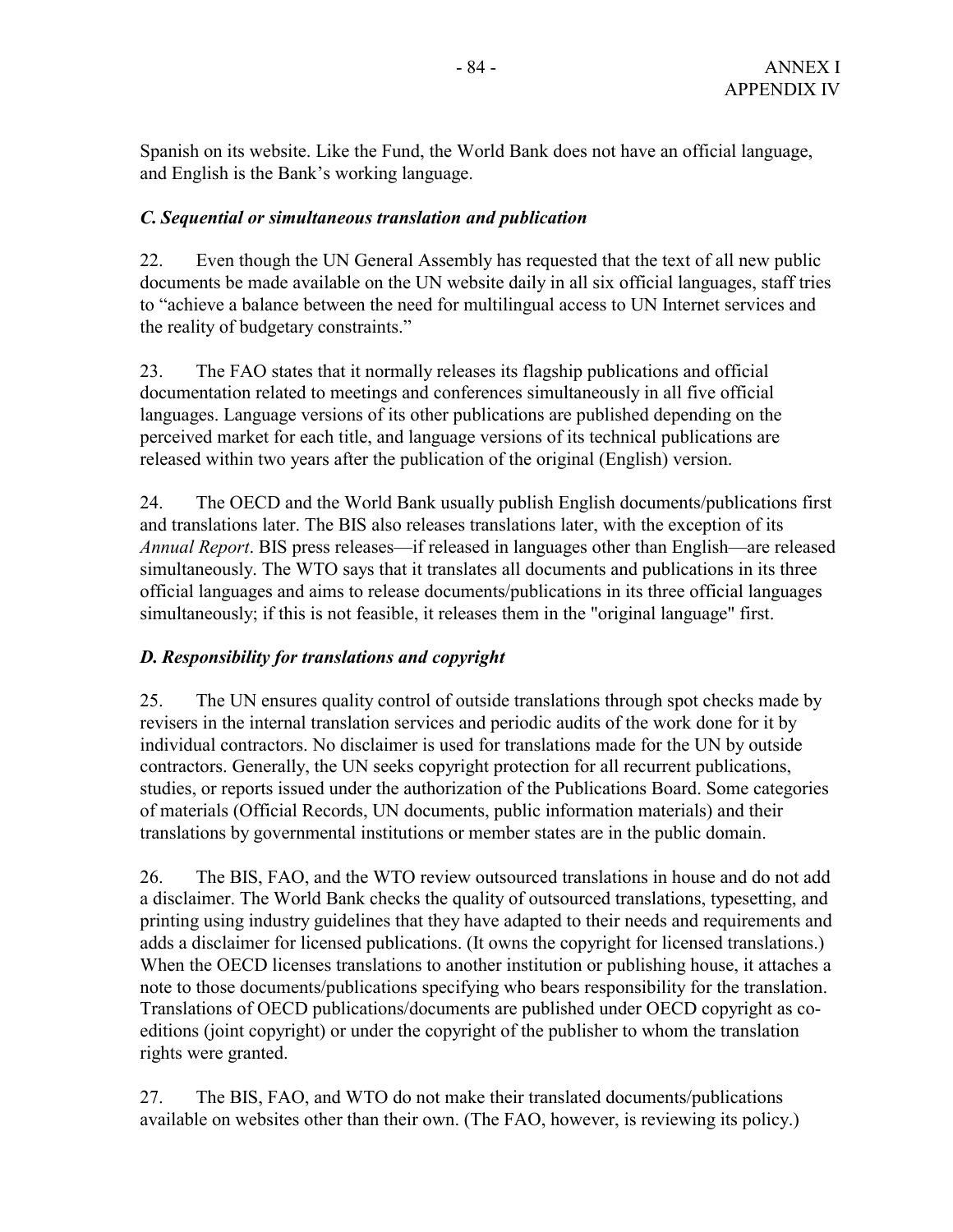Some of the OECD's translated documents/publications are made available on government sites and linked to the OECD, but the OECD generally retains the copyright.

#### *E. Increasing demand for language publications*

28. The JIU points to several requests by member states with regard to the "unequal treatment" of their respective languages with regard to English, but an analysis of a report of the Secretary-General (*Programme performance of the United Nations for the biennium 2000–2001*) did not "seem to reflect the expressed dissatisfaction." With regard to external demand for more non-English-language, material the report indicates that reliable surveys are not available and, therefore, that "user satisfaction at the level of civil society is not always easy to access." The FAO reported that requests from publishers in developing countries for authorization to translate and publish FAO documents is very high. The OECD has experienced an increased demand from its member countries for the publication of documents in languages other than its official languages (English and French). Increased sales and readership of OECD publications in such countries as Germany and Japan demonstrated "additional market demand" for language versions of its publications. The BIS observed an increase in demand in connection with the opening of BIS offices for Asia and the Americas. The WTO has seen no internal or external increase in demand for language versions of its publications.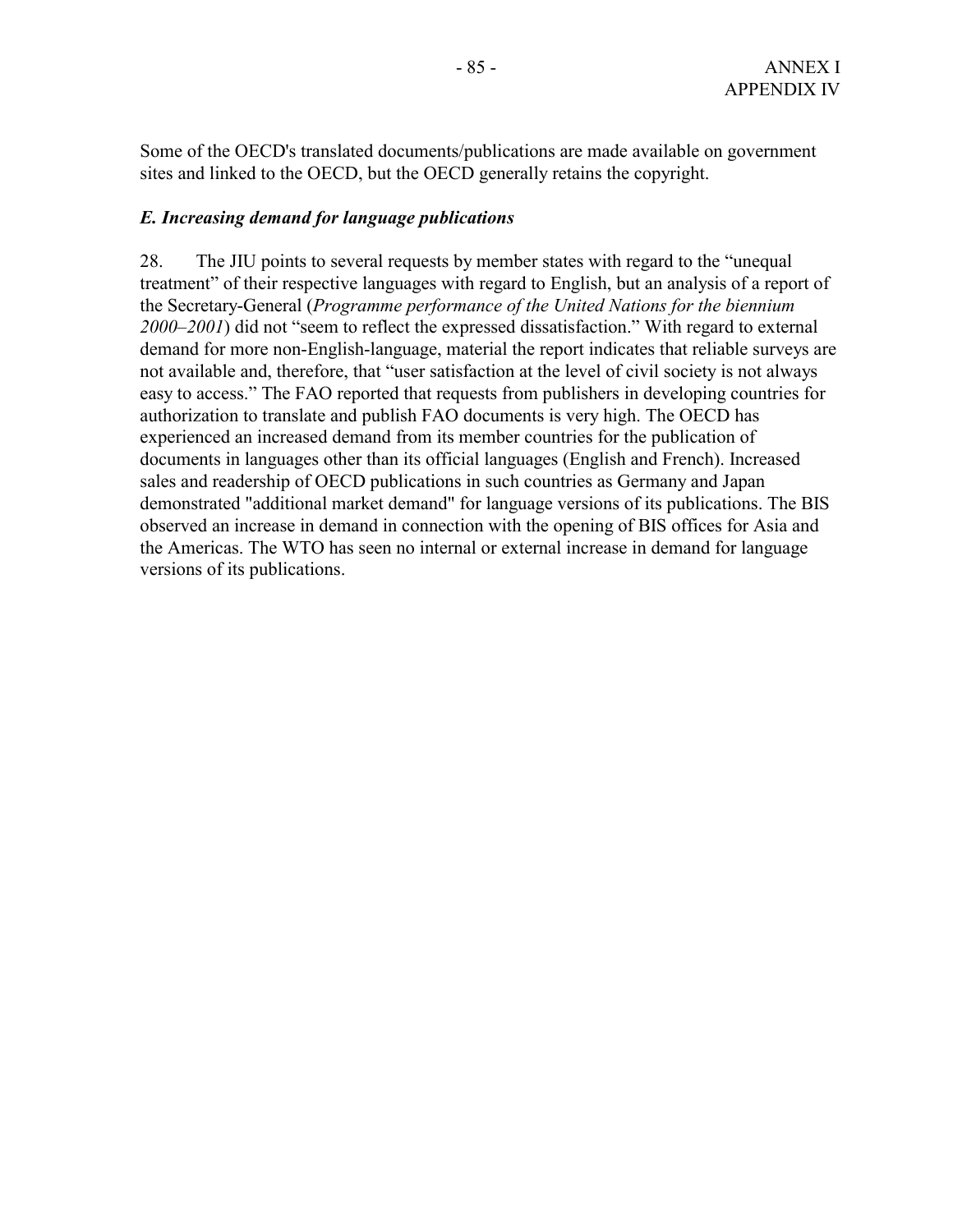**Table IV-4. Official and Working Languages of the United Nations and Affiliated Bodies**  (Governing Bodies of Main Organs, Regional Commissions, and Affiliated Bodies)

| Organ                                 |              | <b>Official</b> | Working       | Data source / observations              |
|---------------------------------------|--------------|-----------------|---------------|-----------------------------------------|
|                                       |              | Languages       | Languages     | (R.P.: Rules of Procedure)              |
| General Assembly (and Main            |              | <b>ACEFRS</b>   | <b>ACEFRS</b> | R.P, Rule 51(A/520/Rev.15)              |
| Committees)                           |              |                 |               |                                         |
| Security Council                      |              | ACEFRS          | <b>ACEFRS</b> | R.P., Rule 41(S/96/Rev.7)               |
| <b>ECOSOC</b>                         |              | <b>ACEFRS</b>   | EFS           | R.P., Rule 32 (E/5715/Rev.2).           |
| (and Functional Commissions)          |              |                 |               | (E/5975/Rev.1 for Functional            |
|                                       |              |                 |               | Commissions).                           |
| Trusteeship Council                   |              | CEFRS           | $E$ F         | R.P., Rule $26(T/1/Rev.)$               |
| <b>International Court of Justice</b> |              | E F             | E F           | ICJ Statute 1945 (Art. 39.1)            |
|                                       | <b>ECA</b>   |                 | A E F         | R.P., Art.31 (E/CN.14/111/Rev.8/Corr.2) |
|                                       | <b>ECE</b>   |                 | EFR           | R.P., Rule 40                           |
|                                       |              |                 |               | (See www.unece.org/oes/00uneceterms)    |
| <b>Regional Commissions</b>           | <b>ECLAC</b> | EFSP            | $E F S$       | R.P., Art.42 (LC/G.1403/Rev.3)          |
|                                       | <b>ESCAP</b> |                 | CEFR          | R.P., Rule 44                           |
|                                       |              |                 |               | (E/2001/39-E/ESCAP/1231)                |
|                                       | <b>ESCWA</b> |                 | AEF           | R.P., Rule 25                           |
| <b>UNDP / UNFPA</b>                   |              | ACEFRS          | <b>EFS</b>    | R.P., Rule 4 (DP /1997/32)              |
| <b>UNICEF</b>                         |              | <b>CEFSR</b>    | EFS           | R.P., Art.26 (E/ICEF/177/ Rev. 4)       |
| <b>UNHCR</b>                          |              |                 | E F           | R.P., Rule 28 (A/AC.96/187/Rev.5)       |
| <b>UNEP</b>                           |              | <b>ACEFSR</b>   | <b>ACEFSR</b> | R.P., Art.63 (UNEP/GC/3/Rev.3)          |
| <b>UNCTAD</b>                         |              | ACEFSR          | AEFS          | R.P., Rules 69 (TD/63/Rev.2)            |
| (TDB & Main Committees)               |              |                 |               | and 64 (TD/B/740)                       |
| <b>UNRWA</b>                          |              |                 | AEF           |                                         |
| <b>WFP</b>                            |              | AEFS            | EFS           | R.P. of the Executive Board (Rule XIV)  |
|                                       |              |                 |               | (special arrangements for Chinese)      |

 Source: "Implementation of Multilingualism in the United Nations System," Geneva 2002, prepared by the United Nations Joint Inspection Unit (JIU/REP/2002/11).

| <b>Languages Key</b> |            |  |  |  |  |
|----------------------|------------|--|--|--|--|
| A                    | Arabic     |  |  |  |  |
| $\overline{C}$       | Chinese    |  |  |  |  |
| DK                   | Danish     |  |  |  |  |
| D                    | Dutch      |  |  |  |  |
| E                    | English    |  |  |  |  |
| $\mathbf{F}$         | French     |  |  |  |  |
| <b>FN</b>            | Finnish    |  |  |  |  |
| G                    | German     |  |  |  |  |
| <b>GR</b>            | Greek      |  |  |  |  |
| H                    | Hindi      |  |  |  |  |
| I                    | Italian    |  |  |  |  |
| $\mathbf J$          | Japanese   |  |  |  |  |
| K                    | Korean     |  |  |  |  |
| P                    | Portuguese |  |  |  |  |
| PO                   | Polish     |  |  |  |  |
| R                    | Russian    |  |  |  |  |
| S                    | Spanish    |  |  |  |  |
| TK                   | Turkish    |  |  |  |  |
| <b>SW</b>            | Swedish    |  |  |  |  |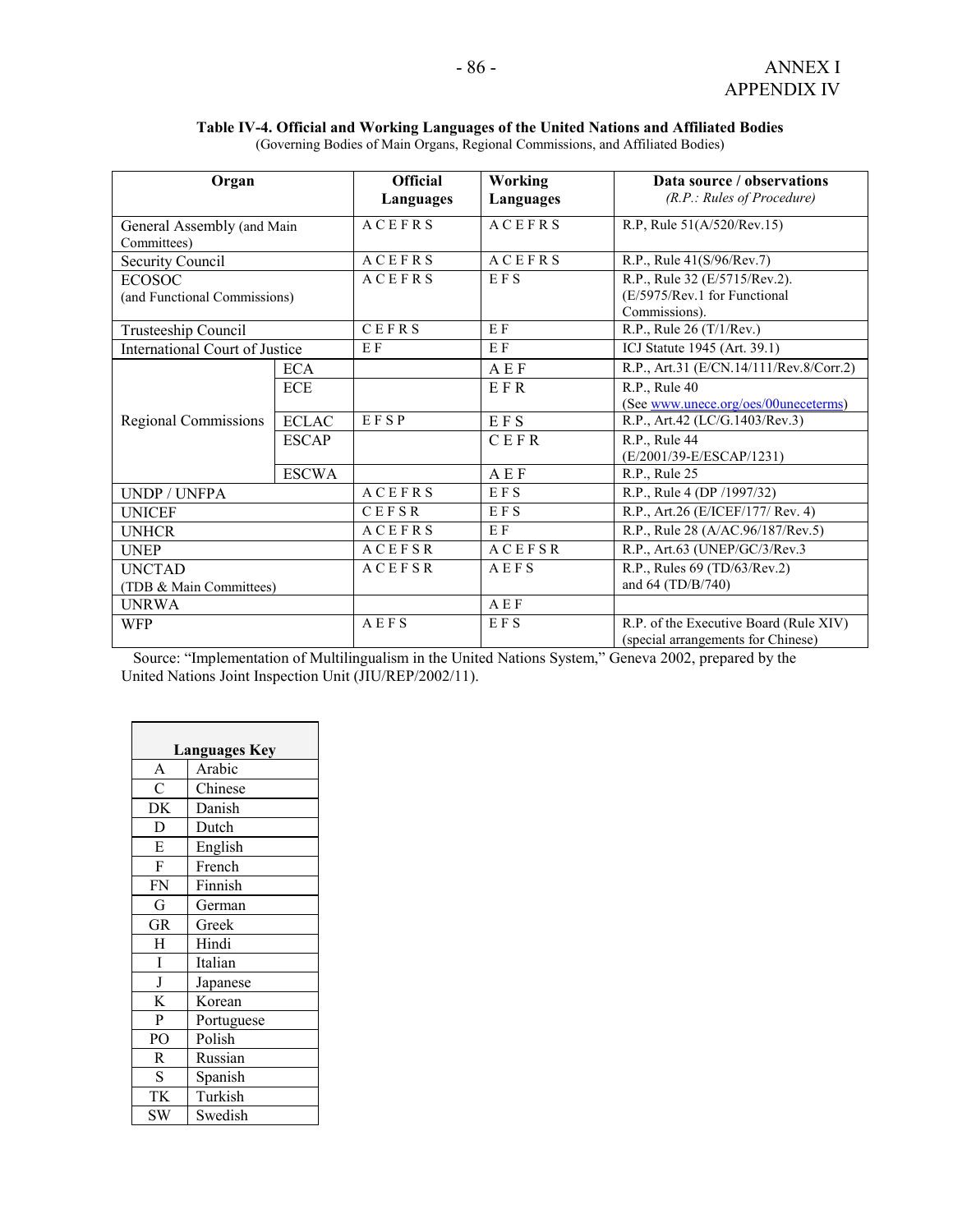# **Table IV-5. Official and Working Languages of the Governing Bodies of the Specialized Agencies, and the IAEA, BIS, EU, OECD, and WTO**

| Organization    |                        | <b>Official</b>     | Working             | <b>Data Source / Observations</b>                       |
|-----------------|------------------------|---------------------|---------------------|---------------------------------------------------------|
|                 |                        | Languages           | <b>Languages</b>    | (R.P.: Rules of procedure G.R.: General Regulations)    |
|                 |                        |                     |                     |                                                         |
| ILO             |                        | <b>ACEFGRS</b>      | <b>EFS</b>          | Standing Orders of the International Labour Conference, |
|                 |                        |                     |                     | Art. 24                                                 |
| <b>FAO</b>      |                        | ACEFS               | <b>ACEFS</b>        | Rule XLVII of the General Rules                         |
|                 |                        | (Ref. observations) | (Ref. observations) | (Refers to "languages of the Organization")             |
|                 | Conference             | <b>ACEFHIPRS</b>    | <b>ACEFRS</b>       | R.P., Conference (Rules 54 and 50) he                   |
| <b>UNESCO</b>   | <b>Executive Board</b> |                     |                     |                                                         |
|                 |                        |                     | ACEFRS              | R.P., Rule 21 of the Executive Board                    |
| <b>ICAO</b>     |                        | <b>ACEFRS</b>       | <b>ACEFRS</b>       | R.P., Assembly (Rules 64 & 65); Council (Rule 56) refer |
|                 |                        | (Ref. observations) | (Ref. observations) | to "Languages of deliberations" and "Languages of       |
|                 |                        |                     |                     | documentation"                                          |
|                 | WHA & EB               | <b>ACEFRS</b>       | <b>ACEFRS</b>       | Resolution WHA31.13 (1978) and R.P. Rule 22 of the      |
|                 |                        |                     |                     | $\rm EB$                                                |
|                 | <b>AFRO</b>            | EFPS                | EFP                 | R.P., Rule 22 (Regional Committee)                      |
| <b>WHO</b>      | AMRO/PAHO              | EFPS                | None                | R.P. (Panamerican Sanitary Conference)                  |
|                 | <b>EMRO</b>            | A E F               | <b>AEF</b>          | R.P., Rule 21 (Regional Committee)                      |
|                 | <b>EURO</b>            | EFGR                | None                | R.P., Rule 20 (Regional Committee)                      |
|                 | <b>SEARO</b>           | E                   | $\mathbf E$         | R.P, Rule 21 (Regional Committee)                       |
|                 | <b>WPRO</b>            | C E F               | E F                 | R.P., (Regional Committee)                              |
| <b>UPU</b>      |                        | F                   | AEFS                | Constitution, Art.6                                     |
|                 |                        |                     | $+ C G P R$         | General Regulations, Art. 107                           |
| ITU*            |                        | <b>ACEFRS</b>       | <b>ACEFRS</b>       | Article 29 ITU Constitution                             |
| <b>WMO</b>      |                        | <b>ACEFRS</b>       | <b>ACEFRS</b>       | G.R. 117-122 (1999). Only relevant languages are used   |
|                 |                        |                     |                     | for sessions of the six Regional Associations           |
| <b>IMO</b>      |                        | <b>ACEFRS</b>       | <b>EFS</b>          | R.P., Rule 29 (Assembly) and Rule 27 (Council);         |
|                 |                        |                     |                     | ("Official languages" and "working languages" of the    |
|                 |                        |                     | <b>ACEFRS</b>       | Organization")<br>WIPO Convention, Art. $6(2)$ (vii);   |
| <b>WIPO</b>     |                        |                     | + Some P            | WO/GA/26/1, Para.10; WO/GA/26/10, Para. 175, 180)       |
| <b>UNIDO</b>    |                        | <b>ACEFRS</b>       | <b>ACEFRS</b>       | R.P., (Rule 61); "languages of the General Conference)  |
|                 |                        | (Ref. observations) | (Ref. observations) | R.P., (Rule 65); "languages of the Board"               |
| <b>IAEA</b>     |                        | <b>ACEFRS</b>       | <b>ACEFRS</b>       | R.P., Conference (Rule 86); Board (Rules 51 & 52)       |
| World Bank      |                        |                     | Ε                   |                                                         |
| <b>IMF</b>      |                        |                     | $\overline{E}$      | Rule C-13 (Rules & Regulations); translation into the   |
|                 |                        |                     |                     | "standard" languages (A C F G P R S)                    |
| <b>IFAD</b>     |                        | <b>AEFS</b>         | <b>AEFS</b>         | "Languages of the Council" (R.P., Rule 20)              |
|                 |                        |                     |                     | "Languages of the Board" (R.P., Rule26)                 |
|                 |                        |                     |                     |                                                         |
| <b>BIS</b>      |                        | E, F, G, I          | E                   |                                                         |
| $\overline{EU}$ |                        | DK. DT, E, F, FN,   | DK. DT, E, F, FN,   |                                                         |
|                 |                        | G, GR, I, P         | G, GR, I, P         |                                                         |
| <b>OECD</b>     |                        | E, F                | E, F                |                                                         |
| <b>WTO</b>      |                        | E, F, S             | E, F, S             |                                                         |

Note: See Table IV-4 for key of abbreviations used for languages.

 Sources: "Implementation of Multilingualism in the United Nations System," Geneva 2002, prepared by the United Nations Joint Inspection Unit (JIU/REP/2002/11) and IMF staff.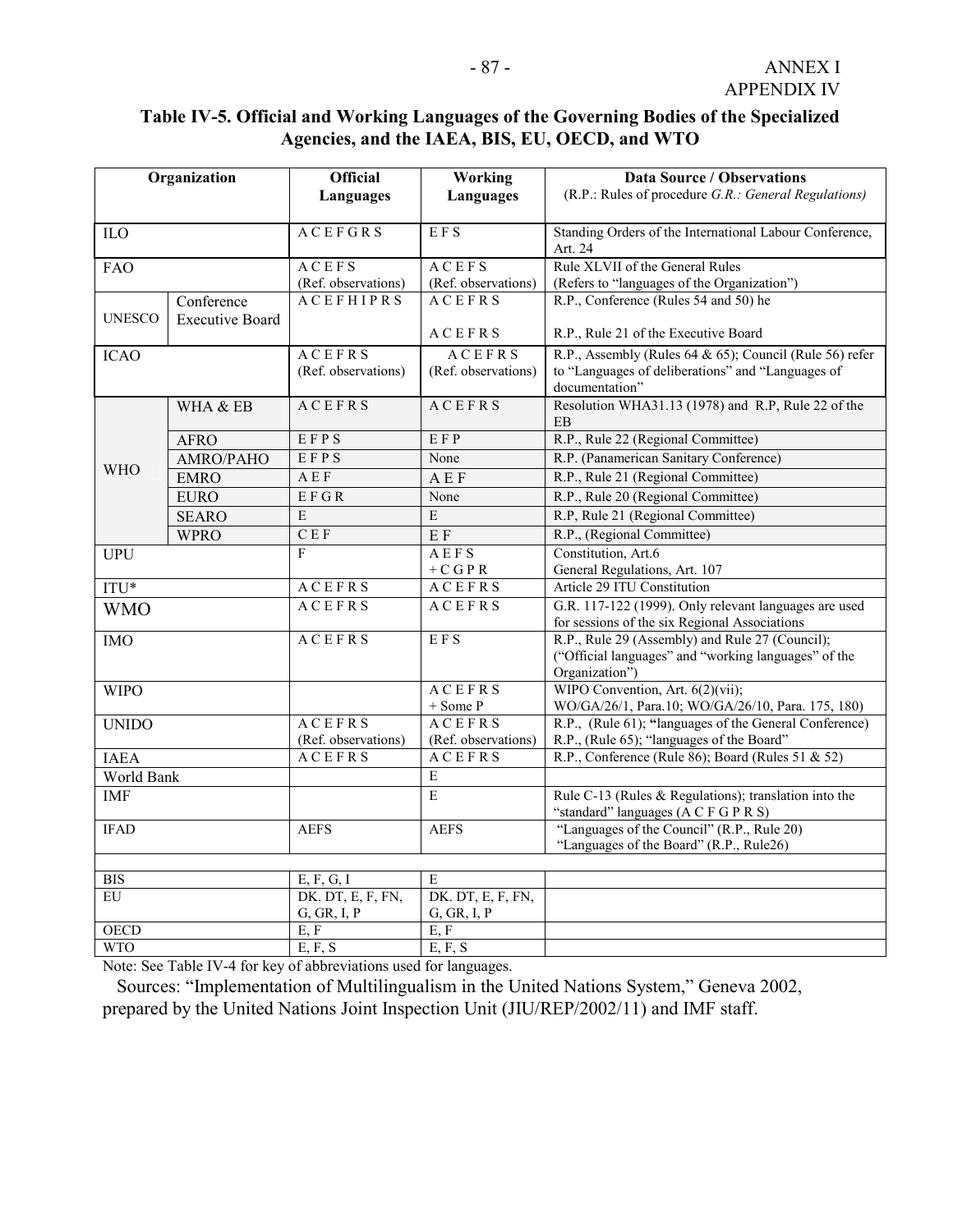#### **Annex II. Survey of Country Outreach by Area Departments Survey design and administration**

In December 2002 EXR undertook a survey of outreach activities in member countries. A questionnaire was sent separately to resident representatives and to the heads of area departments for transmission to headquarters-based country teams. Some 34 resident representatives (40 percent of the total) and 99 country teams (well over half) submitted responses, reporting on 121 member countries.

The responses are indicative of the activity underway in the field. While it is possible—even likely—that respondents are those who have been more active in pursuing contacts with outside groups, evidence from the survey responses points to various factors that would tend to offset this bias: outreach on visits by front office staff are not always counted; desk economists responding to the survey may inadvertently omit some outreach activities by the mission chief; and respondents in their post less than a year are likely to have undercounted outreach by their predecessors (the survey results indicate that outreach is systematically underreported to colleagues).

The survey focused exclusively on country-level outreach to civil society, media, and parliaments by area departments. The extensive outreach by Management, regional offices, functional departments, and EXR are excluded. Into this category falls much of the discussion between Fund staff and civil society in industrial countries, which (apart from the extensive contacts with outside economists) is largely focused on policy issues rather than country matters. Regional efforts such as—to take but two examples—PRSP regional fora and Financial Sector Assessment Paper (FSAP) outreach missions also fall outside the scope of the survey.

This focus will imply that, in many member countries (notably surveillance cases where there is no resident representative), opportunities for outreach will be provided only by Article IV consultation missions, which sometimes find themselves short-staffed. In these cases, and elsewhere where such circumstances as the security situation restrict staff mobility, outreach will be markedly lower than in program countries with frequent missions and a resident representative.

#### **Findings**

**In general, the Fund's dialogue with civil society, parliaments, and the media appears well-established in Africa and in the transition countries of Asia and Europe.** Many resident representatives (especially in Asia), and even some country teams, reported dozens of contacts with media and civil society. In other areas, however, the picture is quite different. Most Middle Eastern Department (MED) teams reported either no contacts with civil society or else only an annual contact with a Chamber of Commerce or labor union. Contacts in industrial countries were largely limited to research institutions and an annual meeting with a chamber of commerce and/or labor union. Few meetings with NGOs or faith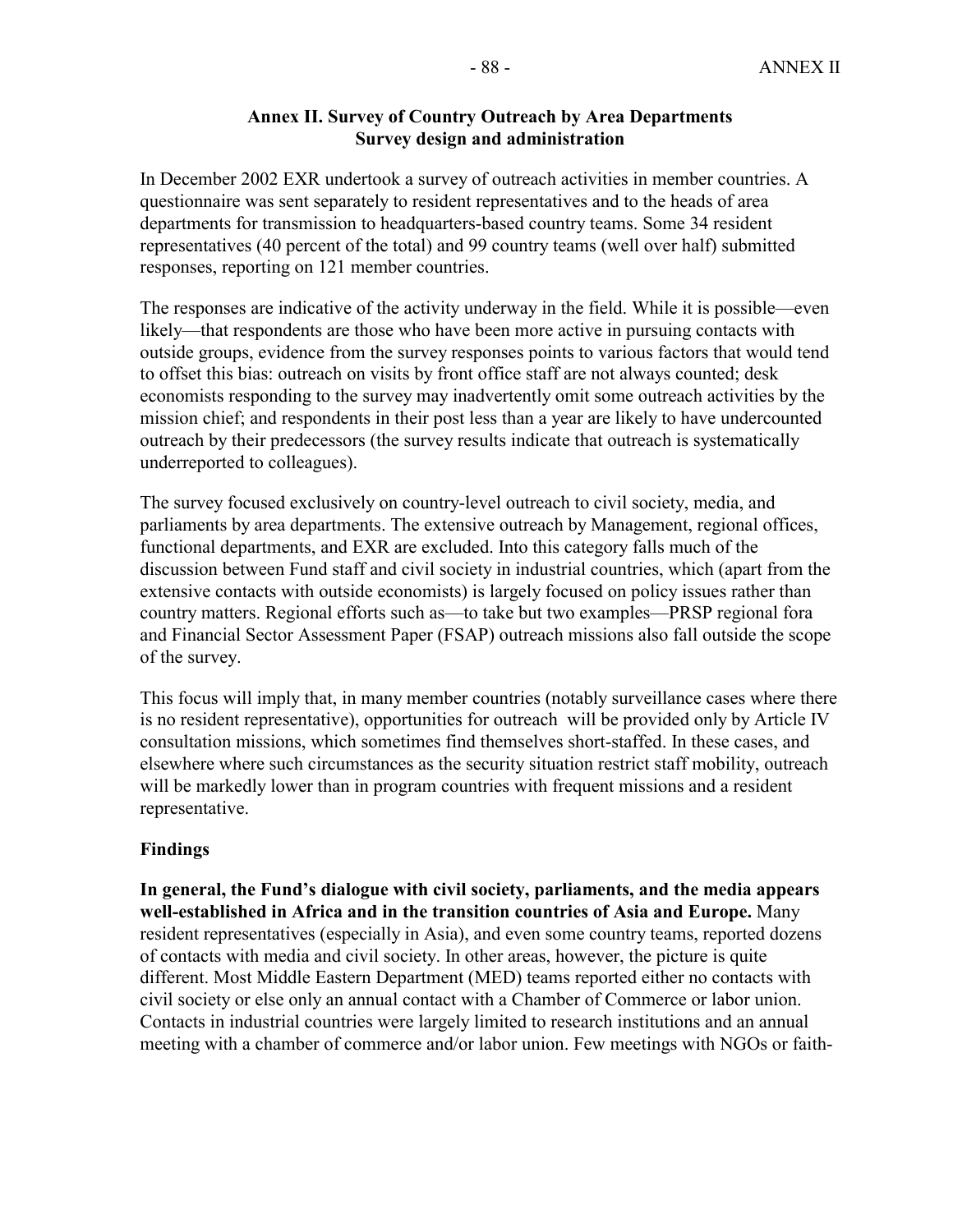based organization were reported in Latin America, though other kinds of contacts do occur regularly. $51$ 

**The presence of a resident representative is, as might be expected, a major factor in the level of outreach**. Responding mission teams reported an average of 7 ½ outreach events over the year, as against more than 30 for resident representatives (See Annex Table 1). Curiously, PRSP country teams engaged in 1/3 more outreach than country teams for other developing countries, while PRSP country resident representatives engaged in 1/3 less outreach. (It may be that, in some small, low-income countries, active resident representatives are constrained in their outreach by the number of relevant and interested organizations.)

**Still, the survey results show that country teams have been engaging in dialogue with a wide range of civil society groups.** On average across the respondents (both mission teams and resident representatives) country staff met about equally with (1) labor unions, NGOs, and faith-based organizations; (2) scholars and research organizations; and (3) business and trade associations. For each of these three sets of organizations, survey respondents reported an average of three meetings a year. Meetings with parliamentarians were somewhat less frequent, averaging slightly more than one a year. (Media contacts, while numerous, are not comparable with other groups because of the clustering of contact in press conferences).

**These averages, however, conceal as much as they convey, as variation across countries was extensive**. One reason was simply that the Fund's presence varies sharply across countries. Yet there is only a low correlation between the Fund mission team's presence incountry (as measured by the number of staff nights) and the number of contacts with nongovernmental bodies. More important appear to be regional determinants, as teams from some departments are more active than others, no doubt reflecting area departments' understanding of the views of country authorities on such outreach. Anecdotal evidence suggests as well that, at least for media contacts, past experience of departmental management with the media plays an important role as well. And it is likely that the amount of outreach rises as individual staff members gain experience in meeting with nongovernmental groups.

**Much of the country outreach takes place without detailed reference to headquarters**.

Of those engaging in outreach activities, 40 percent of the resident representatives and more than half of the country teams did so without contacting EXR for support, and only 20 percent of resident representatives and about half of the country teams regularly reported to EXR on the activities they had undertaken. Some 20 percent of resident representatives, and roughly one-third of country teams, did not routinely report on their outreach even to their area departments.

1

<sup>&</sup>lt;sup>51</sup> A low response rate (under 20 percent) for the Asia/Pacific region does not allow any conclusions about the work of mission teams in the region.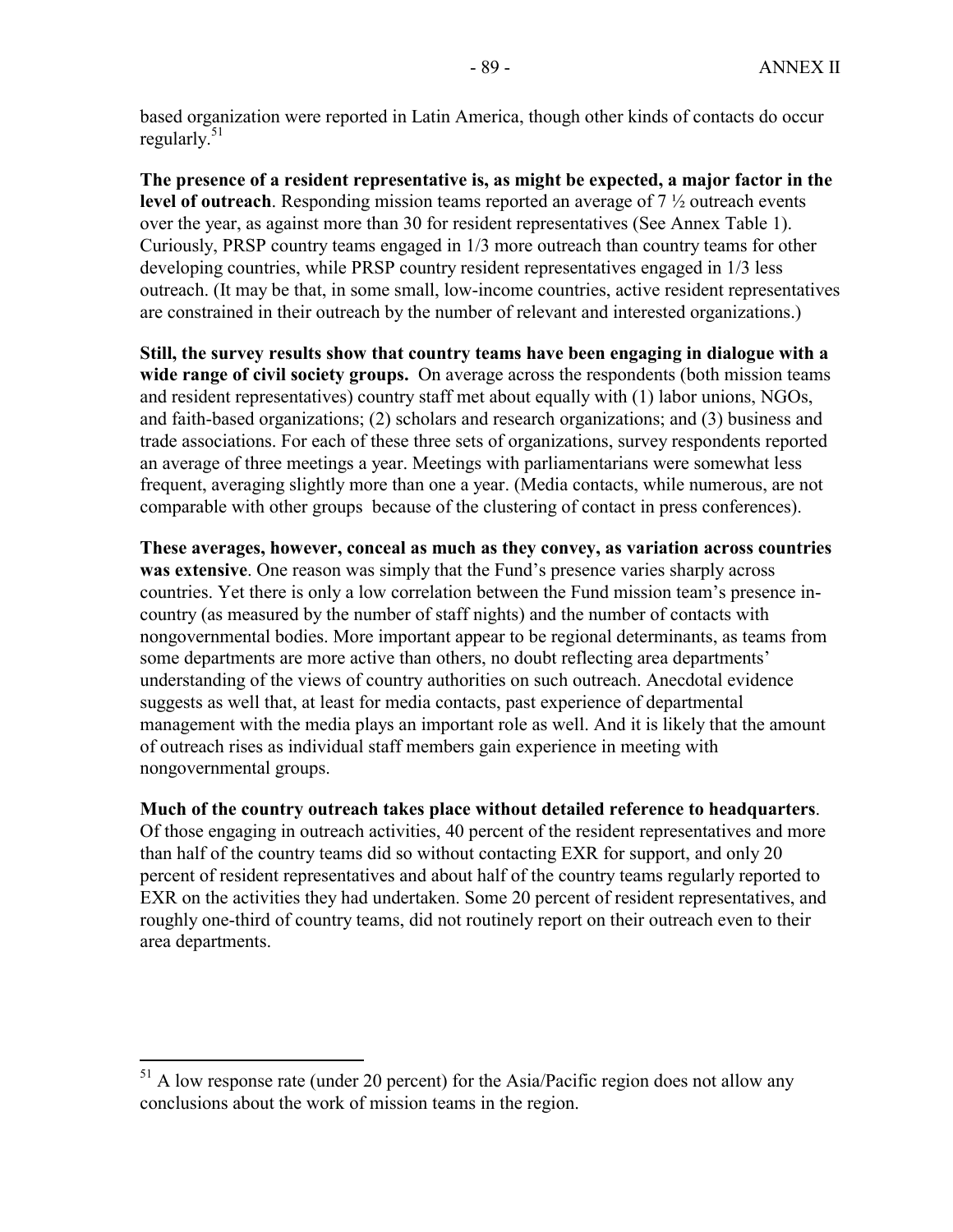# *Media*

 $\overline{a}$ 

**Staff are being extensively quoted in the media.** About three-fifths of the survey respondents (a large majority of resident representatives and about half of mission teams) said that they had met with journalists. The vast majority of those who met with the media (90 percent, or over half of the survey respondents) were subsequently quoted in articles or broadcasts. Of those who were quoted, almost all (over 90 percent) were quoted by name at some point during the year, though a majority of those identified by name were also quoted indirectly (e.g., as "an IMF source") on other occasions.

**When staff did not meet the press, the most common reason cited—especially in the case of industrial countries--was the preference of country authorities**. In the words of one mission chief, "It is up to the authorities to decide if there will be press contacts (in the context of the Article IV mission), and they have indicated no desire." In developing countries, some missions delegated media contacts to the resident representative, while in some cases chiefs newly assigned to a country at the time of the Article IV mission elected not to meet with press. Also, some countries on 24-month consultation cycles had no Fund mission during 2002. Only three respondents cited lack of media training as a primary reason for not meeting the press.

**Where staff do engage with the press, however, it is common to be quoted repeatedly.** Of those reporting that they were quoted indirectly, half said they were quoted indirectly four or more times. And—perhaps reflecting the importance of press conferences—one-third of those reporting direct quotation were quoted directly eight or more times, with another third reporting direct quotation four to seven times. Some three-fourths of those active with the media reported that they had met with radio or television journalists, which may be another reflection of the press conference format. About 30 percent of the contacts were with foreign media, a share which varied only slightly by type of media outlet.

**Staff remain essentially reactive in their relations with the media.** While the nature of press reporting is such that a large share of media contacts will be initiated by reporters, only about 10 percent of respondents, almost entirely mission chiefs, said that they generally initiated contacts with the media. More telling—and more important for Fund communications—rarely do respondents place material directly in the press. Only a third of resident representatives, and a very small number of mission teams, placed an article or wrote a letter to the press on their country.<sup>52</sup>

**Among mission teams, there was a marked difference in media contacts of all types between countries that make use of Fund resources and those that do not.** A majority of mission teams in PRGF countries and in countries with active programs drawing on the General Resources Account (GRA) report media outreach. In contrast, only about a third of mission teams in industrial and in other non-program countries report such contacts. This disparity grows, of course, when the more intensive media contacts by resident

 $52$  As discussed in the body of the paper, however, articles (mainly authored by senior staff on policy issues) are routinely placed in papers around the globe by EXR.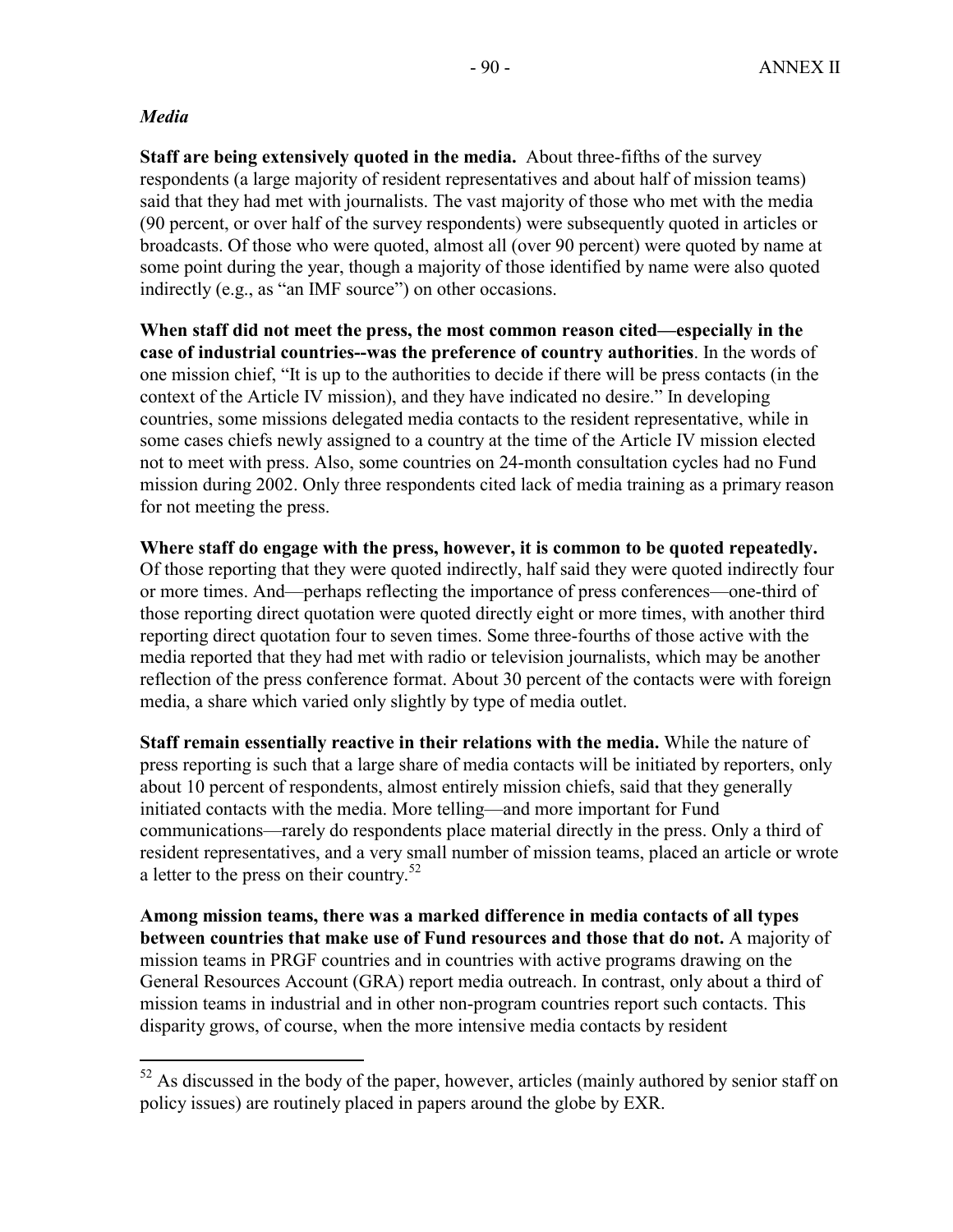representatives, who tend to be situated in program countries, is combined with that of the mission team.

**Most staff in contact with the press have undertaken EXR's media training program.**  Over the past few years, EXR has worked to provide staff who can expect to come into contact with the press with training on how to express themselves in ways that will be effective in the media context. Among survey respondents, some 80 percent of both resident representatives and mission chiefs reported having completed the training, and some 20 percent of desk economists.

### *Parliaments*

**Respondents reported few requests for meetings from parliamentarians, and staffinitiated meetings occurred most often in the transition countries of Asia and Europe**. Just two thirds of resident representatives and less than half of mission teams reported meeting with legislators in 2002. However, over 90 percent of respondents for the transition countries of Europe and Asia report meeting legislators. The rate was about 50 percent for non-transition PRSP countries, with only a quarter of other respondents reporting meetings with legislators. Moreover, 19 of 25 reporting countries where staff met legislators at least three times during the year were transition countries; all but one of the others were in Africa. This geographic concentration may reflect a capacity-building element of the meetings proposed by staff, particularly as the transition countries are either recently independent or have undergone a major transformation in the role of parliament. In about 20 percent of the country cases, an explicit purpose of the meeting was to discuss legislative approval of staffsupported policy measures. The concentration of users of Fund resources in Africa and the transition countries may also explain part of the geographic concentration of meetings.

**Staff have generally met with legislators in small groups, encounters with the full parliament occurring only on rare occasion.** The reported meetings have been fairly evenly divided among meetings with parliamentary committees, individuals (often the chairpersons of finance or budget committees), and small groups of legislators with a common interest. Respondents considered that the legislators they encountered were somewhat- to wellinformed about the Fund's policy advice, though there were a number of low-income countries in which staff found legislators less knowledgeable about the role of the Fund. On the other side, instances in which parliamentary interlocutors were perceived not to have been satisfied with the outcome of meetings with staff were also entirely among low-income countries.

#### *Civil society representatives*

Staff met more consistently with **business and trade associations** than with any other type of group surveyed, with over 80 percent of respondents (including almost all resident representatives) reporting meetings. Country teams met with business and trade associations an average of twice per year, while resident representatives, on average, met with such groups bimonthly. As might be expected, there is a great deal of variation across the membership: some resident representatives speak to such groups almost weekly, while some have little or no such contact. A handful of MED and African Department (AFR) mission teams were almost the only respondents not to meet with at least one such group. These meetings were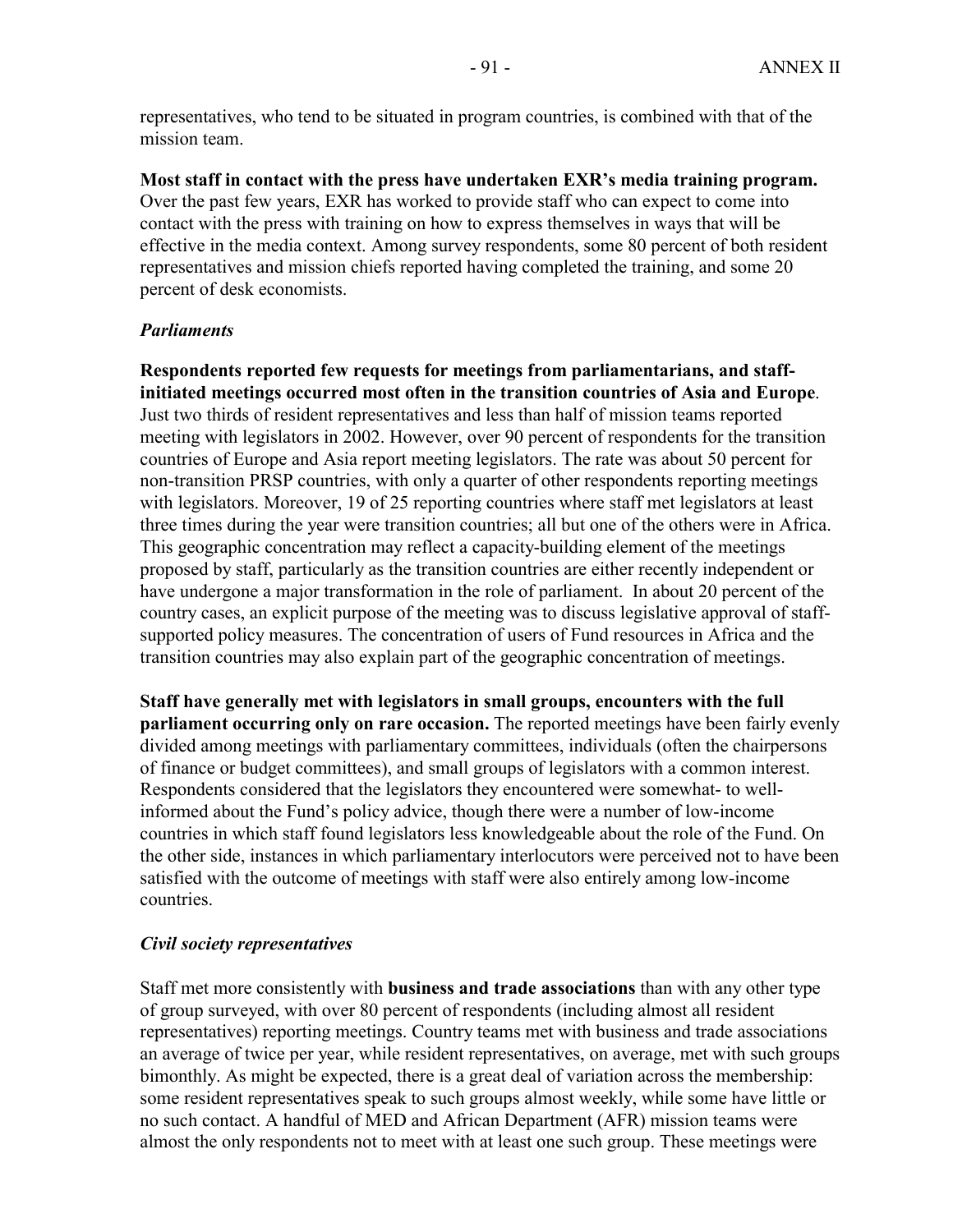usually initiated by staff, most often to discuss country developments. Perhaps reflecting the largely information-seeking nature of these meetings on the part of staff, quite a number of respondents report that the associations' expectations for the meeting were not always met.

About 60 percent of respondents reported contacts with **research institutes ("think tanks")** or individual **scholars**. As with most forms of outreach, a handful of resident representatives have met frequently with researchers, averaging upwards of twice per month in a few cases. Almost all industrial country mission teams have met with researchers, as have most teams in European II Department (EU2), and Western Hemisphere Department (WHD) contacts with researchers are exceeded only by business and trade associations among groups covered by the survey. Despite the extensive network of resident representatives, PRSP countries, particularly in Africa, are underrepresented, possibly reflecting relative lack of research work in poor countries. Most of the meetings were initiated by staff, most often to discuss country economic issues. According to respondents, staff met researchers' expectations for the meeting on almost every occasion.

Generally initiated by staff to discuss issues related to Fund policy advice, meetings between staff and **labor unions** appear to be common, but not frequent. Some 60 percent of respondents report having held such meetings, with staff meeting with unions in virtually all European industrial countries. Elsewhere, unions appear to have been met by over half of respondents across country groupings. Even the difference between resident representatives and mission teams is substantially less than for other types of civil society interaction. What is striking, however, is that only 20 percent of respondents met more than once with a labor union, and only one mission team held more than two such meetings. Moreover, respondents report that unions were not fully satisfied with their meetings with staff more frequently than other groups.

Meetings between respondents and **faith-based organizations** were infrequent, with onethird of resident representatives and a small handful of mission teams reporting such contacts, and just one resident representative reporting that such meetings took place frequently. Half of the respondents meeting with faith-based organizations were from AFR, but this still constitutes only a small share of AFR respondents. Such meetings were generally initiated by the staff, and discussions most often centered around the Fund and its role rather than specific country issues.

About half of responding staff had met with other **non-governmental organizations (NGOs**), but the average conceals widely varying practices across regions. Meetings with NGOs took place in a large majority of the cases in Africa, low-income countries in Asia (where some resident representatives have been especially active with NGOs), and the transition economies. Very few NGO meetings were reported in Latin America or the Middle East, and only one meeting was reported in an industrial country.<sup>53</sup> Meetings were fairly

 $\overline{a}$ 

<sup>&</sup>lt;sup>53</sup> As discussed in the main text, the Fund maintains an intensive dialogue with NGOs from industrial countries. This dialogue tends to be focused on policy issues, especially those related to developing countries, rather than on specific home-country issues that would be handled by the area department.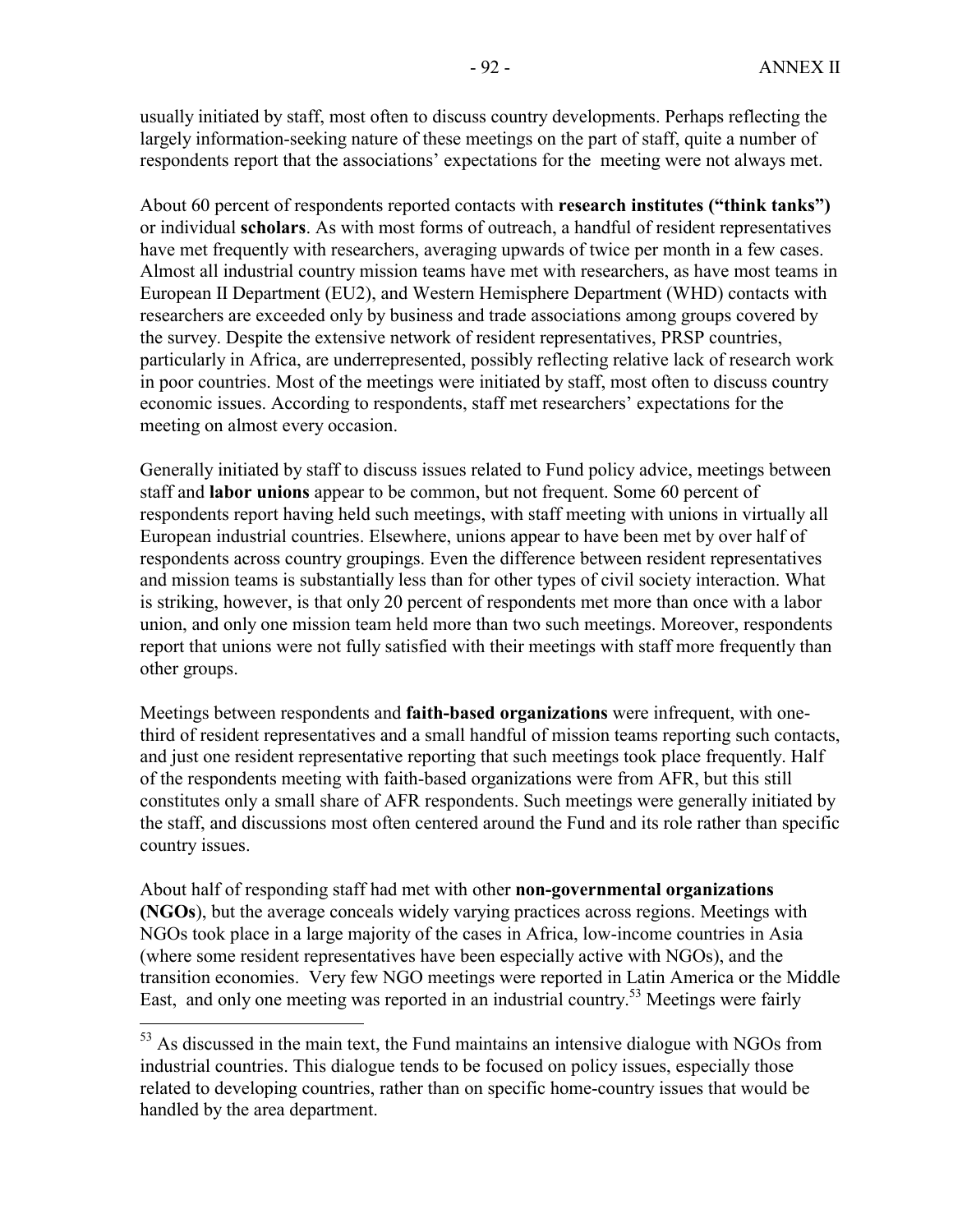evenly split between those mainly focused on country issues and those mainly related to the role of the Fund.

| Respondent group                      | All<br>Outreach | Non-Press<br>Outreach | Civil Society<br>Outreach |
|---------------------------------------|-----------------|-----------------------|---------------------------|
|                                       |                 |                       |                           |
| Resident Representatives (34)         | 31.0            | 22.7                  | 20.2                      |
| PRSP Countries (17)                   | 24.9            | 18.2                  | 16.6                      |
| Other $(17)$                          | 37.2            | 27.4                  | 24.0                      |
| HQ Country Teams (99)                 | 7.8             | 5.8                   | 4.9                       |
| Industrial Countries (15)             | 6.1             | 4.9                   | 4.6                       |
| Other Countries (84)                  | 7.6             | 6.0                   | 5.0                       |
| PRSP Countries (29)                   | 9.4             | 7.2                   | 5.9                       |
| Non-PRSP Countries (55)               | 7.0             | 5.4                   | 4.5                       |
| Memo items: Transition economies (33) |                 |                       |                           |
| Resident Representatives (14)         | 38.4            | 27.2                  | 22.6                      |
| HQ Country Teams (19)                 | 12.4            | 7.5                   | 4.3                       |

**Table 1. Average Number of Outreach Events, 2002** 

Note: Numbers in parentheses are numbers of relevant survey respondents. "Non-press" includes parliamentarians and civil society groups. "Transition countries" includes responses from staff in EU2 and parts of the European I Department and Asia Pacific Department.

Source: Survey questionnaire and staff estimates.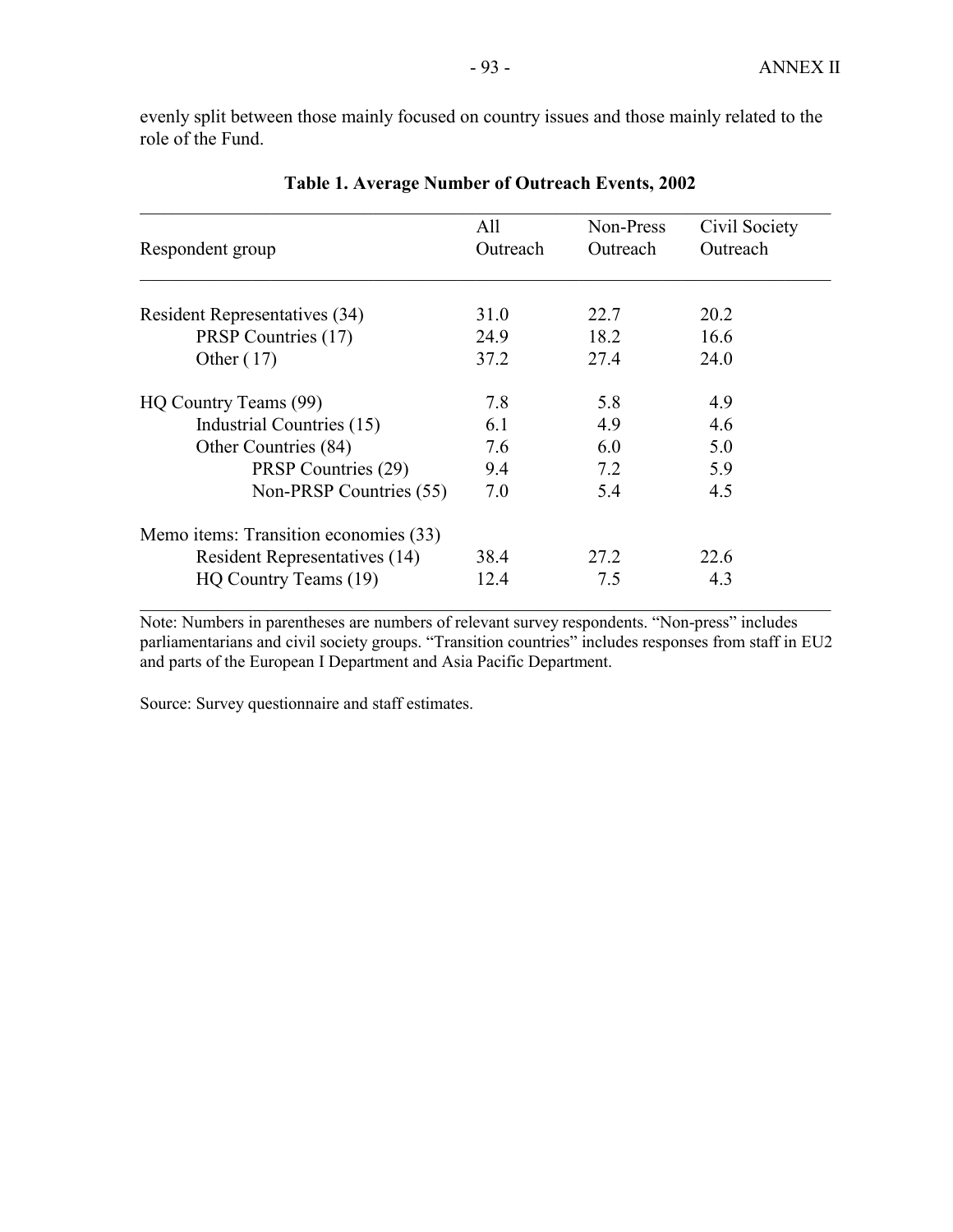# **Annex III. The Fund and Civil Society Organizations (CSOs)**

### **1. Why Engage with CSOs?**

1

The emphasis in the Fund's outreach to civil society is increasingly shifting from headquarters-based engagement with CSOs on global issues, to country-based interaction on national policy questions. This annex raises some of the issues that IMF staff—and indeed management and Executive Directors—confront in deciding on the appropriate approach to outreach in specific situations.

The IMF's engagement with CSOs recognizes that: <sup>54</sup>

- CSOs are opinion formers and need the best information possible;
- many CSOs have considerable public respect;
- CSOs reflect opinions held by important sectors of society;
- some CSOs bring to the table expertise and experience relevant for understanding economic issues and policies in Fund member countries;
- the Fund can therefore benefit from listening to and take account of CSO views in formulating policies;
- consultation can increase national ownership of Fund-supported policies;
- national participatory processes can be promoted—especially important for the PRSP; and
- consultation with CSOs may supplement governments' dialogue with their own societies.

Two recent developments within the IMF have placed a greater premium on interaction with CSOs at the country level: (1) the PRSP participatory process; and (2) the increased emphasis on national ownership of policies emerging from the conditionality review. Most Fund staff now appreciate that communication with CSOs is not a task just for management or a handful of EXR staff, although both have a leading or specialized role to play in certain aspects of CSO outreach, just as they do with media outreach. The Fund's professional staff should expect to be involved routinely: area department staff in country and regional outreach, and functional department staff in policy-related dialogue.

<sup>&</sup>lt;sup>54</sup> The Fund's outreach to civil society can be seen as a complement to its formal accountability, as an integral part of building credibility and ownership of its own policies and the national policies it supports, and also as a source of information about various aspects of the socio-economic situation in member countries as well as about alternative views and analysis. The Fund is accountable to its member countries, represented in the Board of Governors and the Executive Board but, just as representative governments interact with their own CSOs, the Fund can supplement its formal processes of accountability through engagement with organizations that reflect the views of a variety of people.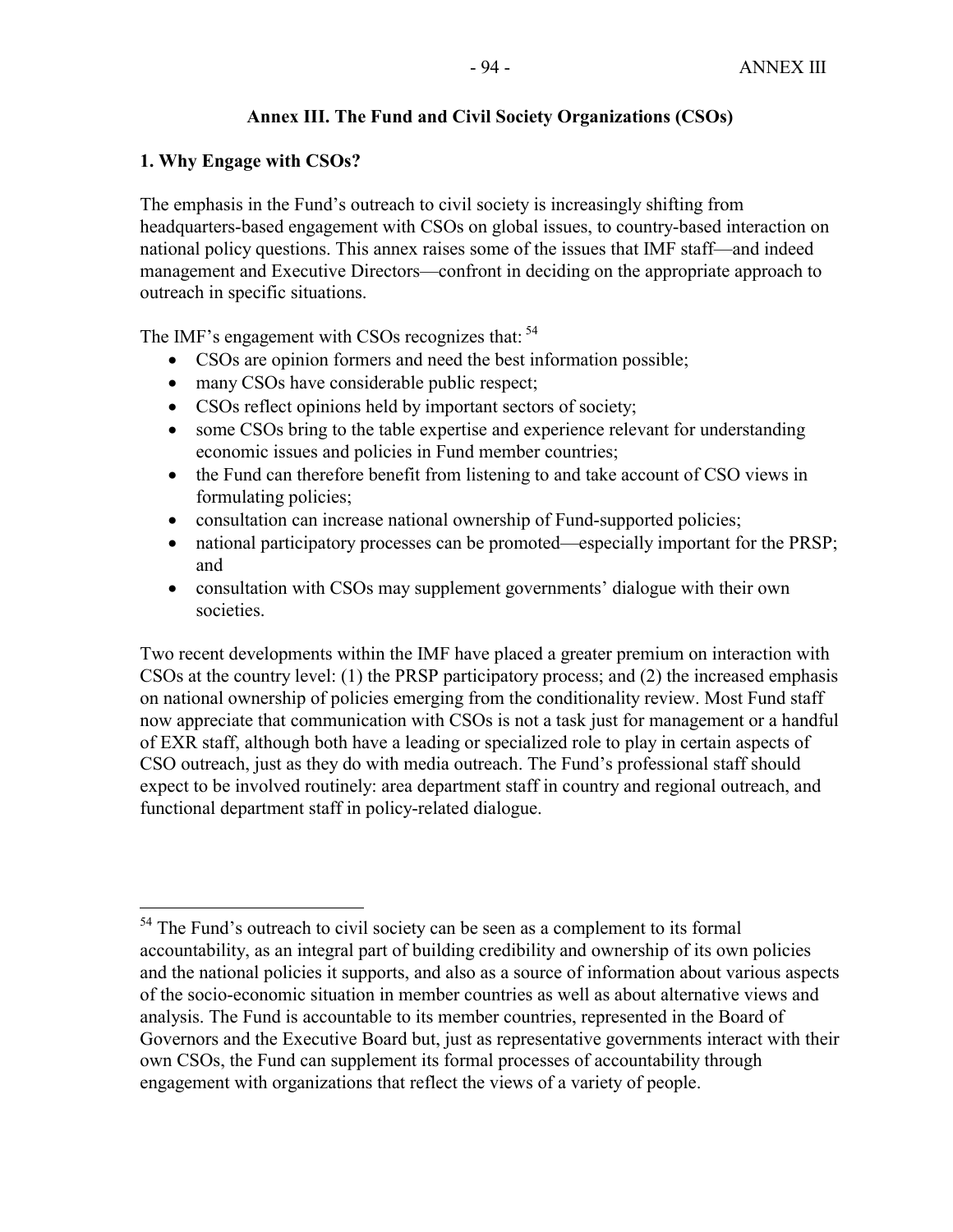### **2. Which CSOs?**

 $\overline{a}$ 

How should the Fund decide which organizations to focus attention upon, given the vast array and diversity of CSOs? CSOs serve a wide variety of functions in society: *representation* (labor unions, nongovernmental organization (NGOs) federations and networks, faith-based organizations); *technical expertise*; (professional groups, think tanks, and some NGOs; *advocacy* (labor unions, human rights groups, and most NGOs); *capacity building* (foundations, NGO support organizations); *service delivery* (e.g., credit and mutual aid societies); and *social functions* (e.g., cultural associations).<sup>55</sup> Some CSOs are tiny and focused on very specific issues. Others—international NGOs in particular—are large multinational organizations with thousands of staff and budgets of \$100 million or more. Viewpoints are diverse as well—the staff and membership of a single NGO may hold a multiplicity of views. Northern CSOs (based in industrial countries) are more visible than Southern CSOs (based in developing countries) because of their more sophisticated public relations operations, more prominent fund-raising efforts, and sometimes their advocacy of global policy issues.56 In contrast, the majority of Southern CSOs concentrate upon the delivery of services or representation of specific societal interests rather than advocacy. Both Northern and Southern CSOs are active in developing countries: (1) international CSOs, typically Northern NGOs or faith-based organizations (FBOs), often have operational programs in developing countries, often in collaboration with international institutions; and (2) national CSOs—domestically based and organized—usually have more limited financial and human resources than international CSOs do, and vary greatly in objectives, operations, and standing from one country to another.

Among the starting points for Fund staff in deciding with which CSOs to engage in support of their operational work are: (1) the relevance of the purposes and activities of the CSO to the work of the Fund (international CSOs command more media attention but national CSOs may have greater legitimacy and relevance for policyrelated outreach, especially in the context of the PRSP process); (2) whether the organization has a declared interest in Fund-related issues; and (3) the CSO's approach to dialogue (at a minimum, whether the organization rejects the use of violence).

 $<sup>55</sup>$  This list is based upon a classification used by the World Bank in "Consultations with</sup> Civil Society: A Sourcebook."

http://wbln0018.worldbank.org/Networks/ESSD/icdb.nsf/D4856F112E805DF4852566C9007 C27A6/542F52FA26886B8285256AFE0075960D/\$FILE/ConsultationsSourcebook.pdf

<sup>&</sup>lt;sup>56</sup> Much of the Fund's outreach to CSOs focuses on developing countries—either countrylevel dialogue on national policy issues or global level dialogue on issues that primarily concern developing countries—but the Fund also should interact with CSOs in the industrial countries on global issues, such as trade liberalization, as well as discussing the national economy and the Fund's policy advice (surveillance).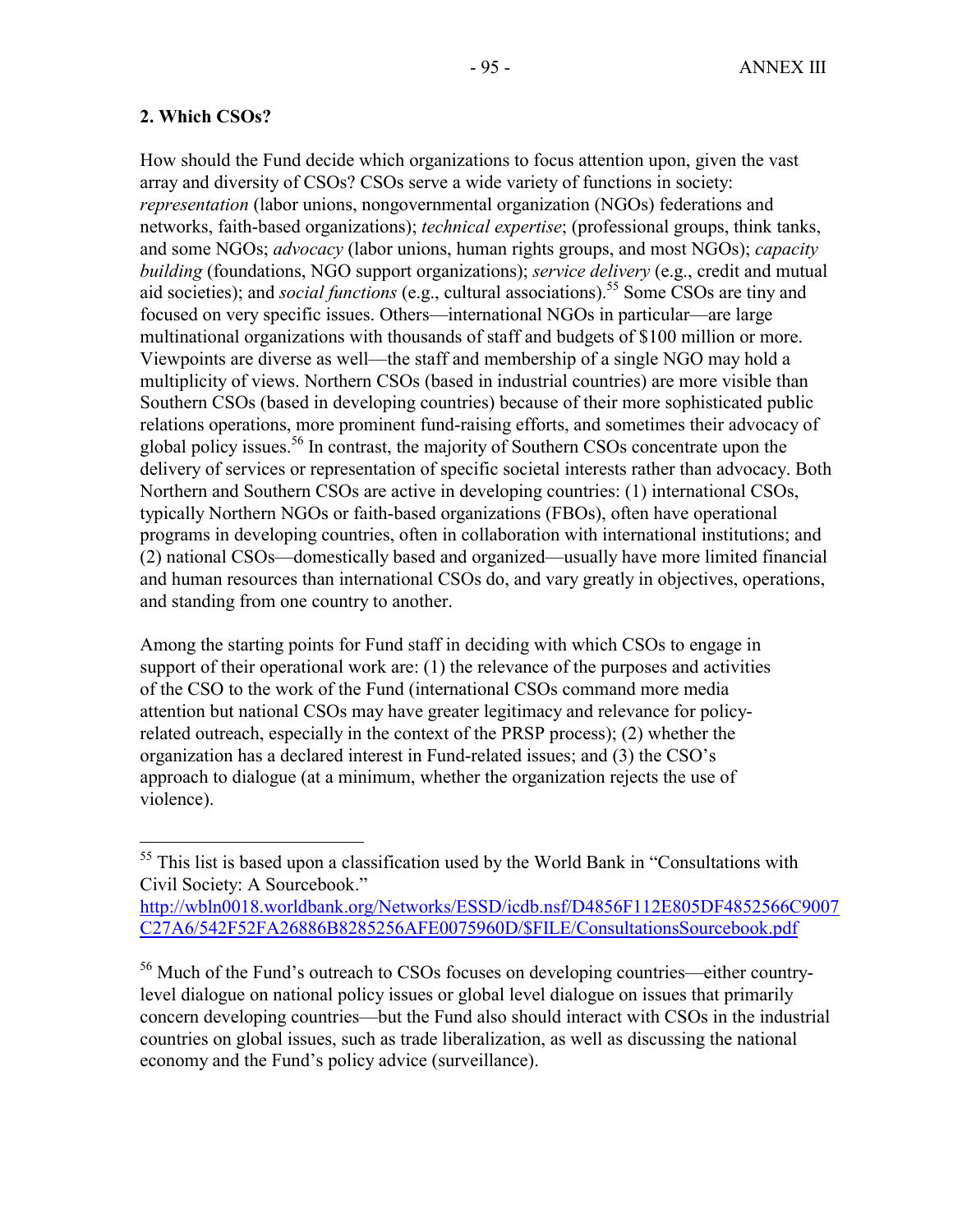# **3. How to Engage with CSOs?**

Successful engagement with CSOs rests on clearly defined objectives and a good understanding of the expectations and motivations of the interlocutors. In recent years, the Fund's dialogue with CSOs has gradually improved but there remains some dissatisfaction on both sides, possibly even a degree of mutual mistrust. To stereotype the impressions: some CSOs may tend to think that the Fund preaches, does not listen, does not integrate CSO input from the dialogue into its policy-making, and does not see the dialogue as part of greater accountability; some Fund staff may perceive CSOs as generally being interested mainly in pushing their own agenda, often-imprecisely defined, and believe that CSOs often lack broad support, legitimacy, and accountability. Both the Fund and CSOs will need to work deliberately and diligently to establish greater mutual trust.

Fund staff interact with CSOs: (1) at Fund headquarters on global policy issues or country issues; (2) in the context of Article IV consultation missions—staff discussions with labor organizations, for example; (3) in the context of program design and negotiations, including in the context of the PRSP/PRGF; and (4) in more routine discussions, such as those that might be undertaken by resident representatives or country missions. **Some specific suggestions for Fund staff (especially country missions and resident representatives) for building trust and establishing a basis for effective interaction with CSOs might include**:

- Invite the CSO to set the terms of engagement jointly (designing the agenda, etc.), as this promotes ownership;
- Avoid unrealistic expectations on either side; recognize that each side may have very different perspectives, approaches, even if the objectives sound very similar;
- Establish clearly what interests are (and are not) represented by the groups taking part in the interaction;
- Prepare the ground well: provide documents in advance where they are available, invite CSOs to submit questions;
- Make clear to the CSOs what information is already available, e.g., on the Fund's external website, so that they can prepare;
- Ask for information from the CSO requesting the meeting about its activities in general or concerns in the area of focus for the meeting;
- Hold periodic briefings for groups, e.g., NGOs, press, labor, and business associations, so that they can see and hear transparently what everyone else is being told;
- Consider inviting a representative of the host authorities to attend briefings
- Do not overstate the outcome of meetings: a meeting with a CSO does not necessarily entitle Fund staff to say that civil society was consulted.
- Consider whether it would be useful to piggyback on meetings convened by the World Bank and other international agencies, rather than organizing separate meetings.
- For societies where there are many CSOs, consider what is the most efficient way of interacting—e.g. are there umbrella organizations that group CSOs with similar interests? Is it effective to hold large conference-style consultations?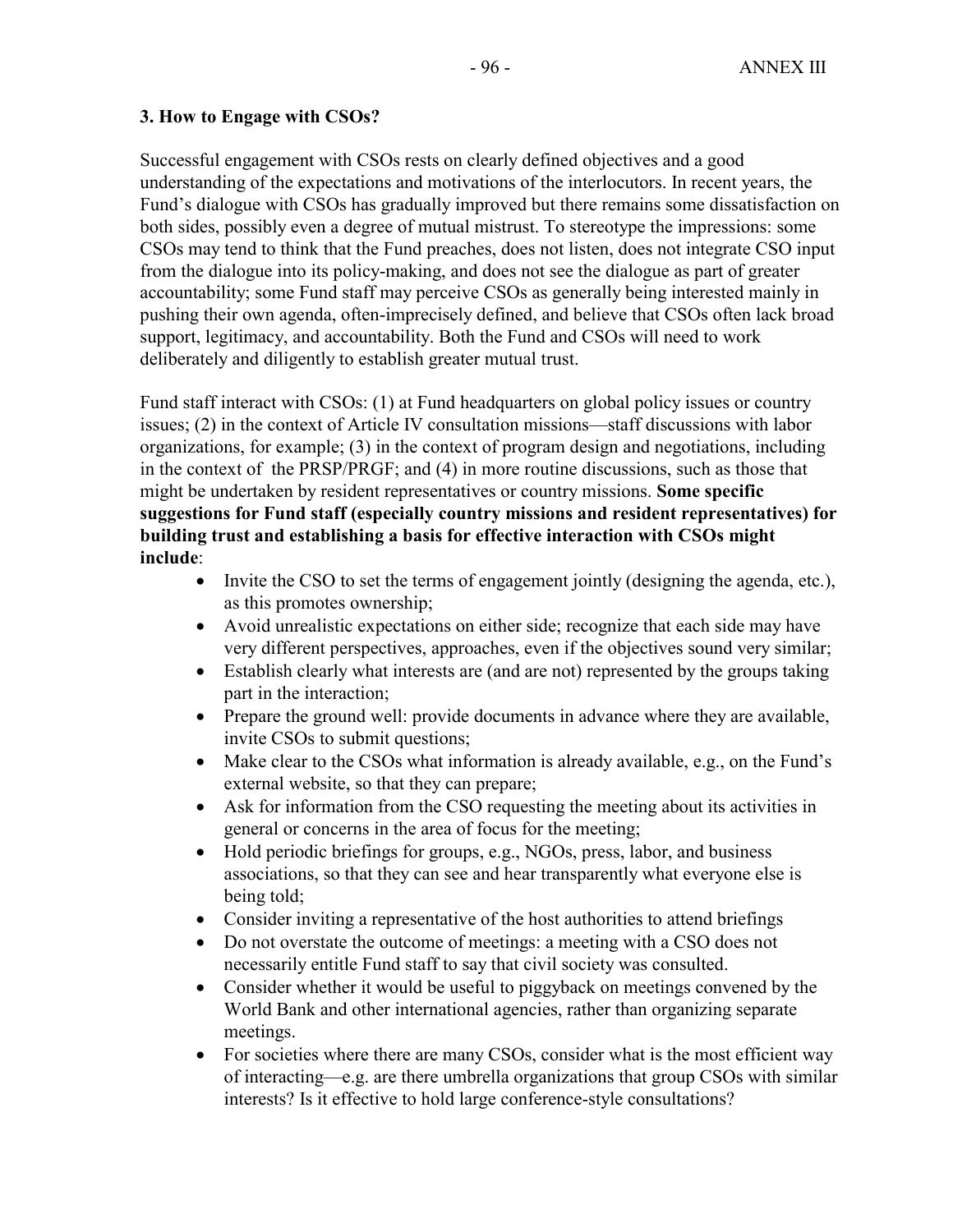Many of the practices are being applied in the already extensive country-level outreach by Fund staff as reflected in the survey reported in Annex II. However, practices clearly differ considerably across countries, area departments, and policy settings. EXR, in collaboration with other departments, will survey existing practices, and seek to identify a set of groundrules and accepted practices to form the basis for operational guidelines for interaction between Fund staff and CSOs.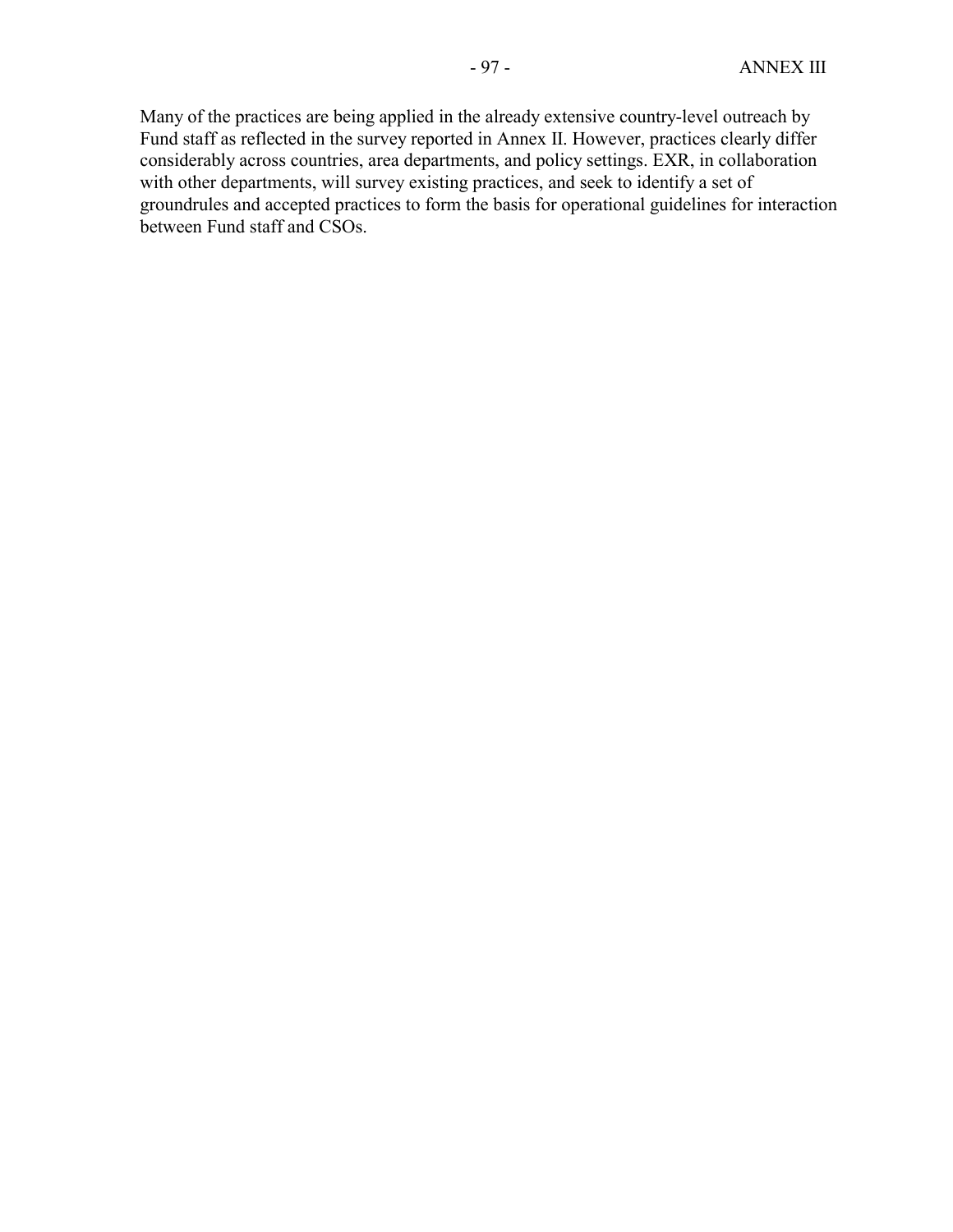#### **Annex IV. Civic and Community Relations**

*Civic and community relations activities are important in the Fund's external communications and contribute modestly but directly to the Fund's goal of helping people improve their lives.* 

**The IMF Civic and Community Relations** office was created in 1999 to formally support existing grassroots initiatives of staff who donate their time and money to help others. The office, staffed by one fulltime officer, coordinates the Fund's efforts to be a good neighbor and responsible civic entity by leveraging and integrating three components: (1) the **IMF Civic Program** for charitable giving, (2) the employee volunteer group **INVOLVE**, and (3) **Community Relations** for local outreach and partnering.

**1. The IMF Civic Program** provides grants and surplus property to organizations worldwide that help the neediest emerge permanently from urgent social problems. It also matches donations to the Annual Giving Campaign and to staff-initiated humanitarian appeals. Its budget (US\$664,950 in FY03) is for humanitarian purposes only and is separate from member financing. The 12-member Civic Program Advisory Committee (CPAC) to Fund management represents staff, spouse/partners, retirees, and INVOLVE volunteers. Request guidelines and names of recipient organizations are posted at www.imf.org.

**2. INVOLVE** (International Volunteer Venture) is the main volunteerism outlet. Employees, retirees, families and friends join in 33 regularly scheduled projects a year, such as parties for needy children, food for the homeless, rebuilding homes, and mentoring children. Volunteers have received awards recognizing their work with Calvary Women's Shelter, Stevens Elementary School and other partners.

**3. Community Relations** focuses on integrating the Fund into our host community by partnering with peer organizations and matching local needs with our ability to help. Headquarters facilities are provided for meetings and fundraisers of community groups. Staff participate in public campaigns such as "Race for the Cure" and "Help the Homeless."

**Examples of integrated activities**. Staff on mission to Moldova purchased medicine for several orphanages, which now also receive Civic Program grants. Staff initiated relief appeals for victims of famine in Ethiopia, floods in Vietnam, the earthquake in the Congo, and other humanitarian emergencies, raising \$285,000 since FY00, including the Civic Program's 50% matching donation. The Fund has supported a local after-school educational program, "The Fishing School," for seven years with \$171,000, computers, and volunteers to upgrade and paint the school buildings. Volunteers continue to mentor the children and offer a one-week summer camp at the Bretton Woods Recreation Center. When U.S. President George W. Bush visited the school, press reported that its founder emphasized how critical Fund help was in the program's early stages.

**A January 2002 audit** by a consultant found that the Fund's civic, volunteer, and community programs have a history of success. Programs will benefit, however, if outcomes are better tied to the Fund's external relations strategy and overall organizational strategies, and if they receive strong endorsement and involvement at all levels within the institution. Societal and community issues have a direct relationship to Fund work and future success, therefore the Fund's social vision should be integrated with its organizational vision.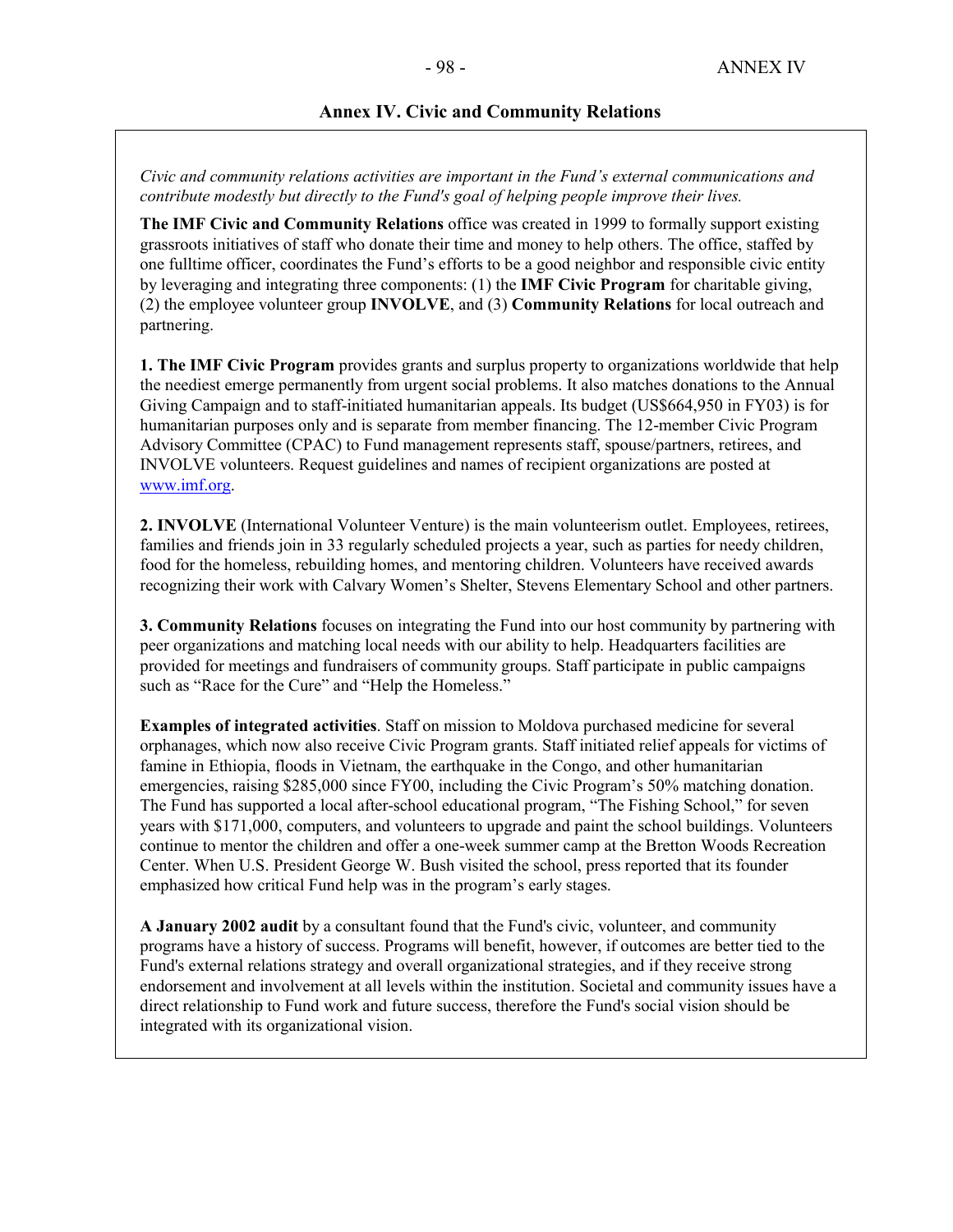### **Annex V. IMF Center**

*The IMF Center's core mission is to educate and reach out to the public locally and internationally by developing exhibits, programs, events and educational products that directly, and indirectly, educate and inform the public about the work of the Fund.* 

**The IMF Center** opened in late 2000 to provide a venue for the public to visit the IMF and to learn more about the institution and its role in the global economy. The Center hosts permanent and special exhibits, welcomes groups visiting Washington, and develops educational materials. The Center also houses a bookstore, theatre, and IMF web access for visitors, and is staffed by one full time Officer and an Assistant, who welcome about 14,000 visitors per year to the Center. The Center reaches out to the international community primarily though its page on the Fund's external website, www.imf.org/center.

#### **Outreach**

*Visiting Groups -* The IMF Center hosts visiting groups (approximately 250 in 2002) who are briefed by Fund staff. Visitors are from member governments, the private sector, parliaments, think tanks, universities/schools (38 different universities in 2002) and the general public. The Center actively seeks new contacts and has recently briefed groups such as the U.S. Congressional Black Caucus, the Washington Tour Guild Association, and the International Hotel Association.

*Special Exhibits and Events -* The IMF Center initiates and develops new exhibits for the Center's temporary exhibit galleries. The exhibits directly or indirectly reflect and support some aspect of IMF work such as the recent *Artistry of African Currency, E-Commerce,* and *World Religions, Global Ethic, Universal Peace* exhibits*.* It also arranges for special events such as the Peace Pole, presented by the Goi Peace Foundation and awarded to the IMF for its leadership and achievements for the promotion of international monetary cooperation and the fostering of economic growth, thus contributing to a culture of peace around the world.

*Permanent Exhibits -* The Center has a number of permanent exhibits on view which help explain the work of the IMF or cover other related themes: *Money Matters: The Importance of Global Cooperation; Ancient Coins of the Silk Route Empires; Ancient Coins of the Mediterranean Realm*; and *Medieval Coins of Rival Worlds.* 

#### **Educational Publications**

Educational materials, such as interactive modules and lesson plans, are published on the web at www.imf.org/center for high school and middle school students. The high school curriculum is based on the Center's *Money Matters: The Importance of Global Cooperation* exhibit and promotes student understanding of globalization, international cooperation and the work of the IMF. The curriculum is guided by national standards for social studies teachers published by the National Council for the Social Studies (NCSS) and the Center for Civic Education. The Center is currently working on a book for high school students, the IMF's first major attempt to explain its work to this age group. The Center is also developing IMF participation in a new publication, "Washington: an Illustrated History," also to be released in 2003.